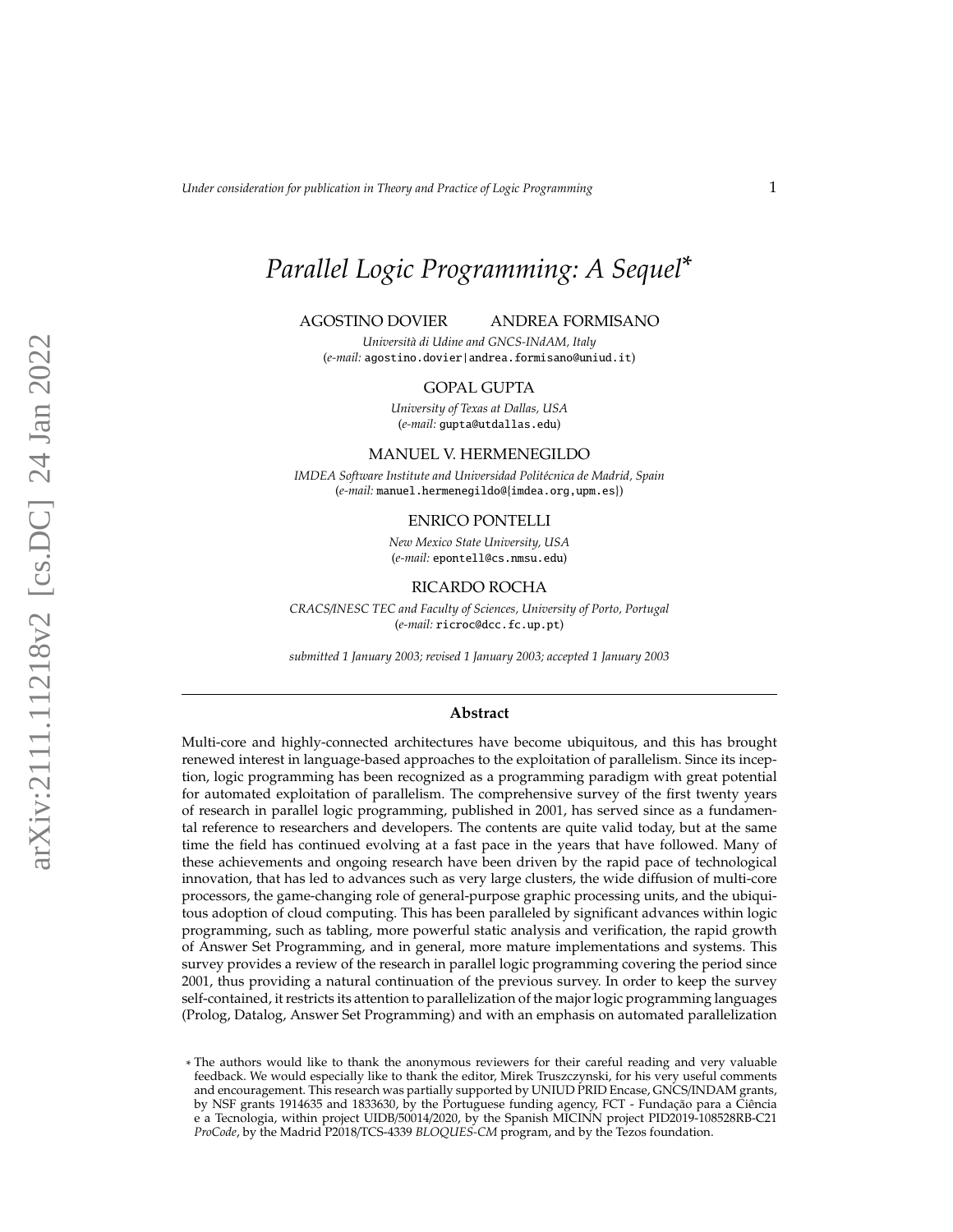and preservation of the sequential observable semantics of such languages. The goal of the survey is to serve not only as a reference for researchers and developers of logic programming systems, but also as engaging reading for anyone interested in logic and as a useful source for researchers in parallel systems outside logic programming.

*Under consideration in Theory and Practice of Logic Programming.*

*KEYWORDS*: Parallelism, high-performance computing, logic programming.

*In loving memory of our friends Francisco Bueno, Ricardo Lopes, and German Puebla, whose contributions to the field of logic programming have paved the way of many innovations and discoveries.*

# **1 Introduction**

The universal presence of multi-core and highly-connected architectures has renewed interest in language-based approaches to the exploitation of parallelism. Since its original inception, *logic programming* has been recognized as one of the programming paradigms with the greatest potential for automated exploitation of parallelism. [Kowalski,](#page-59-0) in his seminal book [\(Kowalski 1979\)](#page-59-0) identifies parallelization as a strength of logic programming and [Pollard](#page-63-0) explored the potential of the parallel execution of Prolog [\(Pollard 1981\)](#page-63-0). This was the beginning of an intense branch of research, with a number of highlights over the years—e.g., during the fifth generation computing systems project, 1982–1990. A comprehensive survey of the first twenty years of parallel logic programming has served for many years as a reference to researchers and developers [\(Gupta et al. 2001\)](#page-57-0). The content of that survey is still valid today. At the same time, the field of parallel and distributed logic programming has continued to evolve at a fast pace, touching on many exciting achievements in more recent years.

Many of these achievements and ongoing research have been driven by the rapid pace of technological innovation, including the advent of Beowulf clusters, the wide diffusion of multicore processors, the game-changing role of general-purpose Graphic Processing Units (GPUs), the wide adoption of cloud computing, and the advent of big data with related computing infrastructures.

In the past 20 years, there has been a wealth of additional research that has explored the role of new parallel architectures in speeding up and scaling up the execution of different logic programming paradigms. Notable achievements have been accomplished in the use of new generations of parallel architectures for both Prolog and Answer Set Programming (ASP), in the exploration of parallelism in constraint programming, and in the extensive use of general purpose GPUs to speedup the execution of various flavors of logic programming.

This survey provides a review of the research in parallel logic programming covering the period since 2000. The survey has been designed to be self-contained and accessible, however, being a natural continuation of the popular survey by [Gupta et al.,](#page-57-0) readers are strongly encouraged to read both surveys for a more comprehensive perspective of the field of parallel logic programming.

The goal of the survey is to serve not only as a reference for researchers and developers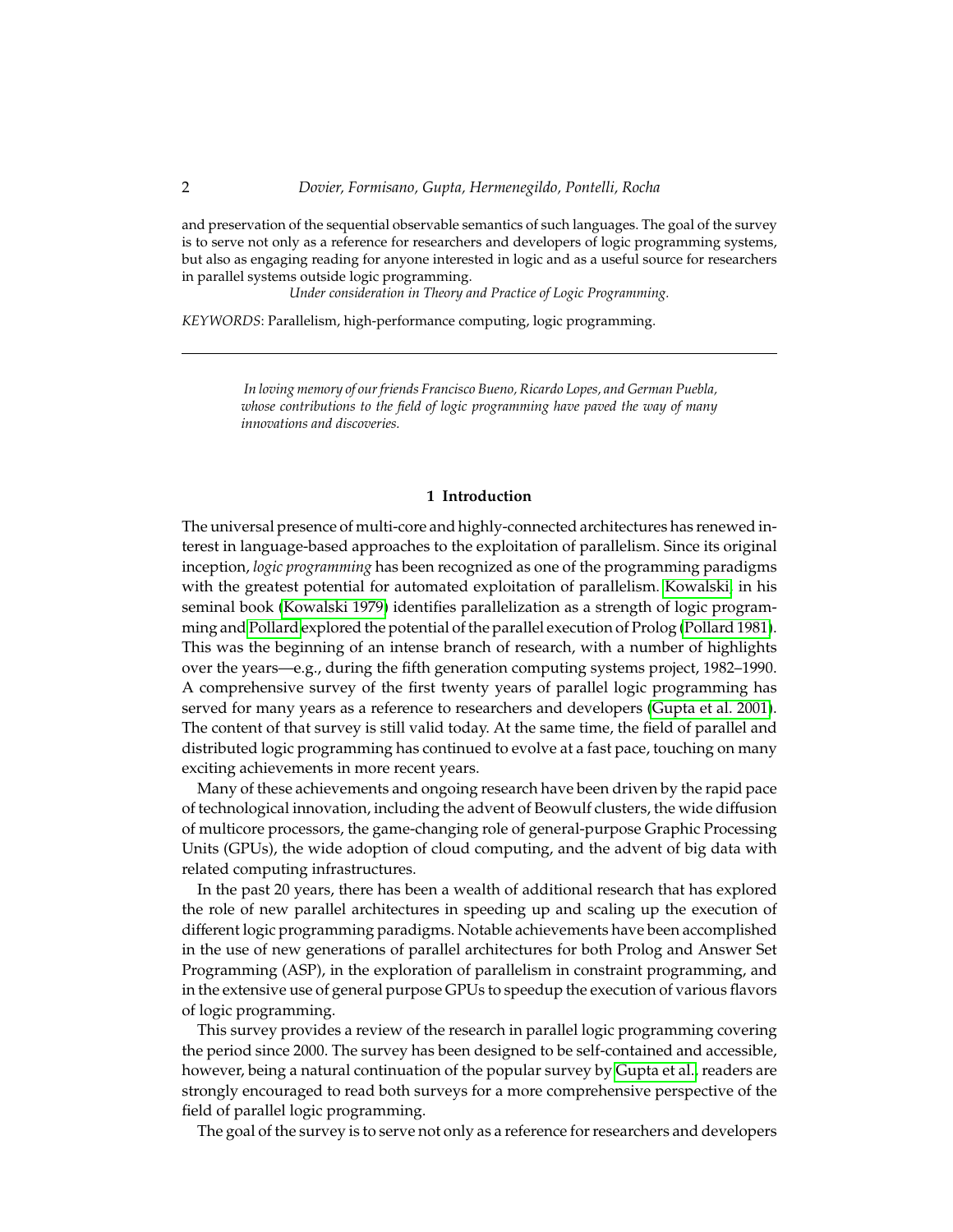of logic programming systems, but also as an engaging reading for anyone interested in logic programming. Furthermore, we believe that this survey can provide useful insights and ideas to researchers interested in parallel systems outside of the domain of logic programming, as already happened in the past. We will describe the key challenges encountered in realizing different styles of parallelism in logic programming and review the most effective solutions proposed in the literature. It is beyond the scope of this survey to review the actual performance results produced—as they have been derived using a diversity of benchmarks, coding techniques, and hardware architectures. The interested reader will be able to find such detailed results in the original papers cited in the bibliography of the survey. We would also like to stress that our focus is primarily on systems where parallelism does not modify the semantics of the programs being executed. The only exception is represented by the discussion on explicit parallelism, which introduces a different semantics with respect to the original Prolog systems.

A survey on the approaches to parallelism for constraint programming has been recently published [\(Gent et al. 2018\)](#page-57-1). *Constraint Logic Programming (CLP)* languages, if used for pure constraint modeling, can immediately benefit from the results presented in the constraint programming survey. Considering that no recent work has appeared in the domain of parallelization of CLP, we will not discuss this area in this survey.

Many of the systems that appeared in the literature and are mentioned in this survey are publicly available. Interested readers are referred to the web page [www.](www.logicprogramming.org) [logicprogramming.org](www.logicprogramming.org) (Systems and Links tab), hosted by the Association for Logic Programming (ALP).

The survey is organized as follows. Section [2](#page-2-0) provides some background on logic programming and parallelism. A quick review of the first 20 years of parallel logic programming is presented in Section [3.](#page-6-0) Section [4](#page-14-0) explores the more recent advances in parallel execution of Prolog, reviewing progress in execution models for Or-parallelism (Section [4.1\)](#page-15-0) and And-parallelism (Section [4.2\)](#page-18-0), static analysis for exploitation of parallelism (Section [4.3\)](#page-23-0), and finally exploitation of parallelism in Prolog systems with tabling (Section [4.4\)](#page-25-0). Section [5](#page-31-0) reviews the techniques proposed to exploit parallelism in ASP, including parallelism in Datalog (Section [5.1\)](#page-32-0), traditional parallelism in ASP (Section [5.2\)](#page-33-0), parallel grounding (Section [5.3\)](#page-36-0), and other forms of parallelism used in ASP (Sections [5.4](#page-37-0)[-5.5\)](#page-38-0). The following sections explore the execution of logic programming in the context of big data frameworks ("going large," Section [6\)](#page-40-0) and in the context of GPUs ("going small," Section [7\)](#page-45-0). Section [6](#page-40-0) also includes a discussion of execution models for logic programming on distributed computing platforms and frameworks designed for handling massive quantities of data (e.g., MapReduce). Section [8](#page-50-0) provides some final remarks.

## **2 Background**

<span id="page-2-0"></span>We start this section with a brief introduction to the foundations of logic programming. Basically, a logic program consists of facts and logical rules, where deduction is carried out by automatizing some variants of the *modus ponens*. The idea is to automatically derive the set of logical consequences of a logic program. If this set is finite, as is the case with the common restriction used in ASP, a bottom-up computation approach can be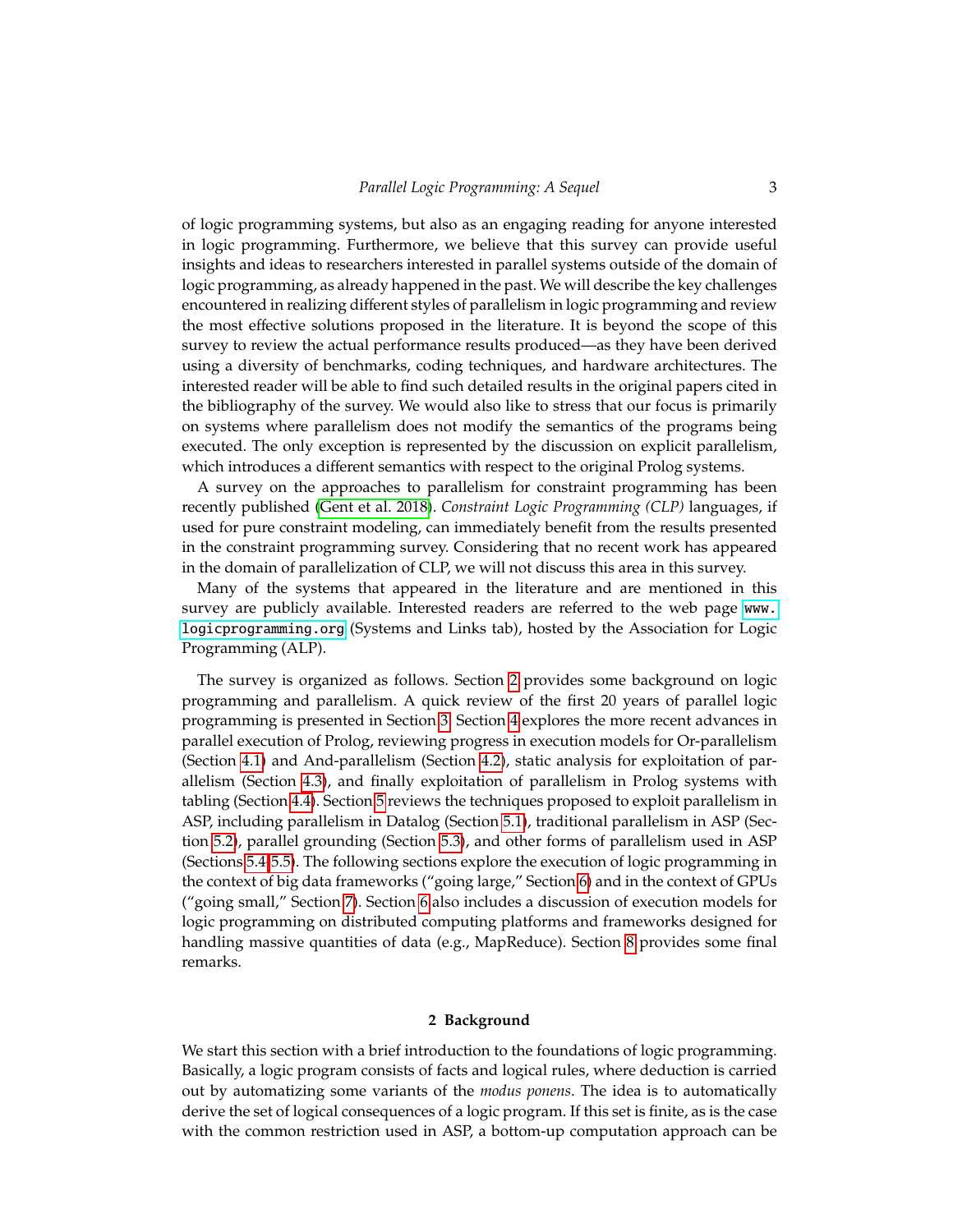used. If, instead, this set is infinite, top-down computation methods allow us to derive selected inferences (e.g., for a given predicate). The interested reader is referred to the book by [Lloyd \(1987\)](#page-60-0) for a review of the fundamental notions of logic programming. Some basic notions about parallelism and its limits are reported in Section [2.2.](#page-5-0)

# *2.1 Logic Programming*

<span id="page-3-0"></span>A logic programming language is built on a signature composed of a set of function symbols  $\mathcal F$ , a set of variables  $\mathcal X$ , and a set of predicate symbols  $\mathcal P$ . An arity function  $ar(p)$ is associated to each function symbol and predicate symbol *p*. A *term* is either a variable *x* ∈ *X* or a formula of the form *f*( $t_1$ , . . . ,  $t_n$ ), where  $t_1$ , . . . ,  $t_n$  are themselves terms,  $f \in \mathcal{F}$ , and  $ar(f) = n \ge 0$ . A constant is a symbol  $f \in \mathcal{F}$  such that  $ar(f) = 0$ .

An atomic formula (or simply *atom*) is a formula of the form  $p(t_1, \ldots, t_n)$ , where  $p \in \mathcal{P}$ ,  $t_1, \ldots, t_n$  are terms, and  $ar(p) = n$ . A *literal* is either an atom or an entity of the form *not* A, where *A* is an atom. A *clause* is a formula of the form

$$
H \leftarrow B_1, \ldots, B_n, not \; C_1, \ldots, not \; C_m
$$

where  $H, B_1, \ldots, B_n, C_1, \ldots, C_m$  are atoms. If  $m = 0$  (i.e., there are no negated literals), the clause is said to be *definite*, if  $m = n = 0$ , then the clause is said to be a *fact*.

Given a clause *r*, we define *head*(*r*) = *H*, *pos*(*r*) = {*B*<sub>1</sub>, . . . , *B*<sub>*n*</sub>} and *neg*(*r*) = {*C*<sub>1</sub>, . . . , *C*<sub>*m*</sub>}, while  $B_1, \ldots, B_n$ , *not*  $C_1, \ldots,$  *not*  $C_m$  is called the body of *r*. The symbol "←" can be read as "if"; in the rest of this paper we will use  $\leftarrow$  and its programming language syntactic notation :- interchangeably. Intuitively, if the body of the clause is true, then the head will be true as a consequence. Variables are universally quantified. For instance, the clause

# $grandparent(X, Y) \leftarrow parent(X, Z)$ ,  $parent(Z, Y)$

can be read as: "*for every X*,*Y*,*Z, if X is parent of Z and Z is parent of Y then X is a grandparent of Y*". A program is a collection of clauses. A program is *definite* if all of its clauses are definite. Negated literals are here written at the end of the body, for simplicity, but they can appear interleaved with positive literals in actual programs.

Important information concerning the semantics of a program *P* can be obtained by the analysis of its *dependency graph* G(*P*) [\(Baral 2003;](#page-51-0) [Gelfond and Kahl 2014\)](#page-57-2). G(*P*) is a graph where nodes correspond to atoms in *P*; an edge  $p \leftarrow q$  is added in  $\mathcal{G}(P)$  if there is a clause in *P* with *p* as head and *q* in the body. The edge is labeled differently if *q* occurs as an atom or a negated atom in the body of the clause.

A term (atom, clause, program) is *ground* if it contains no variables. A substitution  $\theta$  is a mapping from a set of variables to terms. If *r* is a term (literal, clause) and  $\theta$  a substitution, *r*θ denotes the term (literal, clause) obtained by replacing each variable *X* in *r* with the term  $\theta$ (*X*). Given two terms/atoms *s*, *t*, we say that *s* is subsumed by *t* (or *s* is an instance of *t*) if there is a substitution  $\theta$  such that  $s = t\theta$ . Two terms/atoms *s* and *t* are said to be *variants* if *s* is subsumed by *t* and *t* is subsumed by *s*. In this case, *s* and *t* are identical modulo a variable renaming. An instance *t*θ of *t* is a *ground instance* if *t*θ contains no variables. Given a clause *r*, *ground*(*r*) denotes the set of all ground instances of *r*; analogously, given a program *P*, *ground*(*P*) = S *<sup>r</sup>*∈*<sup>P</sup> ground*(*r*).

Given two substitutions  $\sigma$  and  $\theta$ ,  $\sigma$  is more general than  $\theta$  if there is a substitution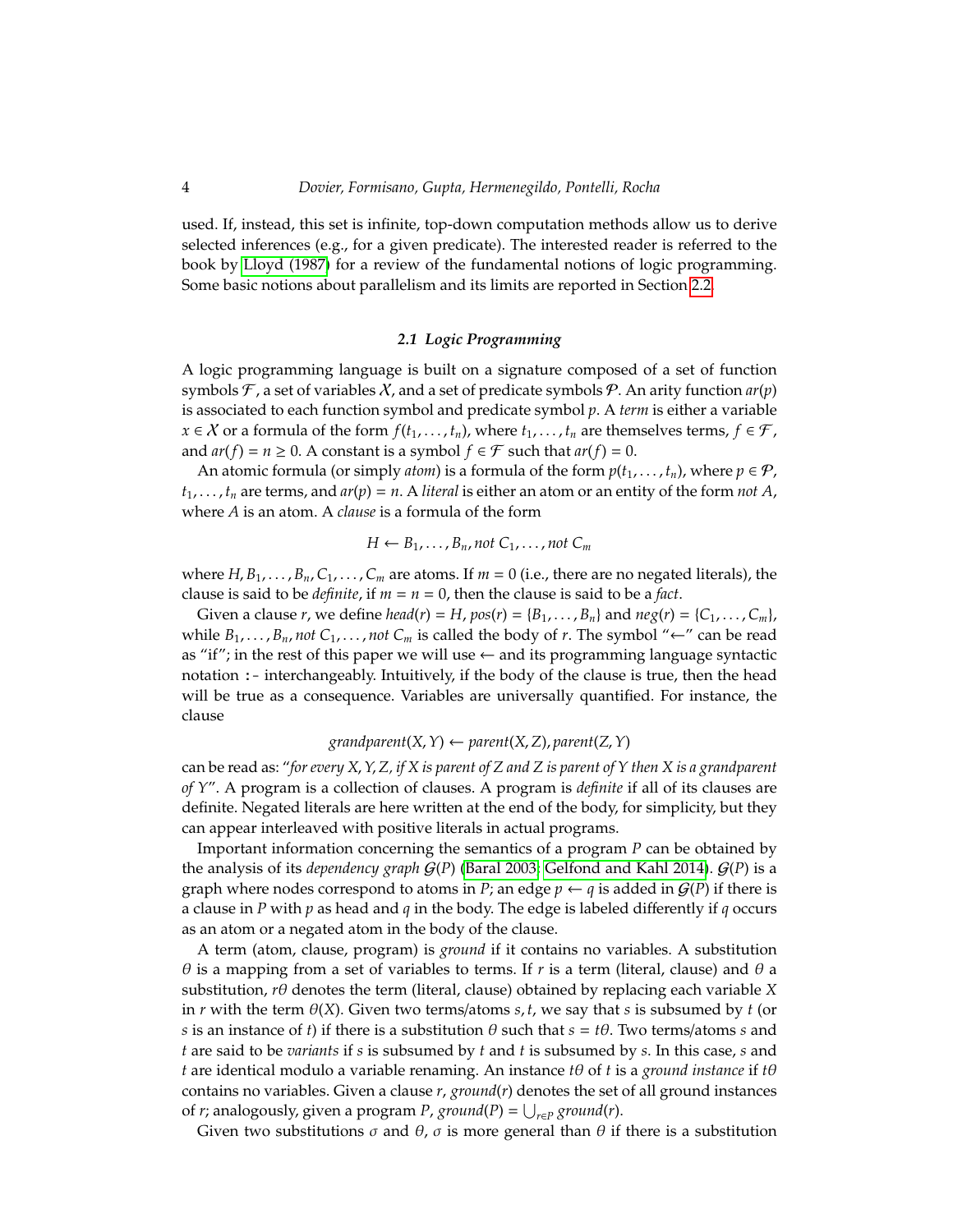γ such that for every term *t* we have that (*t*σ)γ = *t*θ. θ is a *unifier* of two terms/atoms *s* and *t* if  $s\theta = t\theta$ , namely the two terms/atoms become syntactically equal after the substitution is applied. If two terms/atoms admit a unifier, they will also admit a *most general unifier (mgu)*—i.e., the most general substitution which is also a unifier; the mgu is unique modulo variable renaming.

Let us denote with  $B_p$  the set of all possible ground atoms that can be built with the function and predicate symbols occurring in a program *P*, also known as the Herbrand Base of *P*. An *interpretation*  $I \subseteq B_P$  is a set of ground atoms—intuitively representing which atoms are true; all atoms in  $B_P \setminus I$  are assumed to be false.

An interpretation *I* is a *model* of a ground clause *r* if either *head*(*r*)  $\in$  *I*, or *pos*(*r*)  $\nsubseteq$  *I*, or  $neg(r) \cap I \neq \emptyset$  (namely, if the head is true or if the body is false). An interpretation *I* is a model of a clause if it is a model of all its ground instances. An interpretation *I* is a model of a program *P* if it is a model of each clause in *P*.

The semantics of definite programs, which is used as the foundation of Datalog and Prolog, is defined in terms of the set of logical consequences, namely by the set of atoms that are true in every model. For a definite logic program *P* the existence of a unique minimum model, denoted by *MP*, is guaranteed. *M<sup>P</sup>* can be defined as the intersection of all *I* such that *I* is a model of *P*; it can be shown that *M<sup>P</sup>* corresponds to the set of all ground logical consequences of *P*.

The minimal model *M<sup>P</sup>* of a definite logic program has a constructive characterization through the use of the *immediate consequence operator TP*. The operator maps interpretations to interpretations, and it is defined as:

$$
T_P(I) = \{head(r) \mid r \text{ ground instance of a clause in } P, \text{ } pos(r) \subseteq I\}
$$

 $T_P$  is a monotone and continuous operator; in addition,  $M_P$  is the least fixpoint of  $T_P$ , i.e.,  $M_P = T_P(M_P)$ , and  $M_P = T_P \uparrow \omega$ , where  $T_P \uparrow 0 = \emptyset$ ,  $T_P \uparrow n = T_P(T_P \uparrow (n-1))$  for a successor ordinal *n*, and  $T_P \uparrow \alpha = lub\{T_P \uparrow n \mid n < \alpha\}$  for a limit ordinal *α*. Computing  $M_P$ as  $T_P \uparrow \omega = T_P(T_P(\cdots(T_P(\emptyset)) \cdots))$  is called the *bottom-up approach* to the semantics of *P*.

In the context of Prolog, computation is expressed in terms of reasoning about the minimal model *MP*. Given a program *P* and a conjunction of possibly non-ground atoms  $\bigwedge_{i=1}^{n} p_i$ , the objective is to determine substitutions  $\theta$  for the variables in  $p_1, \ldots, p_n$  such that  $M_P \models \bigwedge_{i=1}^n p_i \theta$ ; these are referred to as *correct answers*. The conjunction  $\bigwedge_{i=1}^n p_i$  is referred to as a *goal* and subsets of {*p*1, . . . , *pn*} are called *subgoals* (let us observe that a subgoal can contain more than one atom).

SLD resolution is a strategy used to derive correct answers. It can be described as the process of constructing a tree, the SLD-resolution tree, whose nodes are pairs composed of a goal and a substitution. Given a goal  $\vec{p} = \bigwedge_{i=1}^{n} p_i$  and a program *P*, the root of the resolution tree is  $\langle \vec{p}, \epsilon \rangle$ , where  $\epsilon$  is the identity substitution. If  $\langle \bigwedge_{i=1}^m q_i, \theta \rangle$  is a node in the resolution tree, then such node will have as many children as there are rules  $r \in P$  such that there is a substitution  $\gamma$  such that *head*(*r'*) $\gamma = q_1 \theta \gamma$ , where *r'* is a renaming of the rule *r* with fresh new variables. In this case a most general unifier of *head*(*r'*) and  $q_1\theta$  is chosen. Each child is of the form  $\langle pos(r') \circ [q_2, \ldots, q_n]$ ,  $\theta \gamma$ , where  $\theta \gamma$  is the composition of the two substitutions and ◦ is the list concatenation operator. If *m* = 0, then the node will be labeled as a *success node* and θ is a correct answer. If *m* > 0 but no child can be constructed, then the node will be labeled as a *failed node*. Prolog typically implements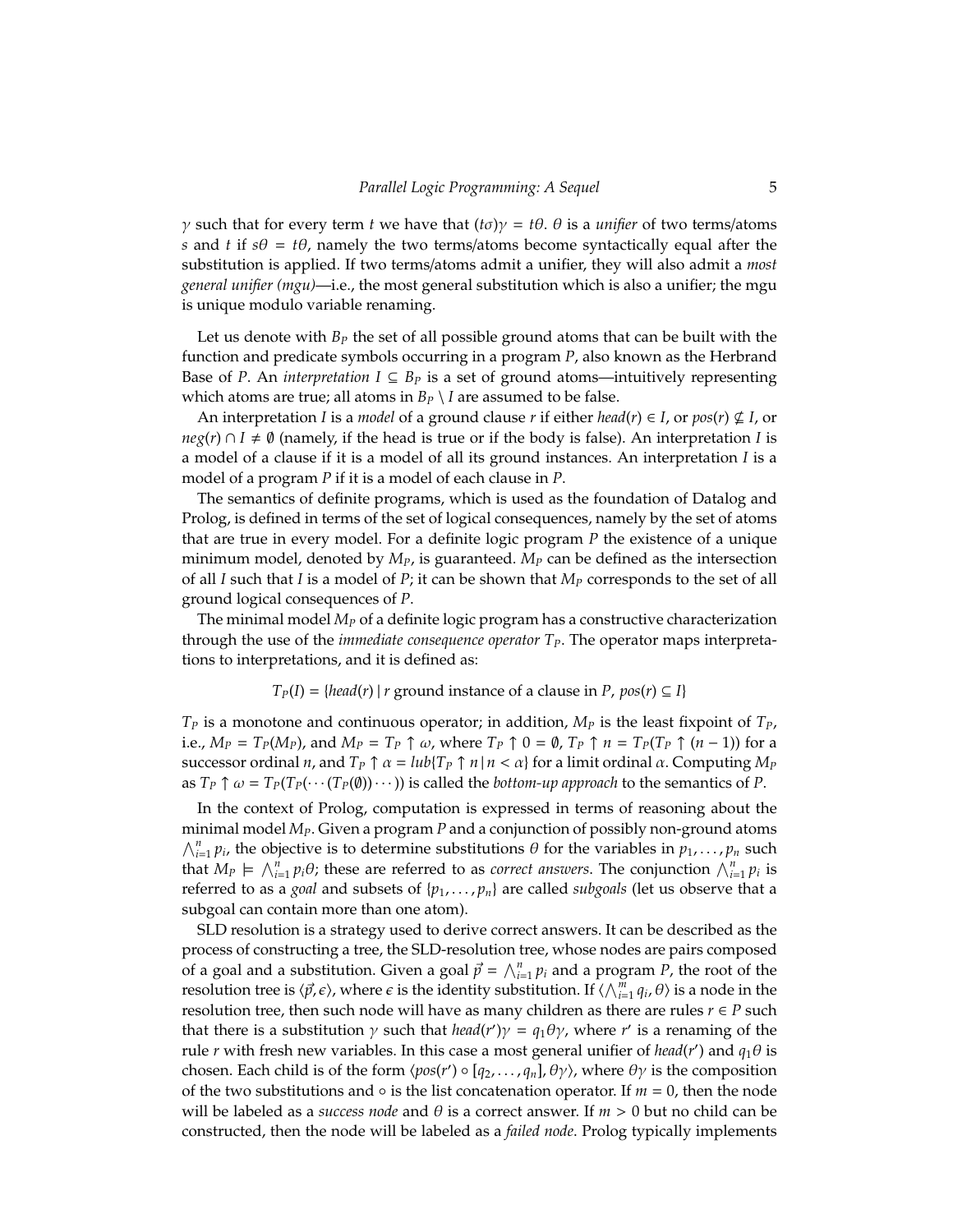SLD resolution by building the resolution tree in a depth-first manner, where the children of each node are sorted according to the ordering of the clauses in the program *P*. The SLD resolution provides a *top-down* approach to reason about the semantics of *P*.

The top-down approach is extended in the case of negated literals in goals (general programs). The goal *not p* succeeds or fails as a consequence of the result of the goal *p*. If there is an answer substitution  $\theta$  for  $p$  then the goal *not*  $p$  fails, otherwise it succeeds. This is referred to as *negation as failure*.

However, for programs with general clauses, the existence and uniqueness of a minimum model is no longer guaranteed. The *well-founded* model of a logic program is a unique 3-valued model [\(Van Gelder et al. 1991\)](#page-66-0) or 4-valued model [\(Truszczynski 2018\)](#page-66-1). We briefly report the procedure presented by [Brass et al. \(2001\)](#page-52-0), based on the following variant of the *T<sup>P</sup>* operator, for computing the 3-valued well-founded semantics. Given a ground program *P* and two sets of ground atoms *I*, *J*, we define the extended immediate consequence operator

$$
T_{P,J}(I) = \{head(r) \mid r \in P, pos(r) \subseteq I, neg(r) \cap J = \emptyset\}
$$

Let us denote by  $P^+$  the set of definite clauses in *P*, the *alternating* fixpoint procedure is defined as follows

$$
K(0) = lfp(T_{P^+})
$$
  
\n
$$
K(i + 1) = lfp(T_{P,U(i)})
$$
  
\n
$$
U(0) = lfp(T_{P,K(0)})
$$
  
\n
$$
U(i + 1) = lfp(T_{P,K(i+1)})
$$

Let  $(K^*, U^*)$  be the minimum fixpoint of the computation; that is, if *i* is the smallest value such that *K*(*i*) = *K*(*i* − 1) and *U*(*i*) = *U*(*i* − 1), then *K*<sup>\*</sup> = *K*(*i*) and *U*<sup>\*</sup> = *U*(*i*).

The well-founded model of the program *P* is a 3-valued model *W*<sup>∗</sup> defined as *W*<sup>∗</sup> =  $(K^*, U^*)$ —where all atoms in  $K^*$  are true, all atoms in  $U^*$  are false, and all atoms in *H*  $\setminus$  (*K*<sup>\*</sup> ∪ *U*<sup>\*</sup>) are unknown.

The most successful approach for the two-valued semantics is the one based on the notion of *answer sets*. Given a program *P* (for simplicity let us assume *P* to be ground) and given an interpretation *I*, we define the reduct of *P* with respect to *I*, denoted by *P I* as the set of definite clauses  $P^I = \{head(r) \leftarrow pos(r) | r \in P, neg(r) \cap I = \emptyset\}$ . A model *M* of *P* is an *answer set* of *P* if *M* is the minimum model of the definite program  $P^M$ . It should be noted that a program may have no answer sets, one answer set (for example, each definite program has exactly one answer set, corresponding to its minimal model), or multiple answer sets.

# *2.2 Parallelism and Speedups*

<span id="page-5-0"></span>When talking about parallelism, it is a naive belief that if a program runs in time *T* on a computing platform, then it should be possible to execute the program *N* times faster using *N* processors.<sup>[1](#page-5-1)</sup> Namely, that the running time could decrease to  $\frac{T}{N}$ .

A definitive theoretical limit to this kind of reasoning was set by [Amdahl \(1967\)](#page-51-1). The crucial point is that the program we are considering is composed of parts that are intrinsically sequential and other parts that can be parallelized. Let *S* (sequential) and *P*

<span id="page-5-1"></span><sup>1</sup> In the rest of the paper, we will use the terms *processor* and *process* in a general sense, as representing an entity capable of computation (e.g., a CPU, a core).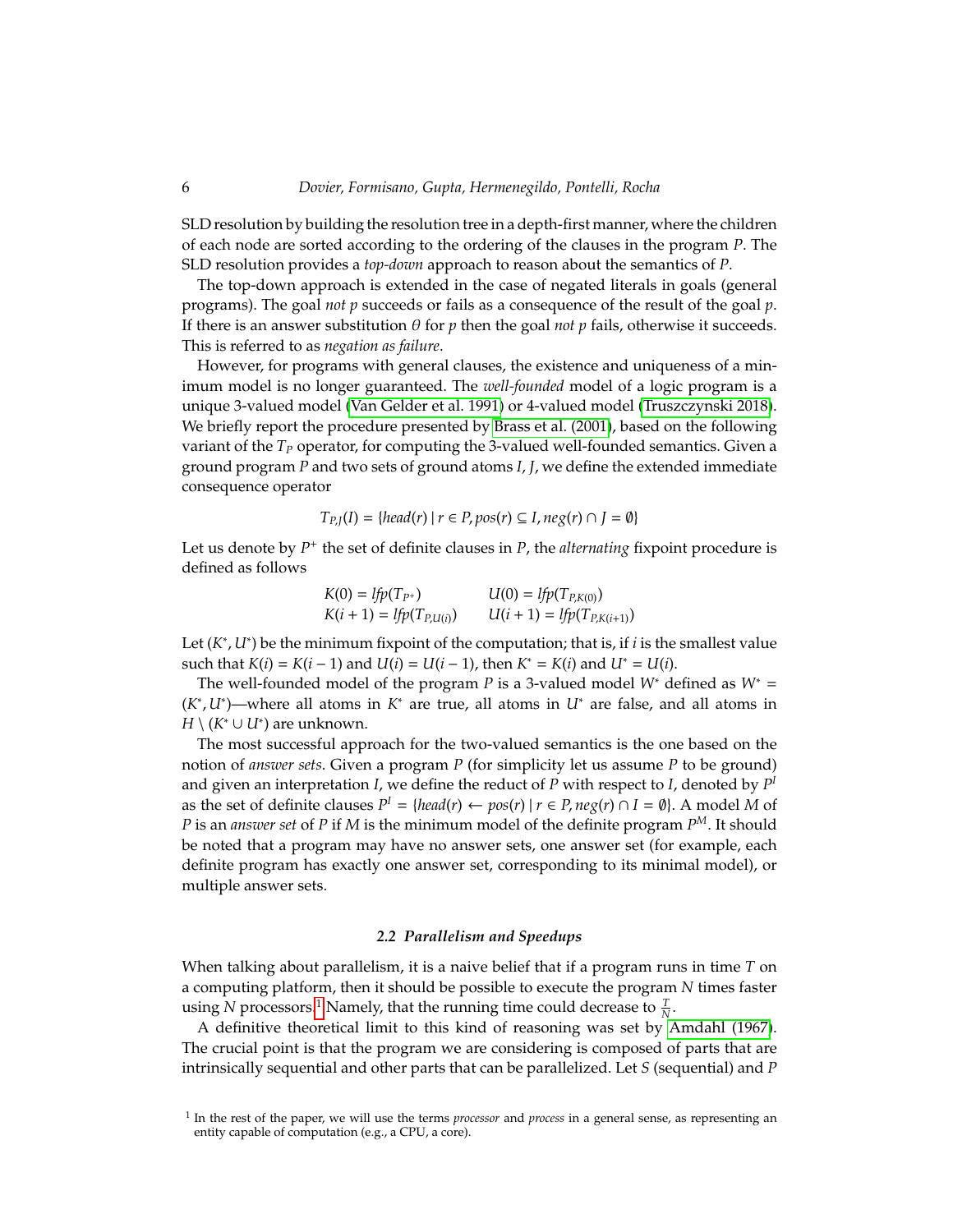(parallel) be the running times of the two fractions of the program, scaled to guarantee that  $S+P=1.$  With  $N$  processors one can expect an ideal running time of  $T\left(S+\frac{P}{N}\right)$ , with a speedup of  $\frac{1}{S + \frac{p}{N}}$ . Observe that with a "very large" *N* this leads to a maximum speedup of  $\frac{1}{5}$ . Even if *S* is "small" with respect to the program, e.g., *S* = 0.1, this means that the maximum speedup is 10, no matter how many processors are used. The naive reasoning mentioned at the beginning of the paragraph assumes implicitly that  $S = 0$ , which is often not a realistic assumption.

[Gustafson \(1988\)](#page-57-3) approached the problem from another perspective, giving new hopes of high impact for parallel systems. The key observation of Gustafson is that Amdahl's law assumes that the problem size (the data size) is fixed. However, Gustafson argues that, in practice, it makes more sense to scale the size of the problem (e.g., the amount of data) in parallel with the addition of processors. Given the running time *T* as discussed earlier, let us assume that the parallel part of the program *P* has "to do with data," and that the architecture allows parallel processors to concurrently access independent portions of the data. Then in the same time *T*, in principle, the program could process *N* times more data, leading to a speedup of  $\frac{PN+S}{P+S}$ . If *S* = 0.1, with one thousand of processors we can, in principle, aim at reaching a speedup of  $\approx 900$ .

#### **3 The First 20 Years of Parallel Logic Programming: A Quick Review**

<span id="page-6-0"></span>The majority of the original research conducted on parallel execution of logic programming focused on the exploitation of parallelism from the execution of Prolog programs. In this section, we provide a brief summary of some of the core research directions explored in the original literature. Readers are encouraged to review the survey by [Gupta](#page-57-0) [et al. \(2001\)](#page-57-0) for further details.

# *3.1 Explicit Parallelism*

Parallel execution of the different operations in a logic program results in *implicit* exploitation of parallelism, i.e., no input is required from the user to identify and exploit parallelism; rather, parallelism is automatically exploited by the inference system. Nevertheless, the literature has presented several approaches that explore extensions of a logic programming language with *explicit* constructs for the description of concurrency and parallelism. While these approaches are not the focus of this survey, we will briefly mention some of them in this section.

The approaches for the explicit description of parallelism in logic programming can be largely classified into three categories: **(1)** *message passing*; **(2)** *shared memory*; and **(3)** *data-flow*.

Methods based on *message passing* extend a logic programming language, typically rooted in Prolog, to enable the creation of concurrent computations and the communication among them through the explicit exchange of messages. Several systems have been described over the years with similar capabilities, such as Delta Prolog [\(Pereira et al.](#page-62-0) [1986\)](#page-62-0) and CS-Prolog [\(Futo 1993\)](#page-56-0). A more recent example is the April system [\(Fonseca](#page-55-0) ´ [et al. 2006\)](#page-55-0), where the high-level modeling capabilities of logic programming are used to explicitly parallelize Machine Learning procedures into independent tasks, in the various stages of data analysis, search, and evaluation [\(Fonseca et al. 2009\)](#page-55-1).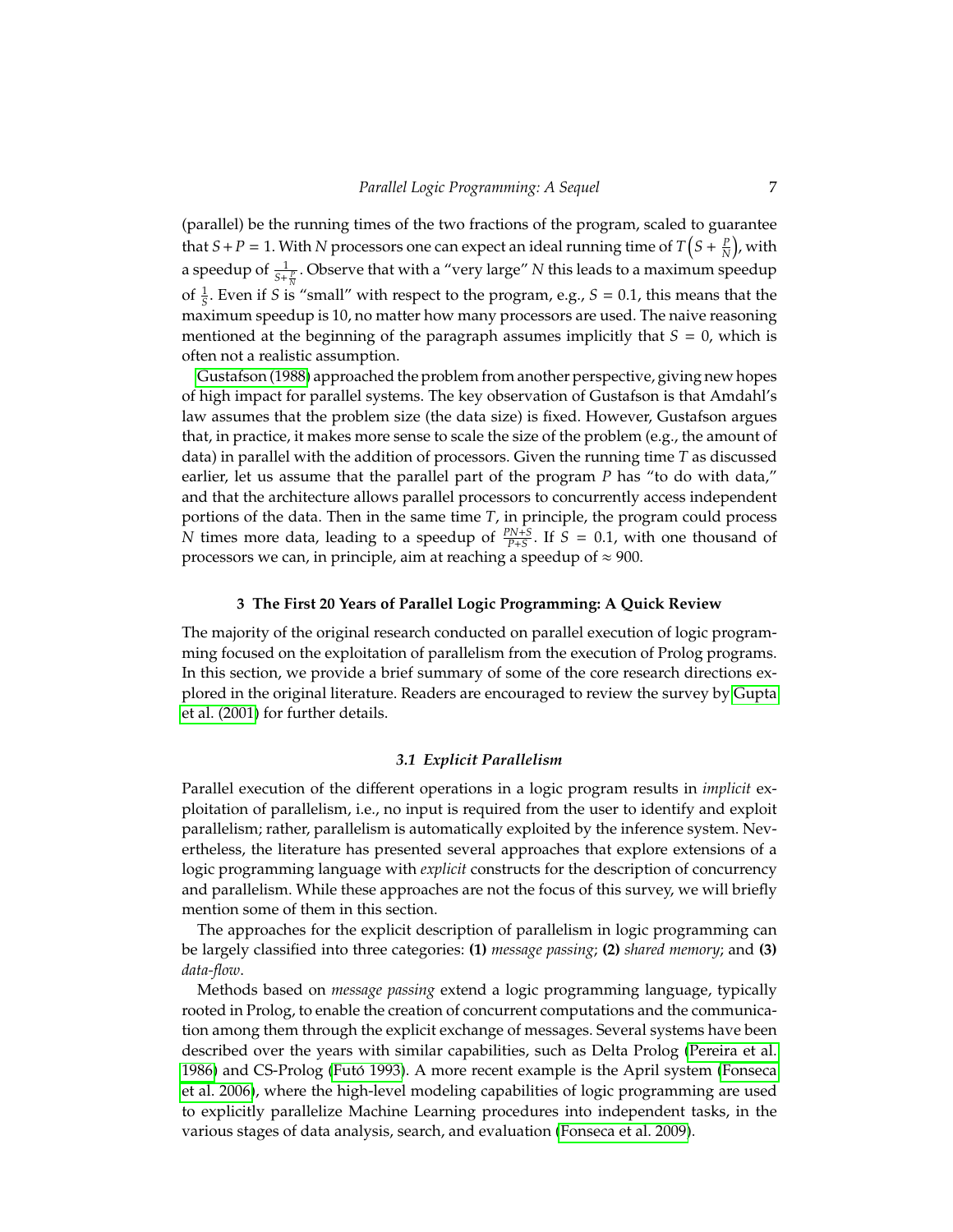## 8 *Dovier, Formisano, Gupta, Hermenegildo, Pontelli, Rocha*

Message passing features have become common in many implementations of Prolog for example, Ciao Prolog [\(Hermenegildo et al. 2012\)](#page-58-0), SICStus Prolog [\(Carlsson and](#page-52-1) [Mildner 2012\)](#page-52-1), SWI-Prolog [\(Wielemaker et al. 2012\)](#page-67-0), tuProlog [\(Calegari et al. 2018\)](#page-52-2), XSB [\(Swift and Warren 2012\)](#page-65-0), and YAP Prolog [\(Santos Costa et al. 2012\)](#page-64-0).

Most Prolog implementations provide comprehensive multi-threading libraries, allowing the creation of separate threads and enabling message passing communication between them so (see also the paper by Körner et al. (2022)). The design of these libraries has also been guided by a 2007 ISO technical document which provides recommendations on how multi-threading predicates may be introduced in Prolog. E.g., in YAP Prolog threads are created as follows:

```
thread create(:Goal, -Id, +Options)
```
and the communication between them can be achieved through message queues, e.g.,

```
thread send message(+ThreadId, +Term)
thread get message(?Term)
```
The roots of message-passing Prolog systems date back to the early 80s. The Delta Prolog system [\(Pereira and Nasr 1984\)](#page-63-1) draws inspiration from communicating sequential processes to provide the ability of creating processes capable of synchronizing and exchanging messages; for example, the following code snippet describes a simple producer-consumer structure:

main :- producer // consumer. producer :- generate(X), X ! channel, producer. consumer :- X ? channel, consume(X), consumer.

A more extensive design is proposed in the CS-Prolog system [\(Futo and Kacsuk 1989\)](#page-56-1), ´ which provides communicating process designed to execute on Transputer architectures.

The second class of methods is based on the use of *shared memory* to enable communication between concurrent processes. The most notable approaches rely on the use of blackboards, as exemplified in the Shared Prolog system [\(Ciancarini 1990\)](#page-53-0) and in the various Linda libraries available in several Prolog implementations (e.g., SICStus). An interesting alternative is provided by Ciao Prolog, where the communication is done using *concurrent facts* in the Prolog database [\(Carro and Hermenegildo 1999\)](#page-53-1). This approach is designed to provide a clear transactional behavior, elegantly interacting with backtracking and preserving, under well-defined conditions, the declarative semantics of logic programming.

Finally, a more extensive literature has been developed around the concept of *concurrent logic programming* (see for example the works by [Shapiro](#page-65-1) [\(1987;](#page-65-1) [1989\)](#page-65-2)[,Clark and](#page-53-2) [Gregory \(1986\)](#page-53-2), and [Tick \(1995\)](#page-66-2)) and implemented in systems like Parlog and GHC. These languages offer a syntax similar to traditional logic programming, but they view all goals in the program clauses as concurrent processes, capable of interacting through shared variables and synchronizing through dataflow constraints. For example, a goal of the type ?- generate(Z), proc(Z) creates two concurrent processes, the first generating values in a list (used as a stream in concurrent logic programming) and the second process consuming values from the stream, e.g.,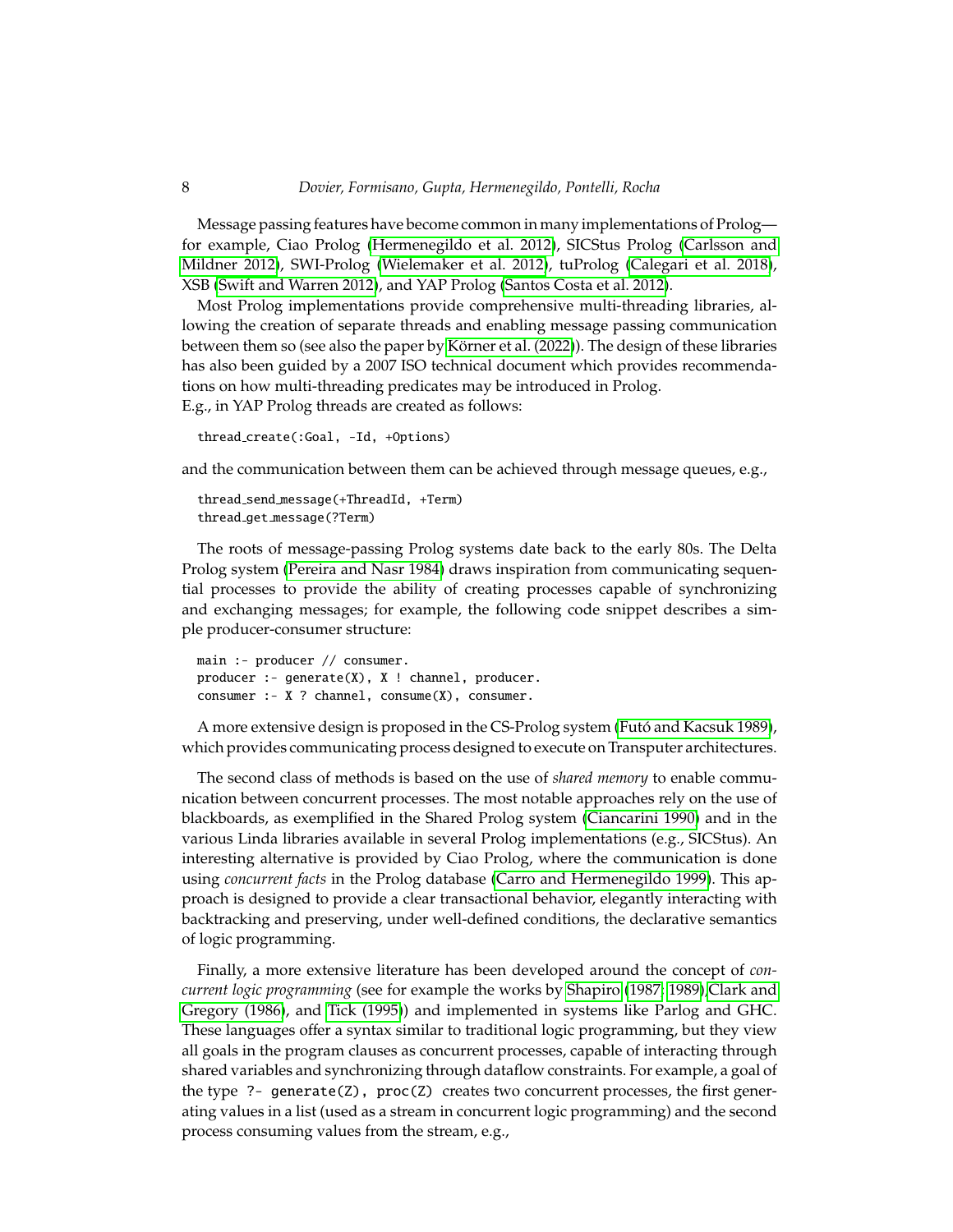$proc([X|Y])$  :-  $X > 0$  | consume(X),  $proc(Y)$ .  $proc([X|Y])$  :-  $X \leq 0$  |  $proc(Y)$ .

The second process suspends until a value is available in the stream; the clause whose guard (i.e., the goal preceding the "|") is satisfied will be activated and executed. One important aspect to observe is that, due to the complications of combining search with this type of concurrency, these systems do not support the classical non-determinism of logic programs. They instead implement only the deterministic part—a form of computation referred to as "committed choice." The fact that all goals are concurrent processes may also lead to complex and unintended interactions, making programs harder to understand.

The idea of synchronization through shared variables is very appealing. This concept has generated several research efforts focused on supporting variable binding-based communication in conjunction with explicit concurrency in Prolog systems, e.g., in several proposals for dependent And-parallelism [\(Gupta and Pontelli 1997;](#page-57-4) [Hermenegildo](#page-58-1) [et al. 1995;](#page-58-1) [Shen 1996\)](#page-65-3). More information about these directions of work can be found later in this section and in Section [4.2.](#page-18-0)

## *3.2 Implicit Parallelism*

The fundamental idea underlying the implicit exploitation of parallelism is to make the exploitation of parallelism transparent to the programmer, by automatically performing in parallel some of the steps belonging to the operational semantics of the language.

As mentioned earlier, most of the pre-2000 literature on implicit exploitation of parallelism focused on the parallelization of the execution model of Prolog. In very general terms, the traditional SLD-resolution process adopted by Prolog can be visualized as a search procedure (see Algorithm [1\)](#page-9-0). There are three major steps in Algorithm 1: *Atom Selection, Clause Selection,* and *Unification.* Atom Selection (also known as literal selection in literature) is used to identify the next atom to resolve (line 3 of Algorithm [1\)](#page-9-0). Clause Selection is used to identify which clause to use to conduct resolution (line 5). Unification determines the most general unifier to be used to unify the selected literal with the head of the selected clause (line 6).

Extensive research has been performed to improve efficiency of these steps, especially, for atom selection and clause selection. Techniques such as constraint programming [\(Gent et al. 2018\)](#page-57-1) and the Andorra principle [\(Santos Costa et al. 1991b\)](#page-64-1) attempt to select subgoals in an order that will lead to early pruning of the search space. The parallelization of the atom selection step leads to *independent* and *dependent And-parallelism* [\(Hermenegildo 1986b;](#page-58-2) [Shen 1996;](#page-65-3) [Gupta and Pontelli 1997\)](#page-57-4), which allow multiple subgoals to be selected and solved in parallel. The distinction between the two forms of And-parallelism derives from whether shared unbound variables are allowed (dependent And-parallelism) or not (independent And-parallelism) between concurrently resolved subgoals. The parallelization of the Clause Selection step, which allows resolution of the selected subgoal using multiple clauses in parallel, leads to *Or-parallelism* [\(Zhang 1993;](#page-67-1) [Lusk et al. 1990;](#page-60-1) [Ali and Karlsson 1990b\)](#page-51-2).

*Unification parallelism* arises when arguments of a goal are concurrently unified with those of a clause head with the same name and arity. This can be visualized in Algorithm [1](#page-9-0)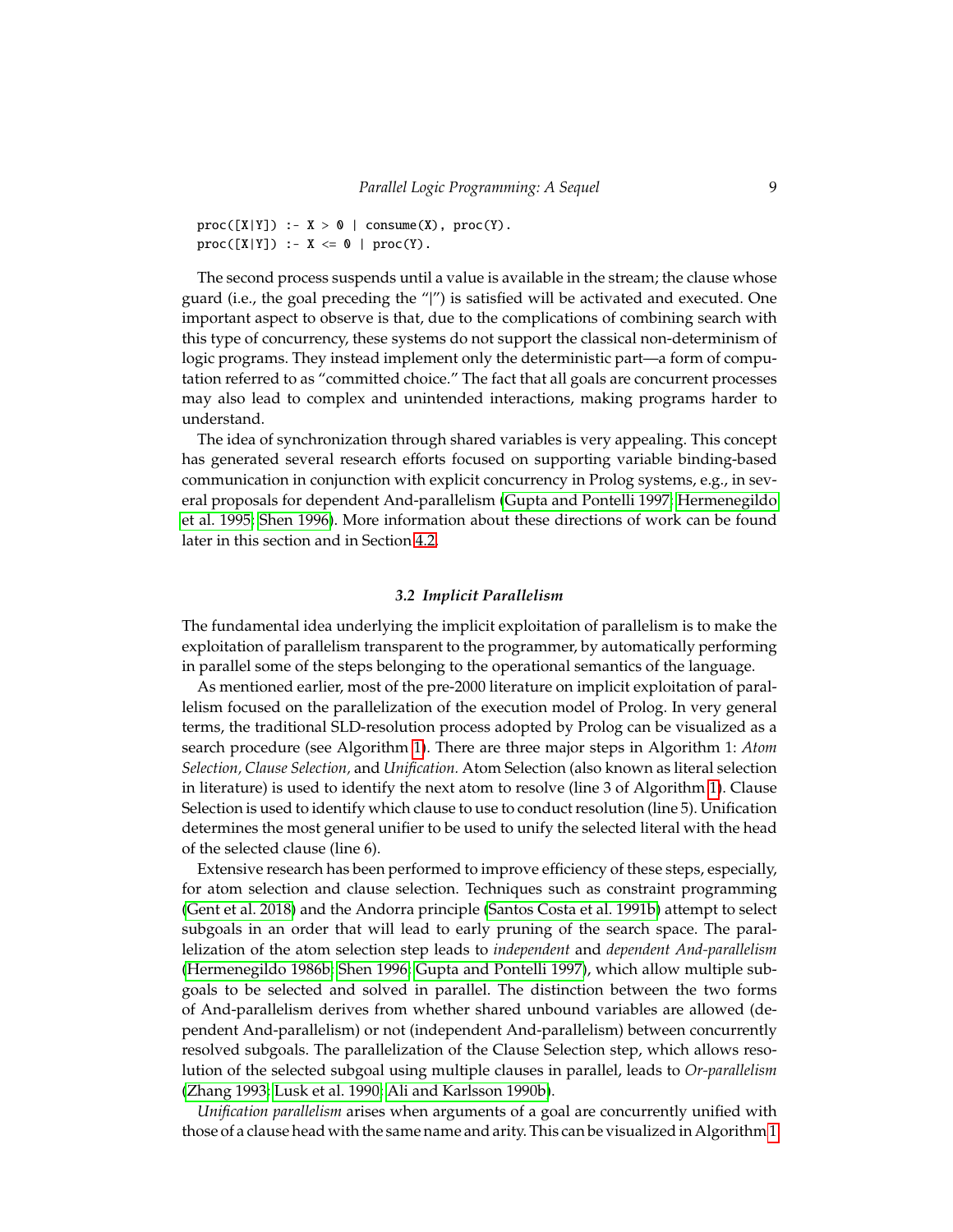| Algorithm 1: High-level view of SLD-Resolution                       |                               |
|----------------------------------------------------------------------|-------------------------------|
| <b>Input:</b> Input Goal                                             |                               |
| <b>Input: Program Clauses</b>                                        |                               |
| <b>Output:</b> Computed Substitution                                 |                               |
| $i = 0$                                                              |                               |
| 2 while (Goal not Empty) do                                          |                               |
| $select_{atom}$ B from Goal<br>3                                     | And-Parallelism */            |
| repeat<br>4                                                          |                               |
| select <sub>clause</sub> ( $H$ :- Body) from Program<br>5            | /* Or-Parallelism */          |
| <b>until</b> ( <i>unify</i> ( $H$ , $B$ ) or no clause is left)<br>6 | /* Unification Parallelism */ |
| if (no clause is left) then<br>7                                     |                               |
| return Fail<br>8                                                     |                               |
| else<br>9                                                            |                               |
| $\theta_i$ = most_general_unifier(H,B)<br>10                         |                               |
| $Goal = (Goal \setminus {B} \cup Body)\theta_i$<br>11                |                               |
| $i++$<br>12                                                          |                               |
| 13 return $\theta_0 \theta_1 \cdots \theta_{i-1}$                    |                               |
|                                                                      |                               |

<span id="page-9-0"></span>as the parallel execution of the steps present in the *unify* operation. The different argument terms can be unified in parallel as can the different subterms in a term [\(Barklund](#page-51-3) [1990\)](#page-51-3). Unification parallelism is very fine-grained, it requires dealing with dependencies caused by multiple occurrences of the same variables, and is best exploited by building specialized processors with multiple unification units [\(Singhal and Patt 1989\)](#page-65-4). Unification parallelism has not been the major focus of research in parallel logic programming, so we will not consider it any further.

# *3.2.1 Or-Parallelism*

*Or-parallelism* arises when multiple clauses have the same predicate in the head and the selected subgoal unifies with more than one clause head—the corresponding clause bodies can be explored in parallel, giving rise to Or-parallelism. This can be illustrated in Algorithm [1](#page-9-0) as the parallelization of the choices present in the *selectclause* operation. Orparallelism is thus a way of efficiently searching for solutions to the goal, by exploring alternative solutions in parallel: it corresponds to the parallel exploration of the search tree originating from the choices performed when selecting different clauses for solving the selected subgoals (often referred to as the *or-tree*).

Let us consider a very simple example, composed of the Prolog clauses that define the concatenation of two lists:

 $append([], X, X)$ .  $append([H|X], Y, [H|Z]) :- append(X, Y, Z).$ 

and the goal:

?- append(X, Y, [1,2,3]).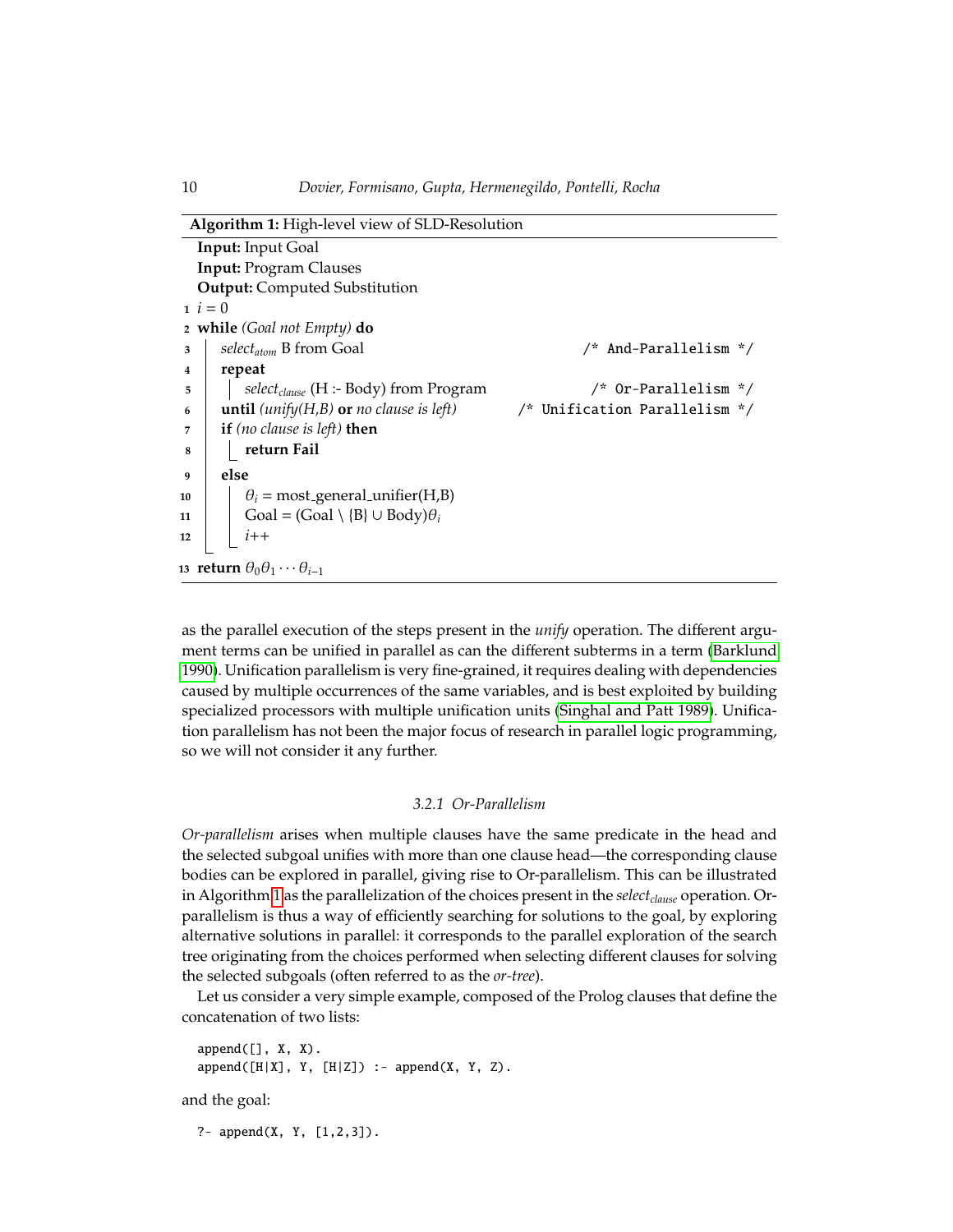The append literal in the goal (and all append subgoals that arise recursively during resolution) will match both clauses, and therefore the bodies of these clauses can be executed in parallel to find the four solutions to this goal.<sup>[2](#page-10-0)</sup>



Fig. 1: Example of Or-parallelism

Or-parallelism should be, in principle, easy to achieve, since the various branches of the or-tree are independent of each other, as they each explore an alternative sequence of resolution steps. As such, their construction should require little communication between parallel computations.[3](#page-10-1) However, in practice, implementation of or-parallelism is difficult because of the sharing of nodes in the or-tree. Given two nodes in two different branches of the or-tree, all nodes above (and including) their least common ancestor node are shared between the two branches. A variable created in one of these ancestor nodes might be bound differently in the two branches. The environments of the two branches have to be organized in such a way that, in spite of the ancestor nodes being shared, the correct bindings applicable to each of the two branches are easily discernible.

If a binding for a variable, created in one of the common ancestor nodes, is generated above (or at) the least common ancestor node, then this binding will be the same for both branches, and hence can be used as such. Such binding is known as an *unconditional binding* and such a variable is referred to as an unconditional variable. However, if a binding to such a variable is generated by a node below the least common ancestor node, then that binding shall be visible only in the branch to which the binding node belongs. Such a binding is known as a *conditional binding* and such a variable is referred to as a conditional variable. The main problem in implementing Or-parallelism is the efficient representation of multiple environments that co-exist simultaneously in the or-tree—commonly known as the *environment representation problem*. Note that the main problem in the management of multiple environments is how to efficiently represent and access the conditional bindings; the unconditional bindings can be treated as in normal sequential execution of logic programs. The environment representation problem has to be solved by devising a mechanism where each branch has some private areas where it

<span id="page-10-0"></span><sup>2</sup> Note however that in this example exploiting parallelism may not be too profitable since the *granularity* of the tasks is small. We will return to this important topic.

<span id="page-10-1"></span><sup>&</sup>lt;sup>3</sup> Minor control synchronization is still needed. Moreover, we are not considering the challenge of dealing with side-effects, which require communication between branches of the or-tree.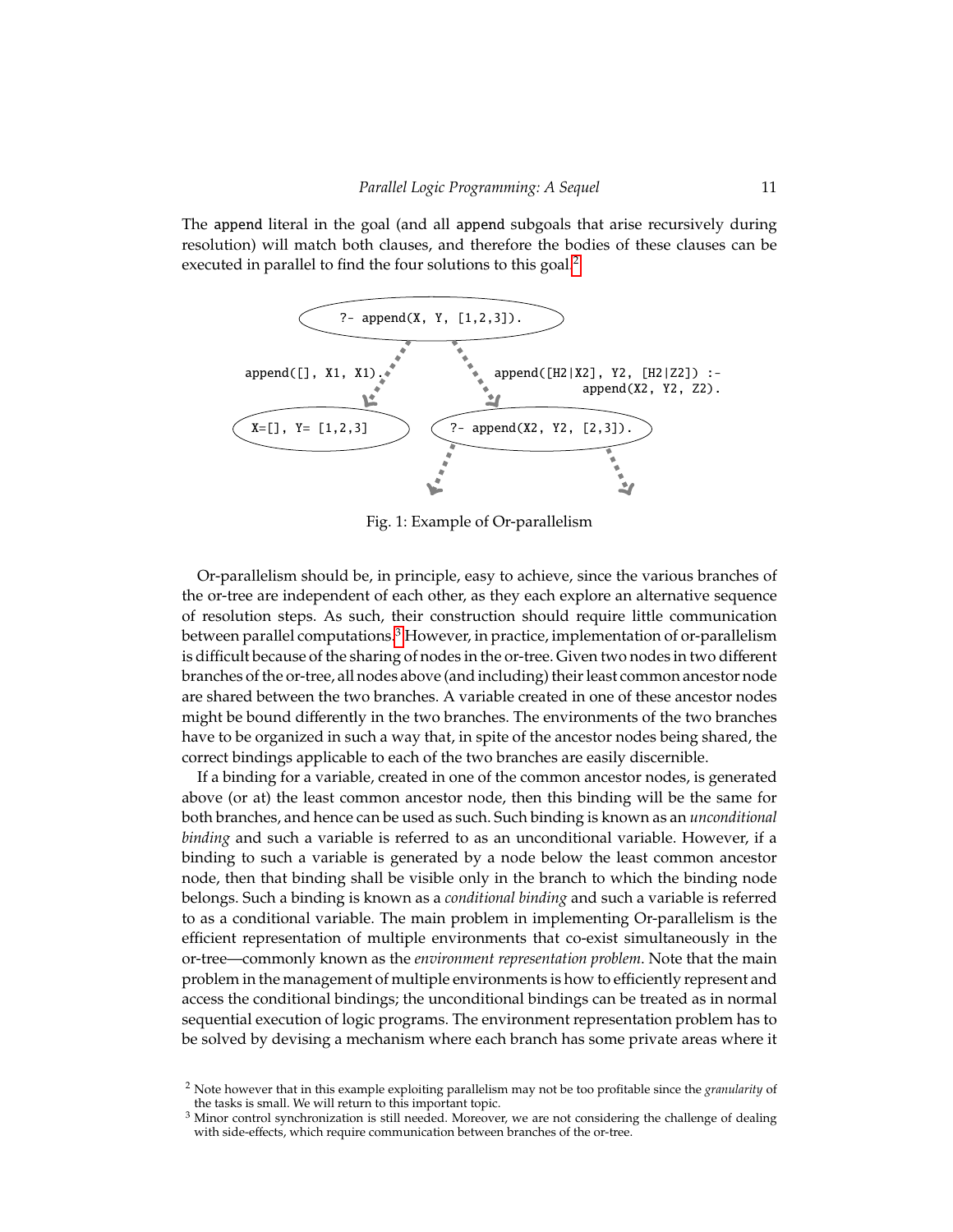stores the conditional bindings applicable to such branch. Several approaches have been explored to address this problem. For example:

- By storing the conditional bindings created by a branch in an array or a hash table private to that branch, from where the bindings are accessed whenever they are needed. This approach has been adopted, for example, in the binding array model, successfully used in the Aurora system [\(Warren 1984;](#page-67-2) [Lusk et al. 1990\)](#page-60-1).
- Keeping a separate copy of the environment for each branch of the tree, so that every time branching occurs at a node the environment of the old branch is copied to each new branch. This approach has been adopted, for example, in the stack-copying model, successfully used in the Muse and the ACE systems [\(Ali and Karlsson 1990a;](#page-51-4) [Pontelli and Gupta 1997\)](#page-63-2).
- Recording all the conditional bindings in a global data-structure and attaching a unique identifier with each binding which identifies the branch a binding belongs to. This approach has been explored, for example, in the version vectors model [\(Hausman](#page-57-5) [et al. 1987\)](#page-57-5).

# *3.2.2 And-Parallelism*

*And-parallelism* arises when more than one subgoal is present in the goal or in the body of a clause, and multiple subgoals are selected and resolved concurrently. This can be visualized in Algorithm [1](#page-9-0) as generating parallelism from the operation *selectatom*. The literature has traditionally distinguished between *independent And-parallelism* and *dependent And-parallelism*.

In the case of *independent And-parallelism*, subgoals selected for parallel execution are guaranteed to be independent of each other with respect to bindings of variables. In other words, two subgoals solved in parallel are guaranteed to not compete in the binding of unbound variables. A sufficient condition for this (called *strict independence*) is that any two subgoals solved in parallel do not have any unbound variables in common. Independent And-parallelism is, for example, a way of speeding up a divide-and-conquer algorithm by executing the independent subproblems in parallel. The advantage of independence is that the parallel execution can be carried out without interaction through shared variables. Communication is still needed for returning values and synchronization (including during backtracking).

The main systems proposed to support independent And-parallelism, e.g., &-Prolog [\(Hermenegildo 1986b\)](#page-58-2) and &ACE [\(Pontelli et al. 1995\)](#page-63-3), adopted initially a fork-join organization of the computation, inspired by the original proposal on *restricted* Andparallelism by [DeGroot \(1984\)](#page-54-0). In this fork-join model independent goals selected to be run in parallel (identified, e.g., using a different conjunction operator &) are made available simultaneously for parallel execution, and the continuation of the computation waits for completion of these parallel goals before proceeding (e.g., see Figure [2\)](#page-12-0). These And-parallel structures can be arbitrarily nested.

The major challenges in the development of independent And-parallel systems are:

• The implementation of distributed backtracking—the goal of maintaining the same visible behavior as a sequential Prolog system implies the need of allowing a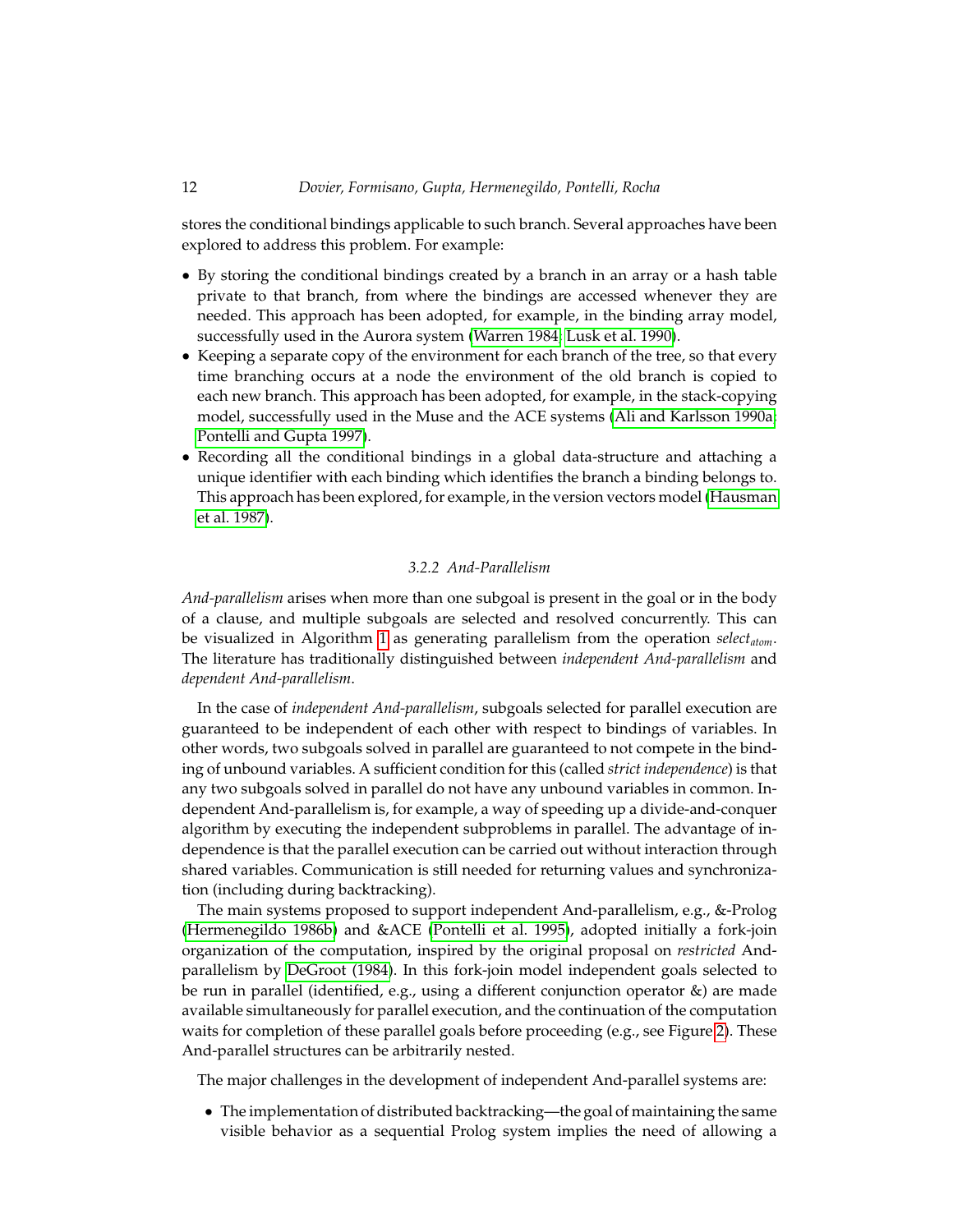<span id="page-12-0"></span>

Fig. 2: Intuition behind independent And-parallelism

processor to backtrack over computations performed by other processors, with requirements of communication and synchronization; these issues have been extensively explored by [Hermenegildo \(1986a\)](#page-58-3)[Hermenegildo and Nasr \(1986](#page-58-4)[\)Shen](#page-65-5) [and Hermenegildo \(1996\)](#page-65-5)[Pontelli and Gupta \(2001\)](#page-63-4); [Chico de Guzman et al.\(2011;](#page-53-3) ´ [2012\)](#page-53-4).

- The identification of subgoals that will be independent at run-time—this problem has been addressed by Hermenegildo [\(1986a;](#page-58-3) [1986b\)](#page-58-2) through manual program annotations and by [Muthukumar et al. \(1999\)](#page-62-1) using static analysis techniques.
- The need to allow more relaxed notions of independence, i.e., the conditions that guarantee that subgoals can be solved in parallel without communication. These include:
	- **—** the classical notion of independence (called*strict independence* by [Hermenegild](#page-58-5)o [and Rossi \(1995\)](#page-58-5), i.e., goals should not share variables at run time;
	- **—** *non-strict independence*, characterized by the fact that only one goal can bind each shared variable [\(Hermenegildo and Rossi 1995\)](#page-58-5);
	- **—** *search independence*, i.e., bindings are compatible [\(Garc´ıa de la Banda 1994\)](#page-56-2);
	- **—** *constraint independence* [\(Garc´ıa de la Banda et al. 2000\)](#page-56-3).

Deterministic behavior is also a form of independence [\(Hermenegildo and Rossi](#page-58-5) [1995\)](#page-58-5).

*Dependent And-parallelism* arises when two or more subgoals that are executed in parallel have variables in common and the bindings made by one subgoal affect the execution of other subgoals. Dependent And-parallelism can be exploited in two ways (let us consider the simple case of two subgoals):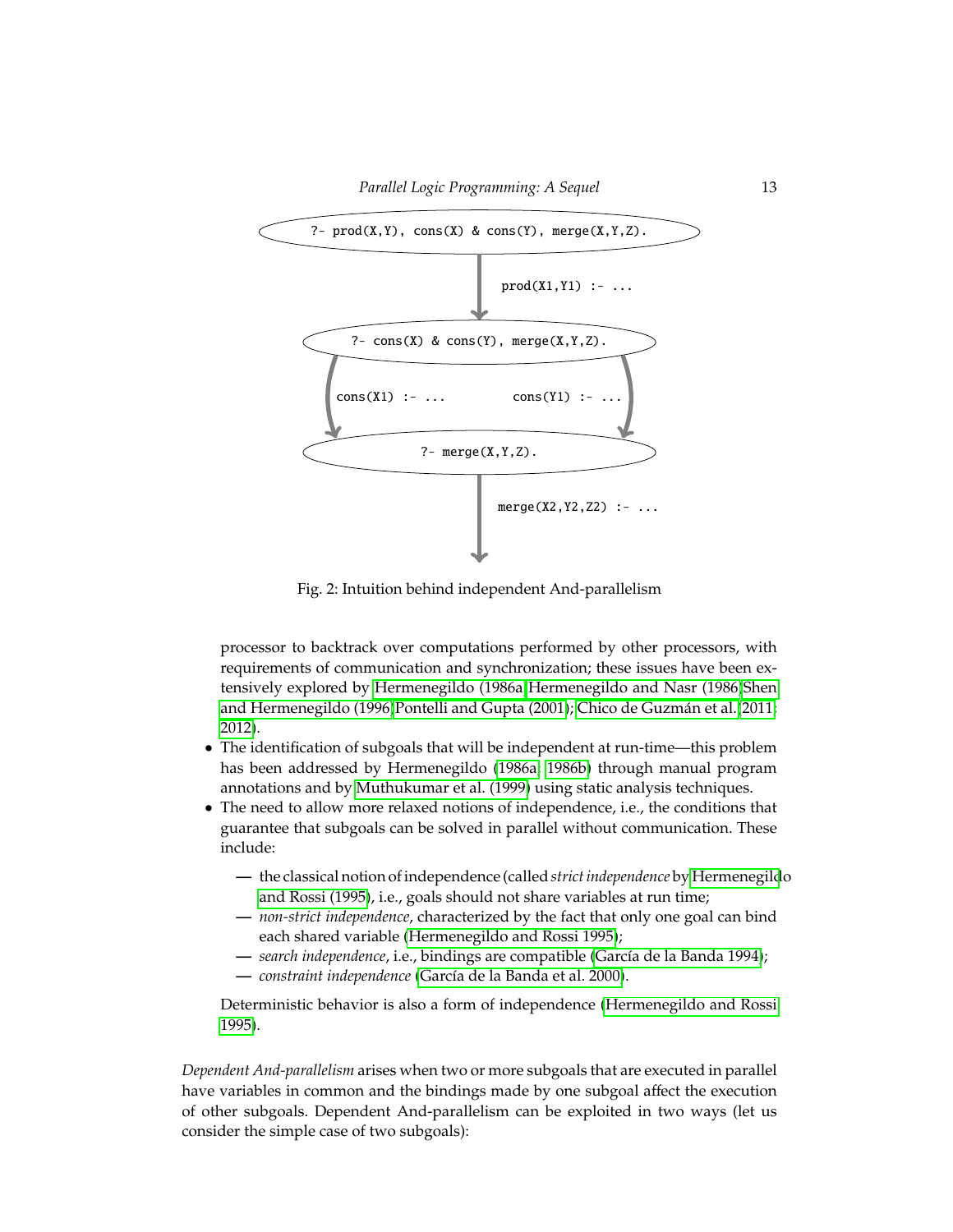# 14 *Dovier, Formisano, Gupta, Hermenegildo, Pontelli, Rocha*

- <span id="page-13-0"></span>1. The two subgoals can be executed independently until one of them accesses/binds the common variable. It is possible to continue executing the two subgoals independently in parallel, separately maintaining the bindings generated by each subgoal. In such a case, at the end of the execution of the two subgoals, the bindings produced by each will have to be checked for compatibility (this compatibility check at the end is referred to as *back unification*).
- <span id="page-13-1"></span>2. Once the common variable is accessed by one of the subgoals, it is bound to a structure, or *stream* (the goal generating this binding is called the *producer*), and the structure is read as an input argument by the other goal (called the *consumer*).

Case **[\(1\)](#page-13-0)** is very similar to independent And-parallelism and can be seen as exploiting independence at a different granularity level. Case **[\(2\)](#page-13-1)** is sometimes also referred to as *stream-parallelism* and is useful for speeding up producer-consumer interactions, by allowing the consumer goal to compute with one element of the stream while the producer goal is computing the next element. Note that stream-parallelism introduces a form of coroutining. Stream-parallelism forms the basis of the Committed Choice Languages mentioned earlier (e.g., Parlog [\(Clark and Gregory 1986\)](#page-53-2), GHC [\(Ueda 1986\)](#page-66-3), and Concurrent Prolog (Shapiro [1987;](#page-65-1) [1989\)](#page-65-2)).

The main challenge in implementing dependent And-parallelism is controlling the parallel execution of the consumer subgoal. Given two subgoals that share a variable X, one a producer of X and another a consumer, the execution of both can be initiated in parallel. However, one must make sure that the consumer subgoal computes only as far as it does not instantiate the dependent variable X to a non-variable binding. If it attempts to do so, it must suspend. It will be woken up only after a non-variable binding has been produced for X by the producer subgoal—or, alternatively, after the producer has completed its execution without binding X. Thus, in addition to the concerns mentioned in the context of independent And-parallelism, the two additional main concerns in implementing dependent And-parallelism are:

- 1. Determining which instance of a given dependent variable is a producer instance and which instances are consumer instances;
- 2. Developing efficient mechanisms for waking up suspended subgoals when the variables on which they were suspended are instantiated (or turned themselves into producer instances).

In Prolog execution, subgoals in the current goal are resolved in a left-to-right order. Thus, when a subgoal is resolved, it will never have an unexecuted subgoal to its left in the goal. This rule, however, can be relaxed, and considerable advantage can be gained by processing goals in a different order. In particular, this can be applied to subgoals that have at most one matching clause, known as *determinate* subgoals. This has been realized in the *Andorra principle* [\(Santos Costa et al. 1991a\)](#page-64-2). The Andorra principle states that all determinate subgoals in the current goal should be executed first, irrespective of their position in the goal. Once all determinate subgoals have finished execution, the leftmost non-determinate subgoal is selected and its various alternatives tried in the standard Prolog order. Along each alternative, the same principle is applied. Under the Andorra principle, all deterministic decisions are taken as soon as possible and this facilitates coroutining and leads to a significant narrowing of the search space.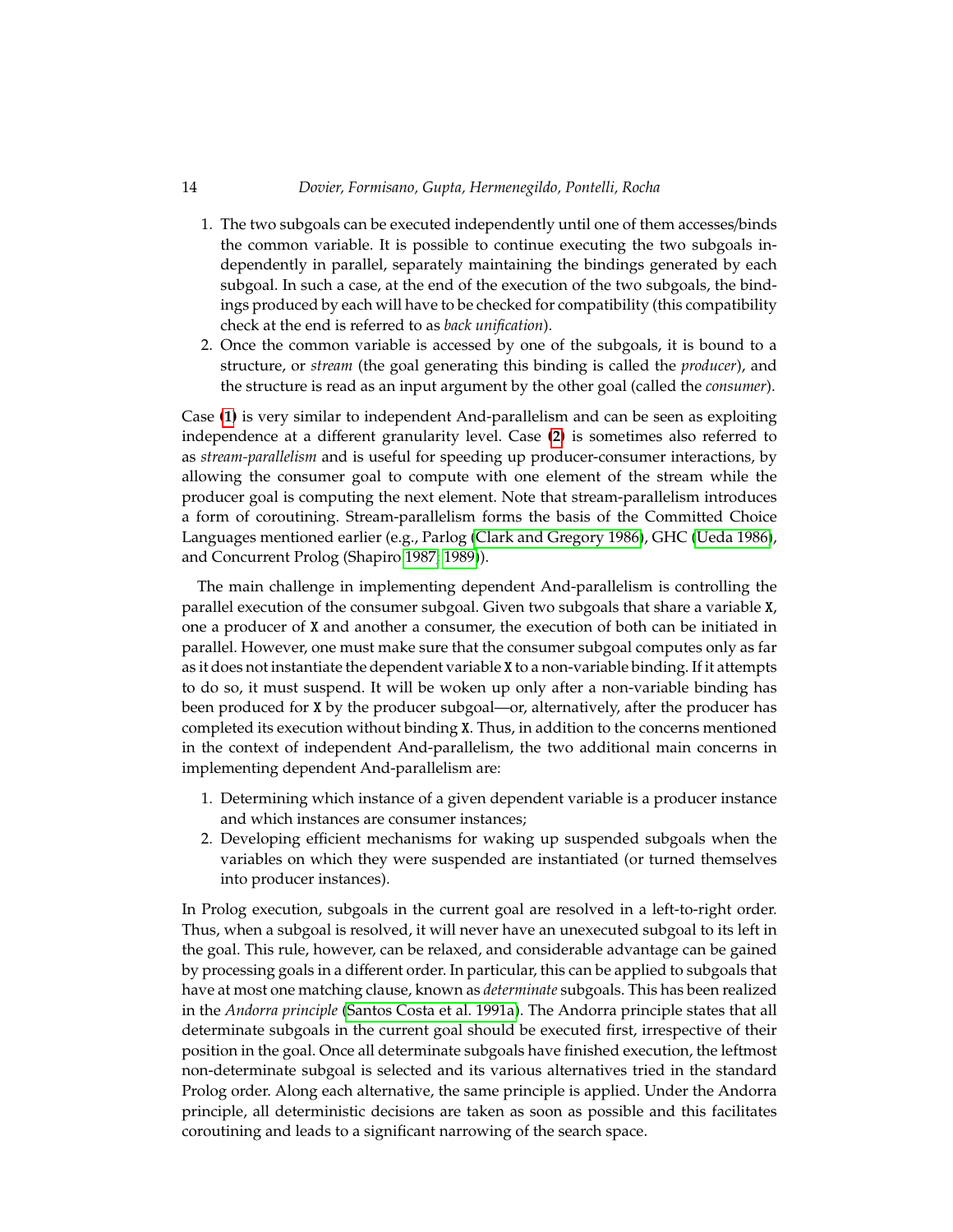The Andorra principle has been realized in the Andorra-I system [\(Santos Costa et al.](#page-64-1) [1991b\)](#page-64-1). The Andorra-I system also has a determinacy analyzer which generates conditions for each subgoal at compile-time [\(Santos Costa et al. 1991c\)](#page-64-3). These simple conditions are checked at runtime and their success indicates that the corresponding subgoal is determinate. The Andorra-I system is a *goal stacking* implementation of Prolog rather than the traditional *environment stacking*, due to the need to reorder subgoals during execution. The Andorra principle is in fact useful even beyond parallelism, as a control rule for Prolog, and can also be implemented using delay primitives [\(Bueno et al. 1994\)](#page-52-3). This is supported for example by the Ciao Prolog system.

The Andorra principle has been generalized to the Extended Andorra Model (EAM) [\(Haridi and Brand 1988\)](#page-57-6) to exploit both And- and Or-parallelism. In EAM, arbitrary subgoals can execute in And-parallel and clauses can be tried in Or-parallel. Computations that do not impact the environment external to a subgoal are freely executed, giving rise to parallelism. However, computations that may bind a variable occurring in argument terms of a subgoal are suspended, unless the binding is deterministic (in which case the binding is said to be *promoted*). If the binding is non-deterministic, then the subgoal is replicated for each binding (*non-determinate promotion*). These replicated subgoals are executed in Or-parallel. At any moment, constraints and bindings generated outside of a subgoal are immediately percolated down to that subgoal (propagation).

The Extended Andorra Model seeks to optimally exploit And-/Or-parallelism. It provides a generic model for the exploitation of coroutining and parallelism in logic programming and has motivated two main lines of research. The first path resulted in the Andorra Kernel Language [\(Haridi and Janson 1990\)](#page-57-7) that can be thought of as a new paradigm that subsumes both Prolog and concurrent logic languages [\(Haridi and Brand](#page-57-6) [1988\)](#page-57-6). The second focused on the EAM with Implicit Control [\(Warren 1990;](#page-67-3) [Lopes et al.](#page-60-2) [2012\)](#page-60-2), where the goal is to achieve efficient (parallel) execution of logic programs with minimal programmer control. An interpreter (in Prolog) was developed to better understand EAM with implicit control [\(Gupta and Warren 1992\)](#page-57-8) and new concepts, such as lazy copying and eager producers, that give finer control over search and improve parallelism have been investigated. Gupta and Pontelli later experimented with an extension of dependent And-parallelism that provides some of the functionality of the EAM through parallelism [\(Gupta and Pontelli 1997\)](#page-57-4). The first prototype parallel implementation of the EAM (called BEAM), based on the WAM, has been presented by [Lopes et al.\(2003;](#page-60-3) [2004\)](#page-60-4). The BEAM system is promising, though the fine grain And-/Orparallelism that EAM supports results in significant overhead and thus extracting good performance requires taking into account additional factors such as granularity control.

The state-of-the-art in the exploitation of dependent And-parallelism at the beginning of 2000 is represented by systems like ACE [\(Gupta and Pontelli 1997\)](#page-57-4), BEAM [\(Lopes](#page-60-2) [et al. 2012\)](#page-60-2) and DDAS [\(Shen 1996\)](#page-65-3), which are effective but complex. There are also some early attempts at simpler approaches to parallel implementations [\(Hermenegildo et al.](#page-58-6) [1995\)](#page-58-6).

# **4 Parallel Execution of Prolog**

<span id="page-14-0"></span>Following the brief review made in the previous section of some of the core issues underlying parallel execution of Prolog, let us now turn our attention to the advances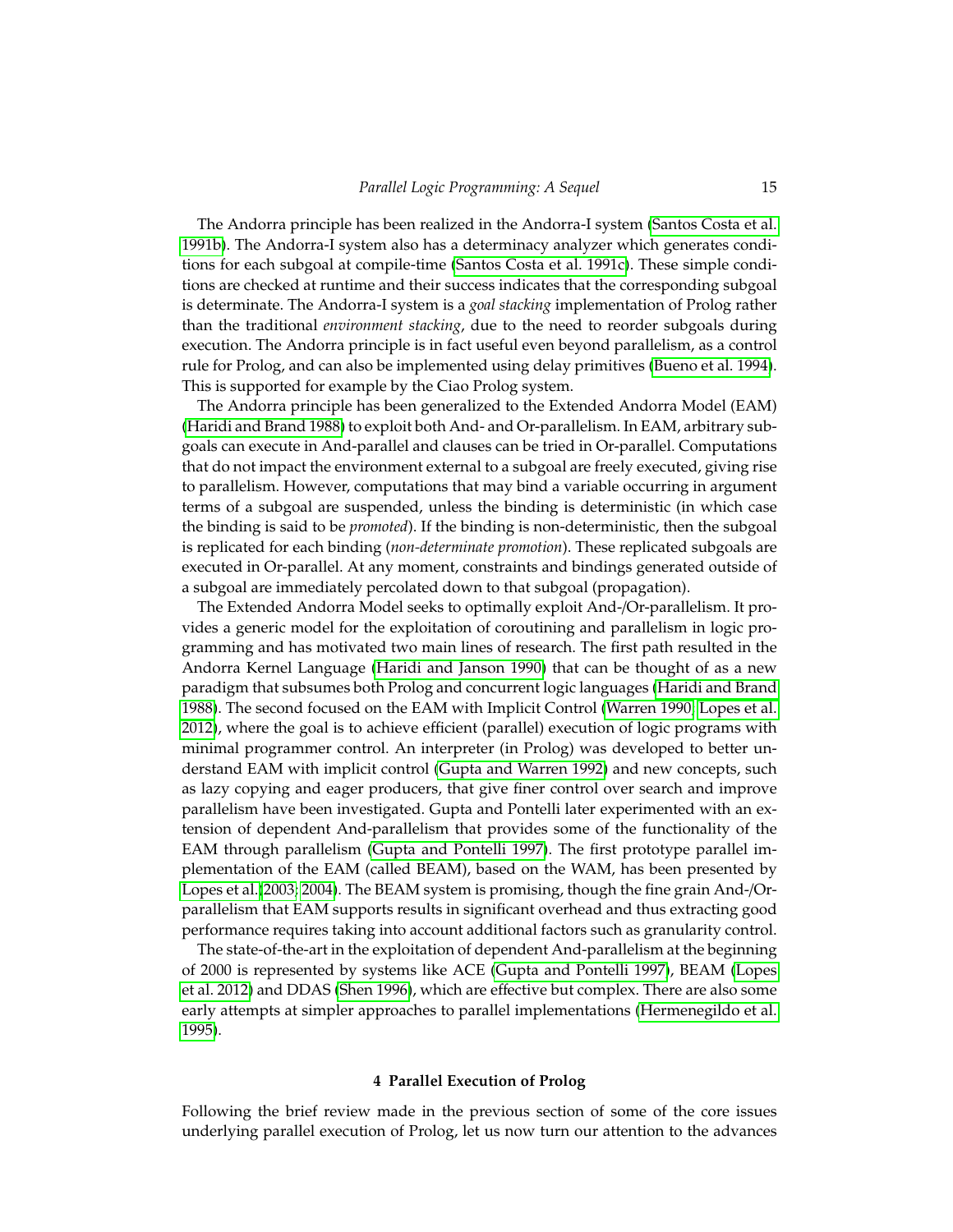# 16 *Dovier, Formisano, Gupta, Hermenegildo, Pontelli, Rocha*

made in the area of parallel execution of logic programming since 2000. We start, in this section, with reviewing the most recent progress in the context of parallel execution of Prolog. We survey new theoretical and practical results in Or- and And-parallelism, discuss advances in Static Analysis to aid with the exploitation of parallelism, and, finally, discuss the combination of parallelism with the notion of Tabling.

# *4.1 Or-Parallelism*

## *4.1.1 Theoretical Results*

<span id="page-15-0"></span>The literature on Or-parallel execution of Prolog is extensive and it is primarily focused on the development of solutions for the *environment representation problem*. More than twenty different approaches have been presented in the literature to address this problem.

From the theoretical point of view, the environment representation problem has been formalized as a data structure problem over labeled trees [\(Ranjan et al. 1999\)](#page-63-5). The Orparallel execution of a program can be abstracted as building a labeled tree, $4$  using the following operations: **(1)** *create\_tree*( $\gamma$ ), which creates a tree containing only a root with label  $\gamma$ ; **(2)** *expand*(*u*,  $\gamma_1$ ,  $\gamma_2$ ), which, given a leaf *u* and two labels  $\gamma_1$  and  $\gamma_2$ , creates two new nodes (one per label) and adds them as children of *u*; **(3)** *remove*(*u*) which, given a leaf *u* of the tree, removes it from the tree.

The environment representation problem is associated to the management of variables and their bindings. This can be modeled as attributes of the nodes in the tree, assuming a set of attributes Γ. At each node *u*, three operations are possible: **(1)**  $assign(\alpha, u)$  which associates the label  $\alpha$  to node  $u$ ; (2) *dereference*( $\alpha$ ,  $u$ ) which identifies the nearest ancestor *v* of *u* in which the operation  $assign(\alpha, v)$  has been performed; (3)  $alias(\alpha, \beta, u)$  which requires that any *dereference* operation for α in any descendant of *u* in the tree produces the same result as the *dereference* of β. This abstraction formalizes the informal considerations presented in the existing literature and can be used to classify the methods to address the environment representation problem [\(Gupta and Jayaraman 1990\)](#page-57-9).

It has been demonstrated that it is impossible to derive a solution to the environment representation problem which achieves a constant-time solution to all the operations described above. In particular, [Ranjan et al. \(1999\)](#page-63-5) demonstrated that the overall problem has a lower-bound complexity of Ω(log *n*) on pure pointer machines, where *n* is the maximum number of nodes appearing in the tree. The investigation by [Pontelli](#page-63-6) [et al. \(2002\)](#page-63-6) provides also an optimal theoretical solution, achieving the complexity of  $O(log n)$ ; the solution makes use of a combination of generalized linked lists, which allow us to insert, delete, and compare positions of nodes in the list, and AVL trees. Even though the solution is theoretical, it suggests the possibility of improvement over existing methodologies, which have a complexity of *O*(*n*).

#### *4.1.2 Recent Solutions to the Environment Representation Problem*

As introduced in Section [3,](#page-6-0) before 2000, the state of the art in Or-parallel Prolog systems was achieved using one of two approaches: *stack copying* (as used in the Muse system

<span id="page-15-1"></span><sup>&</sup>lt;sup>4</sup> Without loss of generality, we assume trees to be binary.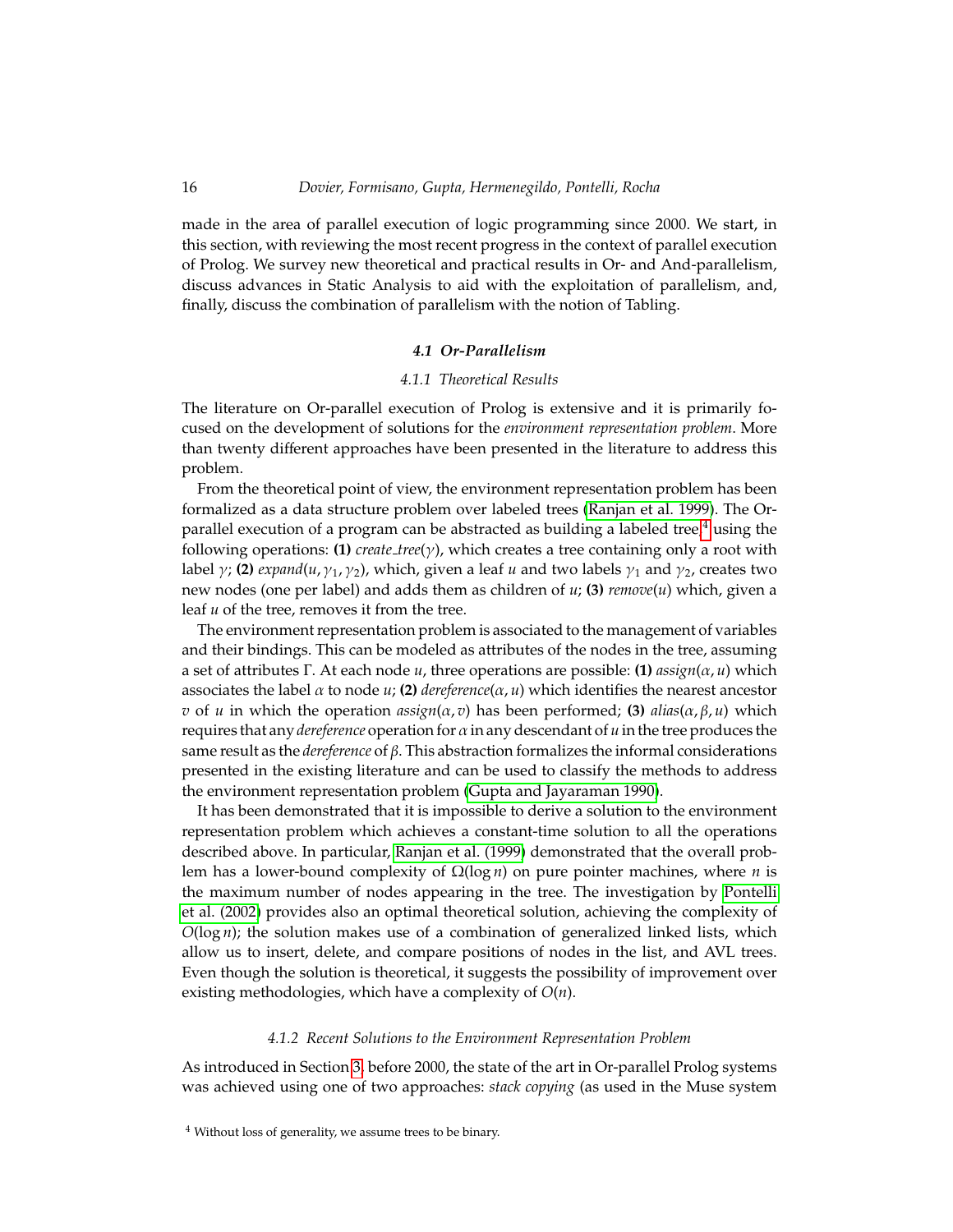and in ACE [\(Ali and Karlsson 1990b;](#page-51-2) [Pontelli and Gupta 1997\)](#page-63-2)), and *binding arrays* (as used in the Aurora system [\(Lusk et al. 1990\)](#page-60-1)). These techniques provided comparable benefits and fostered a wealth of additional research (e.g., in the area of scheduling [\(de](#page-54-1) [Castro Dutra 1994;](#page-54-1) [Beaumont and Warren 1993;](#page-51-5) [Ali and Karlsson 1992\)](#page-51-6)). The advent of distributed computing architectures, especially Beowulf clusters, led researchers to investigate the development of Or-parallel Prolog systems in absence of shared memory. The two approaches above are not immediately suitable for distributed memory architectures, as they require some level of data sharing between workers<sup>[5](#page-16-0)</sup> during the execution. For example, in the case of stack copying, *shared frames* need to be created to coordinate workers' access to unexplored choice point alternatives.

The PALS system [\(Villaverde et al. 2001b;](#page-66-4) [Pontelli et al. 2007;](#page-63-7) [Gupta and Pontelli 1999\)](#page-57-10) introduced the concept of *stack splitting* as a new environment representation methodology suitable for distributed memory systems. Stack splitting replaces the dynamic synchronization among workers, e.g., as in the access to shared choice points during backtracking in the binding-arrays method, with a *"static"* partitioning of the unexplored alternatives between workers. Such partitioning is performed each time two workers collaborate to share unexplored branches of the resolution tree. Thus, stack splitting allows us to remove synchronization requirements by preemptively partitioning the remaining unexplored alternatives at the moment of sharing. The splitting allows both workers to proceed, each executing its branch of the computation, without any need for further synchronization when accessing parts of the resolution tree which are common among the workers.

The original definition of stack splitting [\(Villaverde et al. 2001a;](#page-66-5) [Pontelli et al. 2006\)](#page-63-8) explored two strategies of splitting. *Vertical stack splitting* (Figure [3–](#page-17-0)top) is suitable for computations where branches of the resolution tree are highly unbalanced and where choice points tend to have a small number of alternatives (e.g., binary trees). In this case, the available choice points are alternated between the two sharing workers—e.g., the first worker keeps the first, third, fifth, etc. choice point with unexplored alternatives, while the second worker keeps the second, fourth, sixth, etc. In the end, each worker ends up with approximately half of the choice points with unexplored alternatives. The alternation between choice points kept and choice points given away is meant to improve the chance of a balanced distribution of work between the two workers. *Horizontal stack splitting* has been, instead, designed to support sharing in the case of computations with few choice points, each with a large number of unexplored alternatives. In this case, the two workers partition the unexplored alternatives within each available choice point (Figure [3–](#page-17-0)middle).

Follow-up research has explored additional variations of stack splitting. *Diagonal stack splitting* [\(Rocha et al. 2003\)](#page-63-9) provides a combination of horizontal and vertical stack splitting. *Middle stack splitting*, also known as *Half stack splitting* [\(Villaverde et al.](#page-66-6) [2003\)](#page-66-6), is similar to vertical stack splitting, but with the difference that one worker keeps the top half of the choice points while the second worker keeps the bottom half. The advantage of this methodology is its efficient implementation and the ability to know the respective position of the two workers in the resolution tree immediately after the

<span id="page-16-0"></span><sup>5</sup> We use the generic term *worker* to denote a computing entity in a parallel Prolog system.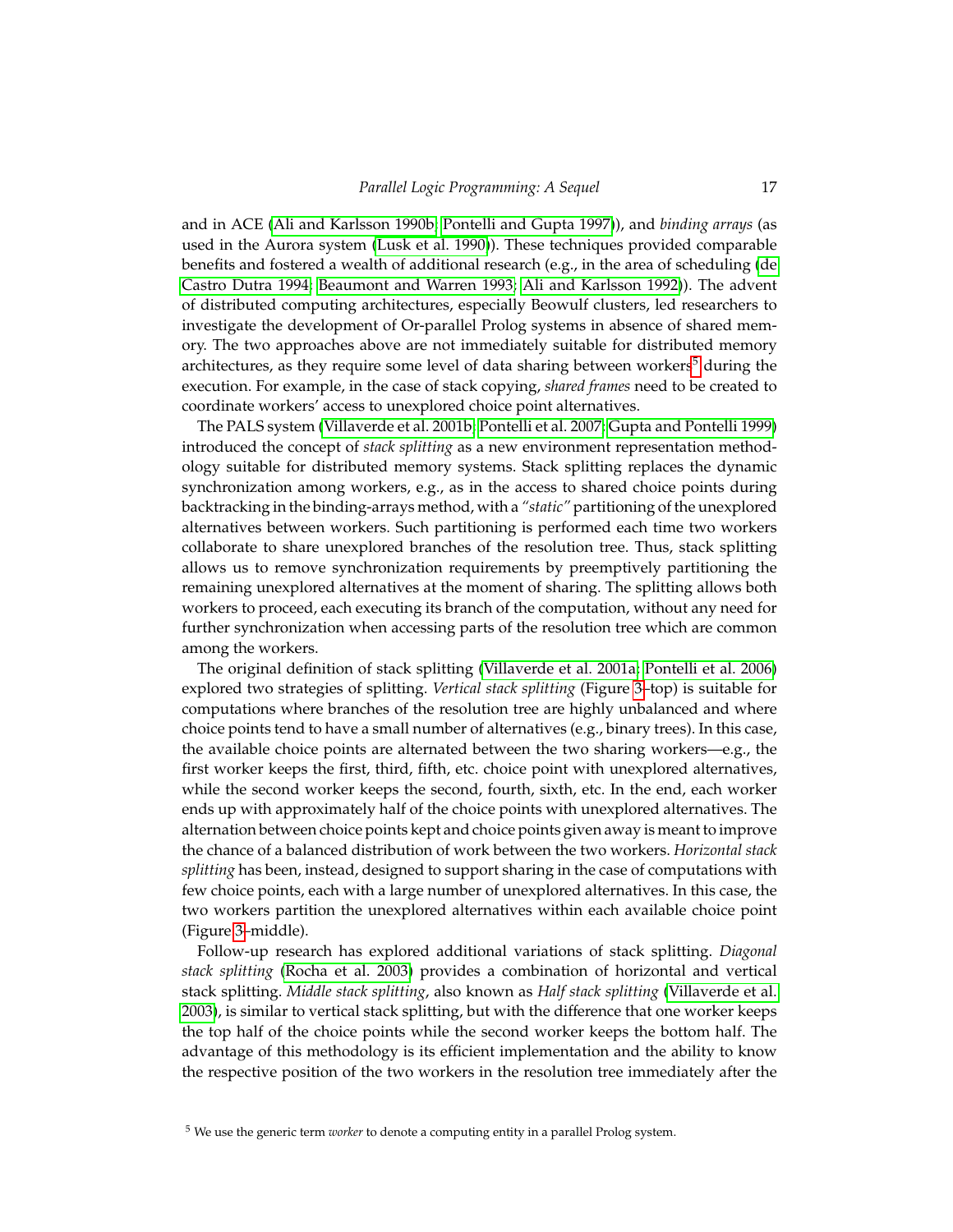<span id="page-17-0"></span>sharing operation—a useful property in order to manage side-effects and other ordersensitive predicates (Figure [3–](#page-17-0)bottom).



Fig. 3: From top to bottom: Vertical Splitting, Horizontal Splitting, Middle Splitting. Workers visit the resolution tree in depth first order; CP stands for choice point; CP1 is the "root" of the tree. P and Q denote different workers. A black node means that the choice point has no alternatives available. A connection between P/Q and a node indicates that the worker is executing the given alternative of the choice point. The arrow denotes immediate backtracking for the worker stealing work.

Even though stack splitting has been originally designed to sustain Or-parallelism on distributed memory architectures, this methodology provides advantages also on shared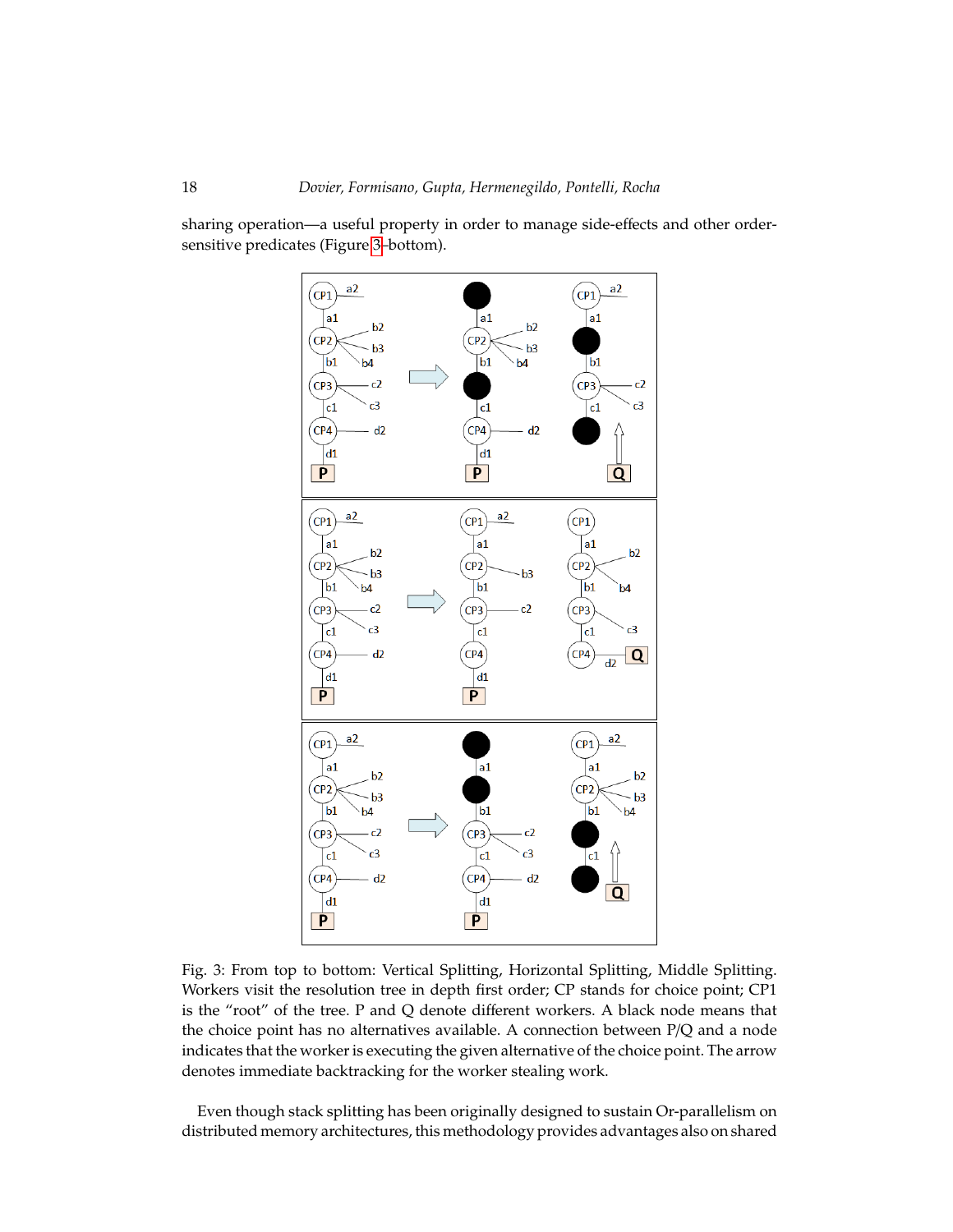memory platforms. The ACE system [\(Gupta and Pontelli 1999\)](#page-57-10) demonstrated that stacksplitting outperforms stack-copying in a variety of benchmarks. A microprocessor-level simulation, using the Simics simulator, identified an improved cache behavior as the reason for the superior performance in shared memory platforms [\(Pontelli and Gupta](#page-63-10) [1999\)](#page-63-10).

## *4.1.3 Systems and Implementations*

The original stack splitting methodology has been developed in the context of the PALS project—an investigation of execution of Prolog on distributed memory machines. The PALS system introduces stack splitting by modifying the ALS Prolog system [\(Applied](#page-51-7) [Logic Systems, Inc 2021\)](#page-51-7), resulting in a highly efficient and scalable implementation. PALS explores not only novel techniques for the environment representation problem, but also the challenges associated to management of side-effects [\(Villaverde et al. 2003\)](#page-66-6) and different scheduling strategies [\(Villaverde and Pontelli 2004\)](#page-66-7). PALS operates on Beowulf clusters, mapping Prolog workers to processes on different nodes of a cluster and using MPI for communication between them. PALS implements vertical, horizontal, and middle stack splitting.

[Santos Costa et al. \(2010\)](#page-64-4) implemented Or-parallelism on a multi-threaded implementation of YAP Prolog (ThOr). Their implementation relies on YapOr [\(Rocha et al.](#page-64-5) [1999b\)](#page-64-5) which is based on the stack copying model. A multi-threaded implementation can exploit low-cost parallel architectures (such as common multi-core processors).

Santos and Rocha [\(2013;](#page-64-6) [2016\)](#page-64-7) extended this approach to systems composed of clusters of multi-core processors—addressing the challenge of dealing with the combination of shared and distributed memory architectures. They propose a layered model based on *two levels* of workers, single workers and teams of workers, and the ability to exploit different scheduling strategies, for distributing work among teams and among the workers inside a team. A team of workers is formed by workers which share the same memory address space (workers executing in different computer nodes cannot belong to the same team). A computer node can contain more than one team. Several combinations of scheduling strategies are allowed. For distributed memory clusters of multi-cores, only static stack splitting is allowed for distributing work among teams. Inside a team, static and dynamic scheduling can be selected. The use of static stack splitting techniques (horizontal, vertical, diagonal, and so on) in shared memory architectures is described by [Vieira et al. \(2012\)](#page-66-8). As far as dynamic stack splitting techniques, the authors rely on the *or-frame* data structures originally introduced in the Muse system.

# *4.2 And-Parallelism*

# *4.2.1 Backtracking in Independent And-Parallel Prolog Systems*

<span id="page-18-0"></span>As explained in Section [3,](#page-6-0) Independent And-parallel (IAP) Prolog systems allow the parallel execution of subgoals which do not interfere with each other at run time, even if they produce multiple answers. Section [3](#page-6-0) also pointed out that one of the most important areas of research in the context of IAP systems is the implementation of backtracking among parallel subgoals. The basic issues involved in this process have been addressed by [Hermenegildo \(1986a\)](#page-58-3) and [Hermenegildo and Nasr \(1986\)](#page-58-4). These works identify the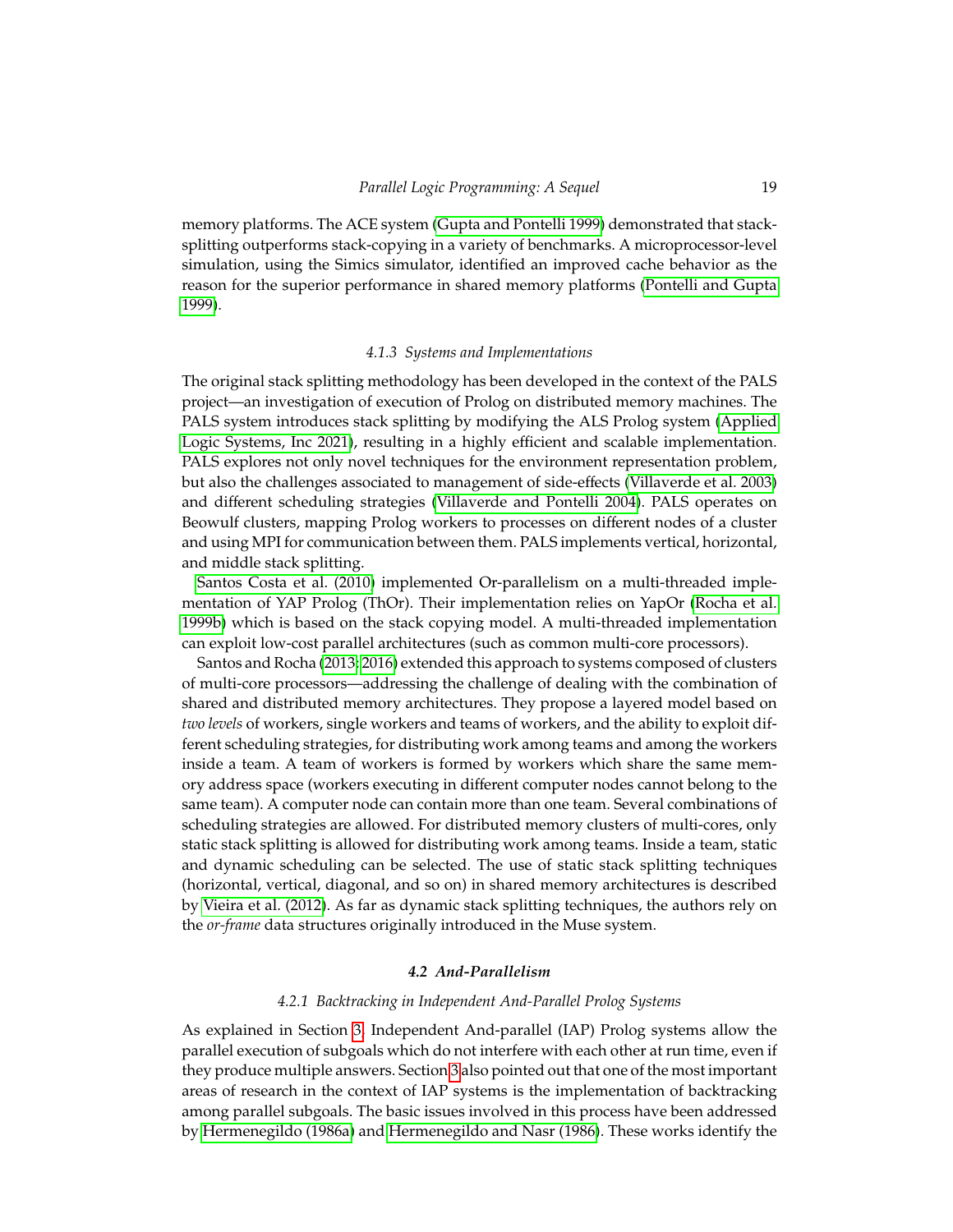main challenges of backtracking in IAP, such as trapped nondeterministic subgoals and garbage slots. These concepts have been further developed and improved by [Shen and](#page-65-5) [Hermenegildo \(1996\)](#page-65-5), [Pontelli et al. \(1996\)](#page-63-11), and [Carro \(2001\)](#page-52-4).

An alternative and more efficient model for backtracking in IAP has been proposed by [Pontelli and Gupta \(2001\)](#page-63-4). The implementation model is an extension of the original backtracking scheme developed by Hermenegildo and Nasr [\(1986\)](#page-58-4) and includes a memory organization scheme and various optimizations to reduce communication and overhead. It also makes use of an adaptation of the ACE abstract interpretation-based analyzer [\(Pontelli et al. 1997\)](#page-63-12), derived from that of the Ciao/&-Prolog system [\(Bueno](#page-52-5) [et al. 1999;](#page-52-5) [Muthukumar et al. 1999\)](#page-62-1). In particular, detection and special treatment of *external variables* (i.e., variables appearing in the parallel call but created before the call itself) enable increased independence during backtracking. The results obtained show that speedups achieved during forward execution are not lost in heavy backtracking, and the "super-linear" speedups that can be obtained thanks to the semi-intelligent nature of backtracking in independent And-parallelism are also preserved. <sup>[6](#page-19-0)</sup>

A common aspect of most traditional IAP implementations that support backtracking over parallel subgoals is the use of recomputation of answers and sequential ordering of subgoals during backtracking. While this can, in principle, simplify the implementation, recomputation can be inefficient if the granularity of the parallel subgoals is large and they produce several answers, while sequentially ordered backtracking limits parallelism. An alternative parallel backtracking model has been proposed by Chico de Guzmán et al. [\(2011\)](#page-53-3) which features parallel out-of-order backtracking and relies on answer memoization to reuse and combine answers. Whenever a parallel subgoal backtracks, its siblings also perform backtracking after storing the bindings generated by previous answers, which are reinstalled when combining answers. In order to not penalize forward execution, non-speculative And-parallel subgoals which have not been executed yet take precedence over sibling subgoals which could be backtracked over. This approach brings performance advantages and simplifies the implementation of parallel backtracking.

The remaining challenges associated to trapped non-deterministic subgoals and garbage slots have been addressed by Chico de Guzmán et al.(2012); the proposed approach builds on the idea of a single stack reordering operation, that offers several advantages and tradeoffs over previous proposals. While the implementation of the stack reordering operation itself is not simple, in return it frees the scheduler from the constraints imposed by other schemes. As a result, the scheduler and the rest of the run-time machinery can safely ignore the trapped subgoal and garbage slot problems and their implementation is greatly simplified. Also, standard sequential execution remains unaffected.

# *4.2.2 High-level implementation of Unrestricted And-Parallelism*

<span id="page-19-1"></span>Original implementations of independent And-parallelism, as demonstrated in the &- Prolog and the &ACE systems, relied on low-level manipulations of the underlying

<span id="page-19-0"></span><sup>6</sup> This is really due to the change in the backtracking algorithm that independent And-parallel systems implement, which is a simple form of intelligent backtracking that takes advantage of the independence information.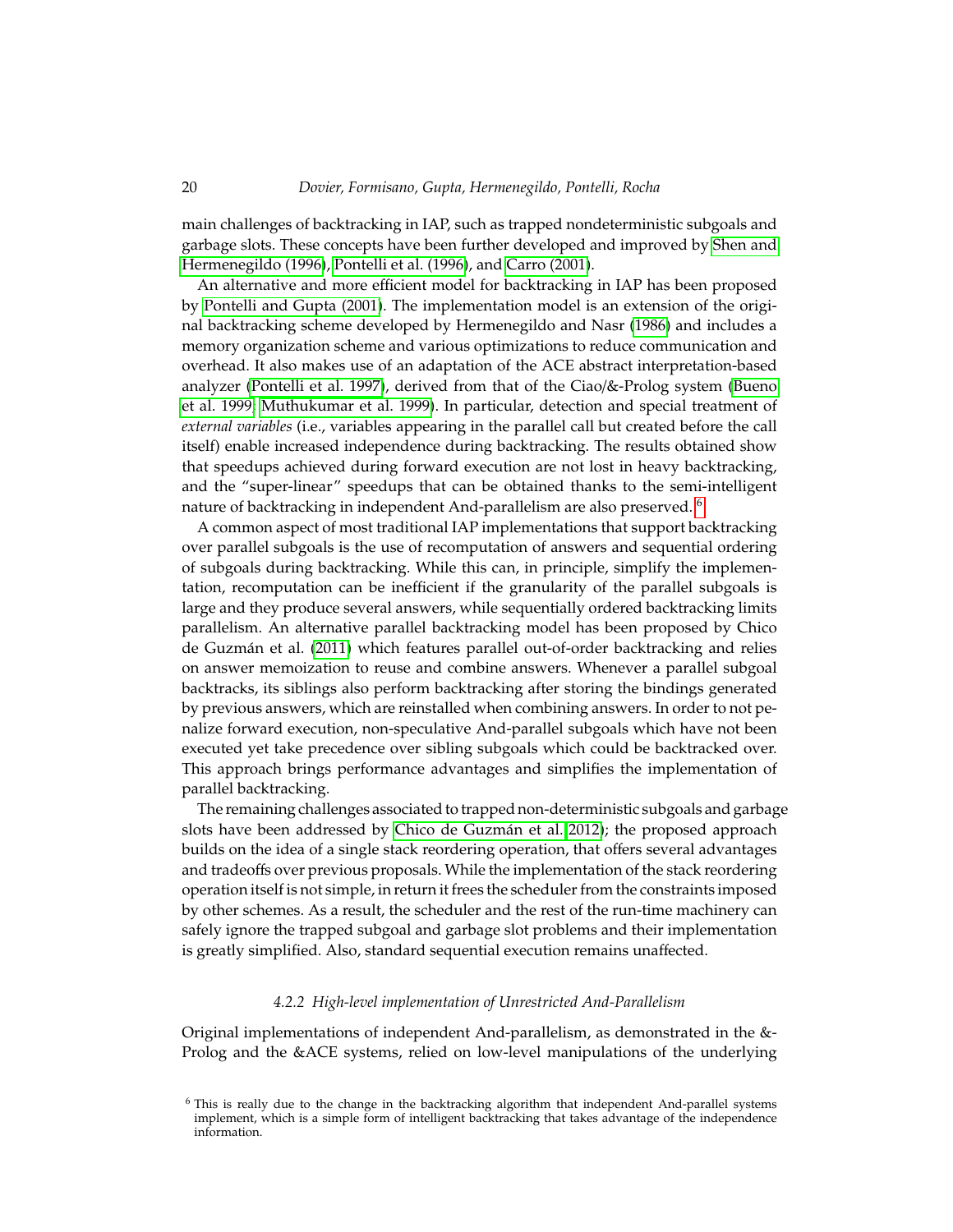abstract machine—typically some variant of the Warren Abstract Machine. This lowlevel approach is necessary in order to reduce execution overheads related to the management of parallelism. While this approach has been extensively used and produced highly efficient implementations, it leads to highly complex implementations, often hard to maintain and not able to keep up with improvements in sequential implementation technology.

*High-level implementation.* The improved performance of processors and the introduction of advanced compilation techniques have opened the doors to an alternative approach to the implementation of parallelism—by describing parallel execution models at a high level, in terms of Prolog predicates. The concept builds on the identification of a small collection of built-in predicates and their use to encode, as meta-programs, high-level models of parallelism [\(Casas 2008;](#page-53-5) [Casas et al. 2008a;](#page-53-6) [Casas et al. 2008b\)](#page-53-7). The concept of implementing a form of parallelism via meta-programming encodings is not new (see for example the papers by [Codish and Shapiro \(1986\)](#page-54-2), [Pontelli and Gupta \(1995\)](#page-63-13), and [Hermenegildo et al. \(1995\)](#page-58-6)), but it has been brought to full fruition only recently, in terms of a full implementation using a minimal set of core predicates. This is done by implementing in the engine a comparatively small number of concurrency-related primitives which take care of lower-level tasks, such as locking, stack set management, thread creation and management, etc. The implementation of parallel models (e.g., independent And-parallelism) is then realized through meta-programs that make use of such primitives. The approach does not eliminate altogether modifications to the abstract machine, but it does greatly simplify and encapsulate them, and it also facilitates experimenting with different alternative models of parallelism.

This approach also supports the implementation of flexible solutions for some of the main problems found in And-parallel implementations. In fact, the solutions presented by Chico de Guzmán et al. [\(2011;](#page-53-3) [2012\)](#page-53-4) have all been implemented taking advantage of the flexibility afforded by this new approach. The experiments also show that, although such source-level implementation of parallelism introduces overheads, the performance penalties are reasonable, especially if paired with some form of granularity control. This is the (unrestricted) IAP implementation supported currently by the Ciao Prolog system.

<span id="page-20-0"></span>*Unrestricted And-Parallelism.* Another interesting aspect of the approach by [Casas et al.](#page-53-7) is that it facilitates the implementation of alternative models of And-parallelism. In particular, this approach has facilitated the exploration of *unrestricted And-Parallelism*, i.e., a form of IAP which does not follow the traditional fork-join structure used in the previous IAP systems. This flexibility has served as target for new parallelizers for unrestricted IAP (see Section [4.3\)](#page-23-0). This work also shows that the availability of unrestricted parallelism contributes to improved parallel performance.

The high-level level primitives used in this system to express unrestricted Andparallelism are those described in the papers by [Hermenegildo et al. \(1995\)](#page-58-1), [Cabeza](#page-52-6) [and Hermenegildo \(1996\)](#page-52-6), and [Cabeza \(2004\)](#page-52-7):

- G &> H schedules subgoal G for parallel execution and continues with the code after G. H is a *handle* that provides access to the state of subgoal G.
- H <& waits for the subgoal associated with H (G, in the previous item) to finish. At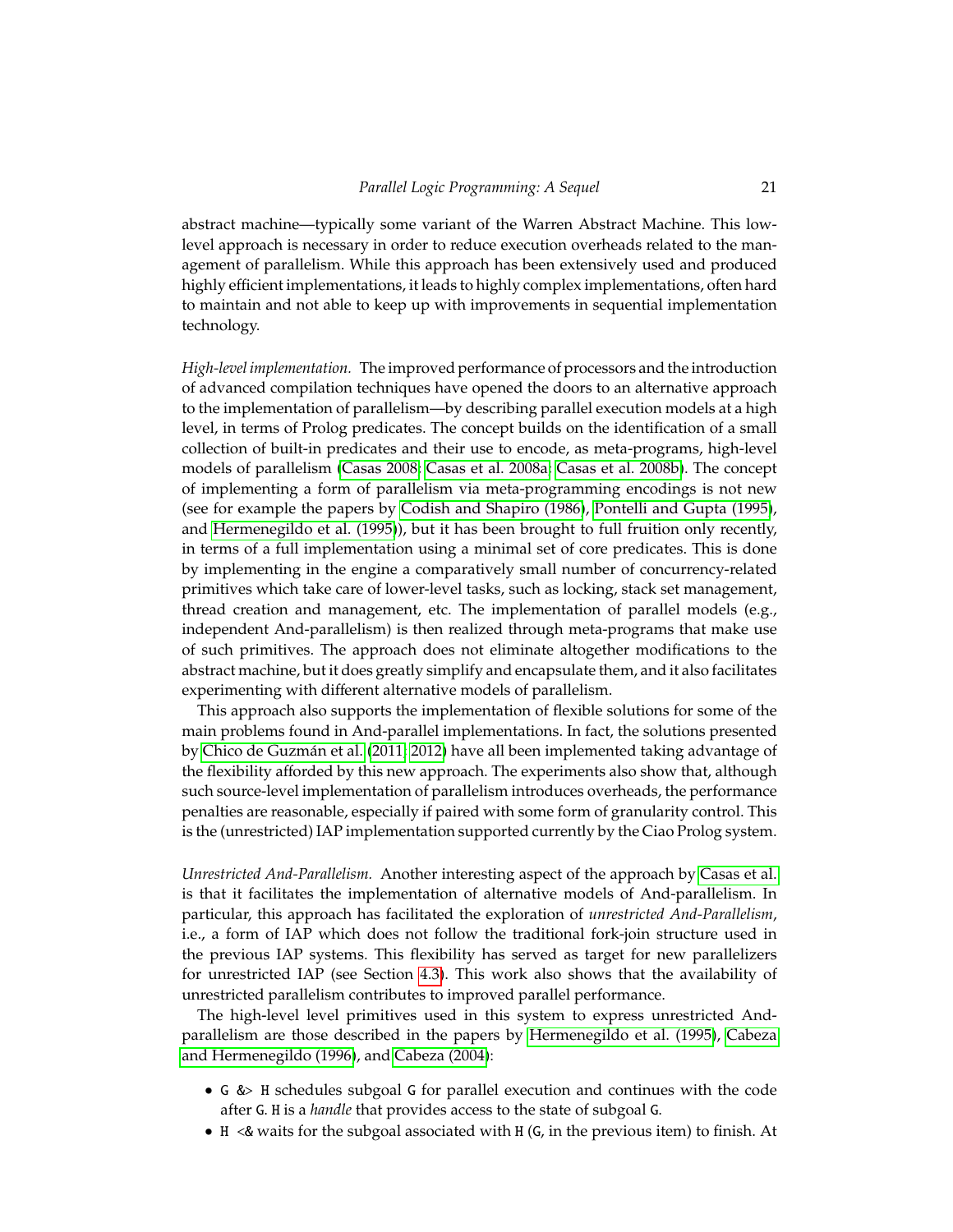that point, all bindings G could possibly generate are ready, since G has reached a solution. Assuming subgoal independence between G and the calls performed while G was being executed, no binding conflicts will arise. This point is also the "anchor" for any backtracking performed by G.

Note that, with the previous definitions, the &/2 operator can be expressed as:

A & B :- A & H, call(B), H < &.

The approach shares some similarities with the concept of futures in parallel functional languages [\(Flanagan and Felleisen 1995;](#page-55-2) [Halstead Jr. 1985\)](#page-57-11). A future is meant to hold the return value of a function so that a consumer can wait for its complete evaluation. However, the notions of "return value" and "complete evaluation" do not make sense when logic variables are present. Instead, H <& waits for the moment when the producer subgoal has completed execution, and the "received values" (typically a tuple) will be whatever (possibly partial) instantiations have been produced by such subgoal.

The new operators are very flexible, allowing the encoding of And-parallel executions which are not tied to the fork-join model implicit in the & operator. In particular, one can interleave execution of subgoals to ensure that variables are bound and thus enable an increasing level of parallelism. For example, in a computation where it has been determined (through, e.g., global analysis) that  $p(A, B)$  produces the values for  $A, B, q(C)$ produces the value for C, while  $r(A)$  and  $s(C, B)$  consume such values, the following encoding provides a higher degree of parallelism than a traditional fork-join structure:

 $q(C)$ ,  $p(A,B)$  & H1,  $r(A)$  & H2, H1 <&,  $s(C,B)$ , H2 <&.

The &-Prolog engine implemented these constructs natively offering high parallel performance. The Ciao Prolog system includes the higher-level (Prolog) management of threads [\(Casas et al. 2008a;](#page-53-6) [Casas et al. 2008b\)](#page-53-7); for example, the &> operator can be encoded as:

Goal &> Handle :- add\_goal(Goal, nondet, Handle), undo(cancellation(Handle)), release\_suspended\_thread.

which adds the Goal to a goal queue and enables one thread if available.

In closing, let us observe that these constructs are very general and can be used to explore a wide variety of parallelization schemes, including schemes that do not respect the original observable semantics of Prolog.

# *4.2.3 Dependent And-Parallelism*

The concept of dependent And-parallelism has not been extensively investigated beyond the ideas already presented in the previous survey by [Gupta et al. \(2001\)](#page-57-0) and briefly reviewed in Section [3.](#page-6-0) The state-of-the-art at the beginning of 2000 is represented by systems like ACE with the introduction of the filtered binding model [\(Gupta and Pontelli](#page-57-4)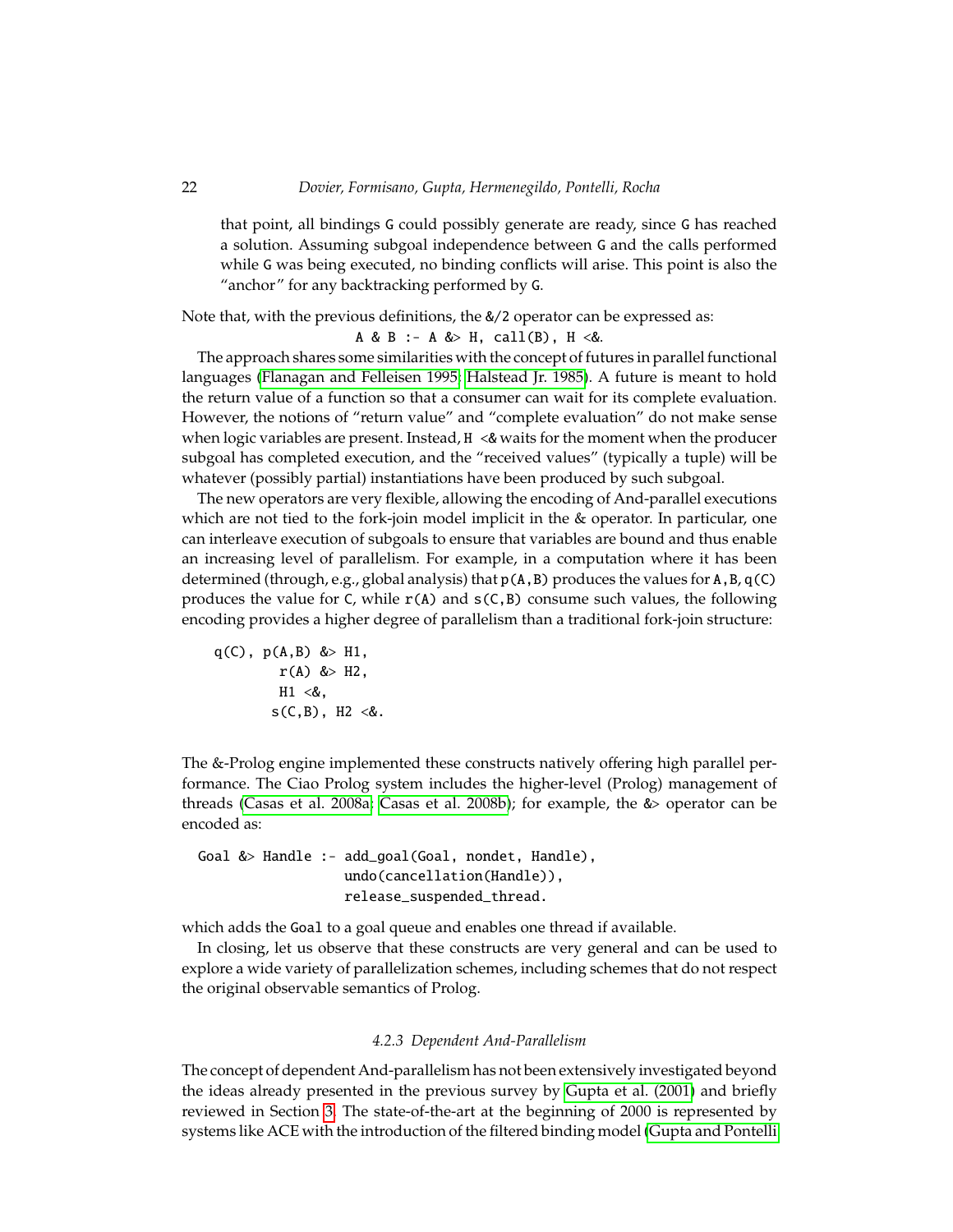[1997\)](#page-57-4), which supports the dynamic management of producer and consumer subgoals for variables shared among And-parallel subgoals. Models like this and previously proposed ones (e.g., the DDAS model [\(Shen 1996\)](#page-65-3)) suffer from high complexity of implementation, which complicates their maintenance and evolution. While not further explored, we envision the extension of models like those proposed in Section [4.2.2](#page-20-0) to represent a more viable approach for implementation of dependent And-parallelism, as hinted at already, e.g., by [Hermenegildo et al.](#page-58-6) [\(1995\)](#page-58-6).

On the other hand, the techniques for dependent And-parallelism developed for Prolog have found use and extension in logic programming systems which have evolved from Prolog, such as Mercury and the EAM, as described in the following sections.

*Mercury.* A simplified architecture for dependent And-parallelism can be found in the parallel implementation of Mercury [\(Conway 2002\)](#page-54-3). The proposed architecture uses a multi-threaded implementation to create a number of workers, which concurrently execute different subgoals. The implementation takes advantage of the fact that the Mercury language requires each variable to have a single producer designated at compile time. Thus, in a legal Mercury program, it is guaranteed that only a single point in the code will try to bind a given free variable. As a result, producers and consumers are known at time of execution and do not require a complex dynamic management for shared variables. This architecture introduces sophisticated mechanisms to support context switch of suspended subgoals. At the language level, Mercury is extended with an & operator analogous to the one used in And-parallel Prolog systems, to identify subgoals meant for parallel execution.

The initial parallel implementation of Mercury restricted the parallel execution to noncommunicating subgoals [\(Conway 2002\)](#page-54-3). This was later extended to an implementation that supports communication between subgoals [\(Bone 2012\)](#page-52-8). The work by Bone provides a number of architectural extensions and optimizations. The system proposed by [Bone](#page-52-9) [et al.](#page-52-9) [\(2011;](#page-52-10) [2012\)](#page-52-9) replaces the use of a single centralized task queue with a collection of distributed local work queues and work-stealing models, similarly to other And-parallel implementations of Prolog. This was dictated by the need to reduce the bottleneck caused by a single-access centralized task queue. Another component of this system is the use of a Mercury-specific cost analysis to detect, at compile-time, promising subgoals for parallel execution.

*Extended Andorra Model.* Basic and Extended Andorra Model (EAM) are presented at the end of Section [3.](#page-6-0) In simple terms, the EAM allows subgoals to proceed concurrently as long as they are deterministic or as long as they do not request to bind nondeterministically an external variable (this has can also be seen as a fine-grain form of independence). When non-determinism in the latter case is present, the computation can split (in a form of Or-parallelism).

The computation in the EAM can be described as a series of rewriting operations applied to an and-or tree. The tree includes two types of boxes: *and-boxes*, representing conjunctions of subgoals, and *or-boxes*, representing alternative clauses for a selected literal. The BEAM [\(Lopes et al. 2003;](#page-60-3) [Lopes et al. 2004\)](#page-60-4) is a parallel implementation of such a rewriting process, enhanced with a collection of control rules to enhance efficiency (e.g., by delaying splitting, the operation which realizes Or-parallelism, until no deterministic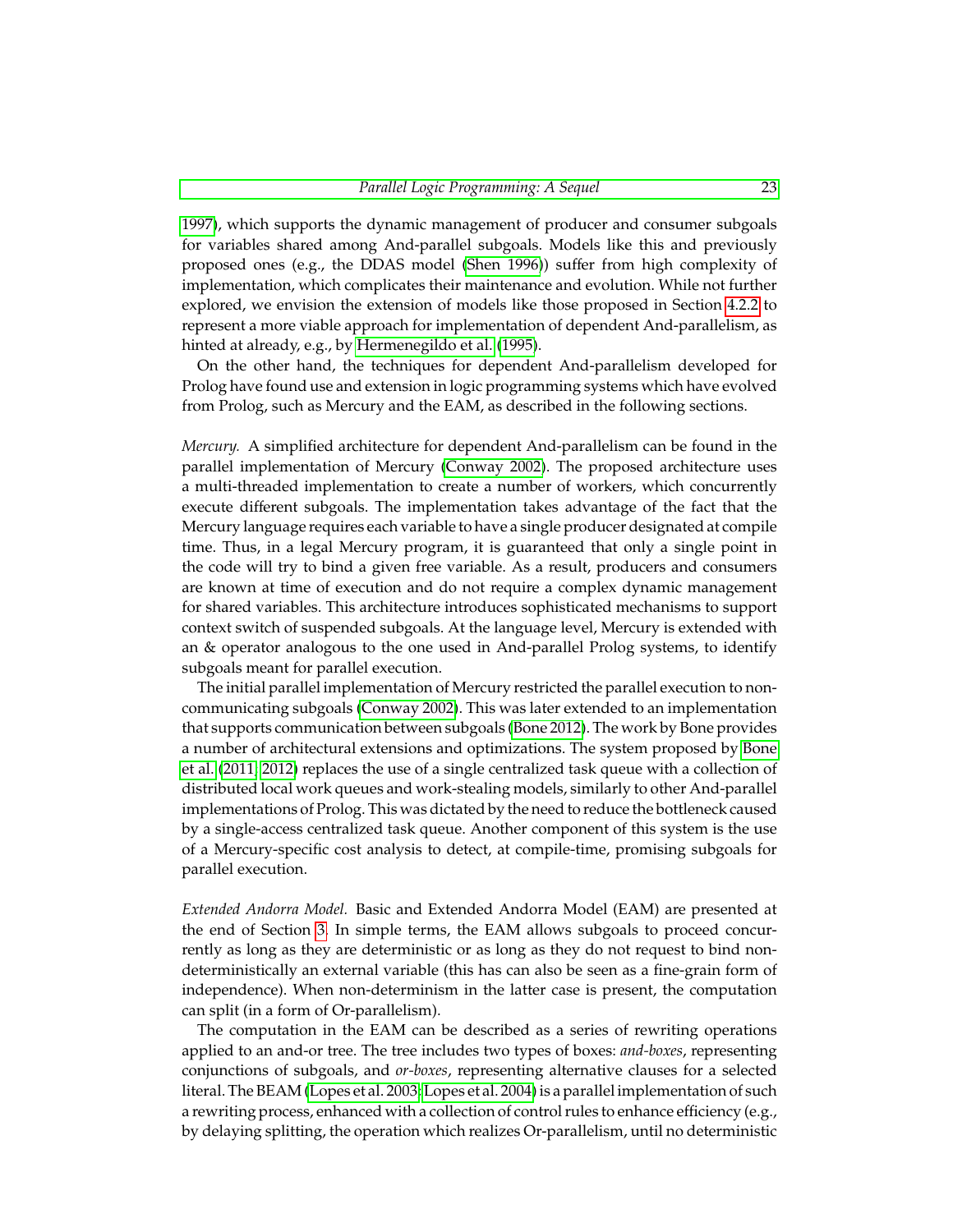steps are possible). The BEAM provides a shared-memory realization of the EAM, using an approach called RAINBOW (Rapid And-parallelism with INdependence Built upon Or-parallel Work). The BEAM supports independent And-parallelism enhanced with determinacy, along with different implementation models of Or-parallelism (e.g., version vectors and binding arrays).

#### *4.3 Static Analysis for Parallelism*

<span id="page-23-0"></span>*Static analysis*, generally based on Cousots' theory of abstract interpretation [\(Cousot and](#page-54-4) [Cousot 1977\)](#page-54-4), is a supporting technology in a number of areas related to parallelism in logic programming, and especially in the process of automatic parallelization of logic programs to exploit And-parallelism. In fact, logic programming pioneered the development of abstract interpretation-based analyzers —such as MA3 and Ms [\(Warren](#page-67-4) [et al. 1988\)](#page-67-4), PLAI [\(Muthukumar and Hermenegildo 1990;](#page-62-2)[1992;](#page-62-3)García de la Banda et al. [1996\)](#page-56-4), or GAIA [\(Le Charlier and Van Hentenryck 1994\)](#page-59-2), and the extension of this style of analysis to CLP/CHCs (García de la Banda and Hermenegildo 1993; García de la Banda [et al. 1996;](#page-56-4) [Kelly et al. 1998\)](#page-59-3). Arguably, the MA3 and PLAI parallelizers for independent And-parallelism were the first complete, practical applications of abstract interpretation in a working compiler (see, e.g., [Van Roy \(1994\)](#page-66-9)).

Static analysis is an area that has seen significant progress in this period. In this section we briefly focus on the advances made in static analysis for parallelism in logic programs since the survey paper by [Gupta et al. \(2001\)](#page-57-0), with a quick view on main older results.

*Sharing analyses.* One of the main instrumental properties for automatic (And-)parallelization is the safe approximation of the sharing (aliasing) patterns between variables. Apart from being necessary for obtaining analyses that are at the same time precise and correct, variable sharing is a basic component of essentially all notions of independence [\(Hermenegildo and Rossi 1995;](#page-58-5) [Bueno et al. 1999;](#page-52-5)[Muthukumar et al. 1999;](#page-62-1)[Marriott](#page-61-0) [et al. 1994;](#page-61-0) García de la Banda et al. 1995[;2000\)](#page-56-3). The main abstract domains developed for detecting independence typically seek to capture either set-sharing [\(Muthukumar](#page-62-4) [and Hermenegildo 1989;](#page-62-4)[1991](#page-62-5)[;1992](#page-62-3)[;Jacobs and Langen 1989;](#page-58-7) [Codish et al. 2000;](#page-53-8) [Hill et al.](#page-58-8) [2002\)](#page-58-8) or pair-sharing [\(Søndergaard 1986;](#page-65-6) [Lagoon and Stuckey 2002;](#page-59-4) Bueno and García [de la Banda 2004\)](#page-52-11).

Results in this area implied the development of *widenings* [\(Cousot and Cousot 1977\)](#page-54-4) and/or alternative more efficient representations and abstract domain operations for sharing domains. Widenings are used in abstract interpretation-based analyses to support infinite abstract domains and also to reduce the cost of complex domains, such as sharing. In both cases the essence of the technique is to lose precision in return for reduced analysis time (at the limit, termination) by generalizing at some point in the analysis to a larger abstract value. This implies arriving at fixpoints that are less precise than the minimal fixpoint, but still safe approximations of the concrete values.

In this line, widenings of sharing have been proposed for example by Zaff[anella et al.](#page-67-5) [\(1999\)](#page-67-5), by performing a widening switch to a modification of Fecht's domain [\(Fecht 1996\)](#page-55-3) and incorporating other techniques such as combining with the Pos domain. [Navas et al.](#page-62-6) [\(2006\)](#page-62-6) proposed an encoding of sharing that represents sets of variables that have total sharing (which gives rise to large sharing sets) in a compact way and also widens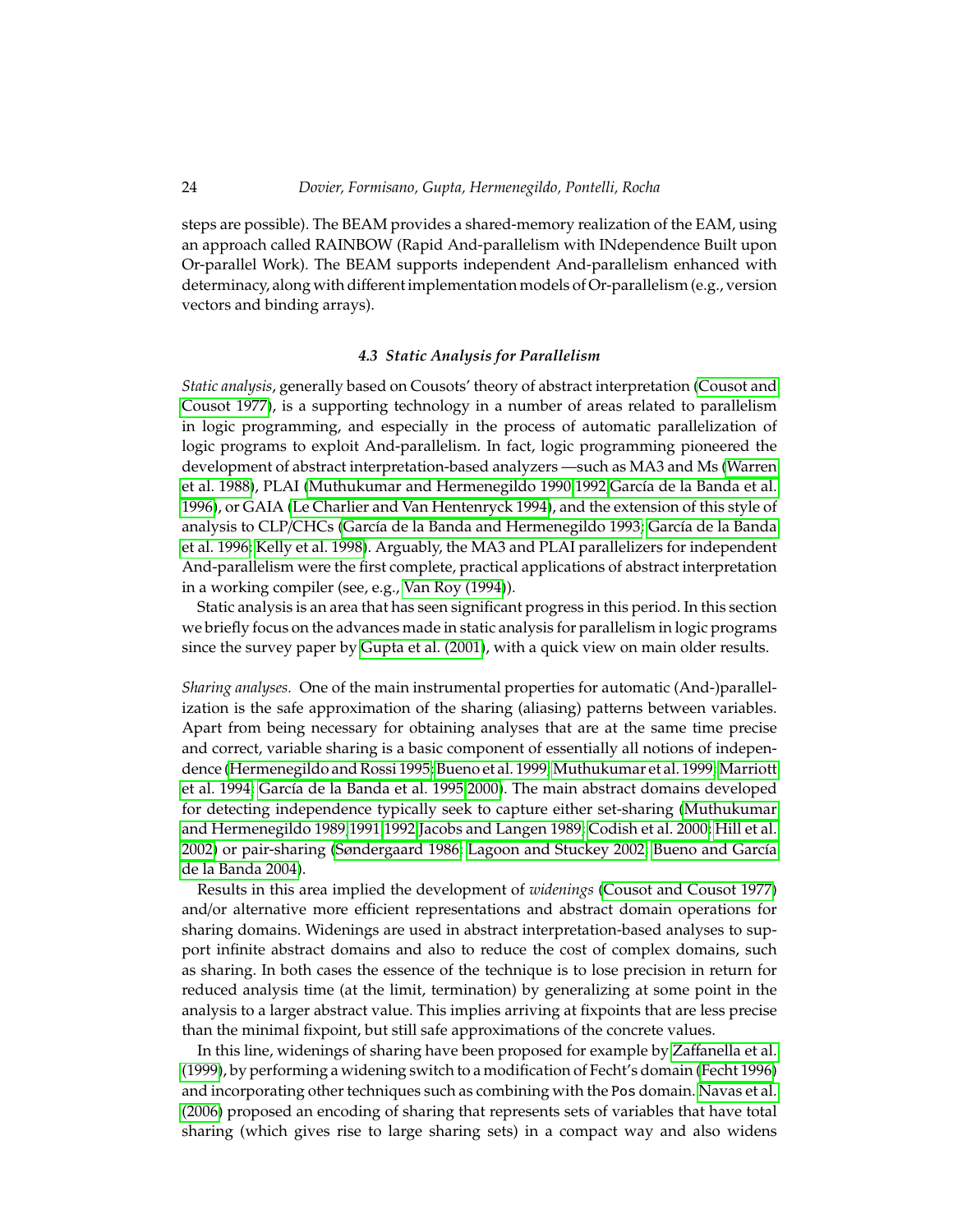abstract values to this representation when they are close to total sharing. [Li et al. \(2006\)](#page-59-5) developed a lazy technique that postpones computations of sharing sets until they are really needed. [Trias et al. \(2008\)](#page-66-10) proposed an encoding that uses negative information representation techniques to switch to a dual representation for certain variables when there is a high degree of sharing among them. Also, [Mendez-Lojo et al. \(2008\)](#page-61-1) proposes ´ and studies a representation using ZBDDs.

*Determinism and non-failure analyses.* Inference of determinacy [\(Lopez-Garcia et al. 2010\)](#page-60-5) and non-failure [\(Bueno et al. 2004\)](#page-52-12), including multivariant (i.e., context/path-sensitive) analyses, based on the PLAI framework have been investigated. These analyses are instrumental in And-parallelism, since if goals can be determined to not fail and/or be deterministic, significant simplifications can be performed in the handling of their parallel execution. This is due to the inherent complexity in handling backtracking across parallel goals (Section [4.2\)](#page-18-0), significant parts of which can be avoided if such information is available.

*Cost analysis and granularity control.* The advances in determinism and non-failure analyses are also useful for improving the precision of cost analysis [\(Debray et al. 1990](#page-54-5)[;1994](#page-54-6)[;1997\)](#page-54-7), which is instrumental in parallelism for performing task granularity control [\(Debray](#page-54-5) [et al. 1990;](#page-54-5) [Lopez-Garcia et al. 1996;](#page-60-6) [Lopez-Garcia 2000\)](#page-60-7). Such analyses have been extended to estimate actual execution time [\(Mera et al. 2008\)](#page-61-2), rather than steps, as in previous work, which is arguably more relevant to automatic parallelization and granularity control. Techniques have also been developed for fuzzy granularity control [\(Trigo](#page-66-11) [de la Vega et al. 2010\)](#page-66-11). Another important related line of work has been the static inference of the cost of *parallelized programs* [\(Klemen et al. 2020\)](#page-59-6). The base cost analyses have also been extended to be parametric [\(Navas et al. 2007\)](#page-62-7) (where the analysis can track user-defined resources and compound resources) and multivariant, formulated as an abstract domain [\(Serrano et al. 2014\)](#page-64-8).

*Static analysis for parallelization algorithms.* There has also been progress in the development of improved, static analysis-based parallelization algorithms that allow automatic parallelization for non-restricted And-parallelism [\(Casas et al. 2007;](#page-53-9) [Casas 2008\)](#page-53-5) (i.e., not limited to fork-join structures, as supported by Casas et al. [\(2008a\)](#page-53-6), see Section [4.2.2\)](#page-19-1). Also, improved parallelization algorithms for non-strict independence [\(Hermenegildo](#page-58-5) [and Rossi 1995\)](#page-58-5) using sharing and freeness information have been proposed [\(Cabeza](#page-52-13) [and Hermenegildo 2009\)](#page-52-13).

In another line of work, by Vidal [\(2012\)](#page-66-12), a novel technique has been presented for generating annotations for independent And-parallelism based on partial evaluation. A partial evaluation procedure is augmented with (run-time) groundness and variable sharing information so that parallel conjunctions are added to the residual clauses when the conditions for independence are met. The results are parallel annotated programs which are shown to be capable of achieving interesting speedups.

Improvements in static analysis related to scalability are directly relevant to improving the practicality of automatic parallelization techniques. In this context, much work has been done in improving these aspects for LP and CLP analyses, including combined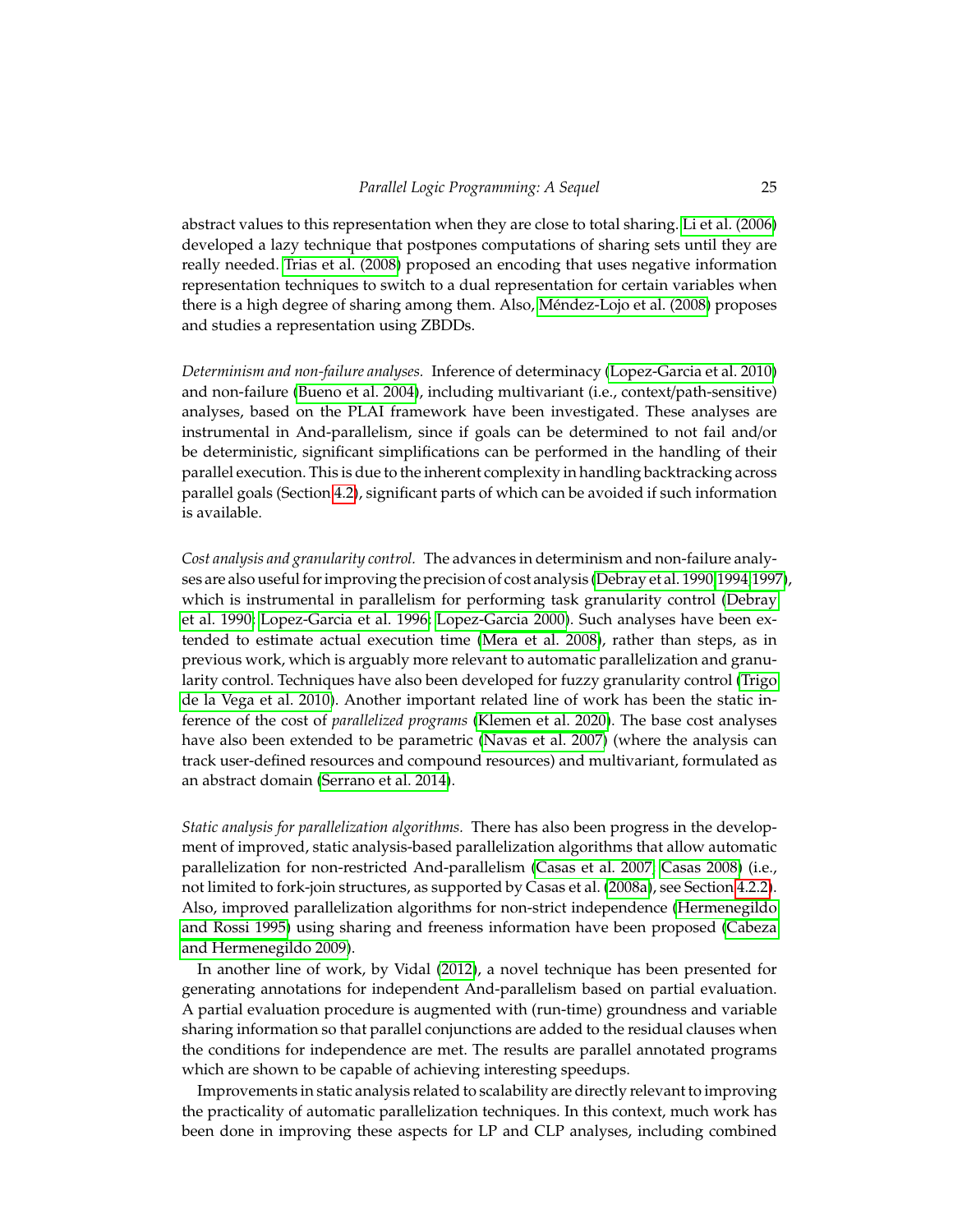# 26 *Dovier, Formisano, Gupta, Hermenegildo, Pontelli, Rocha*

modular and incremental analysis, assertion-guided multivariant analysis, and analysis of programs with assertions and open predicates [\(Garcia-Contreras et al. 2018;](#page-56-7)[2019](#page-56-8)[2020\)](#page-56-9).

*Run-time checking overhead.* The reduction of the overhead implied by run-time tests (through caching techniques [\(Stulova et al. 2015;](#page-65-7) [Stulova 2018\)](#page-65-8) and also static analysis [\(Stulova et al. 2018\)](#page-65-9), similarly to what done in the works by [Bueno et al. \(1999\)](#page-52-5) and [Puebla and Hermenegildo \(1999\)](#page-63-14)), as well as in generating static performance guarantees for programs with run-time checks [\(Klemen et al. 2018\)](#page-59-7), have been subject of active research. This work was done in the context of run-time tests for assertions but it is directly relevant to run-time checking for conditional And-parallelism.

*Applications to other paradigms and areas.* The techniques developed for LP/CLP parallelization have been used to support the parallelization of other paradigms [\(Hermenegildo](#page-58-9) [2000\)](#page-58-9). This is a large topic that goes beyond the scope of this survey, but examples include the application of pair-sharing [\(Secci and Spoto 2005\)](#page-64-9) and set-sharing [\(Mendez-](#page-61-3) ´ [Lojo and Hermenegildo 2008\)](#page-61-3) to object-oriented programs, sharing analysis of arrays, collections, and recursive structures [\(Marron et al. 2008\)](#page-61-4), identifying logically related heap regions [\(Marron et al. 2009\)](#page-61-5), identification of heap-carried dependencies [\(Marron](#page-61-6) [et al. 2008\)](#page-61-6), or context-sensitive shape analysis [\(Marron et al. 2006](#page-61-7)[;2008\)](#page-61-8).

As stated before, the demand for precise global analysis and transformation stemming from automatic parallelization spurred the development of the first abstract interpretation-based "production" analyzers. Having these systems readily available led to the early realization that analysis and transformation are very useful also in program verification and static debugging, as illustrated by the pioneering Ciao Prolog system [\(Bueno et al. 1997;](#page-52-14)[Hermenegildo et al. 1999](#page-58-10)[2005](#page-58-11)[2012\)](#page-58-0). During the past two decades, the analysis and verification of a large variety of other programming paradigms —including imperative, functional, object-oriented, and concurrent ones using LP/CLP-related analysis techniques, has received significant interest, and many verification approaches and tools have recently been implemented which are based in one way or another in a translation into LP/CLP (referred to in this context as Constrained Horn Clauses –CHCs) [\(Peralta et al. 1998](#page-62-8)[;Henriksen and Gallagher 2006](#page-57-12);Méndez-Lojo [et al. 2007](#page-61-9)[;Navas et al. 2008;](#page-62-9)[2009](#page-62-10)[;Albert et al. 2007;](#page-51-8)[Gomez-Zamalloa et al. 2009](#page-57-13)[;Greben-](#page-57-14) ´ [shchikov et al. 2012](#page-57-14)[;Gurfinkel et al. 2015;](#page-57-15)[De Angelis et al. 2015](#page-54-8)[;Kahsai et al. 2016](#page-59-8)[;Lopez-](#page-60-8)[Garcia et al. 2018](#page-60-8)[;Liqat et al. 2014;](#page-60-9)[2016](#page-60-10)[;Gallagher et al. 2020\)](#page-56-10). The main reason is that LP and CLP are effective as languages for specifying program semantics and program properties. [De Angelis et al. 2022](#page-54-9) offers an up-to-date, comprehensive survey of this approach.

# *4.4 Parallelism and Tabling*

<span id="page-25-0"></span>Tabling, introduced by [Chen and Warren](#page-53-10) [\(1996\)](#page-53-10), is a powerful implementation technique that overcomes some limitations of traditional Prolog systems in dealing with recursion and redundant sub-computations. Tabling has become a popular and successful technique thanks to the ground-breaking work in the XSB Prolog system and in the SLG-WAM engine [\(Sagonas and Swift 1998\)](#page-64-10). The success of SLG-WAM led to several alternative implementations that differ in the execution rule, in the data-structures used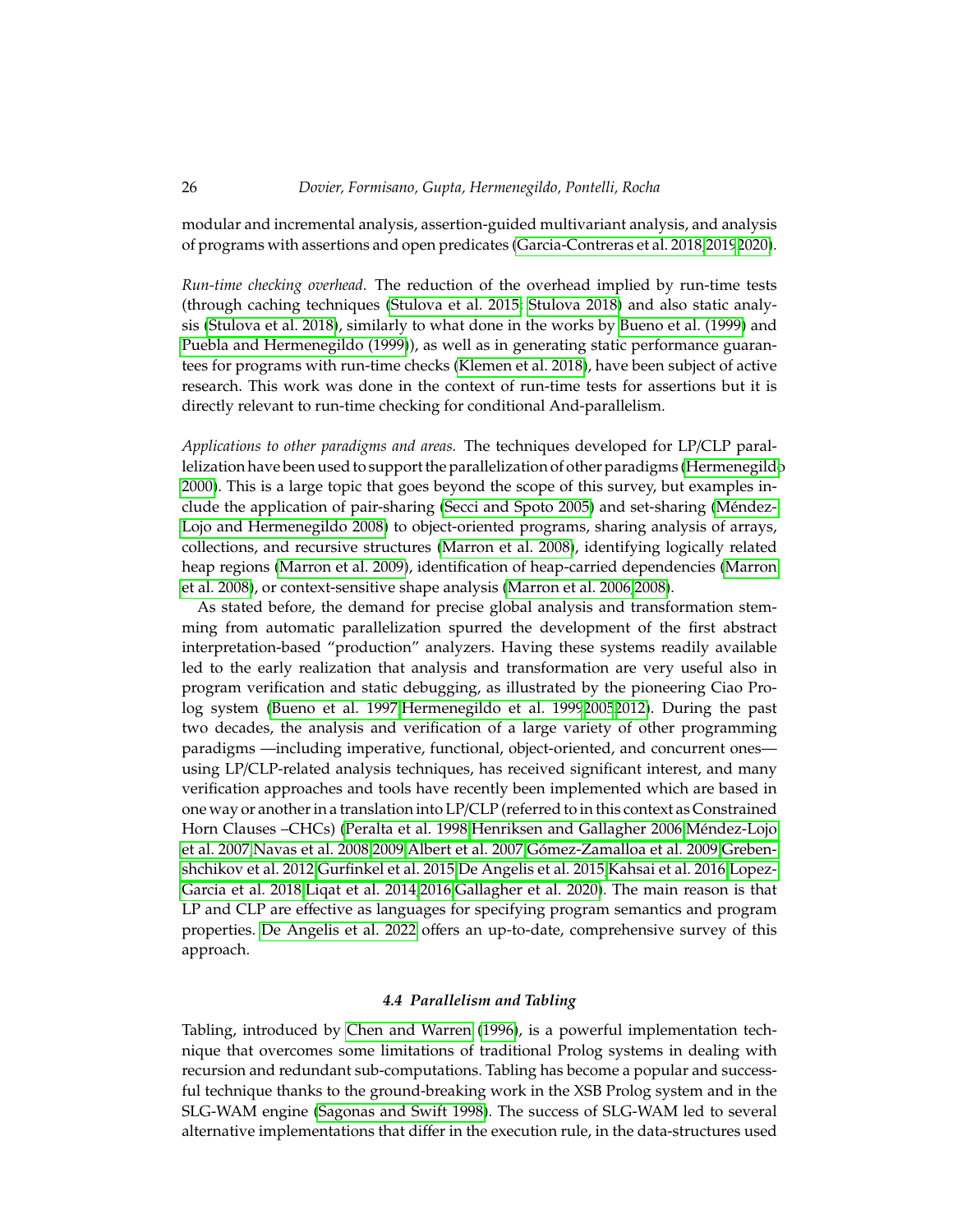to implement tabling, and in the changes to the underlying Prolog engine [\(Swift and](#page-65-0) [Warren 2012;](#page-65-0) [Santos Costa et al. 2012;](#page-64-0) [Zhou 2012;](#page-67-6) [Guo and Gupta 2001;](#page-57-16) [Somogyi and](#page-65-10) [Sagonas 2006;](#page-65-10) Chico de Guzmán et al. 2008; [Desouter et al. 2015;](#page-54-10) [Zhou et al. 2015\)](#page-67-7).

Tabling is a refinement of SLD resolution that stems from one simple idea: programs are evaluated by saving intermediate answers for tabled subgoals so that they can be reused when a *similar call* appears during the resolution process. First calls to tabled subgoals are considered *generators* and are evaluated as usual, using SLD resolution, but their answers are stored in a global data space, called the *table space*. Similar calls are called *consumers* and are resolved by consuming the answers already stored for the corresponding generator, instead of re-evaluating them against the program clauses. During this process, as further new answers are found, they are stored in their table entries and later returned to all similar calls. Call similarity thus determines if a subgoal will produce their own answers or if it will consume answers from a generator call.

A key procedure in tabled evaluation is the *completion* procedure, which determines whether a subgoal is *completely evaluated*. A subgoal is said to be completely evaluated when all its possible resolutions have been performed, i.e., when no more answers can be generated and all consumers have consumed all the available answers. A number of subgoals may be mutually dependent, forming a *strongly connected component* (*SCC*), and therefore can only be completed together. In this case, completion is performed by the *leader* of the SCC, which is the oldest generator subgoal in the SCC, when all possible resolutions have been made for all subgoals in the SCC [\(Sagonas and Swift 1998\)](#page-64-10).

# *4.4.1 Parallel Tabling*

The first proposal on how to exploit implicit parallelism in tabling is due to [Freire et al.](#page-55-4) [\(1995\)](#page-55-4) that has been not implemented later in available systems. More recent approaches are based on reordering the execution of alternatives corresponding to multiple clauses that match a goal in the search tree [\(Zhou et al. 2008;](#page-67-8) [Guo and Gupta 2001\)](#page-57-16). Guo and Gupta's approach is a tabling scheme based on *dynamic reordering of alternatives with variant calls*: both the answers to tabled subgoals and the (looping) alternatives leading to variant calls are tabled. After exploiting all matching clauses, the subgoal enters a looping state, where the looping alternatives start being tried repeatedly until a fix-point is reached. The process of retrying alternatives may cause redundant recomputations of the non-tabled subgoals that appear in the body of a looping alternative. It may also cause redundant consumption of answers if the body of a looping alternative contains several variant subgoal call. Within this model, the traditional forms of parallelism can still be exploited and the looping alternatives can be seen as extra unexplored choice point alternatives. However, parallelism may not come so naturally as for SLD evaluations as, by nature, tabling implies sequentiality – an answer can not be consumed before being found and consuming an answer is a way to find new ones – which can lead to more recomputations of the looping alternatives until reaching a fix-point.

The first system to implement support for the combination of tabling with some form of parallelism was the YAP Prolog system [\(Santos Costa et al. 2012\)](#page-64-0). A first design, named the OPTYap design [\(Rocha et al. 1999a\)](#page-64-11), combines the tabling-based SLG-WAM execution model with implicit Or-parallelism using shared memory processes. A second design supports explicit concurrent tabled evaluation using threads [\(Areias and Rocha](#page-51-9)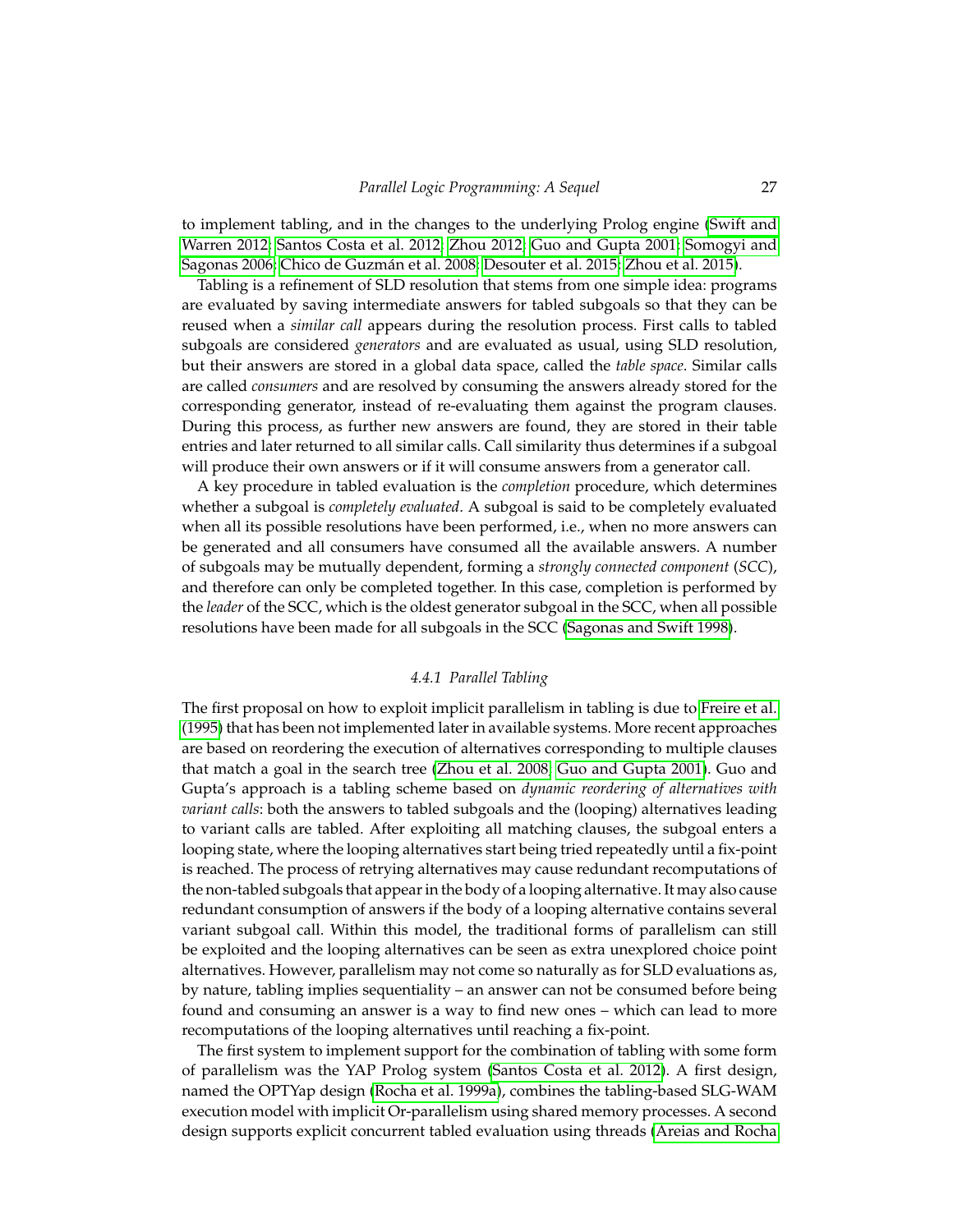## 28 *[Dovier, Formisano, Gupta, Hermenegildo, Pontelli, Rocha](#page-51-9)*

[2012\)](#page-51-9), where from the threads point of view the tables are private, but at the engine level the tables are shared among threads using a *common table space*. To the best of our knowledge, YAP's designs are the only effective implementations with experimental results showing good performance on shared-memory parallel architectures.

The XSB system also implements some sort of explicit concurrent tabled evaluation using threads that extends the default SLG-WAM execution model with a *shared tables design* [\(Marques and Swift 2008\)](#page-61-10). It uses a semi-naive approach that, when a set of subgoals computed by different threads is mutually dependent, then a *usurpation operation* synchronizes threads and a single thread assumes the computation of all subgoals, turning the remaining threads into consumer threads. The design ensures the correct execution of concurrent sub-computations but the experimental results showed some limitations [\(Marques et al. 2010\)](#page-61-11).

Other proposals for concurrent tabling relies on a distributed memory model. [Hu](#page-58-12) [\(1997\)](#page-58-12) was the first to formulate a method for distributed tabled evaluation termed *Multi-Processor SLG (SLGMP)*. As in the approach of [Freire et al. \(1995\)](#page-55-4), each worker gets a single subgoal and it is responsible for fully exploiting its search tree and obtain the complete set of answers. One of the main contributions of SLGMP is its controlled scheme of propagation of subgoal dependencies in order to safely perform distributed completion.

A different approach for distributed tabling was proposed by Damásio [\(2000\)](#page-54-11). The architecture for this proposal relies on four types of components: a *goal manager* that interfaces with the outside world; a *table manager*that selects the clients for storing tables; *table storage clients* that keep the consumers and answers of tables; and *prover clients* that perform the evaluation. An interesting aspect of this proposal is the completion detection algorithm. It is based on a classical credit recovery algorithm [\(Mattern 1989\)](#page-61-12) for distributed termination detection. Dependencies among subgoals are not propagated and, instead, a controller client, associated with each SCC, controls the credits for its SCC and detects completion if the credits reach the zero value. An implementation prototype has also been developed, but further analysis is required.

# *4.4.2 YAP Prolog*

We focus here on the already cited YAP Prolog system that provides the ground technology for both implicit and explicit concurrent tabled evaluation, but separately. From the user's point of view, tabling can be enabled through the use of single directives of the form "*:- table p*/*n*", meaning that common sub-computations for *p*/*n* will be synchronized and shared between workers at the engine level, i.e., at the level of the tables where the results for such sub-computations are stored. Implicit concurrent tabled evaluation can be triggered if using the OPTYap design [\(Rocha et al. 2005\)](#page-64-12), which exploits implicit Or-parallelism using shared memory processes. Explicit concurrent tabled evaluation can be triggered if using the thread-based implementation [\(Areias and Rocha 2012\)](#page-51-9); in this case, the user still needs to implement the thread management and scheduler policy for task distribution.

*Implicit Or-Parallel Tabled Evaluation.* The OPTYap system builds on the YapOr [\(Rocha](#page-64-5) [et al. 1999b\)](#page-64-5) and YapTab [\(Rocha et al. 2000\)](#page-64-13) engines. YapOr extends YAP's sequential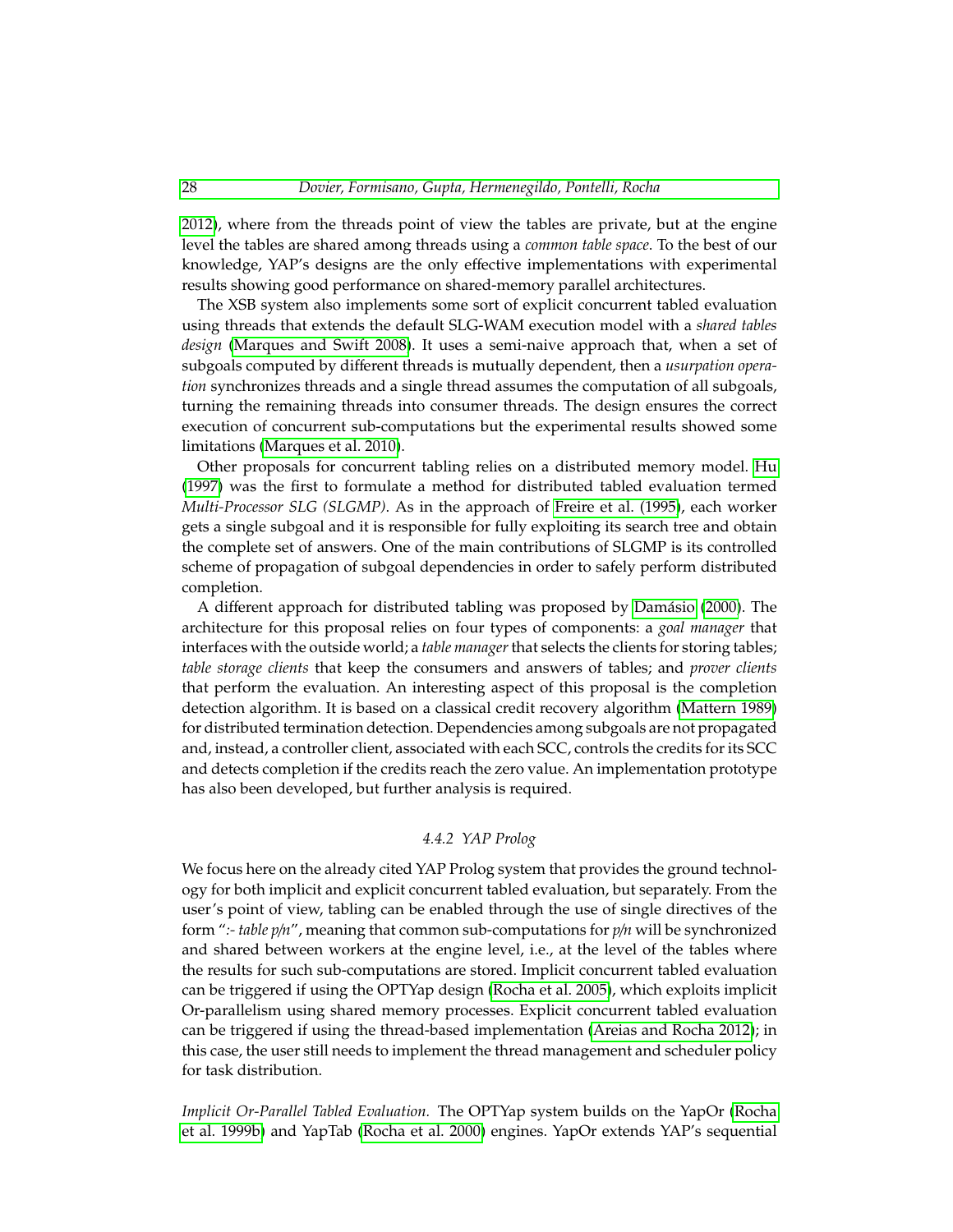<span id="page-28-0"></span>

Fig. 4: Public completion scheme. Black nodes are public nodes, rectangle nodes are generators, rhombus nodes are consumers.  $W_1$  and  $W_2$  are the workers.

engine to support implicit Or-parallelism based on the environment copying model. YapTab extends YAP's execution model to support (sequential) tabled evaluation. In the OPTYap design, tabling is the base component of the system as, most of the time, each worker behaves as a full sequential tabling engine. The Or-parallel component of the system is triggered to allow synchronized access to the shared region of the search space or to schedule work. Work sharing is implemented through stack copying with *incremental copying* of the stacks [\(Ali and Karlsson 1990a\)](#page-51-4).

Workers exploiting the public (shared) region of the search space must synchronize to ensure the correctness of the tabling operations. Synchronization is required: (i) when backtracking to public generator or interior (non-tabled) nodes to take the next available alternative; (ii) when backtracking to public consumer nodes to take the next unconsumed answer; or, (iii) when inserting new answers into the table space. Moreover, since Or-parallel systems can execute alternatives early, the relative positions of generator and consumer nodes are not as clear as for sequential tabling. As a result, it is possible that generators will execute earlier, and in a different branch than in sequential execution. Or that different workers may execute the generator and the consumer calls. Or, in the worst case, workers may have consumer nodes while not having the corresponding generators in their branches. This induces complex dependencies between workers, hence requiring a more elaborated and specific *public completion* operation [\(Rocha et al. 2001\)](#page-64-14).

Figure [4](#page-28-0) illustrates this kind of dependencies. Starting from a common public node, worker W1 takes the leftmost alternative while worker W2 takes the rightmost. While exploiting their alternatives, W1 calls a tabled subgoal a and W2 calls a tabled subgoal b. As this is the first call to both subgoals, a generator node is stored for each one. Next, each worker calls the tabled subgoal firstly called by the other, and consumer nodes are therefore allocated. At that point, we may question at which (leader) node should we check for completion? In OPTYap, public completion is performed at the least common ancestor node (node L in Figure [4\)](#page-28-0). But that leader node can be any type of node and not necessarily a generator node as in the case of sequential tabling.

Consider now the case where W1 has explored all its private work and backtracks to the public leader node L common to W2. Since work is going on below L, W1 cannot complete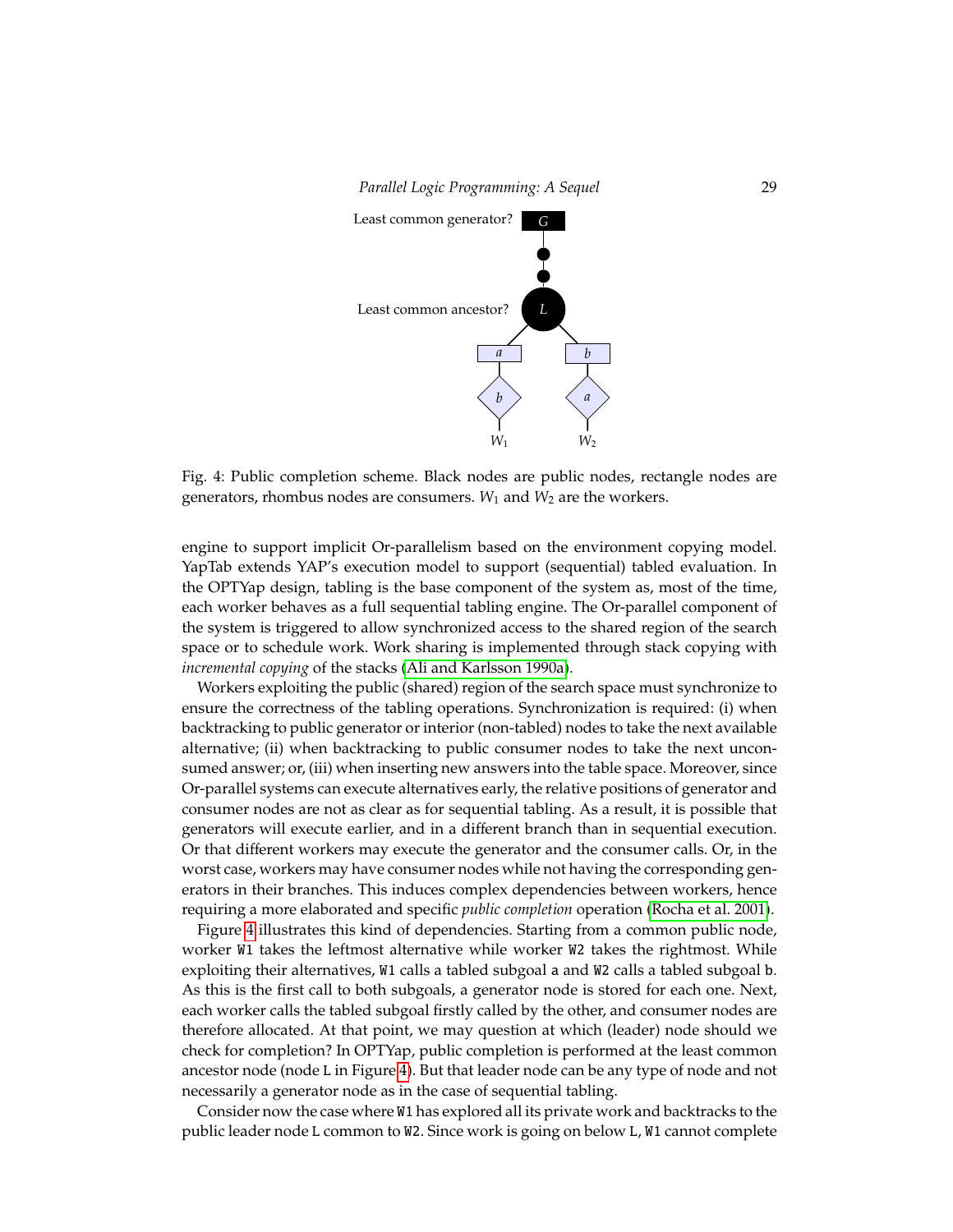## 30 *Dovier, Formisano, Gupta, Hermenegildo, Pontelli, Rocha*

its current SCC (which includes L, the generator node for a and the consumer node for b). The reason for this is that W2 can still influence W1's branch, for instance, by finding new answers for subgoal b. On the other hand, we would like to move W1 in the tree, say to node N, where there is available work and, for that, we may need to reset the stacks to the values in N. As a result, in order to allow W1 to continue execution, it becomes necessary to *suspend the SCC* at hand. This is the only case where Or-parallelism and tabling conflict in OPTYap (a worker needs to move in the tree above an uncompleted leader node). OPTYap's solution is to save the SCC's stacks to a proper space, leaving in L a reference to where the stacks were saved. These suspended computations are considered again when the remaining workers check for completion at L. To resume a suspended SCC a worker needs to copy the saved stacks to the correct position in its own stacks, and thus, it has to suspend its current SCC first. To minimize that, OPTYap adopts the strategy of resuming suspended SCCs *only when the worker finds itself at a leader node*, since this is a decision point where the worker either completes or suspends its current SCC. OPTYap's public completion algorithm and associated data structures is one of the major contributions of OPTYap's design.

*Explicit Concurrent Tabled Evaluation.* In YAP, threads run independently within their own execution stacks. For tabling, this means that each thread evaluation depends only on the computations being performed by itself, i.e., from the thread point of view, each thread has its own private tables but, at the engine level, YAP uses a *common table space* shared among all threads.

Figure [5](#page-30-0) shows the general table space organization for a tabled predicate in YAP. At the entry level is the *table entry* data structure where the common information for the predicate is stored. This structure is allocated when a tabled predicate is being compiled, so that a pointer to the table entry can be included in the compiled code. This guarantees that further calls to the predicate will access the table space starting from the same point. Below the table entry, is the *subgoal trie structure*. Each different tabled subgoal call to the predicate at hand corresponds to a unique path through the subgoal trie structure, always starting from the table entry, passing by several subgoal trie data units, the *subgoal trie nodes*, and reaching a leaf data structure, the *subgoal frame*. The subgoal frame stores additional information about the subgoal and acts like an entry point to the *answer trie structure*. Each unique path through the answer trie data units, the *answer trie nodes*, corresponds to a different answer to the entry subgoal. To deal with multithreading tabling, YAP implements several designs with different degrees of sharing of the table space data structures.

We report here the main features of three sharing designs proposed in [\(Areias and](#page-51-9) [Rocha 2012\)](#page-51-9): *No-Sharing (NS)*, *Subgoal-Sharing (SS)*, and *Full-Sharing (FS)*.

NS was the starting design for multithreading tabling support in YAP: each thread allocates fully private tables and the table entry is extended with a *thread array*, where each thread has its own entry, which then points to the private subgoal tries, subgoal frames and answer tries for the thread.

In the SS design, the threads share part of the table space, namely, the subgoal trie structures are now shared among the threads and the leaf data structure in each subgoal trie path, instead of referring a subgoal frame, it now points to a thread array. Each entry in this array then points to private subgoal frames and answer trie structures. In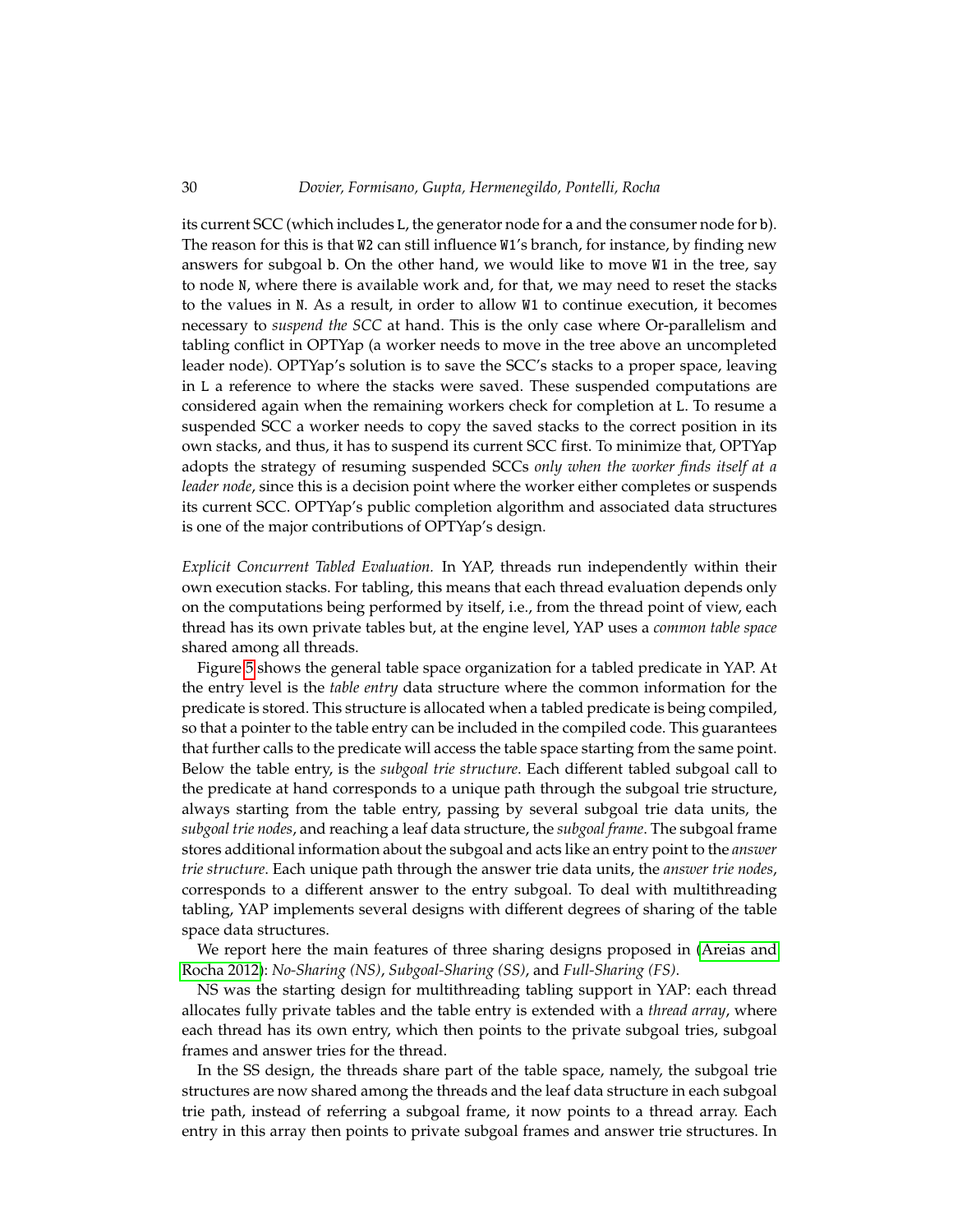<span id="page-30-0"></span>

Fig. 5: YAP's table space organization

this design, concurrency among threads is restricted to the allocation of trie nodes on the subgoal trie structures. Tabled answers are still stored in the private answer trie structures of each thread. The *Partial Answer Sharing (PAS)* design [\(Areias and Rocha](#page-51-10) [2017\)](#page-51-10) extends the SS design to allow threads to share answers. The idea is as follows: whenever a thread calls a new tabled subgoal, first it searches the table space to lookup if any other thread has already computed the full set of answers for that subgoal. If so, then the thread reuses the available answers, thus avoiding recomputing the subgoal call from scratch. Otherwise, it computes the subgoal itself. The first thread completing a subgoal call, shares the results by making them available (public) to the other threads. The PAS design avoids the usage of the thread array and instead it uses a list of private subgoal frames corresponding to the threads evaluating the subgoal call. In order to find the subgoal frame corresponding to a thread, we may have to pay an extra cost for navigating in the list but, once a subgoal frame is completed and made public, its access is immediate since it is moved to the beginning of the list.

Finally, the FS design tries to maximize the amount of data structures being shared. In this design, the answer tries and part of the subgoal frame information are also shared among threads. A new *subgoal entry* data structure stores the shared information for the subgoal, which includes access to the shared answer trie and to the thread array that keeps pointing to the subgoal frames, where the remaining private information is kept. In this design, concurrency among threads includes the access to the new subgoal entries and the allocation of tries nodes on the answer trie structures. Memory usage is reduced to a minimum and, since threads share the answer tries, answers inserted by a thread for a particular subgoal call are automatically made available to all other threads when they call the same subgoal. However, since different threads can be inserting answers in the same answer trie, when an answer already exists, it is not possible to determine if the answer is new or repeated for a particular thread without further support. This can be a problem if the tabling engine implements a *batched scheduling* strategy [\(Freire et al.](#page-56-11) [1996\)](#page-56-11). To mitigate this problem, the *Private Answer Chaining (PAC)* design [\(Areias and](#page-51-11)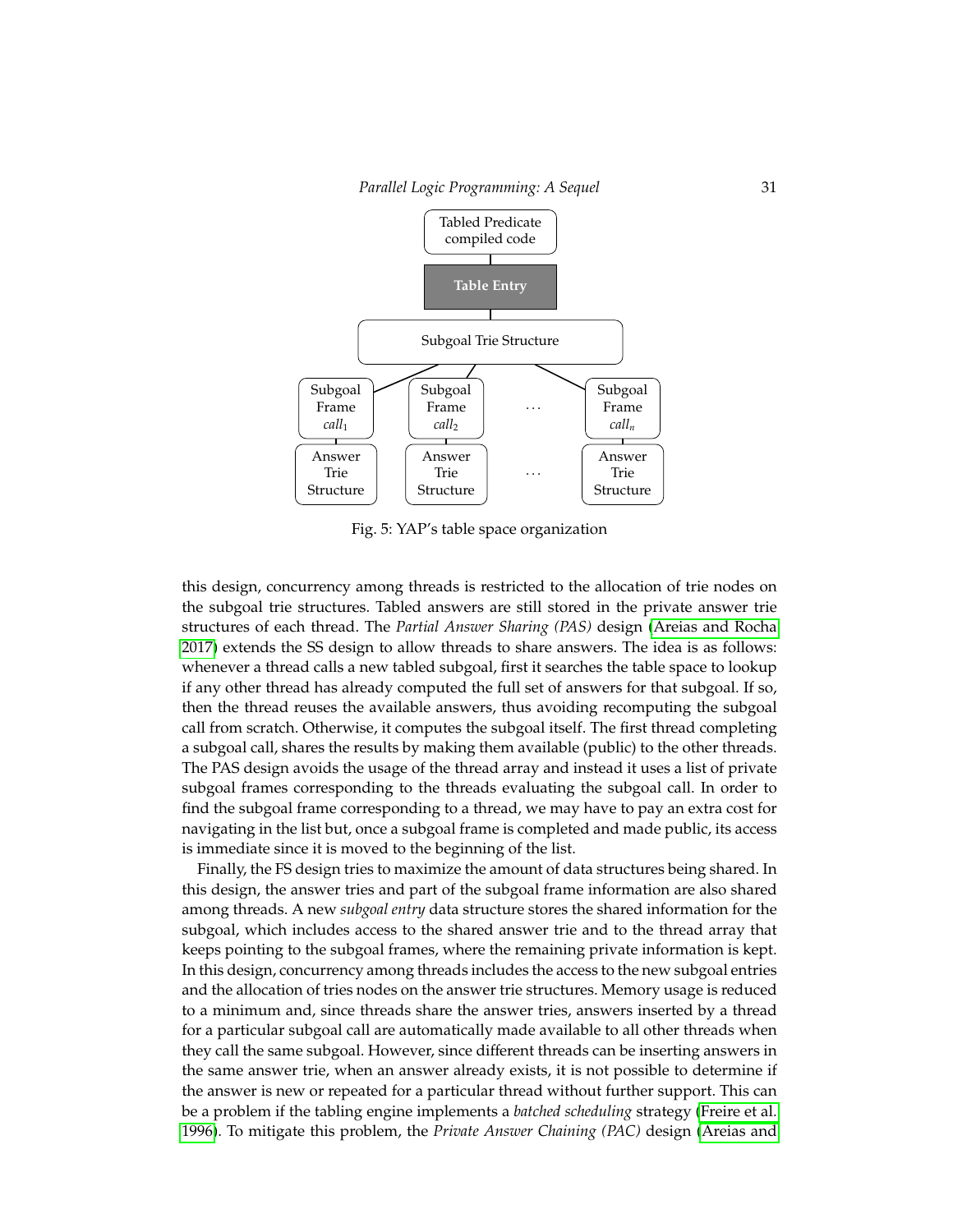[Rocha 2015\)](#page-51-11) extends the FS design to keep track of the answers that were already found and propagated per thread and subgoal call.

#### *4.4.3 Perspective on the Future*

We believe that a challenging goal for the combination of tabling with parallelism is the design of a framework that integrates both implicit and explicit concurrent tabled evaluation, as described earlier, in a single tabling engine. This is a very complex task since we need to combine the explicit control required to launch, assign and schedule tasks to workers, with the built-in mechanisms for handling tabling and implicit concurrency, which cannot be controlled by the user.

In such a framework, a program begins as a single worker that executes sequentially until reaching a *parallel construct*. A parallel construct can then be used to trigger implicit or explicit concurrent tabled evaluation. If the parallel construct identifies a request for *explicit concurrent evaluation*, the execution model launches a set of additional workers to exploit concurrently a set of independent sub-computations (which may include tabled and non-tabled predicates). From the workers' point of view, each concurrent subcomputation computes its tables but, at the implementation level, the tables can be shared following YAP's design presented above. Otherwise, if the construct requires *implicit concurrent evaluation*, the execution model launches a set of additional workers to exploit in parallel a common sub-computation. Parallel execution is then handled implicitly by the execution model taking into account possible directive restrictions. For example, we may have directives to define the number of workers, the scheduling strategy to be used, load balancing policies, etc. By taking advantage of these parallel constructs, a user can write parallel logic programs from scratch or parallelize existing sequential programs, by incrementally pinpointing the sub-computations that can benefit from parallelism, using the available directives to test and fine tune the program in order to achieve the best performance. Combining the inherent implicit parallelism of Prolog with highlevel parallel constructs will clearly enhance the expressiveness and declarative style of tabling and simplify concurrent programming.

## **5 Parallelism and Answer Set Programming**

<span id="page-31-0"></span>Answer Set Programming is a programming paradigm for knowledge representation and reasoning based on some key points: the use of negation as failure, the semantics based on stable models (also known as answer sets), and a bottom-up model computation on a ground version of the program. Many solvers for Answer Set Programming became available in the last decades. The work by Gebser et al. [\(2018\)](#page-56-12) is a recent survey on ASP systems.

The presentation in this section starts with a quick review of parallelism in Datalog, the language for deductive Databases. Even though pure Datalog lacks negation (which is a crucial starting point for ASP) and uses implementation techniques which are different from ASP, we opt to start our conversation from Datalog as the original logic programming paradigm based on a bottom-up model computation—i.e., a paradigm where the result of the computation is the desired (i.e., minimal) model of a logic program. We then focus on extraction of parallelism from the ASP computation; in particular, we consider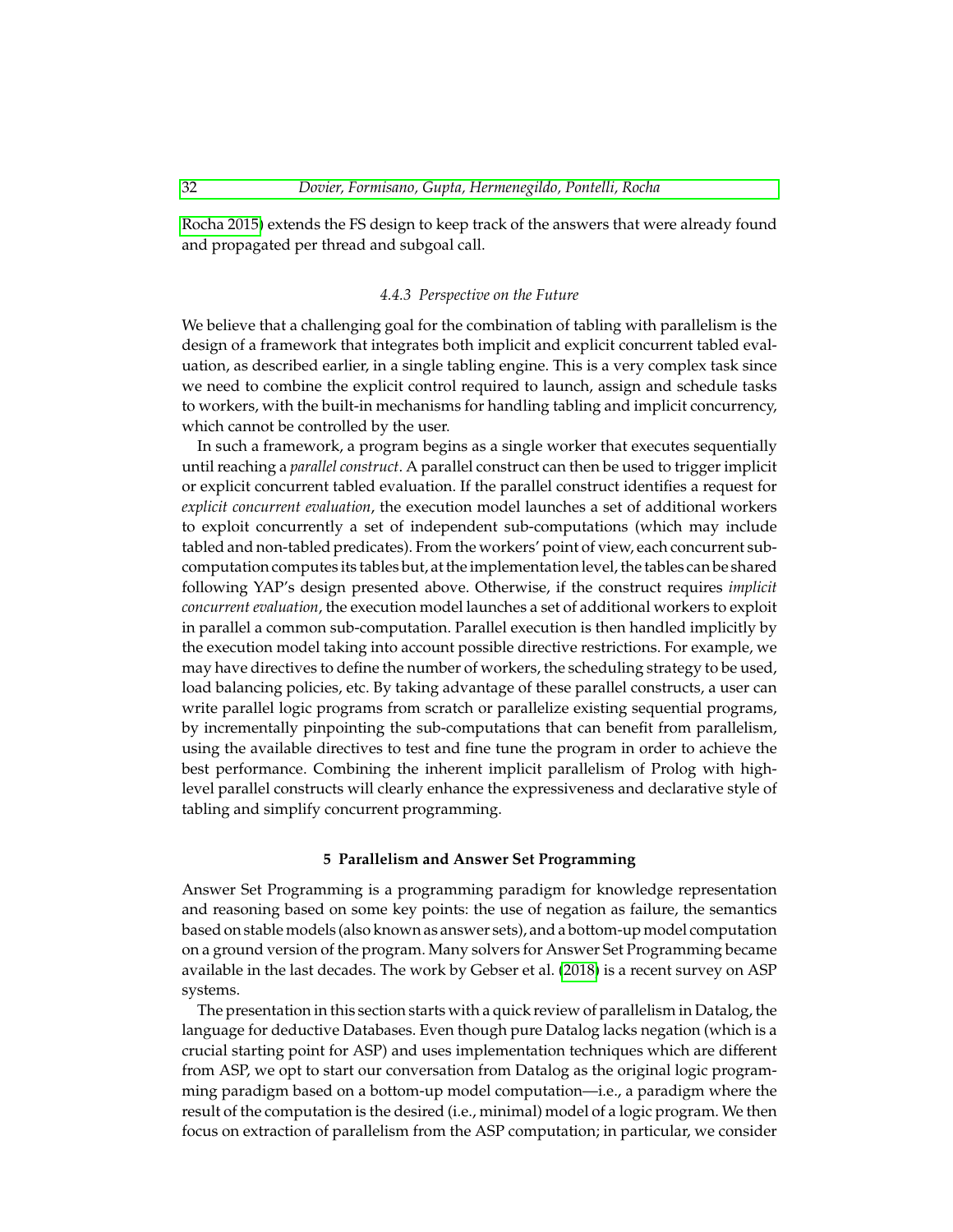parallelization of the search process used by ASP, parallelization of the grounding phase, the exploitation of portfolio parallelism, and conclude with some final considerations on other opportunities for parallelism in ASP. For other details on this topic the reader is referred to the survey by [Dovier et al. \(2018\)](#page-54-12). Various forms of parallelism have been implemented in modern ASP solvers and experimented with in ASP Competitions [\(Gebser](#page-57-17) [et al. 2020\)](#page-57-17).

# *5.1 Parallelism and Datalog*

<span id="page-32-0"></span>Research on parallelization of Datalog inherited results and techniques developed in the field of relational DBMS, such as parallelization of relational operations and of SQL query evaluation. Particularly relevant are the approaches to parallelization of natural join operations, as they are at the core of the naive and semi-naive bottom-up computation in Datalog, and query optimization; the literature has explored such issues in the context of a variety of computing architectures [\(Wang et al. 2018;](#page-66-13) [Diamos et al.](#page-54-13) [2013;](#page-54-13) [Zeuch 2018;](#page-67-9) [Zinn et al. 2016;](#page-67-10) [Shehab et al. 2017\)](#page-65-11).

Initial attempts towards the parallelization of Datalog appeared early in literature. Among many, we mention the works by Wolfson and Silberschatz [\(1988\)](#page-67-11), Ganguly et al. [\(1992\)](#page-56-13), and Zhang et al. [\(1995\)](#page-67-12) which explore the execution of Datalog on distributed memory architectures. These approaches are mainly restricted to definite programs or, in the case of programs with negation, to stratified programs. The core idea consists in parallelizing the computation of the minimum model of a Datalog program, computed using the semi-naive bottom-up technique. Program rules are partitioned and assigned to the distributed workers. Communication between workers is implemented through explicit message passing. The different early proposals differ on the techniques used to distribute sets of rules different workers and management of the communication, used to exchange components of the minimal model as it is computed.

Similar approaches have been developed to operate on multi-core shared-memory machines—by exploring hash functions to partition computation of relations that guarantee the avoidance of locks [\(Yang et al. 2015\)](#page-67-13). Significant speedups can be obtained by using as little synchronization as possible during the program evaluation. An example is the work by [Martinez-Angeles et al. \(2014\)](#page-61-13), where the load of computing the model is distributed among the various GPU threads that can access and modify the data in the GPU shared memory.

In more recent years, various tools and systems have been developed to evaluate Datalog programs in parallel or distributed settings. Some of such parallel/distributed engines have been mainly designed to support declarative reasoning in application domains like declarative networking, program analysis, distributed social networking, security, and graph/data analytic. These approaches often extend plain Datalog with some form of aggregation and negation to meet the needs of the specific application domain.

[Moustafa et al. \(2016\)](#page-62-11) propose *Datalography,* a bottom-up evaluation engine for Datalog tailored to graph analytics. The system enables the distributed evaluation of Datalog queries, also involving aggregates; the target architecture for this implementation is a BSP-style graph processing engine. Queries are compiled into sets of rules that can be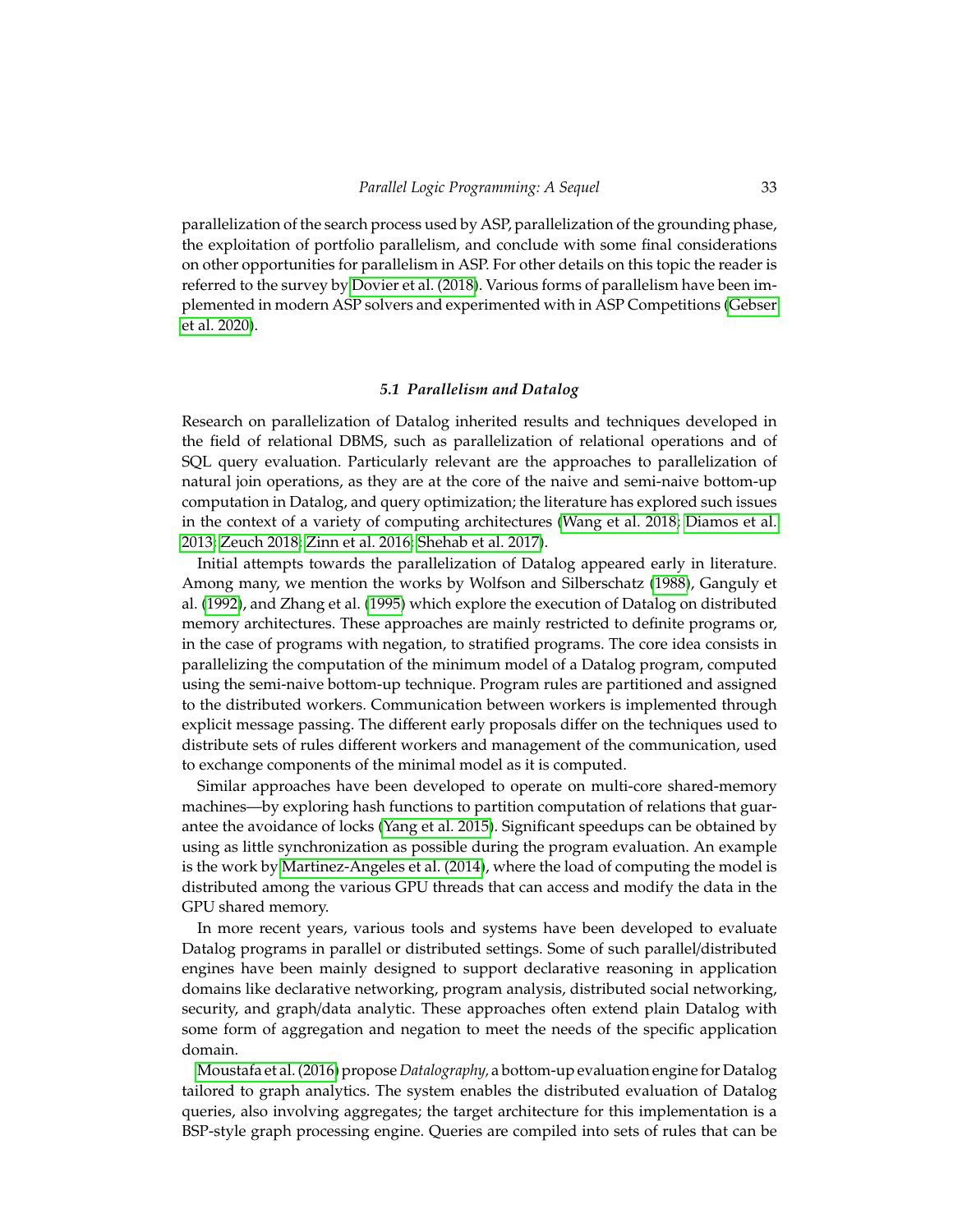executed locally by the distributed workers. Optimizations are applied to partition the work and to minimize communication between workers.

A different approach to large-scale Datalog applications is adopted in the *Sou*ffl*´e* system [\(Jordan et al. 2016;](#page-59-9) [Nappa et al. 2019;](#page-62-12) [Zhao et al. 2020\)](#page-67-14). Efficient Datalog evaluation is obtained by compiling declarative specifications into C++ programs involving openMP directives that enable parallel execution on shared-memory multi-core architectures.

The *BigDatalog* system [\(Condie et al. 2018;](#page-54-14) [Das and Zaniolo 2019;](#page-54-15) [Shkapsky et al.](#page-65-12) [2016\)](#page-65-12) supports scalable analytics and can be executed on distributed and multi-core architectures. The notion of *"pre-mappability"* [\(Zaniolo et al. 2017\)](#page-67-15) is exploited to extend Datalog's fixpoint semantics in order to enable aggregates in recursion.

[Seo et al. \(2013\)](#page-64-15) describe *Distributed SociaLite,* an extension of the SociaLite system for parallel and distributed large-scale graph analysis. In this case, users can specify how data should be partitioned and shared across workers in a cluster of multi-cores. The system optimizes the communication needed between workers.

In the *Myria* system [\(Wang et al. 2015\)](#page-66-14) for large-scale data analytics, Datalog queries, possibly involving aggregates and recursion, are translated into parallel query plans to be executed in a shared-nothing multi-core cluster. Both synchronous and asynchronous evaluation schemes are possible.

Concerning the exploitation of parallelism in Datalog-based approaches to data analysis, we also mention *RecStep* [\(Fan et al. 2019\)](#page-55-5), an implementation of a general-purpose Datalog engine built on top of a parallel RDBMS. The target architecture is a single-node multi-core system and the language extension of plain Datalog offers aggregates and stratified negation. *Yedalog* [\(Chin et al. 2015\)](#page-53-12) extends Datalog to enable computations and analysis on large collections of semi-structured data. The *DeALS* system (see the paper by [Shkapsky \(2016\)](#page-65-13) and the references therein) which supports standard SQL-like aggregates as well as user-defined aggregates, combined with (stratified) negation, has been ported to both multicore platforms and distributed memory systems (using the Spark library).

In Sections [6](#page-40-0) and [7](#page-45-0) we will also show other approaches to Datalog parallelism.

# *5.2 Search (Or-) Parallelism in ASP*

<span id="page-33-0"></span>The most popular ASP solvers proposed in the literature implement search processes that explore the search space of possible truth value assignments to the atoms of the ground program—directly or indirectly (e.g., through activation of program rules). This has prompted the study of parallelization of the search process, by supporting the concurrent exploration of different parts of the search space. This form of parallelization resembles the exploitation of Or-Parallelism in Prolog, as discussed earlier.

## *5.2.1 General Design*

The concept of Or-parallelism (or Search parallelism) in ASP emerged early on in the history of the paradigm—the first popular ASP solvers appeared around 1997 (e.g., Smodels [\(Niemela and Simons 1997\)](#page-62-13), DLV [\(Citrigno et al. 1997\)](#page-53-13)) and the first reports of parallel ASP solvers were presented in 2001 [\(El-Khatib and Pontelli 2000;](#page-55-6) [Finkel et al. 2001;](#page-55-7) [Pon](#page-63-15)[telli 2001\)](#page-63-15). These first Or-parallel ASP implementations originated from modifications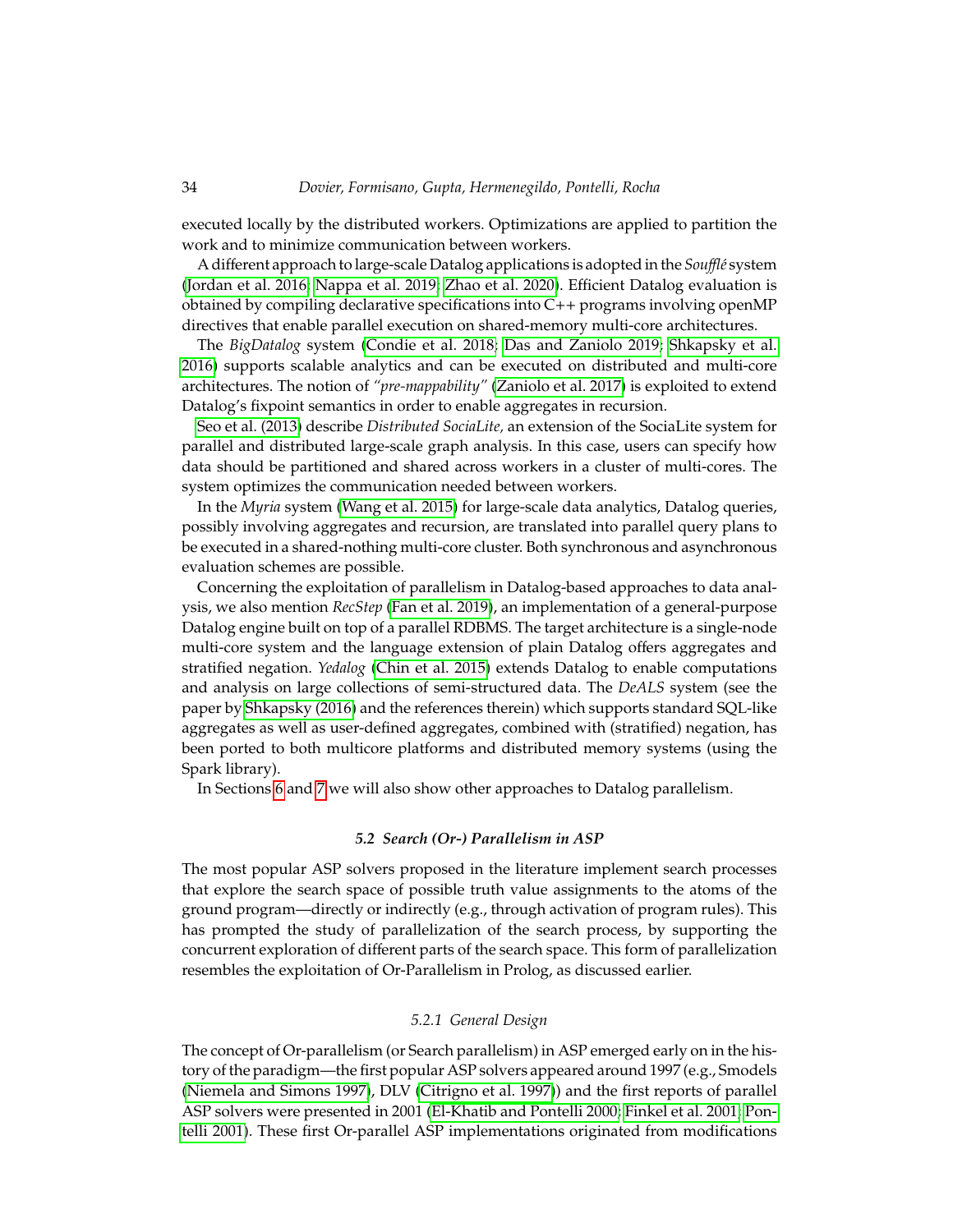of the Smodels inference engine. The intuitive structure of the algorithm underlying Smodels is illustrated in Algorithm [2.](#page-34-0) The procedure incrementally constructs a partial interpretation by identifying atoms as being true (added to *S* + ) or false (added to *S* − ). If all atoms of the Herbrand base of the program *P* (*BP*) are assigned, the solution is returned. The *Expand* procedure is used to *deterministically* expand the partial interpretation constructed so far, using the clauses of the program to infer the truth value of other atoms. Intuitively, if  $\langle S^+, S^- \rangle$  is the current partial interpretation, the *Expand* procedure determines a subset of

$$
\langle \{A \mid P \cup S^+ \cup \{\neg B \mid B \in S^-\} \models A \}, \{A \mid P \cup S^+ \cup \{\neg B \mid B \in S^-\} \models \neg A \} \rangle
$$

The implementation of *Expand* in Smodels uses inference rules which are equivalent to the computation of the well-founded model of the program  $P \cup S^+ \cup \{ \leftarrow p | p \in S^- \}$ ) (similar to the program transformations proposed by Brass et al. [\(2001\)](#page-52-0)). The *Select Atom* function heuristically selects an unassigned atom to assign next, while the *Choose* function creates a non-deterministic choice between the two following alternatives. Or-parallelism arises from the concurrent exploration of the alternatives generated by *Choose*—see also Figure [6.](#page-34-1)



<span id="page-34-1"></span><span id="page-34-0"></span>The model proposed by [Finkel et al. \(2001\)](#page-55-7) relies on a centralized scheduling structure, with a single central master and a collection of slave workers. The master is responsible for coordinating the distribution of unexplored parts of the search tree among workers. Paths in the search tree are described as binary strings (i.e., a 0 represent a left child while a 1 represents a right child). Initially, each worker receives the complete ASP program and a binary string which is used to deterministically choose its position in the search tree (Figure [7\)](#page-35-0). A similar model has been adapted for execution on distributed memory architectures in the claspar system [\(Ellguth et al. 2009;](#page-55-8) [Schneidenbach et al. 2009\)](#page-64-16). The claspar system adds the ability of organizing workers in a deeper hierarchical structure and the ability to exchange learned nogoods across parallel computations.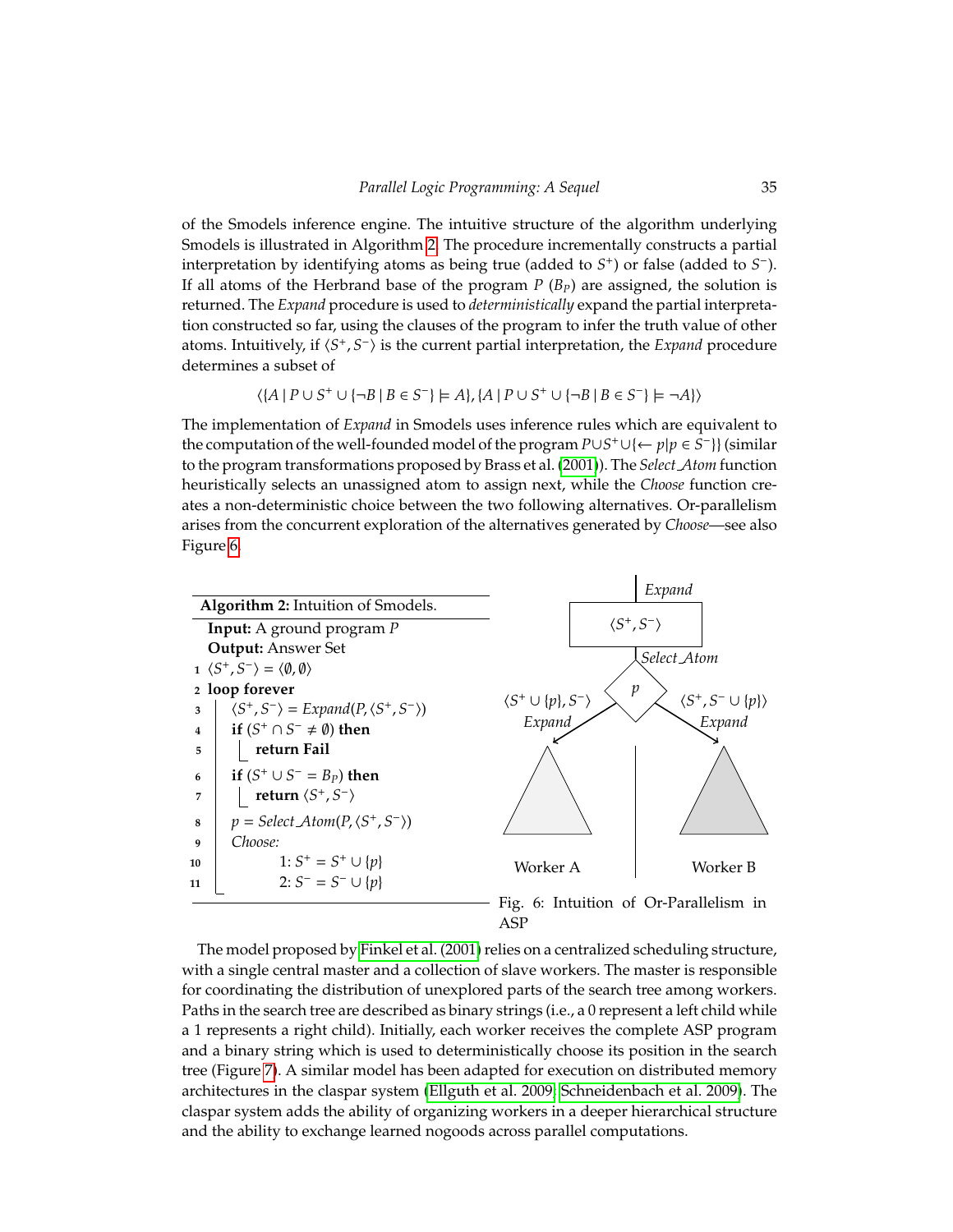#### 36 *Dovier, Formisano, Gupta, Hermenegildo, Pontelli, Rocha*

The binary search tree created by the execution of Smodels is irregular—thus leading to an unbalanced distribution of work among workers. When a worker has exhausted its assigned search tree, it requests a new branch to the master; in turn, the master requests work from a randomly chosen worker. The selected worker will transfer the highest (i.e., closest to the root) choice point with open alternatives to the master for redistribution, marking it as fully explored. This approach avoids the risk of different workers exploring the same branch of the search tree. Selecting unexplored choices closer to the root is a known heuristic aimed at increasing the chance of assigning to a worker a potentially large task.

<span id="page-35-0"></span>

Fig. 7: Examples of initial distribution in ParStab: 0 left child, 1 right child

The system initially proposed by [El-Khatib and Pontelli \(2000\)](#page-55-6) and [Pontelli \(2001\)](#page-63-15), and later fully developed by [Balduccini et al. \(2005\)](#page-51-12) and [Pontelli et al. \(2010\)](#page-63-16), represents a fully Or-parallel implementation of Smodels with symmetric workers—without the presence of a master serving as broker for distribution of unexplored tasks. Each worker explores parts of the search tree as well as participates in the distribution of unexplored parts of the search tree to other, idle, workers. Thus, each worker alternates **(1)** *computation* steps (corresponding to the execution of Smodels), and **(2)** *load balancing* steps to relocate workers to branches of the search tree with unexplored alternatives. The design has been developed on both shared memory systems [\(Pontelli 2001;](#page-63-15) [Balduccini et al. 2005\)](#page-51-12) as well as on Beowulf clusters [\(Pontelli et al. 2010\)](#page-63-16). The two implementations have a similar design, where branches of the search tree are represented locally within the data structures of each worker (i.e., a complete Smodels solver).

## *5.2.2 Scheduling and Heuristics*

The process of load-balancing is essential to allow workers to remain busy and increase the degree of parallelism exploited. Load balancing is composed of two activities: **(1)** *scheduling,* which is used to identify the location in the search tree where an idle worker should be moved, and **(2)** *task sharing,* which is the actual process of moving the worker to the new location.

Several dimensions have been explored for both scheduling and task sharing, and experimental comparisons have been presented by Le et al. [\(2005;](#page-59-10) [2007;](#page-59-11) [2010\)](#page-63-16). While significant performance differences can be observed, thus making it hard to identify a clear winning strategy, on average the most effective methodology for scheduling and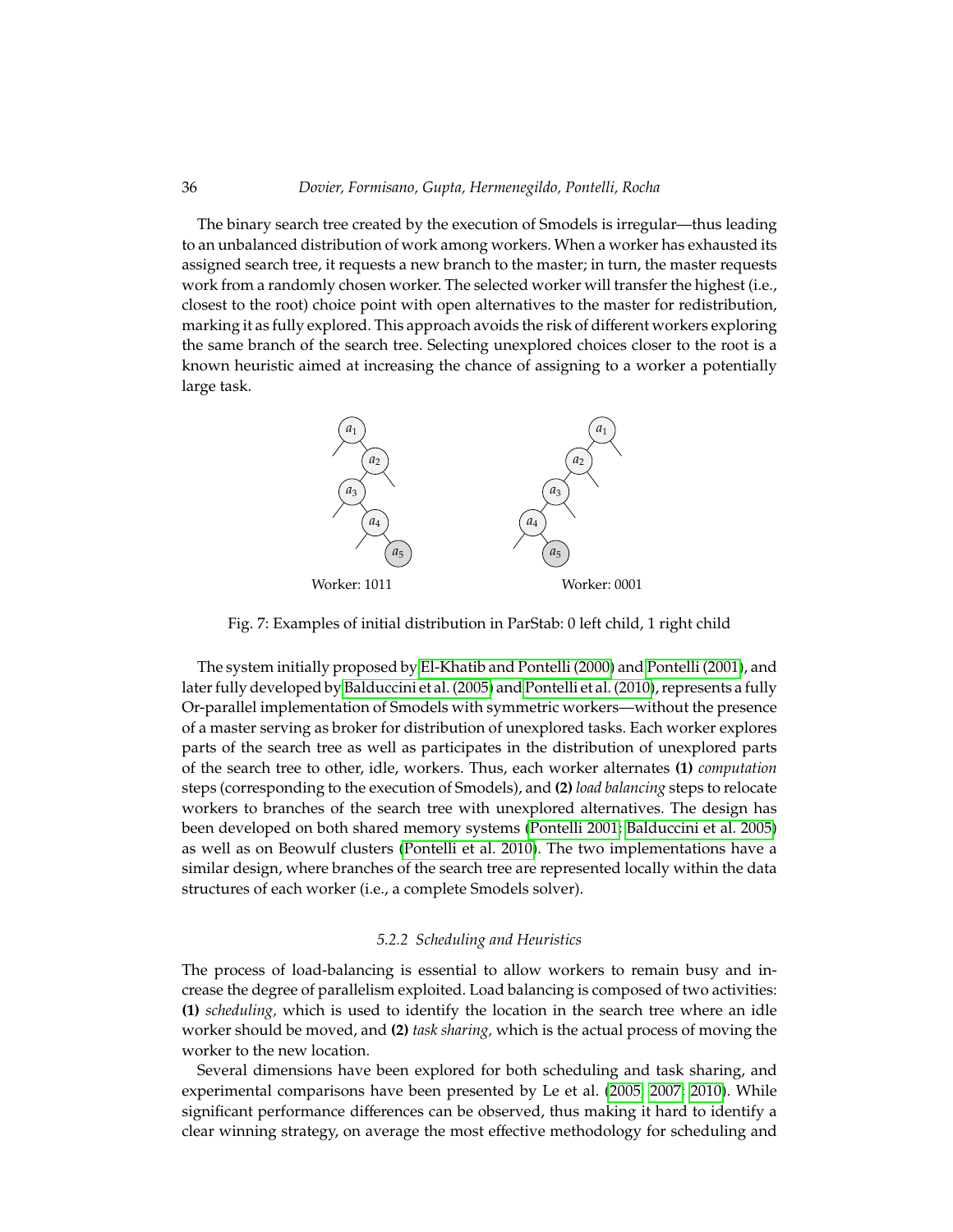task sharing is the *Recomputation with Reset* strategy (Figure [8\)](#page-36-1). Intuitively, scheduling is based on selecting the highest node in the tree with unexplored alternatives. The process of task sharing is realized by restoring the state of the worker to the root of the tree (Figure [8](#page-36-1) top left) and repeating the computation from the root to the selected node of the tree (Figure [8](#page-36-1) top right). The latter operation can be performed efficiently using a single *Expand* operation. The idle worker is then able to restart the computation with an unexplored alternative from the selected node (Figure [8](#page-36-1) bottom). The idea of recomputation in Or-parallelism is not novel—it has been explored in the context of Or-parallelism in Prolog by several systems, such as the Delphi model [\(Clocksin and](#page-53-14) [Alshawi 1988\)](#page-53-14) and the Randomized Parallel Backtracking model [\(Janakiram et al. 1988;](#page-58-13) [Lin 1989\)](#page-59-12).

<span id="page-36-1"></span>

Fig. 8: Recomputation with Reset

#### *5.3 Parallel Grounding*

<span id="page-36-0"></span>In this section we focus on the parallelization of the grounding stage that transforms the first order logic program *P* into an equivalent propositional program *ground*(*P*). *P* uses a finite set of constant symbols C. A rule using *n* different variables should, in principle, be replaced by  $|C|^n$  ground clauses where variables are replaced by elements of C in all possible ways. This simple idea can be easily parallelized; however it might lead to a ground program of unacceptable size. Since the first grounder Lparse [\(Simons](#page-65-14) [et al. 2002\)](#page-65-14) this problem has been addressed by splitting program-defined predicates into two classes: domain and non-domain predicates. The precise definition of domain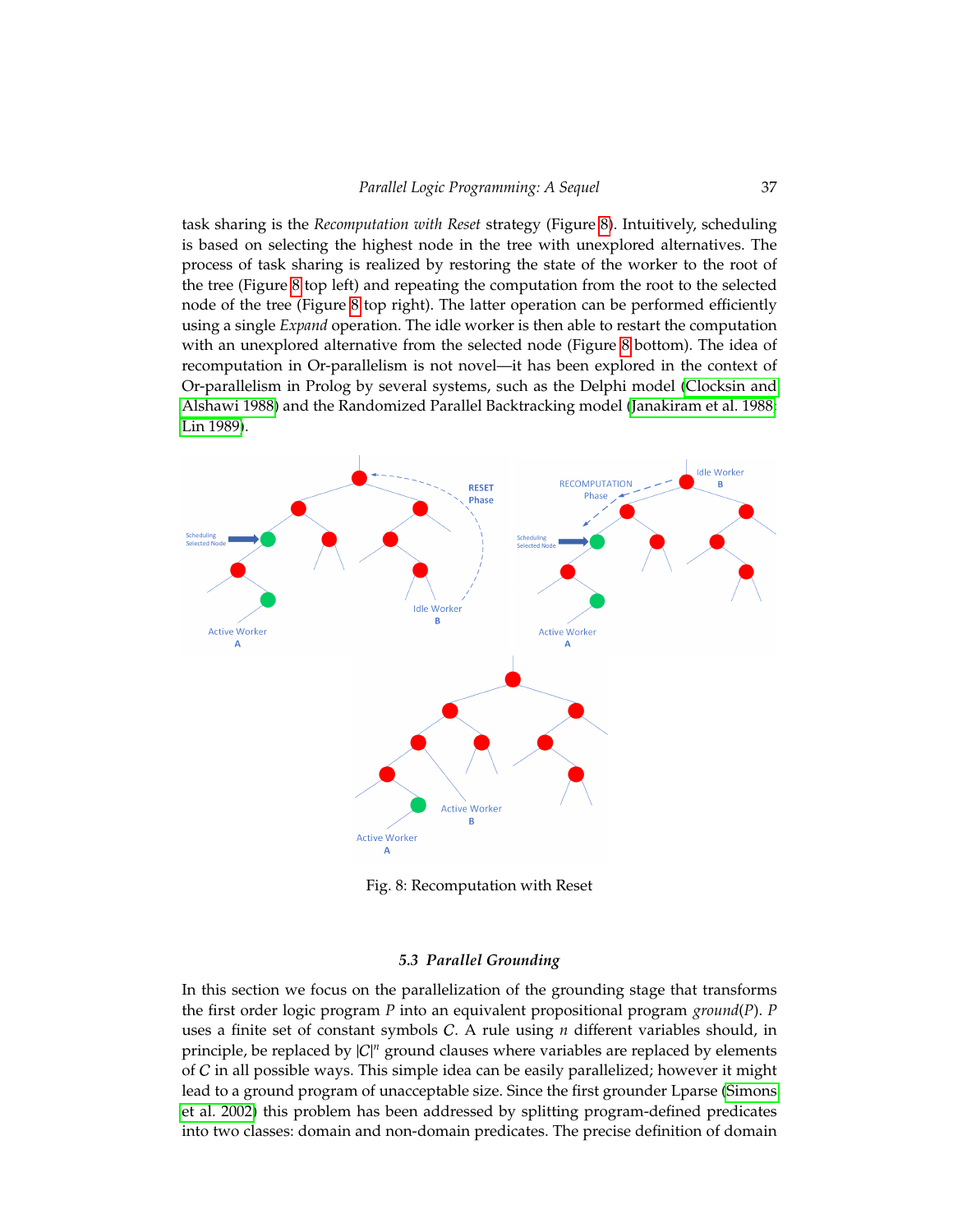predicates has been changed in the evolution of grounders, but the idea is that they are those predicates that can be extensionally computed deterministically using a bottom-up procedure. In particular, all predicates extensionally defined by ground facts are domain predicates. Every variable occurring in a rule should occur in the argument of a positive atom in the body as well to help grounding (domain/range restriction). This introduces a partial ordering between parts of the program. This ordering has been exploited by parallel grounders, as well. Precisely, parallelism for grounding can be implemented at three different levels:

- 1. *Components Level* parallelism is based on the analysis of the strongly connected components (SCC) of the dependency graph G(*P*). The program is split in modules and the grounding follows the topological ordering of the SCC. Independent modules can be managed in parallel and synchronization points are used to control the overall process.
- 2. *Rules Level* parallelism. Each rule can be, in principle, grounded in parallel. Nonrecursive rules are grounded first. Grounding of rules involved in recursion are delayed. Their grounding follows the bottom-up fixpoint procedure (precisely, the semi-naive evaluation procedure developed for Datalog) that ends when no new ground clauses are generated.
- 3. *Single Rule Level* parallelism takes care of parallelizing into different threads the grounding of a single rule. Assume a rule contains *n* different variables *X*1, . . . , *Xn*. Each variable  $X_i$ ,  $i \in \{1, \ldots, n\}$ , occurs in an atom based on a domain predicate and we know that  $X_i$  ranges in the set of constant symbols  $C_i \subseteq C$ . The grounding of the rule produces  $\prod_{i=1}^{n} |C_i|$  ground instances. It is expected that  $|C_i| \ll |C|$  but, in any case, the number of instances grows exponentially with *n*. Thus, implementing this form of parallelism is crucial for rules containing several variables.

The research in parallel grounding can be traced back to the work of Balduccini et al. [\(2005\)](#page-51-12), where authors exploited the property of range restrictedness of Lparse programs and implemented single rule parallelization following a static partition of rules. Let us observe that each parallel processor is assumed to be aware of the domain predicates used in the rule. The group of University of Calabria has deeply investigated the multilevel parallelism hierarchy described above (see, for instance, the work by [Calimeri](#page-52-15) [et al. \(2008\)](#page-52-15) and by [Perri et al. \(2013\)](#page-63-17)) with outstanding performance improvements. An interesting observation of these works is the evidence that, in the majority of the explored benchmarks, single rule level parallelism represents the dominating component for performance improvement.

## *5.4 Other Forms of Parallelism*

<span id="page-37-0"></span>Alternative forms of parallelism have also been explored in the context of ASP.

Lookahead parallelism has been considered as a technique to improve performance of the deterministic steps of the ASP computation. Lookahead is an optimization technique introduced in the Smodels system. Lookahead is part of the *Select Atom* operation. Before selecting a chosen atom, the lookahead operation performs a quick set of *Expand* operations (which are typically very efficient) on undefined atoms: given a partial answer set  $\langle S^+, S^- \rangle$  and a set of atoms *A* such that  $A \cap (S^+ \cup S^-) = \emptyset$ , for each  $x \in A$  the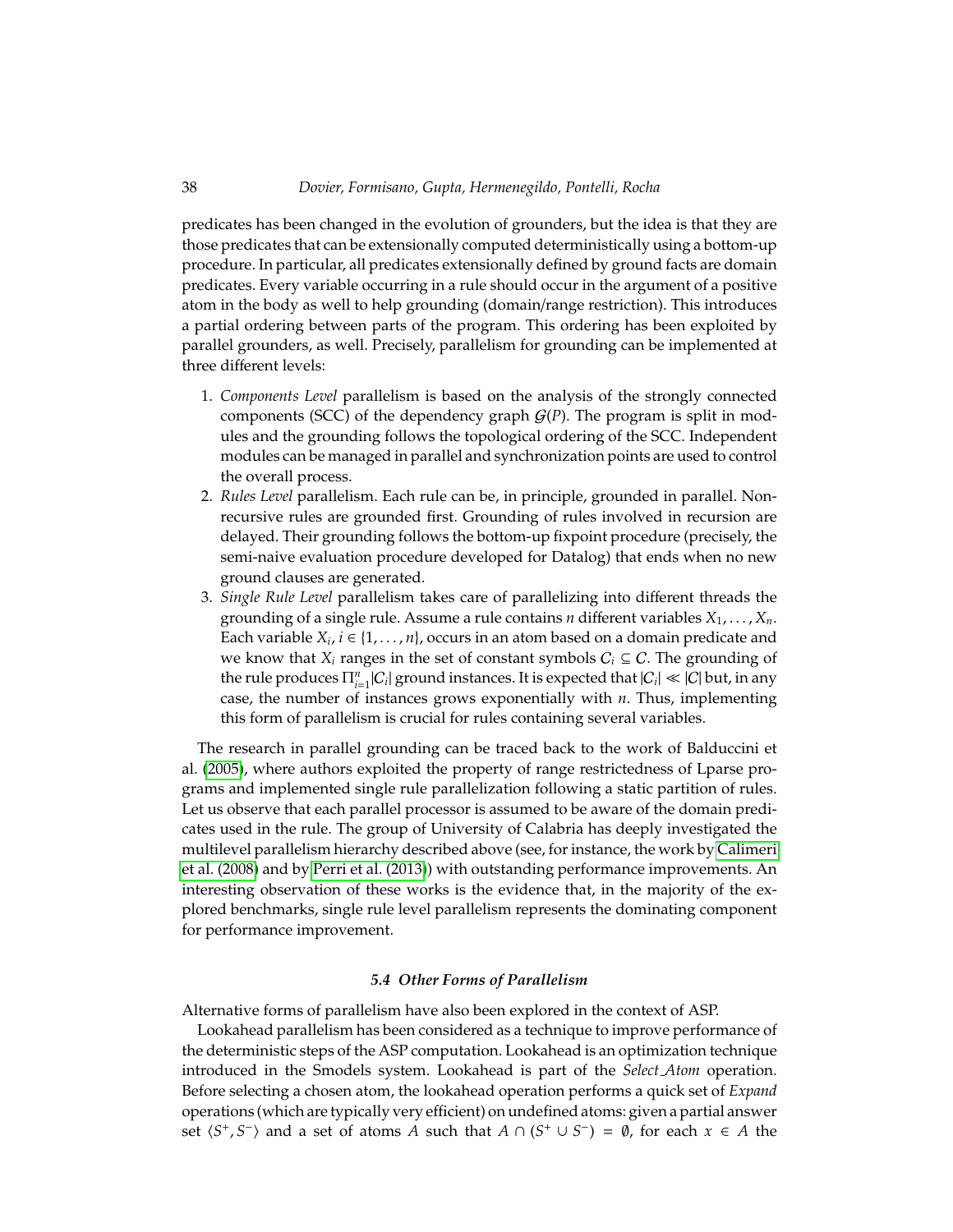system executes both  $Expand(P, (S^+ \cup \{x\}, S^-))$  and  $Expand(P, (S^+, S^- \cup \{x\}))$ . If both of them leads to failure, then backtracking should be initiated; if only one of them leads to failure, then *x* can be added to the partial answer set and the process continue; if both operations succeed without failure, then the element can be considered as an option for the non-deterministic choice. The intuition of parallel lookahead is to perform such tests concurrently to eliminate unsuitable options for choice. [Balduccini et al. \(2005\)](#page-51-12) demonstrate speedups in the range from 5 to 24 using 50 processors on a variety of benchmarks.

## *5.5 Portfolio Parallelism*

<span id="page-38-0"></span>ASP solvers, constraint solvers (used in CLP), and SAT solvers (used as auxiliary solvers in logic programming languages such as Picat [\(Zhou and Kjellerstrand 2016\)](#page-67-16)) are composed of many distinguished parts, but they share a common scheme: **(1)** choice of a not yet instantiated variable/literal, **(2)** choice of the value (e.g., true/false for ASP and SAT solvers, a domain element in many constraint solvers), **(3)** deterministic propagation of the value chosen that allows us to reduce the remaining part of the search space. When the assignments made so far cause a *conflict* (e.g., a rule/clause/constraint unsatisfied), a **(4)** backtracking/backjumping activity starts, possibly after a (deterministic) analysis of the conflict that might lead to **(5)** learning new clauses/constraints. These clauses are implied by the problem and therefore from a logic point of view they are redundant, but their explicit addition can speed up the remaining part of the search, thanks to the new inference power they support. Moreover, the search can be sometimes *restarted* **(6)** from the beginning but new parts of the search tree are visited thanks to the new constraints.

This general scheme supports many variants, especially for the choices **(1)**, **(2)**, and **(6)**. Thus, one could use different solvers (a *portfolio of algorithms*[\(Gomes and Selman 2001\)](#page-57-18)) or a solver with many parameters that can, in principle, be tuned to the particular instance of the problem to provide the best possible performance (*algorithm configuration*). A solver has a set of parameters with values in discrete or continuous domains. Even if continuous domains are discretized, the number of possible tuples of parameter values would make a manual optimization infeasible. The algorithm configuration approach applies statistical techniques to automatically find an "optimal" configuration for a family of problem instances that follow a certain distribution. This is usually implemented by iterating a local search routine starting from an initial solution and verifying it in a set of training instances.

An easy way of exploiting parallelism in this context could be simply that of using a set of (fixed) algorithms and run them in parallel, and taking the first solution generated by one of the parallel threads. In the case of algorithm configuration, local search techniques can be run in parallel (with different random choices) and the best solution in a finite amount of time is retrieved. Thus, algorithm portfolio and configuration activities will benefit from a parallel architecture.

The research in the area has been rather active in the last years showing excellent performances. The heuristics that drive to the choices **(1)** and **(2)** can be static (computed only at the beginning of the search) or dynamic (updated during the search) and based on the analysis of some features. Typical features are of the following types (as described by Maratea et al. [\(2014\)](#page-61-14)):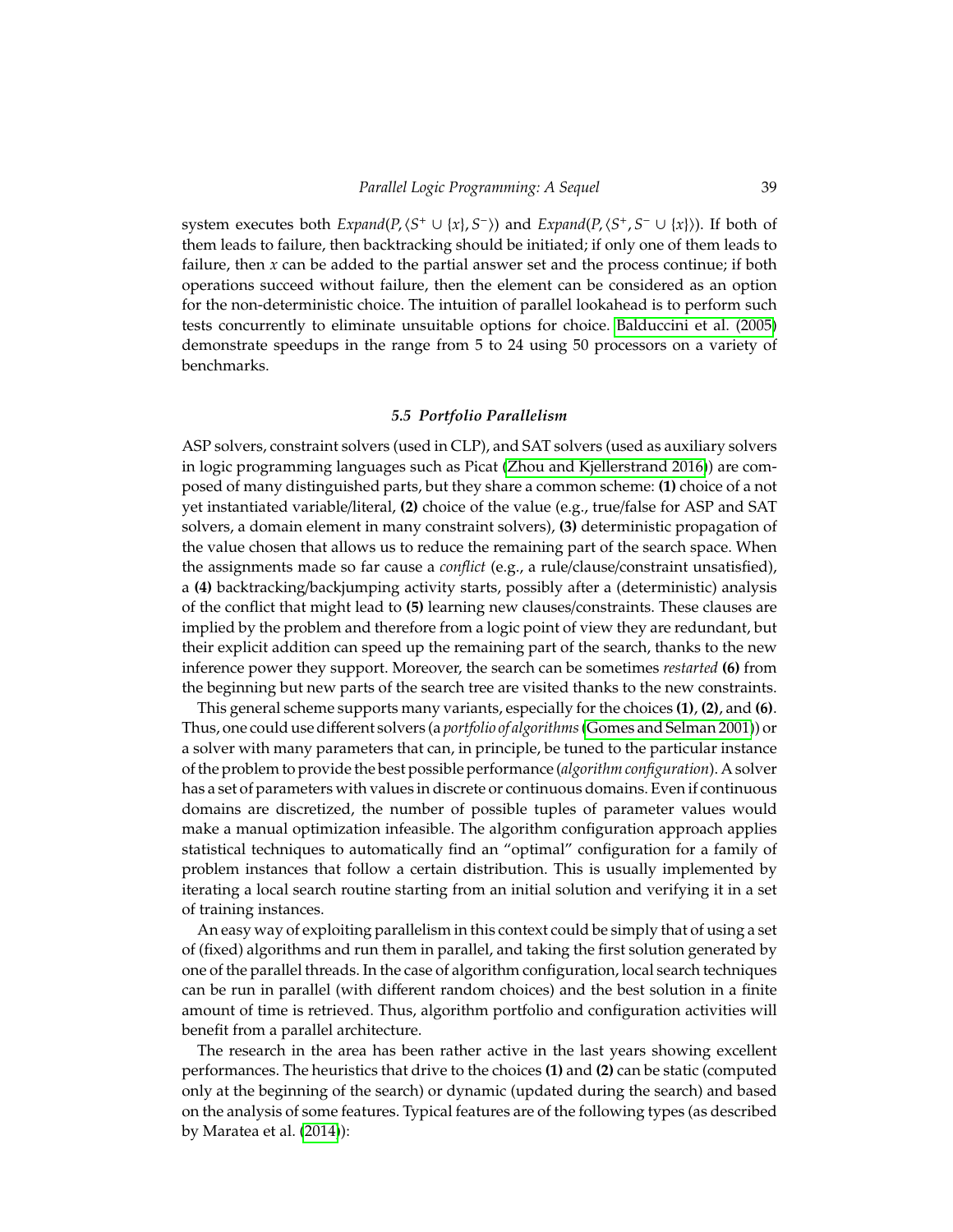- **Problem size features** number of rules *r*, number of atoms *a*, ratios *r*/*a* and ratios reciprocal *a*/*r* of the ground program.
- **Balance features** ratio of positive and negative atoms in each rule body, ratio of positive and negative occurrences of each variable, fraction of unary, binary, and ternary rules, etc
- **Proximity to Horn features** fraction of Horn rules and number of atoms occurrences in Horn rules.
- **ASP peculiar features** number of true and disjunctive facts, fraction of normal rules and constraints, head sizes, occurrences of each atom in heads, bodies and rules, occurrences of true negated atoms in heads, bodies and rules, sizes of the SCCs of G(*P*), number of Head-Cycle Free (HCF) and non-HCF, etc

Moreover, dynamic features can consider the ratio of the variables currently assigned by propagation vs those assigned non-deterministically, the number of restarts, the number of rules learned since the last restart, and so on. Modern solvers offer a number of built-in sets of parameter configurations. For instance, the heuristics frumpy of the ASP solver clasp [\(Gebser et al. 2011\)](#page-56-14) sets the following parameters

```
--eq=5 --heuristic=Berkmin --restarts=x,100,1.5
--deletion=basic,75 --del-init=3.0,200,40000
--del-max=400000 --contraction=250
--loops=common --save-p=180 --del-grow=1.1
--strengthen=local --sign-def-disj=pos
```
In particular, it uses the variable selection rule developed for the SAT solver Berkmin [\(Goldberg and Novikov 2007\)](#page-57-19). Furthermore, clasp allows the user to choose the auto option that select the most promising configuration based on the features of the current instance or to input a precise configuration from a file.

The selection of the algorithm is implemented using supervised and unsupervised machine learning techniques. In the case of algorithm configuration, instead, parameters are often tuned using local search technique. We give a brief summary here of the approaches in the area of SAT, ASP, and Constraint Programming (a complete and up-to-date survey can be found in the paper by [Tarzariol \(2019\)](#page-66-15)).

SATzilla [\(Xu et al. 2008\)](#page-67-17) is the first algorithm selection implementation in the area of SAT solving. Several versions follow its first prototype adding new statistical techniques and obtaining much more performances. CLASPfolio [\(Gebser et al. 2011\)](#page-56-15) executes algorithm selection among a set of twelve configurations of the clasp solver with "complementary strengths" using support vector regression techniques. A static approach is made by ME–ASP [\(Maratea et al. 2014\)](#page-61-14) analyzing a set of parameters as explained above.

A common experience in problem-solving is that (often) a solver either solves a problem in few seconds or does not solve it in days. Then, the idea is to use the algorithm portfolio with a limited time and analyze the output for selecting the best algorithm and repeat this several times during the search. This technique is called *algorithm scheduling*. In this case, it is crucial that the portfolio selection is made in parallel. This technique has been implemented and applied with success in Constraint Programming by SUNNY —*SUbset of portfolio solvers by using k-Nearest Neighbor technique to define a lazY learning*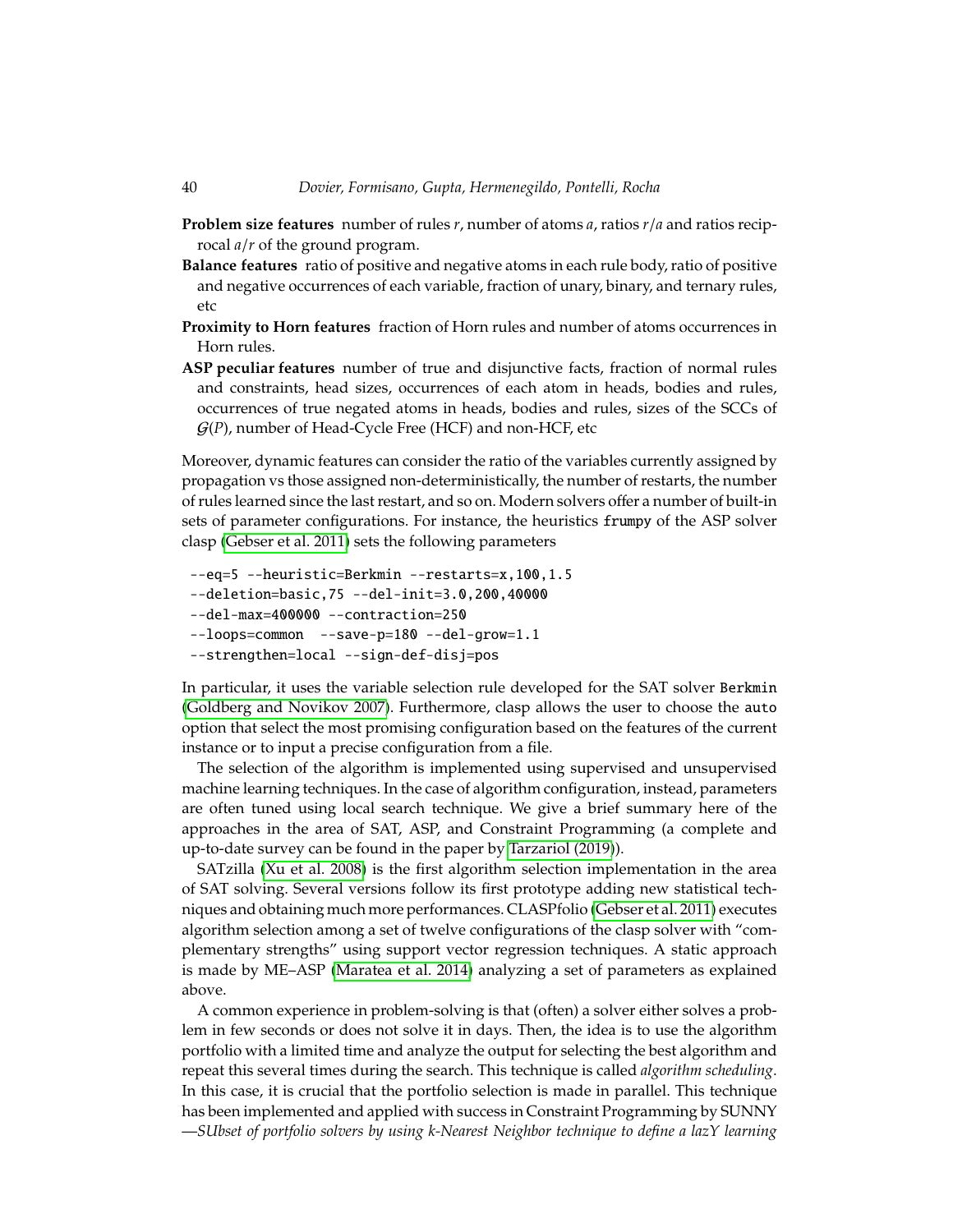*model*—[\(Amadini et al. 2014\)](#page-51-13), in ASP by aspeed [\(Hoos et al. 2015\)](#page-58-14) that is based on the clasp solver, and in SAT by [Malitsky et al. \(2012\)](#page-60-11). All the three proposals exploit multi-core architectures and parallelism.

Portfolio parallelism has been considered in the second revision of claspar [\(Schnei](#page-64-16)[denbach et al. 2009\)](#page-64-16). Portfolio parallelism is realized by instructing a pool of workers to attempt to solve the same problem but with different configurations of the solver—e.g., different heuristics and different parameters to guide search. This allows the workers to "compete" in the resolution of a problem by creating different organizations of the search space and exploring them in parallel. [Schneidenbach et al. \(2009\)](#page-64-16) provided speedups of the order of 2 using this technique.

Some systems combine algorithm portfolio and configuration. CLASPfolio 2 [\(Hoos](#page-58-15) [et al. 2014\)](#page-58-15) improves the selection technique of CLASPfolio by defining a static presolving scheduling that may intervene if the learned selection model performs poorly. AutoFolio [\(Lindauer et al. 2015\)](#page-60-12) executes Algorithm Configuration over CLASPfolio 2, choosing the optimal learning techniques with its optimal parameters configuration.

As a final observation, the use of portfolio techniques may have an impact on the "observable semantics" of a system in some situations. In the context of solving optimization problems or in determining all models of a program, portfolio techniques will not modify the behavior of the system; on the other hand, if the system is used to determine one answer set, then portfolio techniques may lead to a different answer set than the one found by a sequential system.

## **6 Going Large: Logic Programming and Big Data Frameworks**

<span id="page-40-0"></span>The scalability of logic programming technologies has been a constant focus of attention for the research community. Scalability in terms of speed has been well understood and materialized in a number of highly efficient systems. Scalability in terms of memory consumption, instead, is still an open challenge. There are several examples offered in the literature that capture this challenge. For example,

- In the domain of planning using ASP, scalability in terms of solving large planning problem instances is negatively impacted by the large grounding produced by the combination of the number of actions and plan length. For example, in the encoding of the popular Biochemical Pathway planning benchmarks, from the International Planning Competitions, ASP can ground only instances with less than 70 actions (instances 1–4), running out of memory with Instance 5 (which contains 163 actions) [\(Son and Pontelli 2007\)](#page-65-15).
- The use of logic programming techniques for processing knowledge bases (e.g., RDF stores) faces the need for smart preprocessing techniques or interfaces with external databases in order to cope with the sheer size of large repositories—e.g., as in the case of the CDAOStore, an ASP-based system for phylogenetic inference over a repository with 5 Billion triples, stored in 957 GB [\(Chisham et al. 2011;](#page-53-15) [Pontelli et al. 2012\)](#page-63-18).

These challenges have prompted a number of research directions, ranging from the use of interfaces between logic programming systems and external repositories (e.g., to avoid the need for fully in-memory reasoning), as in the DLV-HEX system [\(Eiter et al.](#page-55-9)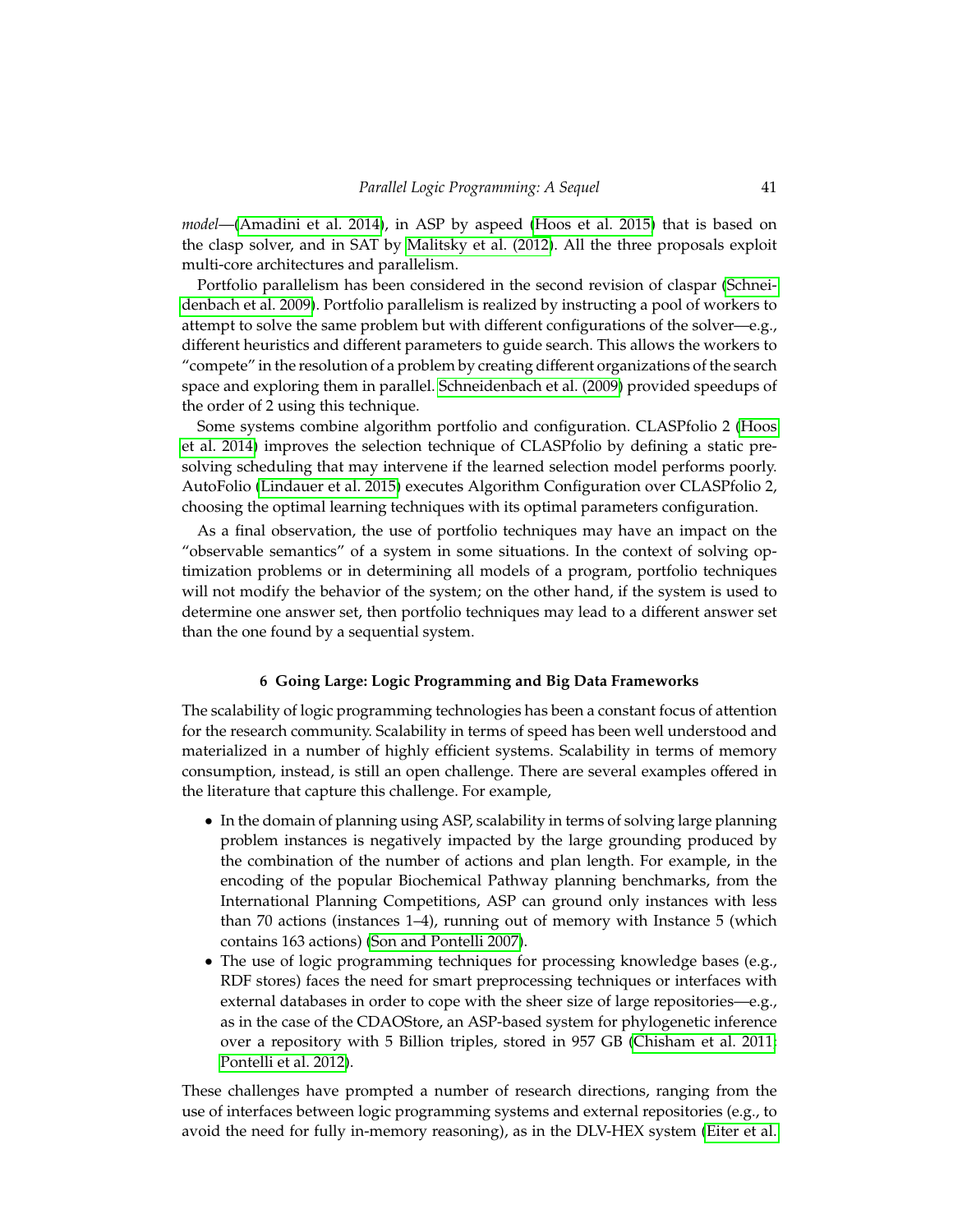# 42 *[Dovier, Formisano, Gupta, Hermenegildo, Pontelli, Rocha](#page-55-9)*

[2018\)](#page-55-9), to systems working with lazy-grounding or non-ground computations [\(Bonatti](#page-52-16) [et al. 2008;](#page-52-16) [Dal Palu et al. 2009;](#page-54-16) [Leutgeb and Weinzierl 2017\)](#page-59-13). An alternative approach ` relies on the use of distributed programming techniques to address scalability.

# *6.1 Introduction to Large Scale Data Paradigms*

The literature has offered access to popular infrastructures and paradigms to facilitate the development of applications on distributed platforms, taking advantage of both the parallelism and the ability to distribute data over the memory hierarchies of multiple machines. In this section, we will briefly review some of the fundamentals of such distributed programming infrastructures (see, e.g., Hadoop and Spark documentation [\(White 2015;](#page-67-18) [Karau et al. 2015\)](#page-59-14) for further insights).

*Distributed File Systems (DFS)* are designed to provide a scalable and highly fault-tolerant file system, which can be deployed on a collection of machines using possibly low-cost hardware. The *Hadoop Distributed File System (HDFS)* represents a popular implementation of a DFS [\(Apache 2020a\)](#page-51-14). It adopts a master-slave architecture. *NameNodes* (masters) regulate access to files, track data files, and store metadata. File content is partitioned into small *chunks* (blocks) of data distributed across the network. Chunks may range in size (typically, from 16 *MB* to 64 *MB*) and replicated to provide redundancy and seamless recovery in case of hardware failures. An HDFS instance may consist of thousands of server machines and provides hardware failure detection, a write-once-read-many access model, and streaming data access.

*Map-Reduce* is a distributed programming paradigm designed to analyze and process large data sets. The foundations of the concept of Map-Reduce can be traced back to fundamental list operations in functional programming. However, the concept gained popularity as a rigid paradigm for distributed programming, piloted by Google and popularized in implementations as in the Apache Hadoop framework [\(Ullman 2010;](#page-66-16) [Apache 2020a\)](#page-51-14). The Map-Reduce paradigm provides a basic interface consisting of two methods (see Figure [9–](#page-42-0)left):

- map( ) that maps a function over a collection of objects. It outputs a collection of "key-value" tuples;
- reduce( ) that takes as input a collection of key-value pairs and merges the values of all entries with the same key.

The map method is usually performed in order to transform and filter a collection, while the reduce method usually performs a summary (e.g., counting the elements of a collection, or the word frequencies in a text).

Extended implementations of Map-Reduce have been devised to allow the iterative execution (Figure [9–](#page-42-0)right) of Map-Reduce cycles optimizing communication [\(Bu et al.](#page-52-17) [2010;](#page-52-17) [Ekanayake et al. 2010\)](#page-55-10).

*Graphs Primitives* are made available for HDFS within the framework Apache Spark [\(Ka](#page-59-14)[rau et al. 2015\)](#page-59-14). Spark is an in-memory data processing engine that allows for streaming, data processing, machine learning and SQL functionalities; it relies on the concept of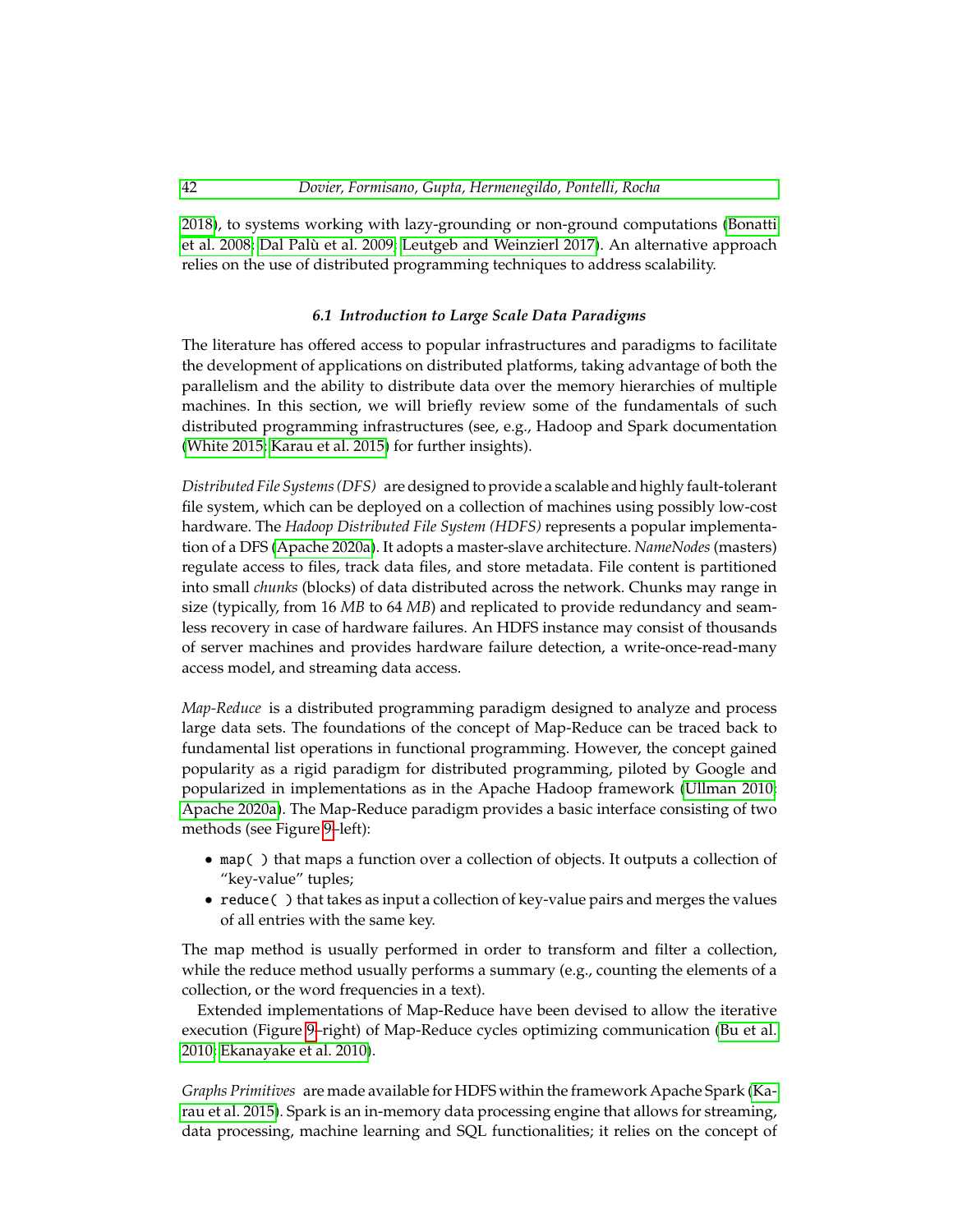<span id="page-42-0"></span>

Fig. 9: Map-Reduce paradigm

*Resilient Distributed Dataset (RDD).* A RDD is an immutable, fault-tolerant distributed collection of objects, a read-only, partitioned collection of records, organized into logical partitions, that may be located and processed on different nodes of the HDFS. Among the libraries built on top of Spark Core, *GraphX* [\(Apache 2020b\)](#page-51-15) has been developed for graphs modeling and graph-parallel computation. GraphX takes full advantage of the RDD data structure and extends it providing a distributed property multigraph abstraction. Property graphs are directed multigraphs with user-defined objects associated to vertices and edges. They are encoded by pairs of RDDs containing the properties for vertices and edges, and, therefore, inherit RDDs features, such as map, filter, and reduce.

GraphX also gives access to a complete interface for dealing with graphs, as well to an implementation of the Pregel API [\(Malewicz et al. 2010\)](#page-60-13). Pregel is a programming model for large-scale graph problems and for fix-point computations over graphs. A typical Pregel computation consists of a sequence of*super-steps.* Within each super-step, vertices may interact with their neighbors by sending messages. Each vertex analyzes the set of messages received in the previous super-step (if any) and alters its content according to a user-defined function. In turn, each node can generate new messages to the neighboring nodes. A Pregel computation stops when a super-step does not generate any messages or when other halting conditions are encountered (e.g., a maximum number of iterations).

# *6.2 Large Scale Computing in Datalog*

*Computing Natural Joins Using Map-Reduce.* The underlying core component of most implementations of logic programming using Map-Reduce is the ability to scale the computation of natural join operations over large datasets, as originally studied by Afrati et al. [\(2010;](#page-51-16) [2011\)](#page-51-17).

Let us start considering the basic case of a 2-way join between two relations *R* and *S*, denoted by  $R \approx S$ . Let us assume, for the sake of simplicity, that *R* and *S* are binary and that the second attribute name of the former is also the first attribute name of the latter (briefly, it can be denoted as  $R(A, B) \bowtie S(B, C)$ ). A Map-Reduce computation can be achieved as follows:

• Each Map task receives tuples drawn from the two relations *R* and *S* and produces key-values pairs where the *key* is the value of the common argument *B* and the values are the remaining component of the tuple. Namely,  $(a, b) \in R$  is mapped to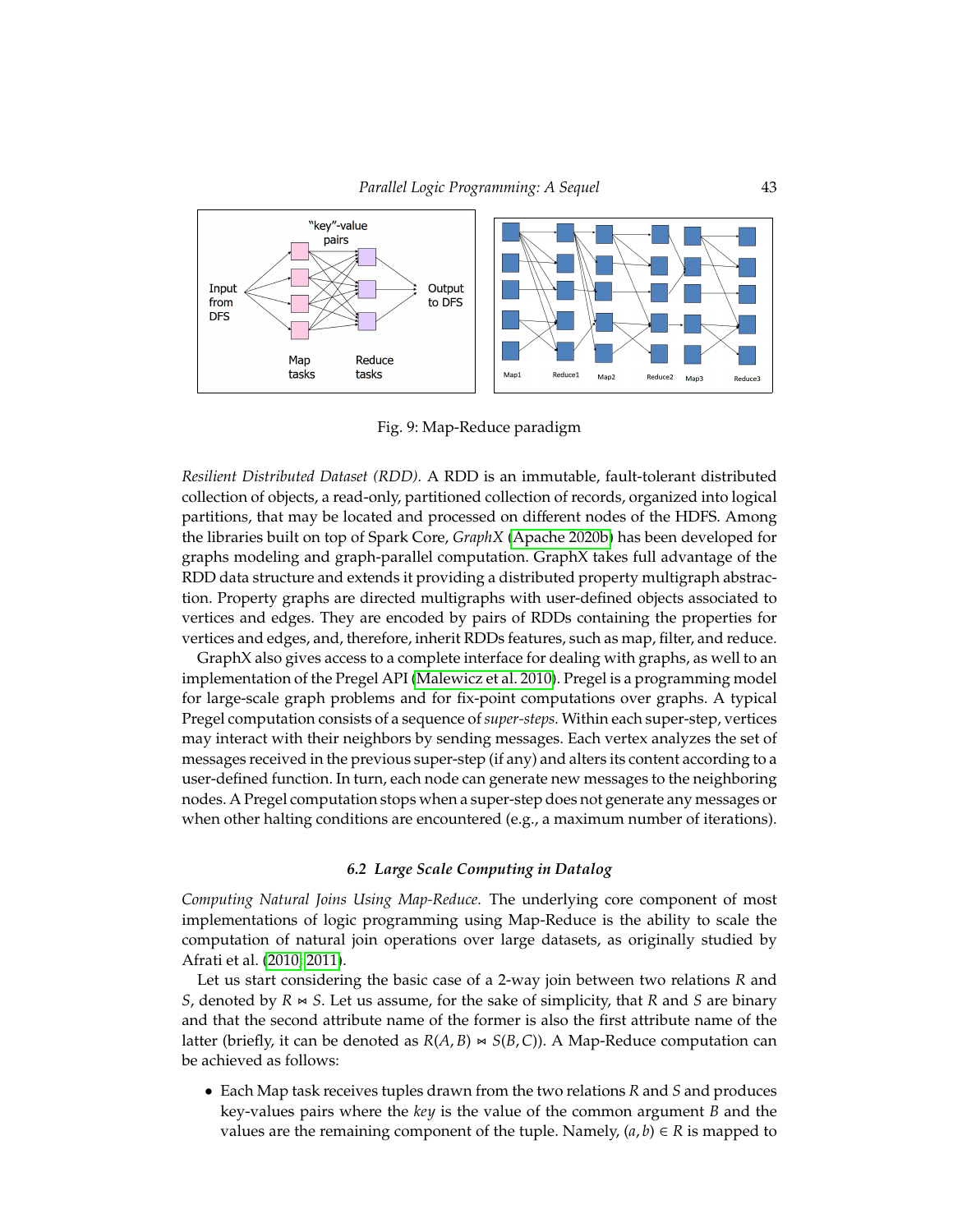the pair  $\langle b, (a, R) \rangle$ , and  $(b, c) \in S$  is mapped to  $\langle b, (c, S) \rangle$  (*R* and *S* are here the names of the two relations).

• Each Reduce task receives a pair with *one value* of the common argument and a list of all tuples containing such value, e.g.,  $\langle b, L \rangle$ , with  $L = [(a, R), (a', R), (c, S), (c', S), \ldots]$ and outputs a resulting (ternary) relation *RS* with tuples  $(x, b, y) \in RS$  for each (*x*,*R*), (*y*, *S*) in the list *L*.

Thus, the Reduce task exploits data parallelism, using one worker for every singe element of the common domain.

This can be extended to the case of multi-way joins, e.g.,  $R(A, B) \approx S(B, C) \approx T(C, D)$ , without the need of cascading two-way joins (which could lead to very large intermediate relations). The model explored relies on the use of hashing. Let us adopt a hash function *h* for the attribute *B*, partitioned in β buckets, and a hash function *g* for the common attribute *C*, partitioned in  $\gamma$  buckets.

- Each Map task performs the following hash operations: **(1)** each tuple  $(x, y) \in R$  is mapped to  $\langle (h(y), c), (R, x, y) \rangle$  for each  $1 \le c \le \gamma$ ; (2) each tuple  $(y, z) \in S$  is mapped to  $\langle (h(y), g(z)), (S, y, z) \rangle$ ; (3) each tuple  $(z, w) \in T$  is mapped to  $\langle (b, g(z)), (T, z, w) \rangle$  for each  $1 \leq b \leq \beta$ .
- For each pair  $(b, c) \in \{1, \ldots, \beta\} \times \{1, \ldots, \gamma\}$  there is a reduce task taking care of pairs of the form  $\langle (b, c), L \rangle$ . It outputs the relation *RST* with tuples  $(x, y, z, w)$  for every triple of triples (*R*, *x*, *y*), (*S*, *y*, *z*), (*T*, *z*, *w*) in *L*.

In this case the distribution of the work is split in  $\beta\gamma$  workers, and  $\beta$  and  $\gamma$  can be defined arbitrarily, thus determining the amount of parallelism we would like to exploit.

*Distributed Computation in Datalog.* Distributing the computing of the join is the basis for the general computation of bottom-up semantics. In particular, the WebPIE system [\(Urbani et al. 2012\)](#page-66-17) has been designed to support reasoning over RDF stores. The proposed system is capable of determining inferences according to RDFS semantics and the OWL *ter Horst* fragment [\(ter Horst 2005\)](#page-66-18). The approach adopted consists of encoding the inference rules capturing these semantics as Datalog rules. The computation of the least fixpoint of the set of rules given a collection of RDF triples is achieved as an iterated Map-Reduce computation, which captures the bottom-up application of the inference rules. The WebPIE system takes advantage of the specific format of the resulting Datalog rules. In the case of RDFS, the system takes advantage of the following factors:

- Each rule has at most two subgoals in the body—thus allowing the use of the Map-Reduce method to compute 2-way natural joins to capture the bottom-up application of each rule;
- In most rules, one of the two subgoals is one of the triples from the RDF store allowing to optimize the computation by keeping the original triples in memory and matching them with generated ones;
- In most cases, it is possible to order the application of the rules to perform the computation using only three phases of Map-Reduce.

The generalization to arbitrary Datalog programs has been investigated in a variety of works (e.g., those by [Afrati et al. \(2011\)](#page-51-17) and by [Afrati and Ullman \(2012\)](#page-51-18)). While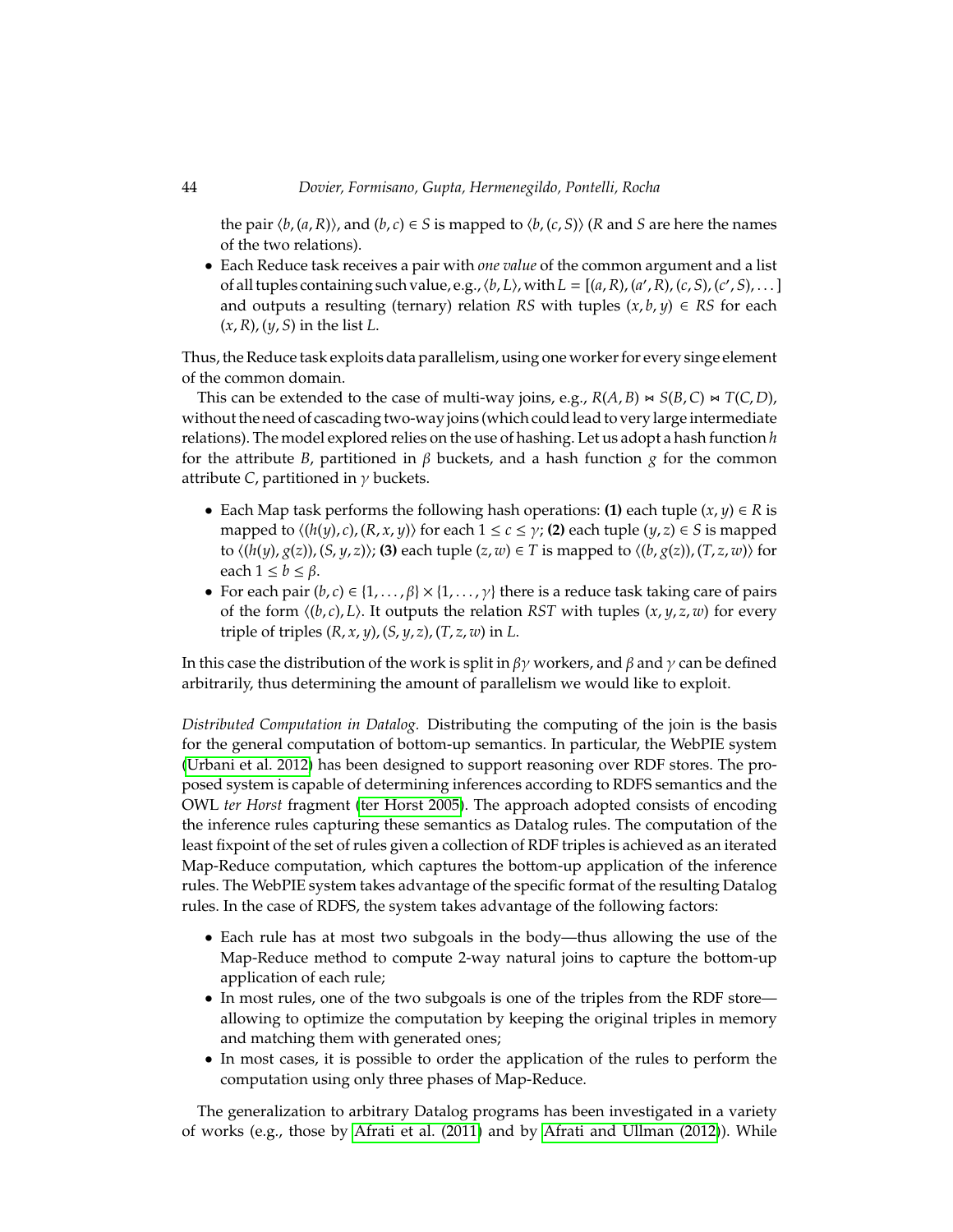different approaches have provided a variety of optimizations, based on special types of rules (e.g., transitive closures) and size of the definitions of different predicates in the extensional database, they all build on the principles of iterated execution of Map-Reduce workflows, using approaches like HaLoop [\(Bu et al. 2010\)](#page-52-17).

This work direction has been expanded to consider Datalog with a stratified use of negation, as a natural iteration of the approaches described earlier [\(Tachmazidis and](#page-65-16) [Antoniou 2013\)](#page-65-16). Following the lexicographical sort of the  $G(P)$ , the computation can proceed by iterating the standard Datalog computation (implementing the *T<sup>P</sup>* using joins and exploiting Map-Reduce). The extra ingredient here is handling of negated literals where *anti-join* needs to be implemented.

For example, given a rule of the type

*h*(*A*, *B*):-*p*(*A*,*C*), *q*(*C*, *B*), not *r*(*B*).

the inference is realized using two Map-Reduce processes:

- 1. The first implements a natural join to derive the consequences of  $p(A, C), q(C, B)$ , as discussed earlier (e.g., producing a temporary relation *pq*(*A*,*C*, *B*));
- 2. The second Map-Reduce phase performs an *anti-join*—with analogous structure as the natural join, with the exception that the reduce step is used to filter out those tuples with matching values in the *pq* relation and the *r* relation.

Strong performance results have been presented, thanks also to a broad range of optimizations based on special cases present in the program clauses, such as lack of common arguments in the body of a rule [\(Tachmazidis and Antoniou 2013\)](#page-65-16).

The approach can be extended to support the computation of the well-founded semantics of logic programs with negation (c.f. Section [2.1\)](#page-3-0), as demonstrated by [Tachmazidis](#page-65-17) [et al. \(2014\)](#page-65-17).

Recent approaches for increasing the speedup of Datalog distributed computation introduce new data structures [\(Jordan et al. 2019\)](#page-59-15) and exploit network topology [\(Blanas](#page-52-18) [et al. 2020\)](#page-52-18) for increasing the speedup of Datalog distributed computation.

A similar methodology was also used to support inferences in stratified Datalog with defeasible reasoning [\(Tachmazidis et al. 2012\)](#page-65-18). In simplified terms, a theory is composed of a Datalog program with two types of rules:

| head $\leftarrow$ body | head $\Leftarrow$ body |  |
|------------------------|------------------------|--|
| non-defeasible         | defeasible             |  |

along with an ordering among defeasible rules. The work by Tachmazidis et al. [\(2012\)](#page-65-18) explores the use of Map-Reduce in the case of stratified defeasible theories—i.e., theories where the dependency graph is acyclic—and thus organized in strata (e.g., the top stratum includes predicates with no outgoing edges, the preceding one contains the predicates with links to the top stratum, etc.). The computation requires two Map-Reduce phases for each stratum, starting with the lowest one. The first Map-Reduce is used to identify applicable rules, using multi-way joins as discussed earlier, recording for each derivable element the producing rule and the defeasible nature of the derivation. The second phase, which is primarily composed of a Reduce step, compares derived rules based on the ordering of defeasible rules to identify undefeated conclusions.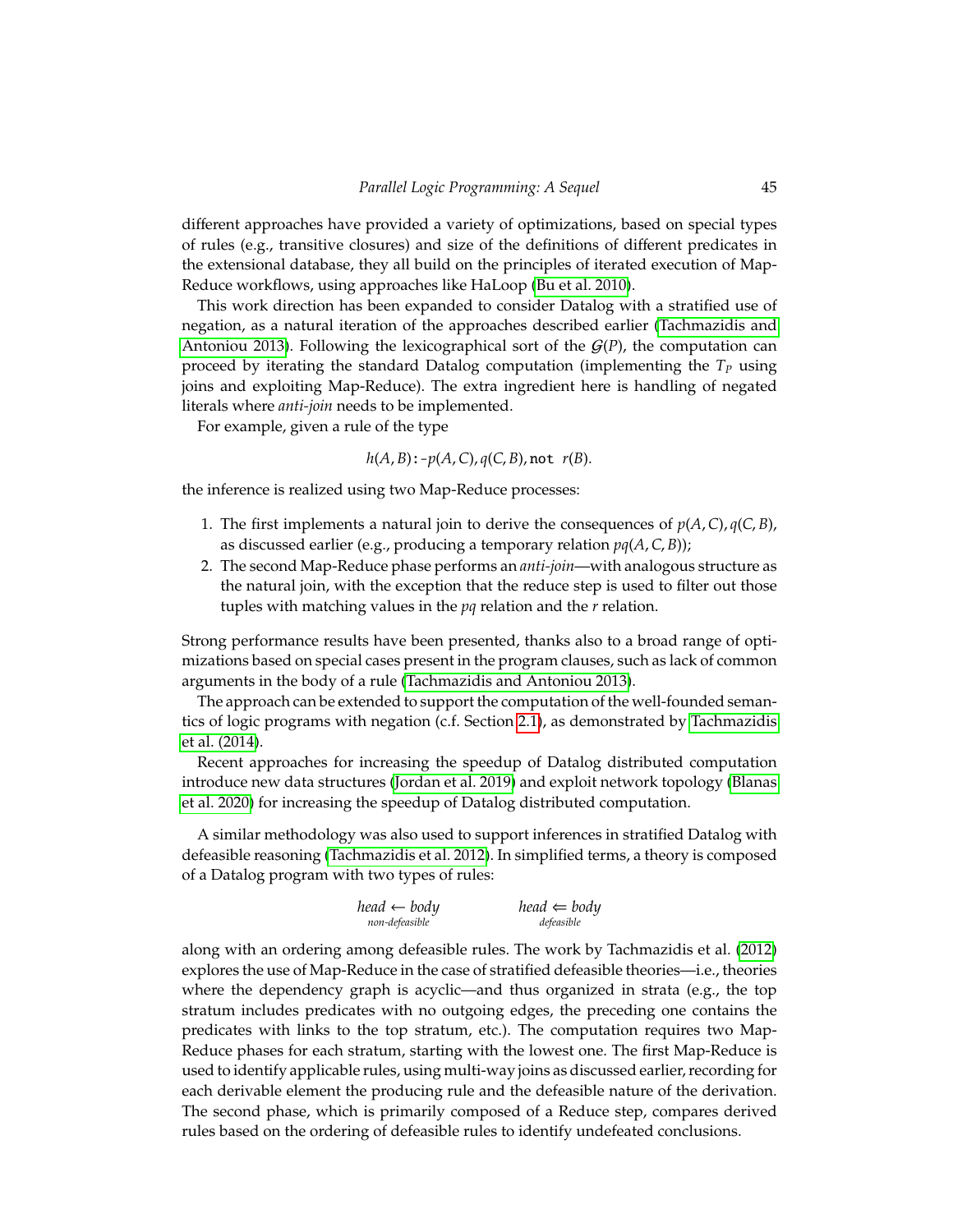#### *6.3 Large Scale Computing and ASP*

The use of Map-Reduce and related paradigms to support the execution of ASP has been only recently considered and with only very preliminary results. The extension of the previously mentioned approaches to the case of ASP is not trivial, due to the switch from a bottom-up computation leading to a single minimal model, as in Datalog, to the case of a non-deterministic computation leading to possibly multiple models.

The foundation of the methodology considered for the distributed computation of ASP lies in the ability of modeling the computation of the semantics of logic programming in terms of operations of graphs [\(Konczak et al. 2006\)](#page-59-16), and taking advantage of existing models for large scale distributed computations over graphs. This idea was piloted by [Maiterth \(2012\)](#page-60-14).

Basically, from a ground logic program *P*, a graph akin to the rule dependency graph  $G(P)$  is computed. The idea is of looking for a coloring of the nodes with two colors; colors encode the fact that the body of a rule is *activated* (by the tentative model) and therefore its head should be in the model, as well, or not. A correspondence between these colorings and answer sets has been established and therefore the computation is delegated to graph operations that can be parallelized exploiting the library GraphX of Apache.

These concepts have been used to develop a preliminary ASP solver, using the Pregel support of Apache Spark [\(Igne et al. 2018;](#page-58-16) [De Bortoli et al. 2019\)](#page-54-17). The approach allows dealing with programs with huge grounding that could not be stored in a single memory. However, answer set computation based on coloring can not exploit the many heuristics and the conflict driven clause learning techniques commonly implemented in ASP solvers and the running time is not comparable. Map-Reduce has been experimented with as a general parallel approach for distributed computation of the minimal model and of the well-founded semantics, using an approach based on distributed graph computation [\(De Bortoli et al. 2019\)](#page-54-17). However, the algorithms proposed are general, architecture-independent and do not exploit any possible optimization. Thus, even if running time scales with the number of processors the performances are not comparable to those of traditional methods in a single processor.

# **7 Going Small: Logic Programming and GPUs**

<span id="page-45-0"></span>*Graphical Processing Units (GPUs)* are massively parallel devices, originally developed to efficiently implement graphics pipelines for the rendering of 2D and 3D scenes. The use of GPUs has become pervasive in general-purpose applications that are not directly related to computer graphics, but demand massive computational power to process large amounts of data, such as molecular dynamics, data mining, genome sequencing, computational finance, etc. Vendors such as AMD and NVIDIA provide dedicated APIs and promote frameworks such as *OpenCL* [\(Khronos Group Inc 2015\)](#page-59-17) and *CUDA (Computing Unified Device Architecture)* [\(NVIDIA Corporation 2021\)](#page-62-14) to support GPU-computing. In this section we focus on the efforts made to exploit this type of parallelism in logic programming.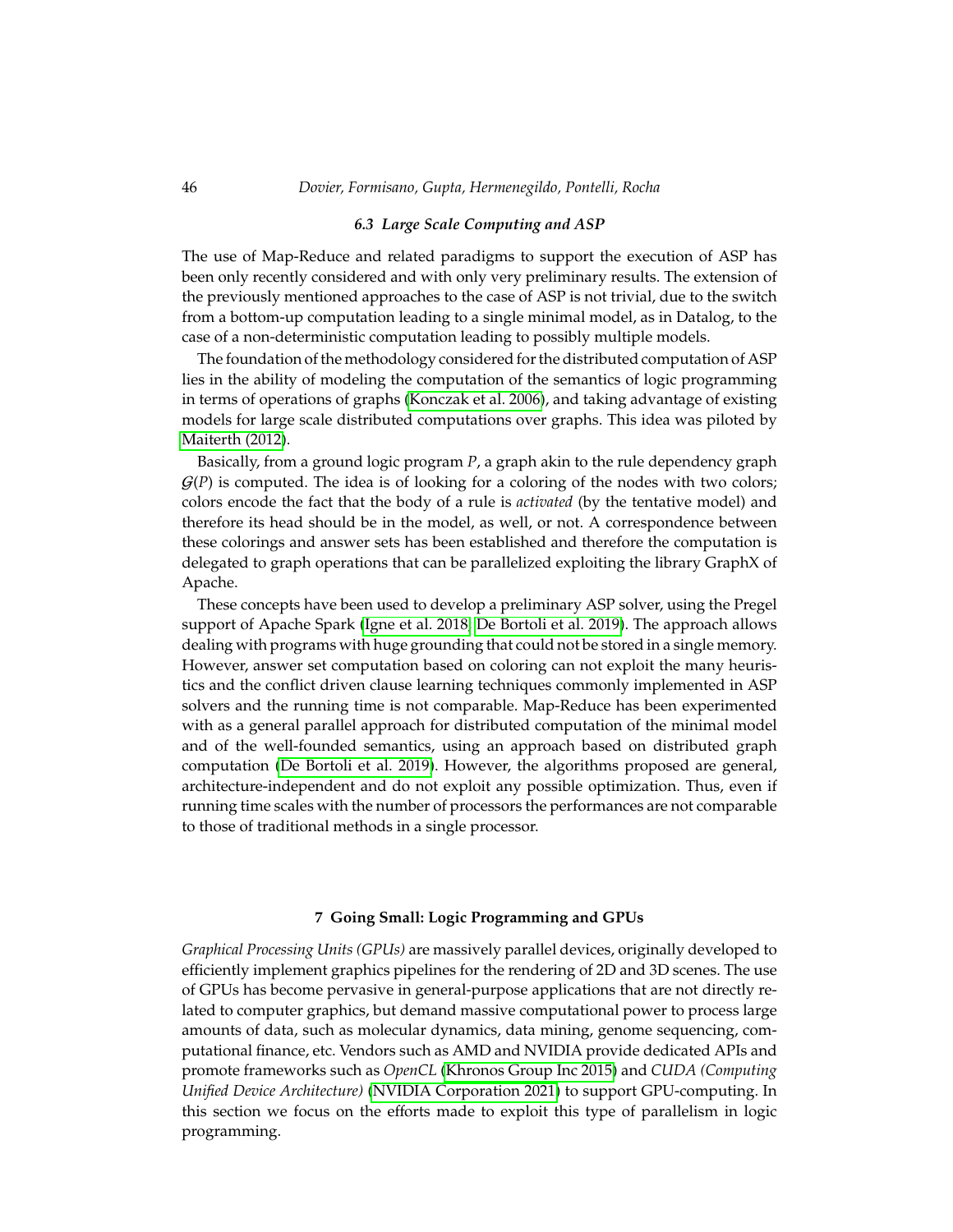#### *7.1 GPU-Based Parallelism*

GPUs are designed to execute a very large number of concurrent threads on multiple data. The underlying conceptual parallel model is defined as *Single-Instruction Multiple-Thread (SIMT)*. In the CUDA framework, threads are organized and executed in groups of 32 threads called *warps*. Cores are grouped in a collection of *Streaming MultiProcessors (SMs)* of the same size and warps are scheduled and executed on the SMs. Threads in the same warp are expected (but not forced) to follow the same program address. Whenever two (or more) groups of threads belonging to the same warp fetch/execute different instructions, *thread divergence* occurs. In this case the execution of the different groups is serialized and the overall performance decreases.

From the programmer's perspective, threads are logically grouped in 3D blocks and blocks are organized in 3D grids. Each thread in a grid executes an instance of the same *kernel* (namely, a C/C++ or Fortran procedure). A typical CUDA program includes parts meant for execution on the CPU (the *host*) and parts meant for parallel execution on the GPU (the *device*). The host program contains instructions for device data initialization, grids/blocks/threads configuration, kernel launch, and retrieval of results. GPUs also exhibit a hierarchical memory organization. The threads in the same block share data using high-throughput on-chip shared memory organized in *bank*s of equal dimension. Threads of different blocks can only share data through the off-chip global memory.

To take full advantage of GPU architecture, one has to:

- proficiently distribute the workload among the cores to maximize GPU *occupancy* (exploit all available device resources, such as SMs, registers, shared memory,...) and minimize *thread divergence*;
- achieve the highest possible throughput in memory accesses—namely, **(1)** adopt *strided* access pattern to shared memory to minimize *bank conflicts* (i.e., accesses to locations in the same bank by threads of the same block. In this case accesses are serialized); **(2)** employ *coalesced* accesses to global memory (see Figure [10\)](#page-47-0), as this minimizes the number of memory transactions.

These requirements make the model of parallelization used on GPUs deeply different from those employed in more "conventional" parallel architectures. Existing serial or parallel solutions need substantial re-engineering to become profitably applicable in the context of GPUs.

The design of parallel engines for logic programming taking full advantage of computational power of modern massively parallel graphic accelerators, posed a number of challenges typically found in *irregular applications*. Briefly, applications are considered irregular when the exploitation of parallelism changes while the execution proceeds. Irregularity appears both in data accesses and in control flow. It is mainly due to the intrinsic nature of the data, often represented through pointer-based data structures such as lists and graphs, and to the concurrency patterns of the related algorithms. Because of data-dependencies these applications frequently produce concurrent activity per data element, require unpredictable fine-grain communications, and exhibit peculiar load imbalances [\(Lumsdaine et al. 2007\)](#page-60-15). Needless to say, the presence of irregularity makes it hard to maximize GPU occupancy and memory throughput, while minimizing thread divergence and bank conflicts. This makes the development of solutions to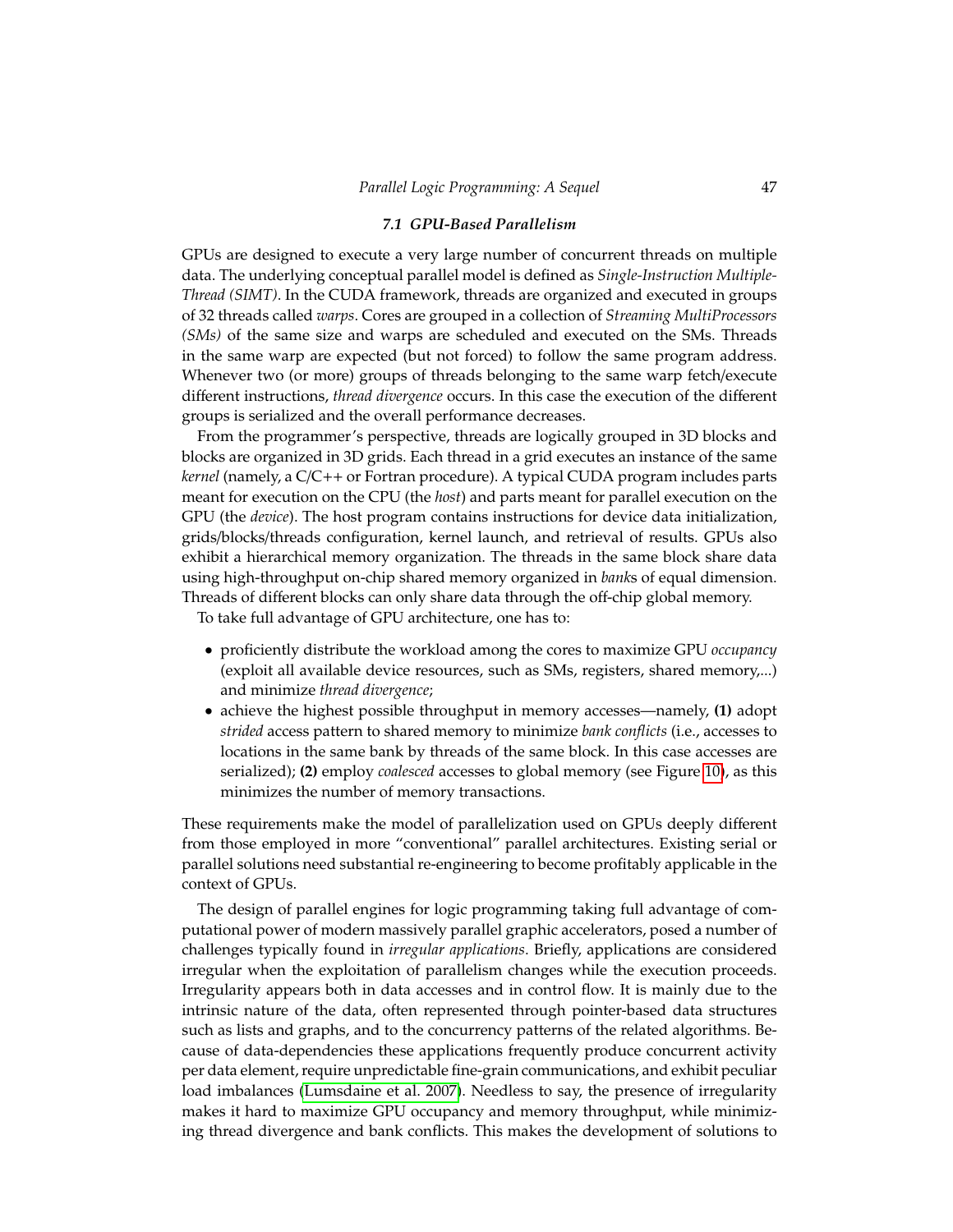<span id="page-47-0"></span>

Fig. 10: Memory-access patterns on an array data-structure by a group of four threads *t*<sub>0</sub> − *t*<sub>3</sub>. Coalesced access pattern (left) and strided access pattern (right).

irregular applications a difficult task, where high performance and scalability are not an obvious outcome. This is especially true when porting to GPUs serial algorithms or even solutions originally targeted at more traditional parallel/distributed architectures, such as cluster and multi-core systems. Parallel graph algorithms constitute significant examples, that, like SAT/ASP solving, are characterized by the need to process large, sparse, and unstructured data, and exhibit irregular and low-arithmetic intensity combined with data-dependent control flow and memory access patterns (Dal Palù et al. [2015;](#page-54-18) [Formisano et al. 2017;](#page-55-11) [Dovier et al. 2019;](#page-55-12) [Formisano et al. 2021\)](#page-55-13).

# *7.2 GPU-Based Datalog*

Datalog engines can be obtained by exploiting (parallel) implementations of relational algebra operations *select*, *join*, and *projection*. This approach is, in principle, viable also for GPU-based parallelism or, more generally, for the case of parallel/distributed heterogeneous architectures (i.e., systems encompassing different devices, such as multi-cores, GPUs, FPGAs, etc). Several proposals appeared in literature enabling the mechanization on (multi-)GPUs systems and heterogeneous architectures, of relational operators and SQL, also including aggregate operators [\(Huang and Chen 2015;](#page-58-17) [Wang et al. 2018;](#page-66-13) [Rui](#page-64-17) [and Tu 2017;](#page-64-17) [Diamos et al. 2013;](#page-54-13) [Saeed et al. 2015\)](#page-64-18).

Concerning Datalog, Martinez-Angeles et al. [\(2014;](#page-61-13) [2016\)](#page-61-15) design a GPU-based engine by exploiting GPU-accelerated relational algebra operators. The computation order is driven by the dependency graph of the Datalog program and fixpoint procedures are employed in case of recursive predicates. The host preprocesses the program, converting each rule into an internal numerical representation; the host decides which relationalalgebra operators are needed for each rule, while their executions are delegated to the device. In particular, *select* is implemented using three different device function executions. The first one marks the rows of a matrix that satisfy the selection predicate, the second one performs a prefix sum on the marks to determine the size of the results buffer and the location where each GPU thread must write the results, and the last device function writes the results. The *projection* operator simply moves the elements of each required column to a different location. Concerning *join*, the authors adopted a standard *Indexed Nested Loop Join* algorithm. We refer the reader to the mentioned works by Martinez-Angeles et al. for the details on the CUDA implementation and a report on experimental evaluations showing significant speedups of the GPU-based engine with respect to engines running on single and multi-core CPUs. The experiments demonstrate scalability in presence of extensional databases with several million of tuples.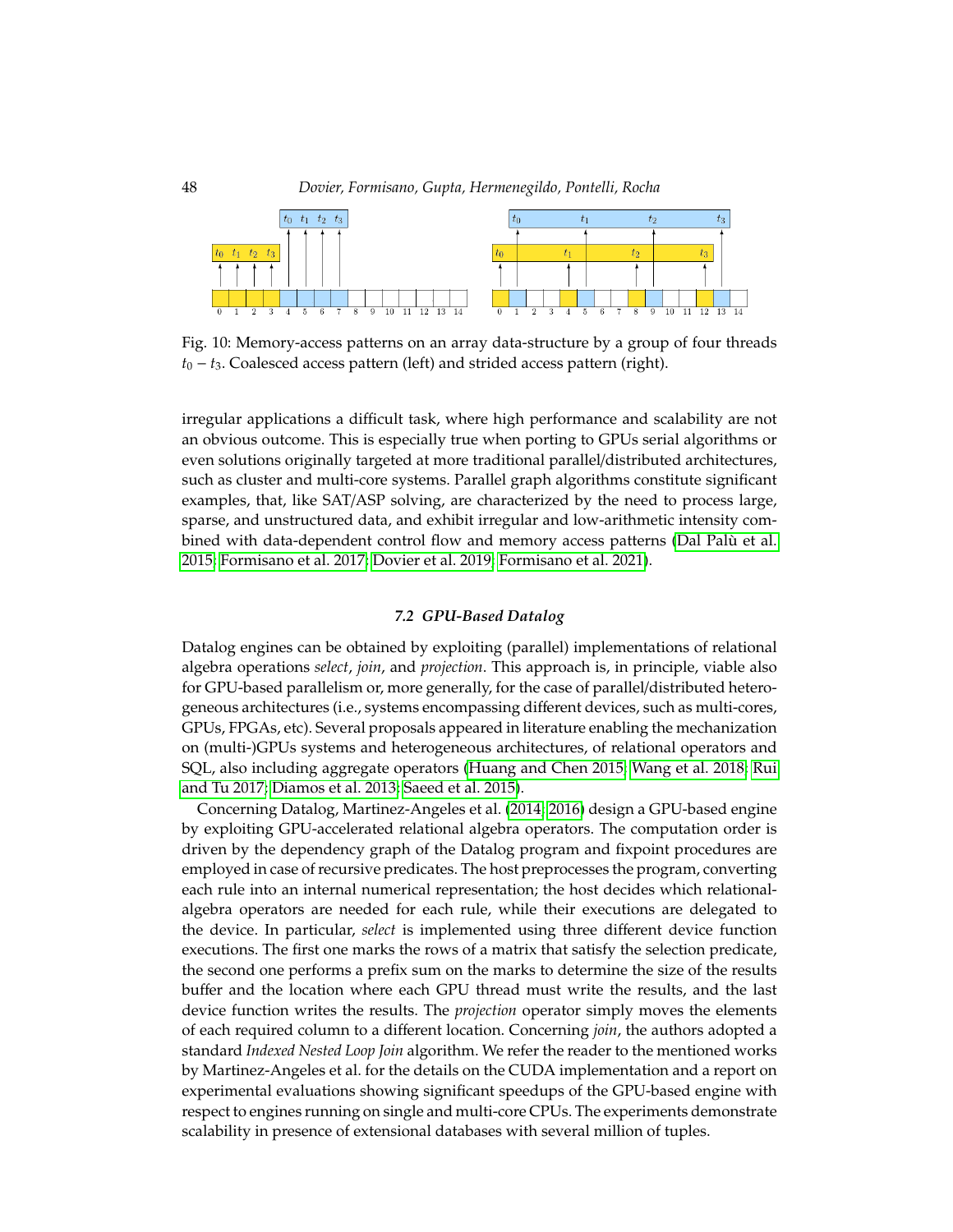The Datalog-like language LogiQL is used as front-end in the Red Fox system [\(Wu](#page-67-19) [et al. 2014\)](#page-67-19). LogiQL is a variant of Datalog including aggregations, arithmetic, integrity constraints and active rules. Red Fox provides an environment enabling relational query processing on GPUs, through compilation of LogiQL queries into optimized GPU-based relational operations. Then, an optimized query plan is generated and executed on the device. The approach is demonstrated to be faster than the corresponding (commercial) CPU-oriented implementation of LogiQL.

Nguyen et al. [\(2018\)](#page-62-15) propose a different approach to Datalog parallelization, not directly relying on parallelization of relational algebra. In this work, the computation of the least model of a definite program is obtained by first translating the program into a linear algebra problem. Then, the multi-linear problem is solved on GPU by using standard CUDA libraries for matrix computations. The solution of the multilinear problem identifies the model of the program. A similar approach is also viable to compute stable models of disjunctive logic programs. The approach demonstrates encouraging performance results for randomly generated programs with over 20,000 rules.

#### *7.3 GPU-Based ASP*

The first attempt in exploiting GPU parallelism for ASP solving has been described by Dovier et al. [\(2015;](#page-55-14) [2016;](#page-55-15) [2019\)](#page-55-12), proposing the solver yasmin. The authors design a conflict-driven ASP-solver reminiscent of the conventional structure of sequential conflict-driven ASP solvers [\(Gebser et al. 2012\)](#page-56-16). However, substantial differences lay in both the implemented algorithms and in the specific solutions adopted to optimize GPU occupancy, minimize thread divergence, and maximizing memory throughput. To this aim, difficult to parallelize and intrinsically sequential components of serial solvers have been replaced by parallel counterparts. More specifically, **(1)** the notion of *ASP computations* [\(Liu et al. 2010\)](#page-60-16) is exploited to avoid the introduction of loop formulas and the need of performing *unfounded set checks*[\(Gebser et al. 2012\)](#page-56-16);**(2)** a parallel conflict analysis procedure is used as an alternative to the sequential resolution-based technique used in clasp. Memory accesses have been regularized by suitably sorting input data with respect to size of rules, by storing them using Compressed Sparse Row (CSR) format, and by designing specific device functions, each one tailored to process groups of rules of homogeneous size. All this enables efficient balanced mapping of data to threads. Moreover, to maximize device performance, the authors exploited specific features supported by CUDA framework, such as *shu*ffl*ing* (a high efficient intra-warp communication mechanism) and *stream-based parallelism* (a support to concurrent kernels asynchronous execution available in the CUDA programming framework).

GPU-based parallelism can be combined with host parallelism by exploiting host POSIX *pthreads* and CUDA streams. In particular, Algorithm [3](#page-49-0) (simplified form of the ASP-solver designed by Dovier et al. [\(2019\)](#page-55-12)) shows the main part of the host code of the multi-pthread procedure PTHREADED\_YASMIN which first splits (line [1\)](#page-49-1) the given problem into a number *Npb* of subproblems by applying some heuristics/criteria. The simplest possibility would be to apply Or-parallelism and split the search space by assigning in different ways the truth values of a subset of the input atoms. Then, the procedure (lines [2](#page-49-2)[–3\)](#page-49-3) spawns a pool of *N* host POSIX threads. Note that these pthreads share host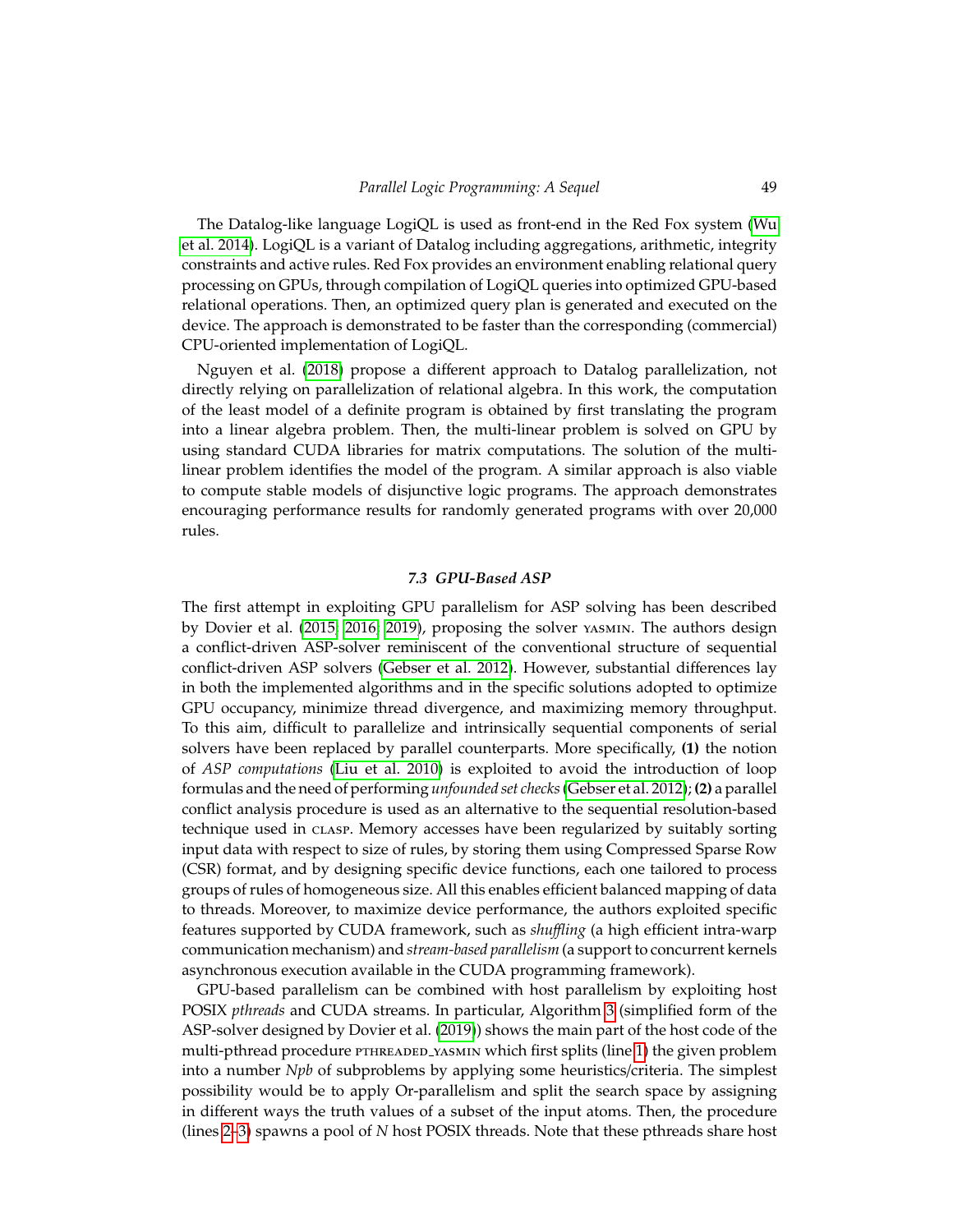<span id="page-49-3"></span><span id="page-49-2"></span><span id="page-49-1"></span>

| Algorithm 3: Host code of the main procedure PTHREADED_YASMIN of the pthreaded                      |              |
|-----------------------------------------------------------------------------------------------------|--------------|
| ASP-solver YASMIN                                                                                   | (simplified) |
| <b>Input:</b> Ground ASP program P                                                                  |              |
| <b>Input:</b> Number of subproblems Npb and number of pthreads N                                    |              |
| <b>Output:</b> Stable models                                                                        |              |
| 1 $Parts \leftarrow$ partition_problem(P, Npb, Opts)                                                |              |
| $/*$ spawns N concurrent instances of yasmin_launcher():                                            | * /          |
| 2 for $(\text{pth} \leftarrow 0; \text{pth} < N; \text{pth} + \cdot)$ do                            |              |
| $\text{and} \quad \text{pths}[pth] \leftarrow \text{pthread\_create}(yasmin\_l\text{auncher}(pth))$ |              |
| 4 for $(\text{pth} \leftarrow 0; \text{pth} < N; \text{pth} + \cdot)$ do                            |              |
| $5$   pthread_join(pths[pth])<br>/* wait for pthread's completion $*/$                              |              |
| 6 cudaDeviceSynchronize() /* wait for termination of all device code */<br>7 outputStableModels()   |              |

<span id="page-49-9"></span><span id="page-49-8"></span><span id="page-49-7"></span><span id="page-49-6"></span><span id="page-49-5"></span><span id="page-49-0"></span>

| Algorithm 4: Host code of YASMIN_LAUNCHER, called in Algorithm 3 (simplified)        |  |
|--------------------------------------------------------------------------------------|--|
| <b>Input:</b> Pthread ID <i>pth</i>                                                  |  |
| <b>Output:</b> Stable models (stored in global device memory)                        |  |
| 1 while exists $S \in$ <i>Parts</i> do<br>/* repeat while there are subproblems $*/$ |  |
| 2   Parts $\leftarrow$ Parts $\setminus \{S\}$                                       |  |
| $\mathfrak{g}$ yasmin( <i>S</i> , <i>pth</i> )                                       |  |
| cudaStreamSynchronize() $\quad$ /* wait for operations in the stream */<br>4         |  |
| $5$ pthread_exit()<br>$/*$ pthread ends and joins the main pthread $*/$              |  |

<span id="page-49-4"></span>variables (such as *P*, *Parts*,...), but each pthread issues device commands in a different CUDA stream. Each pthread created in line [3](#page-49-3) runs an instance of the host procedure yasmin launcher (described in Algorithm [4\)](#page-49-4). After the termination of all issued device commands (lines [4-](#page-49-5)[6\)](#page-49-6) results are collected and output (line [7\)](#page-49-7).

Algorithm [4](#page-49-4) describes the procedure yasmin launcher executed by each concurrent pthread. Such procedure iterates by extracting (in mutual exclusion) one of the unsolved subproblems (line [2\)](#page-49-8) and by running an instance of the CUDA solver in a dedicated CUDA stream (line [3\)](#page-49-9). Notice that, since each pthread runs an instance of the solver in a private CUDA stream, each of them proceeds by issuing commands (memory transfers, kernel launches, etc) in such stream, independently and concurrently with the other solver instances. This helps in maximizing GPU occupancy, because it permits overlapping between computation and memory transfers and allows scheduling of warps on all available SMs.

The combination of host-parallelism and device-parallelism opens up further refinements, such as the introduction of techniques like *parallel lookahead* [\(Dovier et al. 2018\)](#page-54-12), the development of more powerful *multiple learning* schemes [\(Formisano and Vella 2014\)](#page-55-16), and paves the way to the exploitation of multi-GPU and heterogeneous architectures in ASP-solving.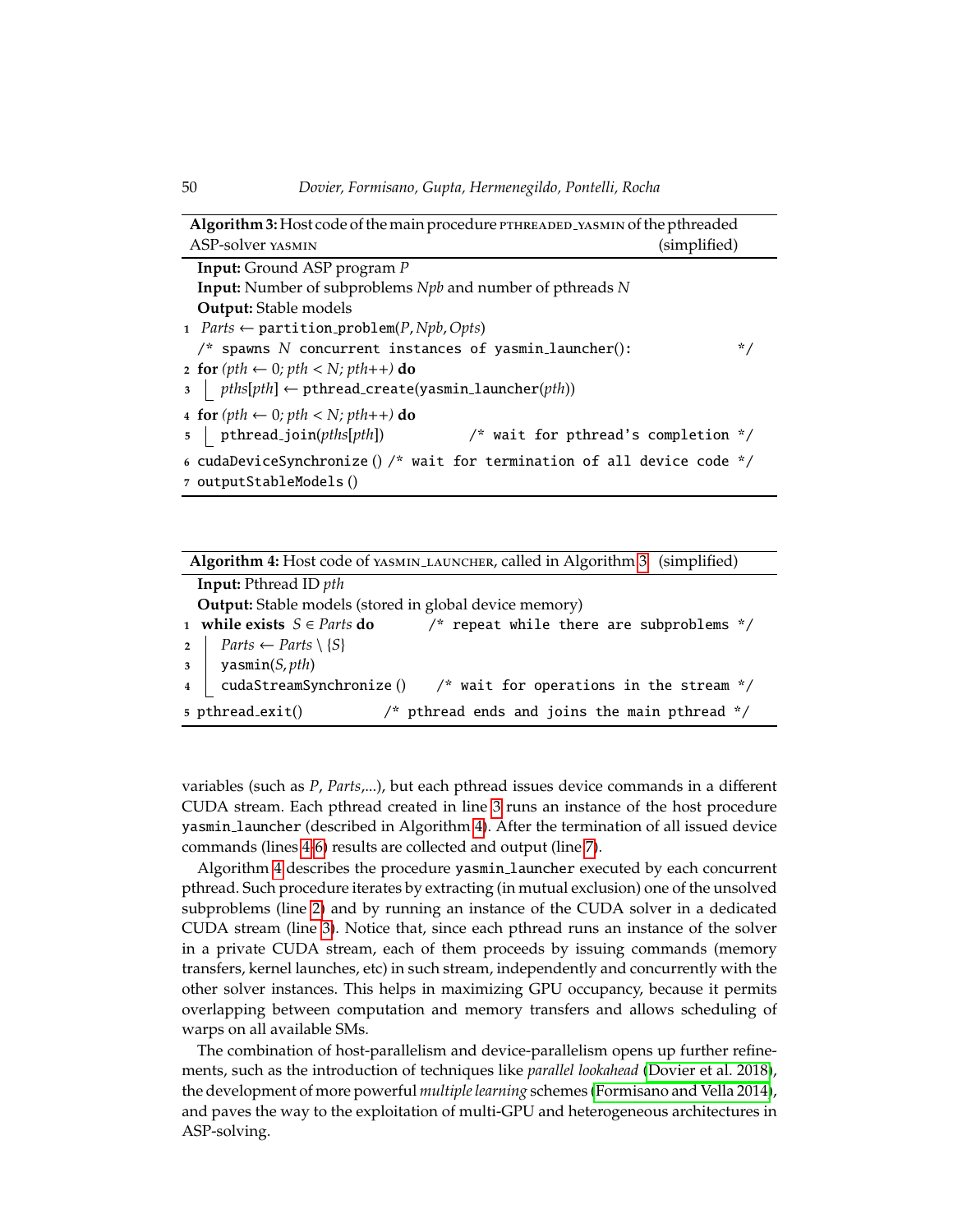#### **8 Conclusion**

<span id="page-50-0"></span>We have presented a review of the "second twenty years" of research in parallelism and logic programming. The choice of the period is motivated by the availability of a comprehensive survey of the first twenty years, published in 2001, that has served as a fundamental reference to researchers and developers since. While the contents of this classic survey are quite valid today, we have attempted to gather herein the later evolution in the field, which has continued at a fast pace, driven by the high speed of technological evolution, that has led to innovations including very large clusters, the wide diffusion of multi-core processors, the game-changing role of general-purpose graphic processing units, or the ubiquitous adoption of cloud computing. In particular, after a quick review of the major milestones of the first 20 years, we have reviewed the recent progress in parallel execution of Prolog, including Or-parallelism, And-parallelism, static analysis, and the combination with tabling.We have covered the significant amount of work done in the context of parallelism and Answer Set Programming and Datalog, including search parallelism, other forms of parallelism, parallel grounding, or portfolio parallelism. Finally, we have addressed the connections with big data frameworks and graphical processing units.

This new survey highlights once more the wide diversity of techniques explored by the logic programming community to promote the efficient exploitation of parallelism within the various variants of the paradigm that have been emerging. Over these years, we have seen the emergence of more declarative styles of logic programming, such as Answer Set Programming, as well as an evolution in this same direction within the other languages that follow the Prolog-style line. Nevertheless, the experiences reported in the survey show that many of the techniques developed in the early days of parallel logic programming are still applicable and have paved the way to the efficient parallelization of these more modern logic programming variants. These lessons have also not been limited to the domain of logic programming but have also benefited exploitation of parallelism in other domains. This includes, e.g., the static analysis examples in Section [4.3](#page-23-0) or the conceptual models used in or-parallelism, which have supported work on parallel planning (e.g., [\(Tu et al. 2009\)](#page-66-19)). We expect the general principles of parallel logic programming to remain valid and benefit broader efforts to parallelism in even more domains.

Some of the works summarized in this survey are in their infancy, but they are expected to become dominant trends in the years to come. Just as the use of GPUs has provided the backbone to success of paradigms like machine learning, we expect GPUs to gain an even more prominent role in parallel logic programming—e.g., supporting more complex heuristics and novel extensions (such as the integration of Answer Set Programming with constraint satisfaction and optimization). The role of multi-platforms is going to become prominent, especially with the growing emphasis on edge-to-cloud computing.

We hope to have put together a worthy continuation of the classic survey, covering these last twenty years, and hope that it will serve not only as a reference for researchers and developers of logic programming systems, but also as engaging reading for anyone interested in logic and as a useful source for researchers in parallel systems outside logic programming. The interested reader will find details of the performance results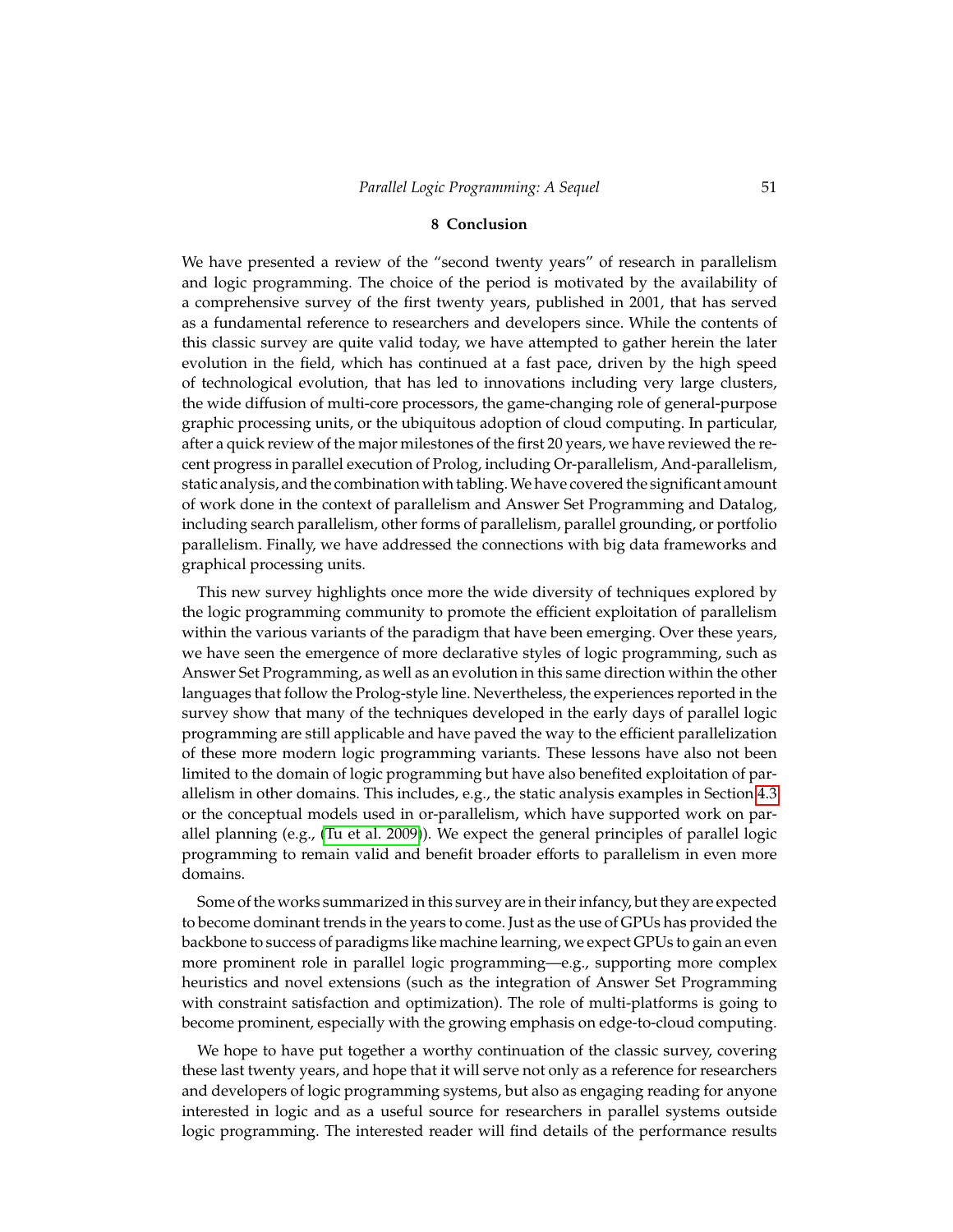obtained using a diversity of coding techniques, architectures and benchmarks, in the original contributions cited in this paper.

## **References**

- <span id="page-51-17"></span>Afrati, F. N., Borkar, V. R., Carey, M. J., Polyzotis, N., and Ullman, J. D. 2011. Map-Reduce extensions and recursive queries. In *14th International Conference on Extending Database Technology*. ACM, New York, 1–8.
- <span id="page-51-16"></span>Afrati, F. N. and Ullman, J. D. 2010. Optimizing joins in a Map-Reduce environment. In *13th International Conference on Extending Database Technology*. ACM, New York, 99–110.
- <span id="page-51-18"></span>Afrati, F. N. and Ullman, J. D. 2012. Transitive closure and recursive Datalog implemented on clusters. In *15th International Conference on Extending Database Technology*. ACM, New York, 132–143.
- <span id="page-51-8"></span>Albert, E., Arenas, P., Genaim, S., Puebla, G., and Zanardini, D. 2007. Cost analysis of Java bytecode. In *16th European Symposium on Programming, ESOP'07*, R. D. Nicola, Ed. Lecture Notes in Computer Science, vol. 4421. Springer, Heidelberg, Germany, 157–172.
- <span id="page-51-4"></span>Ali, K. A. M. and Karlsson, R. 1990a. The Muse approach to Or-parallel Prolog. *International Journal of Parallel Programming 19,* 2, 129–162.
- <span id="page-51-2"></span>Ali, K. A. M. and Karlsson, R. 1990b. The Muse Or-parallel Prolog model and its performance. In *1990 N. American Conf. on Logic Prog.* MIT Press, Cambridge, MA, USA, 757–776.
- <span id="page-51-6"></span>Ali, K. A. M. and Karlsson, R. 1992. Scheduling speculative work in Muse and performance results. *International Journal of Parallel Programming 21,* 6, 449–476.
- <span id="page-51-13"></span>AMADINI, R., GABBRIELLI, M., AND MAURO, J. 2014. SUNNY: a lazy portfolio approach for constraint solving. *Theory and Practice of Logic Programming 14,* 4-5, 509–524.
- <span id="page-51-1"></span>Amdahl, G. M. 1967. Validity of the single processor approach to achieving large scale computing capabilities. In *Proceedings of the AFIPS '67 Spring Joint Computer Conference*. AFIPS Conference Proceedings, vol. 30. AFIPS / ACM / Thomson Book Company, Washington DC, 483–485.
- <span id="page-51-14"></span>Apache. 2020a. The Apache Software Foundation: Apache Hadoop. Tech. rep., [https://hadoop.](https://hadoop.apache.org/) [apache.org/](https://hadoop.apache.org/).
- <span id="page-51-15"></span>Apache. 2020b. The Apache Software Foundation: GraphX programming guide. Tech. rep., <http://spark.apache.org/docs/latest/graphx-programming-guide.html>.
- <span id="page-51-7"></span>Applied Logic Systems, Inc. 2021. ALS Prolog. Tech. rep., <https://alsprolog.com/>.
- <span id="page-51-9"></span>AREIAS, M. AND ROCHA, R. 2012. Towards multi-threaded local tabling using a common table space. *Theory and Practice of Logic Programming, International Conference on Logic Programming, Special Issue 12,* 4 & 5, 427–443.
- <span id="page-51-11"></span>Areias, M. and Rocha, R. 2015. Batched evaluation of full-sharing multithreaded tabling. In *Post-Proceedings of the 4th Symposium on Languages, Applications and Technologies*. Number 563 in CCIS. Springer, Heidelberg, Germany, 113–124.
- <span id="page-51-10"></span>AREIAS, M. AND ROCHA, R. 2017. On scaling dynamic programming problems with a multithreaded tabling system. *Journal of Systems and Software 125*, 417–426.
- <span id="page-51-12"></span>BALDUCCINI, M., PONTELLI, E., EL-KHATIB, O., AND LE, H. 2005. Issues in parallel execution of non-monotonic reasoning systems. *Parallel Computing 31,* 6, 608–647.
- <span id="page-51-0"></span>Baral, C. 2003. *Knowledge representation, reasoning and declarative problem solving*. Cambridge University Press, UK.
- <span id="page-51-3"></span>BARKLUND, J. 1990. Parallel unification. Ph.D. thesis, Uppsala University. Uppsala Theses in Computing Science 9.
- <span id="page-51-5"></span>Beaumont, A. J. and Warren, D. H. D. 1993. Scheduling speculative work in Or-parallel Prolog systems. In *Proceedings of the International Conference on Logic Programming*, D. S. Warren, Ed. MIT Press, Cambridge, MA, USA, 135–149.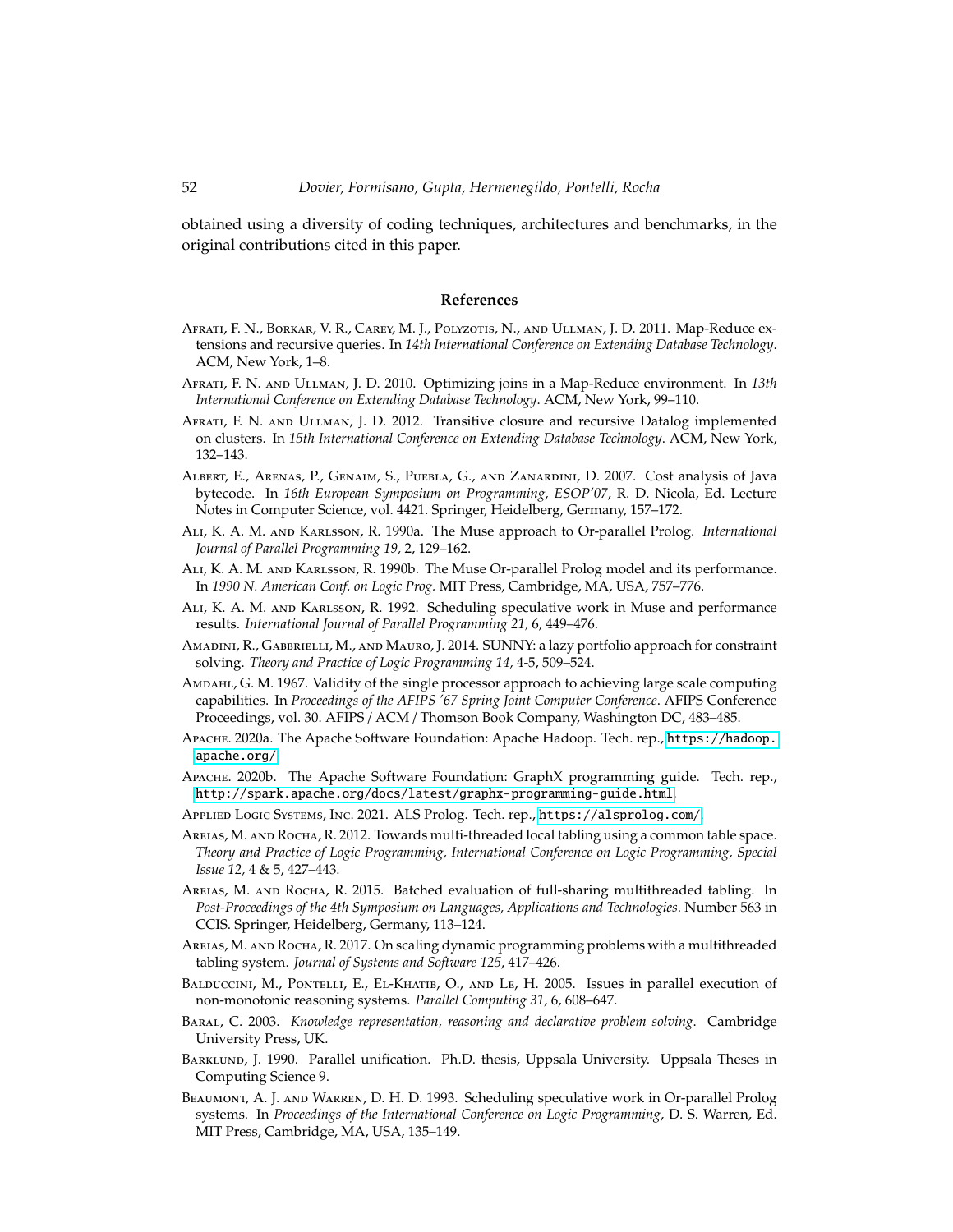- <span id="page-52-18"></span>BLANAS, S., KOUTRIS, P., AND SIDIROPOULOS, A. 2020. Topology-aware parallel data processing: Models, algorithms and systems at scale. In *CIDR 2020, 10th Conference on Innovative Data Systems Research*. www.cidrdb.org, 1–8.
- <span id="page-52-16"></span>BONATTI, P., PONTELLI, E., AND SON, T. C. 2008. Credulous resolution for answer set programming. In *National Conference on Artificial Intelligence (AAAI)*. AAAI Press, 418–423.
- <span id="page-52-10"></span>Bone, P. 2011. Automatic parallelism in Mercury. In *Technical Communications of the 27th International Conference on Logic Programming*. Vol. 11. LIPICS, 251–254.
- <span id="page-52-8"></span>Bone, P. 2012. Automatic parallelization for Mercury. Ph.D. thesis, University of Melbourne.
- <span id="page-52-9"></span>Bone, P., Somogyi, Z., and Schachte, P. 2012. Controlling loops in parallel Mercury code. In *Proceedings of the POPL 2012 Workshop on Declarative Aspects of Multicore Programming*. ACM, New York, 11–20.
- <span id="page-52-0"></span>BRASS, S., DIX, J., FREITAG, B., AND ZUKOWSKI, U. 2001. Transformation-based bottom-up computation of the well-founded model. *Theory and Practice of Logic Programming 1,* 5, 497–538.
- <span id="page-52-17"></span>Bu, Y., Howe, B., Balazinska, M., and Ernst, M. D. 2010. HaLoop: Efficient iterative data processing on large clusters. *Proceedings of the VLDB Endowment 3,* 1, 285–296.
- <span id="page-52-3"></span>Bueno, F., Debray, S. K., García de la Banda, M., and Hermenegildo, M. V. 1994. QE-Andorra: A Quiche–Eating implementation of the basic Andorra model. Technical Report CLIP13/94.0, TU of Madrid (UPM).
- <span id="page-52-14"></span>Bueno, F., Deransart, P., Drabent, W., Ferrand, G., Hermenegildo, M. V., Maluszynski, J., and Puebla, G. 1997. On the role of semantic approximations in validation and diagnosis of constraint logic programs. In *Proc. of the 3rd Int'l. WS on Automated Debugging-AADEBUG*. U. Linköping Press, 155–170.
- <span id="page-52-11"></span>BUENO, F. AND GARCÍA DE LA BANDA, M. 2004. Set-sharing is not always redundant for pair-sharing. In *7th International Symposium on Functional and Logic Programming (FLOPS 2004)*. Number 2998 in Lecture Notes in Computer Science. Springer-Verlag, Heidelberg, Germany, 117–131.
- <span id="page-52-5"></span>BUENO, F., GARCÍA DE LA BANDA, M., AND HERMENEGILDO, M. V. 1999. Effectiveness of abstract interpretation in automatic parallelization: A case study in logic programming. *ACM Transactions on Programming Languages and Systems 21,* 2, 189–238.
- <span id="page-52-12"></span>Bueno, F., Lopez-Garcia, P., and Hermenegildo, M. V. 2004. Multivariant non-failure analysis via standard abstract interpretation. In *7th International Symposium on Functional and Logic Programming (FLOPS 2004)*. Number 2998 in Lecture Notes in Computer Science. Springer-Verlag, Heidelberg, Germany, 100–116.
- <span id="page-52-7"></span>Cabeza, D. 2004. An extensible, global analysis friendly logic programming system. Ph.D. thesis, Universidad Politécnica de Madrid (UPM), Facultad Informatica UPM, 28660-Boadilla del Monte, Madrid-Spain.
- <span id="page-52-6"></span>Cabeza, D. and Hermenegildo, M. V. 1996. Implementing distributed concurrent constraint execution in the CIAO system. In *Proc. of the AGP'96 Joint Conference on Declarative Programming*. 67–78.
- <span id="page-52-13"></span>Cabeza, D. and Hermenegildo, M. V. 2009. Non-strict independence-based program parallelization using sharing and freeness information. *Theoretical Computer Science 410,* 46, 4704–4723.
- <span id="page-52-2"></span>Calegari, R., Denti, E., Mariani, S., and Omicini, A. 2018. Logic programming as a service. *Theory and Practice of Logic Programming 18,* 5-6, 846–873. Special Issue "Past and Present (and Future) of Parallel and Distributed Computation in (Constraint) Logic Programming".
- <span id="page-52-15"></span>Calimeri, F., Perri, S., and Ricca, F. 2008. Experimenting with parallelism for the instantiation of ASP programs. *J. Algorithms 63,* 1-3, 34–54.
- <span id="page-52-1"></span>Carlsson, M. and Mildner, P. 2012. SICStus Prolog – the first 25 years. *Theory and Practice of Logic Programming 12,* 1-2, 35–66.
- <span id="page-52-4"></span>Carro, M. 2001. Some contributions to the study of parallelism and concurrency in logic programming. Ph.D. thesis, Universidad Politécnica de Madrid (UPM), Facultad Informatica UPM, 28660-Boadilla del Monte, Madrid-Spain.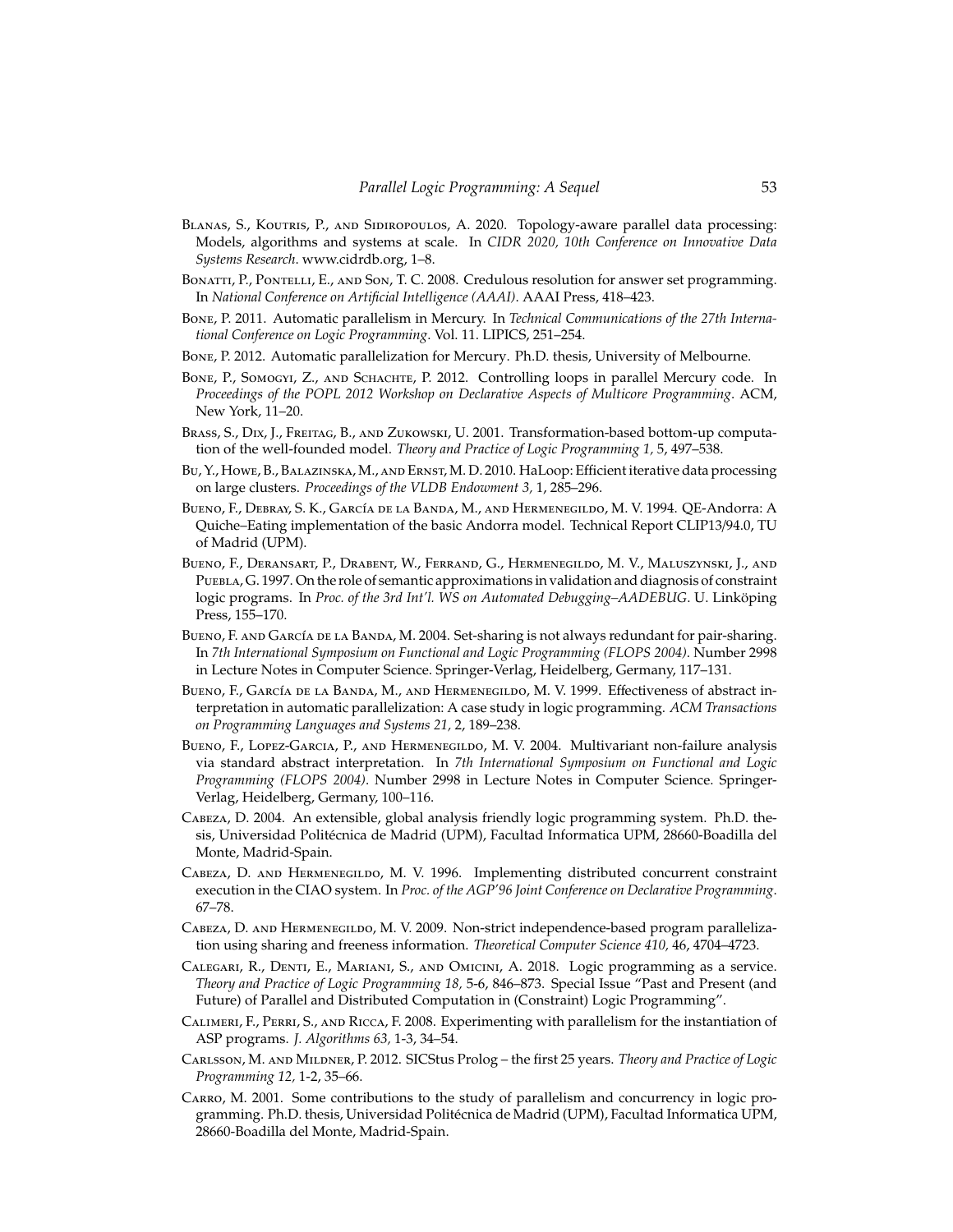- <span id="page-53-1"></span>Carro, M. and Hermenegildo, M. V. 1999. Concurrency in Prolog using threads and a shared database. In *1999 International Conference on Logic Programming*. MIT Press, Cambridge, MA, USA, 320–334.
- <span id="page-53-5"></span>Casas, A. 2008. Automatic unrestricted independent And-parallelism in declarative multiparadigm languages. Ph.D. thesis, University of New Mexico (UNM), Electrical and Computer Engineering Department, University of New Mexico, Albuquerque, NM 87131-0001 (USA).
- <span id="page-53-9"></span>Casas, A., Carro, M., and Hermenegildo, M. V. 2007. Annotation algorithms for unrestricted independent And-parallelism in logic programs. In *17th International Symposium on Logic-based Program Synthesis and Transformation (LOPSTR'07)*. Number 4915 in Lecture Notes in Computer Science. Springer-Verlag, The Technical University of Denmark, 138–153.
- <span id="page-53-6"></span>Casas, A., Carro, M., and Hermenegildo, M. V. 2008a. A high-level implementation of nondeterministic, unrestricted, independent And-parallelism. In *24th International Conference on* Logic Programming (ICLP'08), M. García de la Banda and E. Pontelli, Eds. Lecture Notes in Computer Science, vol. 5366. Springer-Verlag, Heidelberg, Germany, 651–666.
- <span id="page-53-7"></span>Casas, A., Carro, M., and Hermenegildo, M. V. 2008b. Towards a high-level implementation of execution primitives for non-restricted, independent And-parallelism. In *10th International Symposium on Practical Aspects of Declarative Languages (PADL'08)*, D. S. Warren and P. Hudak, Eds. Lecture Notes in Computer Science, vol. 4902. Springer-Verlag, Heidelberg, Germany, 230–247.
- <span id="page-53-10"></span>Chen, W. and Warren, D. S. 1996. Tabled evaluation with delaying for general logic programs. *Journal of the ACM 43,* 1, 20–74.
- <span id="page-53-11"></span>Chico de Guzmán, P., Carro, M., Hermenegildo, M. V., Silva, C., and Rocha, R. 2008. An improved continuation call-based implementation of tabling. In *International Symposium on Practical Aspects of Declarative Languages*. Number 4902 in Lecture Notes in Computer Science. Springer, Heidelberg, Germany, 197–213.
- <span id="page-53-3"></span>CHICO DE GUZMÁN, P., CASAS, A., CARRO, M., AND HERMENEGILDO, M. V. 2011. Parallel backtracking with answer memoing for independent And-parallelism. *Theory and Practice of Logic Programming, 27th Int'l. Conference on Logic Programming (ICLP'11) Special Issue 11,* 4–5, 555–574.
- <span id="page-53-4"></span>CHICO DE GUZMÁN, P., CASAS, A., CARRO, M., AND HERMENEGILDO, M. V. 2012. A segment-swapping approach for executing trapped computations. In *PADL'12*, N.-F. Zhou and C. Russo, Eds. Lecture Notes in Computer Science, vol. 7149. Springer Verlag, Heidelberg, Germany, 138–152.
- <span id="page-53-12"></span>Chin, B., von Dincklage, D., Ercegovac, V., Hawkins, P., Miller, M. S., Och, F. J., Olston, C., and Pereira, F. 2015. Yedalog: Exploring knowledge at scale. In *1st Summit on Advances in Programming Languages, SNAPL 2015, May 3-6, 2015, Asilomar, California, USA*, T. Ball, R. Bod´ık, S. Krishnamurthi, B. S. Lerner, and G. Morrisett, Eds. LIPICS, vol. 32. Schloss Dagstuhl - Leibniz-Zentrum für Informatik, 63-78.
- <span id="page-53-15"></span>Chisham, B., Wright, B., Le, T., Son, T. C., and Pontelli, E. 2011. CDAO-Store: Ontology-driven data integration for phylogenetic analysis. *BMC Bioinformatics 12*, 98.
- <span id="page-53-0"></span>Ciancarini, P. 1990. Blackboard programming in shared Prolog. In *Languages and Compilers for Parallel Computing*, D. Gelernter, A. Nicolau, and D. Padua, Eds. MIT Press, Cambridge, MA, USA, 170–185.
- <span id="page-53-13"></span>Citrigno, S., Eiter, T., Faber, W., Gottlob, G., Koch, C., Leone, N., Mateis, C., Pfeifer, G., and Scarcello, F. 1997. The DLV system: Model generator and application frontends. In *Twelfth Workshop Logic Programming, WLP 1997, 17-19 September 1997, M ¨unchen, Germany, Technical Report* PMS-FB-1997-10. Ludwig Maximilians Universität München, 128–137.
- <span id="page-53-2"></span>Clark, K. and Gregory, S. 1986. Parlog: Parallel programming in logic. *Transactions on Programming Languages and Systems 8,* 1, 1–49.
- <span id="page-53-14"></span>Clocksin, W. and Alshawi, H. 1988. A method for efficiently executing Horn clause programs using multiple processors. *New Generation Computing 6,* 5, 361–36.
- <span id="page-53-8"></span>CODISH, M., LAGOON, V., AND BUENO, F. 2000. An algebraic approach to sharing analysis of logic programs. *Journal of Logic Programming 42,* 2, 111–149.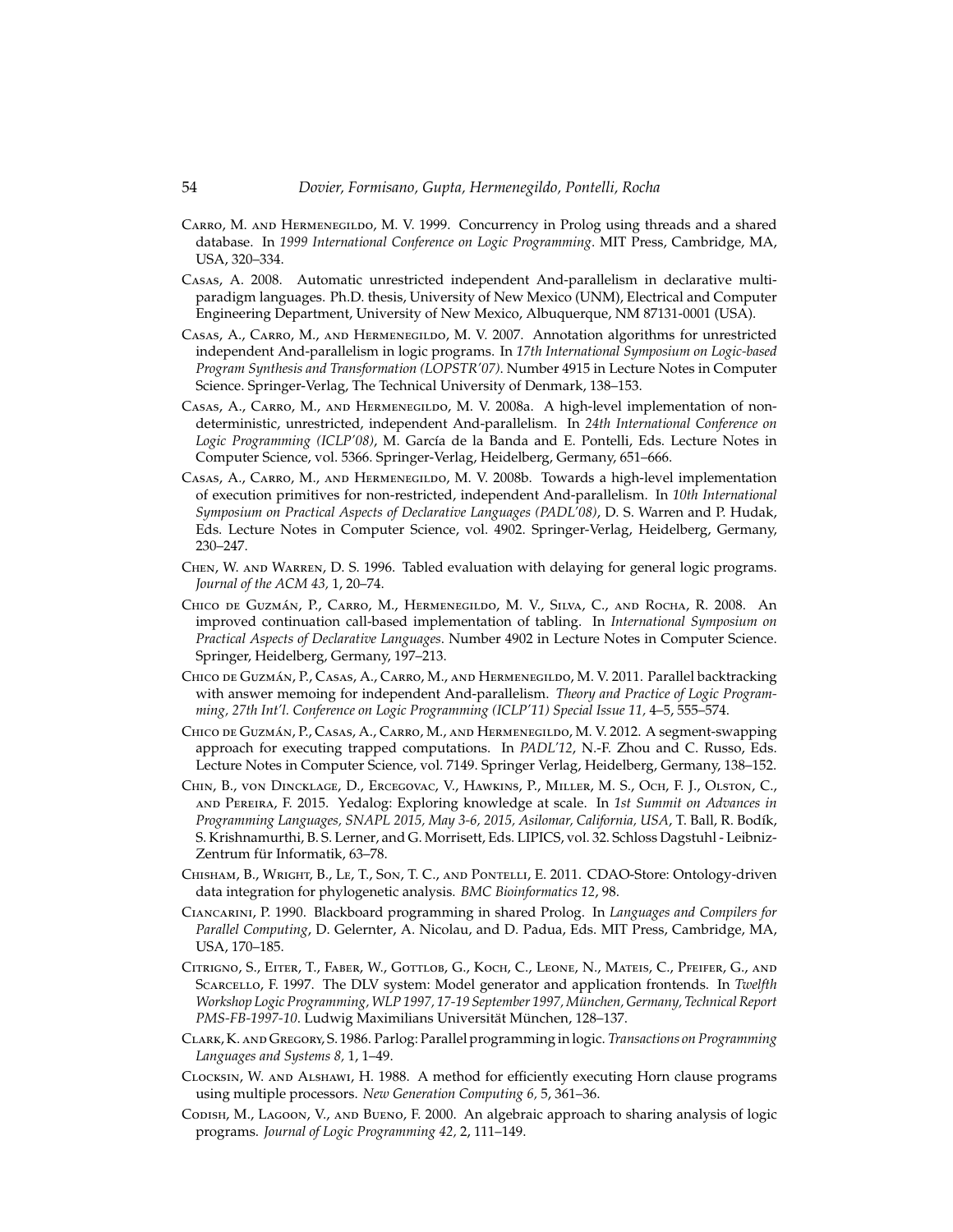- <span id="page-54-2"></span>Codish, M. and Shapiro, E. Y. 1986. Compiling Or-parallelism into And-parallelism. In *Third International Conference on Logic Programming*. Number 225 in Lecture Notes in Computer Science. Imperial College, Springer-Verlag, Heidelberg, Germany, 283–298.
- <span id="page-54-14"></span>Condie, T., Das, A., Interlandi, M., Shkapsky, A., Yang, M., and Zaniolo, C. 2018. Scaling-up reasoning and advanced analytics on BigData. *Theory and Practice of Logic Programming 18,* 5–6, 806–845.
- <span id="page-54-3"></span>Conway, T. 2002. Towards parallel Mercury. Ph.D. thesis, University of Melbourne.
- <span id="page-54-4"></span>Cousot, P. and Cousot, R. 1977. Abstract interpretation: A unified lattice model for static analysis of programs by construction or approximation of fixpoints. In *Conference Records of the ACM Symposium on Principles of Programming Languages*. ACM Press, New York, 238–252.
- <span id="page-54-18"></span>DAL PALÙ, A., DOVIER, A., FORMISANO, A., AND PONTELLI, E. 2015. CUD@SAT: SAT solving on GPUs. *J. of Experimental & Theoretical Artificial Intelligence (JETAI) 27,* 3, 293–316.
- <span id="page-54-16"></span>DAL PALÙ, A., DOVIER, A., PONTELLI, E., AND ROSSI, G. 2009. GASP: Answer set programming with lazy grounding. *Fundamenta Informaticae 96,* 3, 297–322.
- <span id="page-54-11"></span>Damásio, C. V. 2000. A distributed tabling system. In *Conference on Tabulation in Parsing and Deduction (TAPD2000), Proceedings*. University of Vigo, 65–75.
- <span id="page-54-15"></span>Das, A. AND ZANIOLO, C. 2019. A case for stale synchronous distributed model for declarative recursive computation. *Theory and Practice of Logic Programming 19,* 5–6, 1056–1072.
- <span id="page-54-9"></span>De Angelis, E., Fioravanti, F., Gallagher, J. P., Hermenegildo, M. V., Pettorossi, A., , and Proi-ETTI, M. 2022. Analysis and transformation of constrained horn clauses for program verification. *Theory and Practice of Logic Programming (to appear)*.
- <span id="page-54-8"></span>De Angelis, E., Fioravanti, F., Pettorossi, A., and Proietti, M. 2015. Semantics-based generation of verification conditions by program specialization. In *17th International Symposium on Principles and Practice of Declarative Programming*. ACM, New York, 91–102.
- <span id="page-54-17"></span>De Bortoli, M., Igne, F., Tardivo, F., Totis, P., Dovier, A., and Pontelli, E. 2019. Towards distributed computation of answer sets. In *Proceedings of the 34th Italian Conference on Computational Logic*. CEUR Workshop Proceedings, vol. 2396. CEUR-WS.org, Aachen, 316–326.
- <span id="page-54-1"></span>DE CASTRO DUTRA, I. 1994. Strategies for scheduling and- and or-parallel work in parallel logic programming systems. In *Logic Programming, Proceedings of the 1994 International Symposium, Ithaca, New York, USA, November 13-17, 1994*, M. Bruynooghe, Ed. MIT Press, Cambridge, MA, USA, 289–304.
- <span id="page-54-5"></span>Debray, S. K., Lin, N.-W., and Hermenegildo, M. V. 1990. Task granularity analysis in logic programs. In *Proc. 1990 ACM Conf. on Programming Language Design and Implementation (PLDI)*. ACM Press, New York, 174–188.
- <span id="page-54-6"></span>Debray, S. K., Lopez-Garcia, P., Hermenegildo, M. V., and Lin, N.-W. 1994. Estimating the computational cost of logic programs. In *SAS'94*. Number 864 in Lecture Notes in Computer Science. Springer-Verlag, Heidelberg, Germany, 255–265.
- <span id="page-54-7"></span>Debray, S. K., Lopez-Garcia, P., Hermenegildo, M. V., and Lin, N.-W. 1997. Lower bound cost estimation for logic programs. In *1997 International Logic Programming Symposium*. MIT Press, Cambridge, MA, USA, 291–305.
- <span id="page-54-0"></span>DeGroot, D. 1984. Restricted and-parallelism. In *Proceedings of the International Conference on Fifth Generation Computer Systems, FGCS 1984, Tokyo, Japan, November 6-9, 1984*. OHMSHA Ltd. Tokyo and North-Holland, 471–478.
- <span id="page-54-10"></span>Desouter, B., van Dooren, M., and Schrijvers, T. 2015. Tabling as a library with delimited control. *Theory and Practice of Logic Programming 15,* 4 & 5, 419–433.
- <span id="page-54-13"></span>DIAMOS, G. F., WU, H., WANG, J., LELE, A., AND YALAMANCHILI, S. 2013. Relational algorithms for multi-bulk-synchronous processors. In *ACM SIGPLAN Symposium on Principles and Practice of Parallel Programming, PPoPP '13, Shenzhen, China, February 23-27, 2013*, A. Nicolau, X. Shen, S. P. Amarasinghe, and R. W. Vuduc, Eds. ACM, New York, 301–302.
- <span id="page-54-12"></span>Dovier, A., Formisano, A., and Pontelli, E. 2018. Parallel answer set programming. In *Handbook of Parallel Constraint Reasoning*, Y. Hamadi and L. Sais, Eds. Springer, Heidelberg, Germany, 237–282.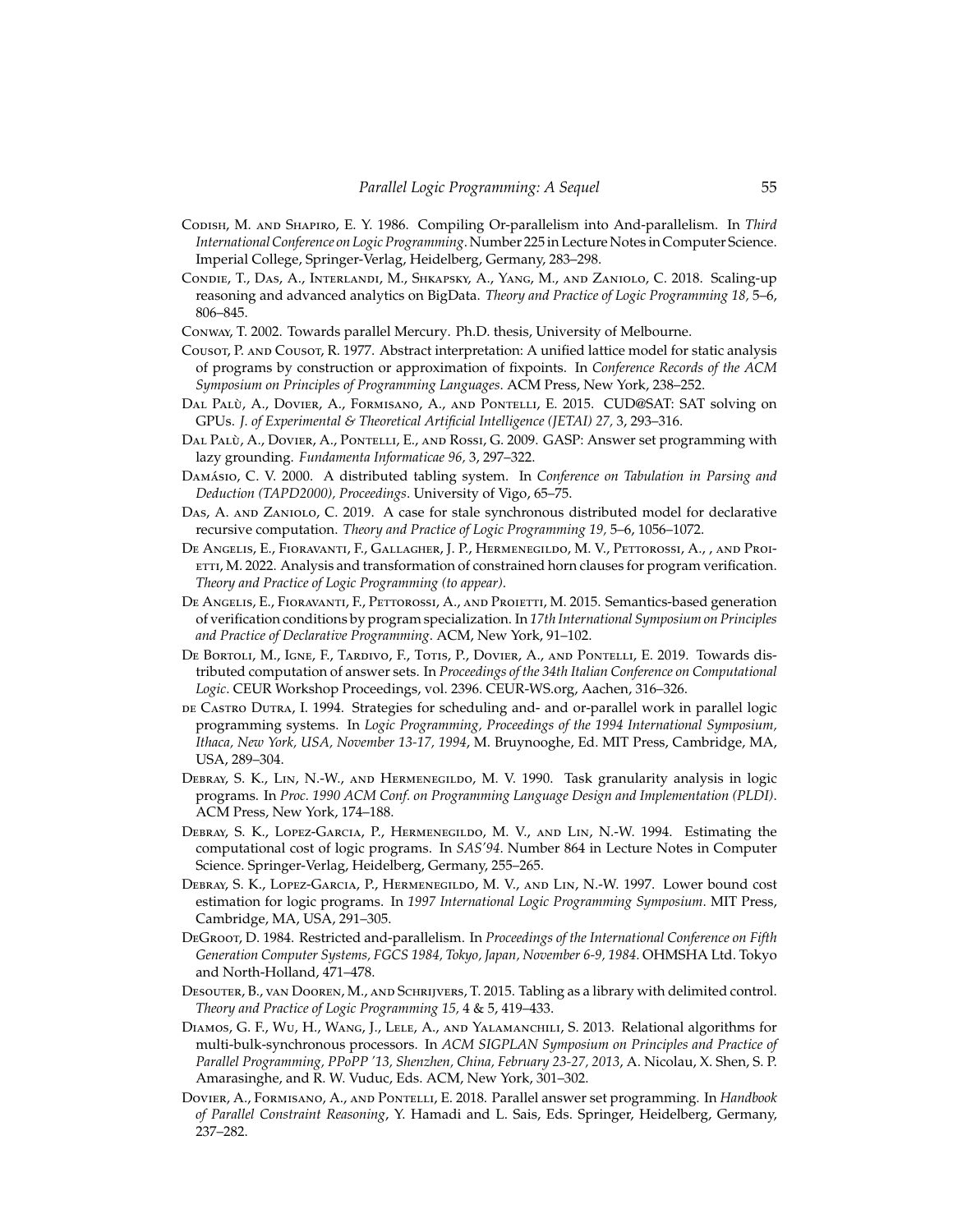- <span id="page-55-14"></span>Dovier, A., Formisano, A., Pontelli, E., and Vella, F. 2015. Parallel execution of the ASP computation. In *Tech.Comm. of ICLP 2015*, M. De Vos, T. Eiter, Y. Lierler, and F. Toni, Eds. Vol. 1433. CEUR-WS.org, Aachen.
- <span id="page-55-15"></span>Dovier, A., Formisano, A., Pontelli, E., and Vella, F. 2016. A GPU implementation of the ASP computation. In *PADL 2016*, M. Gavanelli and J. H. Reppy, Eds. Lecture Notes in Computer Science, vol. 9585. Springer, Heidelberg, Germany, 30–47.
- <span id="page-55-12"></span>Dovier, A., Formisano, A., and Vella, F. 2019. GPU-based parallelism for ASP-solving. In *Declarative Programming and Knowledge Management - Conference on Declarative Programming, DECLARE 2019, Unifying INAP, WLP, and WFLP, Cottbus, Germany, September 9-12, 2019, Revised Selected Papers*, P. Hofstedt, S. Abreu, U. John, H. Kuchen, and D. Seipel, Eds. Lecture Notes in Computer Science, vol. 12057. Springer, Heidelberg, Germany, 3–23.
- <span id="page-55-9"></span>Eiter, T., Germano, S., Ianni, G., Kaminski, T., Redl, C., Schüller, P., and Weinzierl, A. 2018. The DLVHEX system. *Künstliche Intell.* 32, 2-3, 187–189.
- <span id="page-55-10"></span>Ekanayake, J., Li, H., Zhang, B., Gunarathne, T., Bae, S.-H., Qiu, J., and Fox, G. C. 2010. Twister: A runtime for iterative Map-Reduce. In *Proceedings of the 19th ACM International Symposium on High Performance Distributed Computing,*. ACM Press, New York, 810–818.
- <span id="page-55-6"></span>El-Khatib, O. and Pontelli, E. 2000. Parallel evaluation of answer sets programs preliminary results. In *Workshop on Parallelism and Implementation Technologies for (Constraint) Logic Programming Languages*. London, UK.
- <span id="page-55-8"></span>Ellguth, E., Gebser, M., Gusowski, M., Kaufmann, B., Kaminski, R., Liske, S., Schaub, T., Schneidenbach, L., and Schnor, B. 2009. A simple distributed conflict-driven answer set solver. In *Logic Programming and Non-Monotonic Reasoning*. Springer Verlag, Heidelberg, Germany, 490–495.
- <span id="page-55-5"></span>Fan, Z., Zhu, J., Zhang, Z., Albarghouthi, A., Koutris, P., and Patel, J. M. 2019. Scaling-up in-memory Datalog processing: Observations and techniques. *Proceedings of the VLDB Endowment 12,* 6, 695–708.
- <span id="page-55-3"></span>Fecht, C. 1996. An efficient and precise sharing domain for logic programs. In *PLILP*, H. Kuchen and S. D. Swierstra, Eds. Lecture Notes in Computer Science, vol. 1140. Springer, Heidelberg, Germany, 469–470.
- <span id="page-55-7"></span>FINKEL, R., MAREK, V., MOORE, N., AND TRUSZCZYŃSKI, M. 2001. Computing stable models in parallel. In *Proceedings of the AAAI Spring Symposium on Answer Set Programming*, A. Provetti and S. C. Tran, Eds. AAAI/MIT Press, Cambridge, MA, USA, 72–75.
- <span id="page-55-2"></span>Flanagan, C. and Felleisen, M. 1995. The semantics of Future and its use in program optimization. In *Conference Record of POPL'95: 22nd ACM SIGPLAN-SIGACT Symposium on Principles of Programming Languages, San Francisco, California, USA, January 23-25, 1995*, R. K. Cytron and P. Lee, Eds. ACM Press, 209–220.
- <span id="page-55-0"></span>Fonseca, N. A., Silva, F. M. A., and Camacho, R. 2006. April - an inductive logic programming system. In *European Conference on Logics in Artificial Intelligence*. Number 4160 in Lecture Notes in Artificial Intelligence. Springer, Heidelberg, Germany, 481–484.
- <span id="page-55-1"></span>Fonseca, N. A., Srinivasan, A., Silva, F. M. A., and Camacho, R. 2009. Parallel ILP for distributedmemory architectures. *Mach. Learn. 74,* 3, 257–279.
- <span id="page-55-11"></span>Formisano, A., Gentilini, R., and Vella, F. 2017. Accelerating energy games solvers on modern architectures. In *Proc. of the 7th Workshop on Irregular Applications: Architectures and Algorithms, IA3@SC*. ACM, New York, 12:1–12:4.
- <span id="page-55-13"></span>Formisano, A., Gentilini, R., and Vella, F. 2021. Scalable energy games solvers on GPUs. *IEEE Trans. Parallel Distributed Syst. 32,* 12, 2970–2982.
- <span id="page-55-16"></span>Formisano, A. and Vella, F. 2014. On multiple learning schemata in conflict driven solvers. In *Proc. of ICTCS.*, S. Bistarelli and A. Formisano, Eds. CEUR Workshop Proceedings, vol. 1231. CEUR-WS.org, Aachen, 133–146.
- <span id="page-55-4"></span>FREIRE, J., HU, R., SWIFT, T., AND WARREN, D. S. 1995. Exploiting parallelism in tabled evaluations. In *International Symposium on Programming Languages: Implementations, Logics and Programs*. Number 982 in Lecture Notes in Computer Science. Springer, Heidelberg, Germany, 115–132.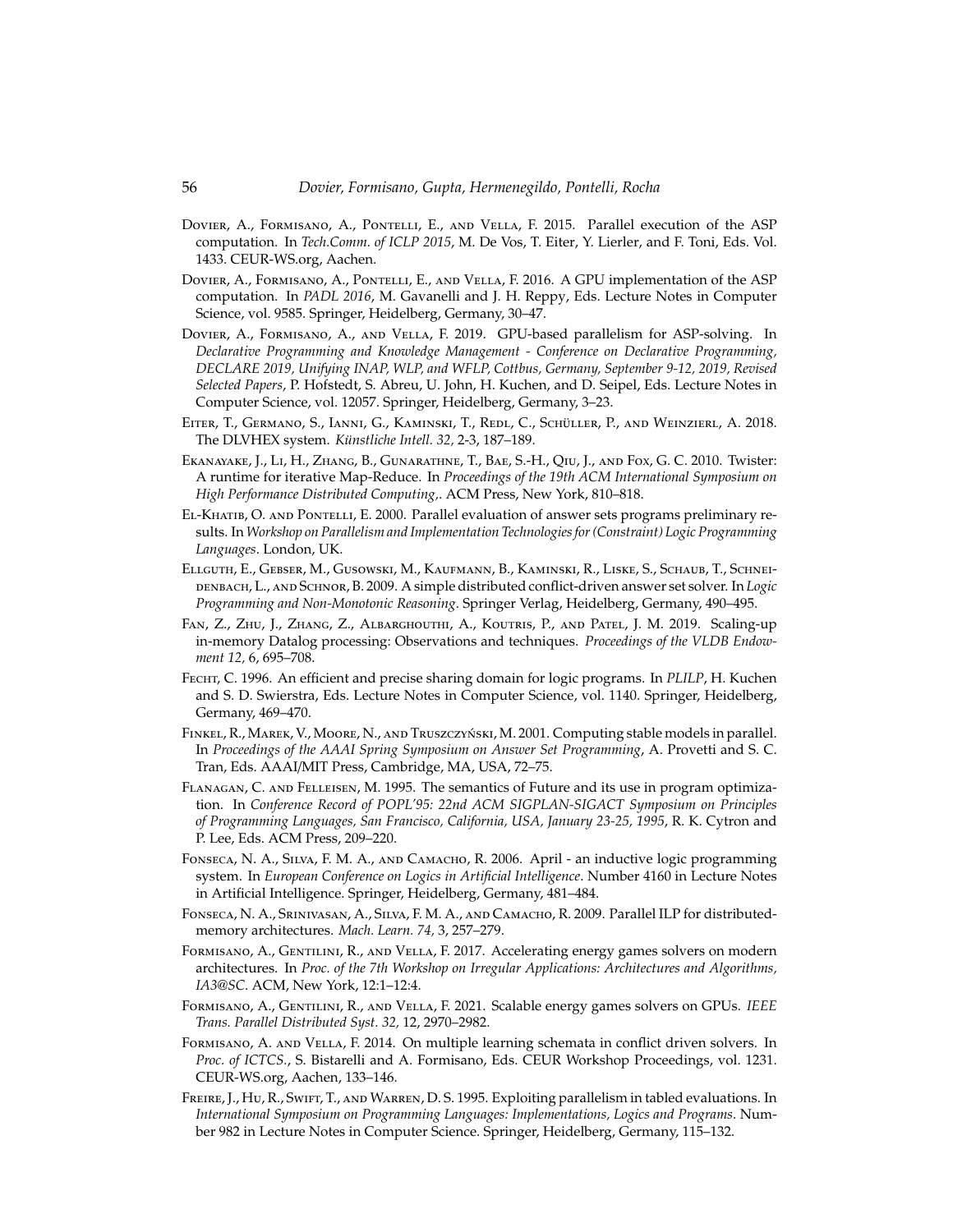- <span id="page-56-11"></span>Freire, J., Swift, T., and Warren, D. S. 1996. Beyond depth-first: Improving tabled logic programs through alternative scheduling strategies. In *International Symposium on Programming Language Implementation and Logic Programming*. Number 1140 in Lecture Notes in Computer Science. Springer, Heidelberg, Germany, 243–258.
- <span id="page-56-0"></span>Futo´, I. 1993. Prolog with communicating processes: From T-Prolog to CSR-Prolog. In *International Conference on Logic Programming*. The MIT Press, Cambridge, MA, USA, 3–17.
- <span id="page-56-1"></span>Futo´, I. and Kacsuk, P. 1989. CS-PROLOG on multi-transputer systems. *Microprocessors and Microsystems 13,* 2, 103–112.
- <span id="page-56-10"></span>Gallagher, J. P., Hermenegildo, M. V., Kafle, B., Klemen, M., Lopez-Garcia, P., and Morales, J. F. 2020. From big-step to small-step semantics and back with interpreter specialization (invited paper). In *International WS on Verification and Program Transformation (VPT 2020)*. EPTCS. Open Publishing Association, 50–65.
- <span id="page-56-13"></span>GANGULY, S., SILBERSCHATZ, A., AND TSUR, S. 1992. Parallel bottom-up processing of Datalog queries. *Journal of Logic Programming 14,* 1-2, 101–126.
- <span id="page-56-7"></span>Garcia-Contreras, I., Morales, J. F., and Hermenegildo, M. V. 2018. Towards incremental and modular context-sensitive analysis. In *Technical Communications of the 34th International Conference on Logic Programming (ICLP 2018)*. OpenAccess Series in Informatics (OASIcs). Dagstuhl Press. (Extended Abstract).
- <span id="page-56-8"></span>Garcia-Contreras, I., Morales, J. F., and Hermenegildo, M. V. 2019. Multivariant assertionbased guidance in abstract interpretation. In *Proceedings of the 28th International Symposium on Logic-based Program Synthesis and Transformation (LOPSTR'18)*. Number 11408 in Lecture Notes in Computer Science. Springer-Verlag, Heidelberg, Germany, 184–201.
- <span id="page-56-9"></span>Garcia-Contreras, I., Morales, J. F., and Hermenegildo, M. V. 2020. Incremental analysis of logic programs with assertions and open predicates. In *Proceedings of the 29th International Symposium on Logic-based Program Synthesis and Transformation (LOPSTR'19)*. Lecture Notes in Computer Science. Springer-Verlag, Heidelberg, Germany, 36–56.
- <span id="page-56-2"></span>GARCÍA DE LA BANDA, M. 1994. Independence, global analysis, and parallelism in dynamically scheduled constraint logic programming. Ph.D. thesis, Universidad Politecnica de Madrid.
- <span id="page-56-5"></span>GARCÍA DE LA BANDA, M. AND HERMENEGILDO, M. V. 1993. A practical approach to the global analysis of constraint logic programs. In *1993 International Logic Programming Symposium*. MIT Press, Cambridge, MA, USA, 437–455.
- <span id="page-56-4"></span>GARCÍA DE LA BANDA, M., HERMENEGILDO, M. V., BRUYNOOGHE, M., DUMORTIER, V., JANSSENS, G., and Simoens, W. 1996. Global analysis of constraint logic programs. *ACM Transactions on Programming Languages and Systems 18,* 5, 564–615.
- <span id="page-56-3"></span>GARCÍA DE LA BANDA, M., HERMENEGILDO, M. V., AND MARRIOTT, K. 2000. Independence in CLP languages. *ACM Transactions on Programming Languages and Systems 22,* 2, 269–339.
- <span id="page-56-6"></span>GARCÍA DE LA BANDA, M., MARRIOTT, K., AND STUCKEY, P. J. 1995. Efficient analysis of constraint logic programs with dynamic scheduling. In *1995 International Logic Programming Symposium*. MIT Press, Cambridge, MA, USA, 417–431.
- <span id="page-56-16"></span>Gebser, M., Kaminski, R., Kaufmann, B., and Schaub, T. 2012. *Answer Set Solving in Practice*. Synthesis Lectures on Artificial Intelligence and Machine Learning. Morgan & Claypool Publishers.
- <span id="page-56-15"></span>Gebser, M., Kaminski, R., Kaufmann, B., Schaub, T., Schneider, M. T., and Ziller, S. 2011. A portfolio solver for answer set programming: Preliminary report. In *Logic Programming and Nonmonotonic Reasoning - 11th International Conference, LPNMR 2011, Vancouver, Canada, May 16-19, 2011. Proceedings*, J. P. Delgrande and W. Faber, Eds. Lecture Notes in Computer Science, vol. 6645. Springer, Heidelberg, Germany, 352–357.
- <span id="page-56-14"></span>Gebser, M., Kaufmann, B., Kaminski, R., Ostrowski, M., Schaub, T., and Schneider, M. 2011. Potassco: The Potsdam answer set solving collection. *AI Commun. 24,* 2, 107–124.
- <span id="page-56-12"></span>Gebser, M., Leone, N., Maratea, M., Perri, S., Ricca, F., and Schaub, T. 2018. Evaluation techniques and systems for answer set programming: a survey. In *Proceedings of the Twenty-Seventh International Joint Conference on Artificial Intelligence, IJCAI 2018, July 13-19, 2018, Stockholm, Sweden*, J. Lang, Ed. ijcai.org, 5450–5456.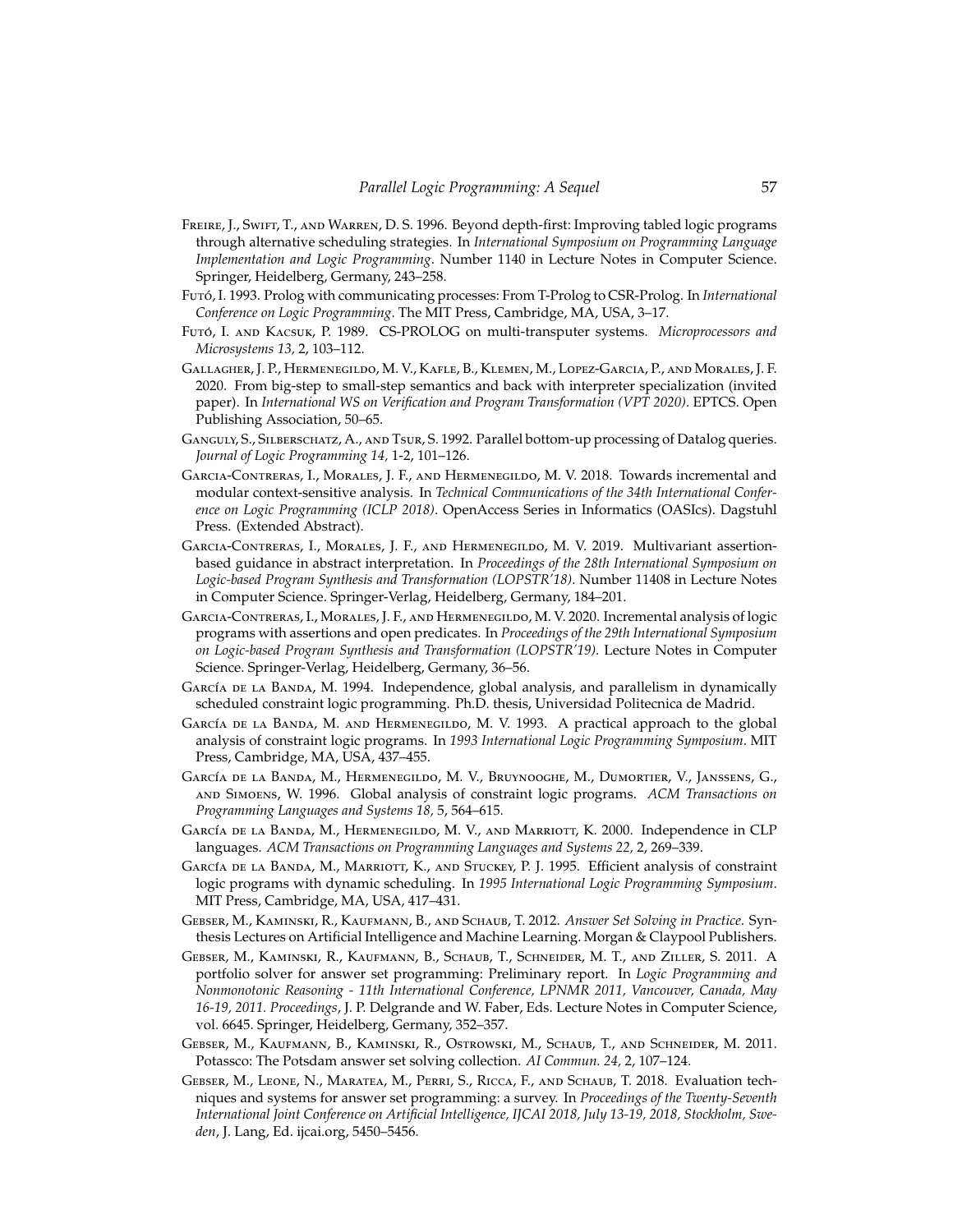- <span id="page-57-17"></span>Gebser, M., Maratea, M., and Ricca, F. 2020. The seventh answer set programming competition: Design and results. *Theory Pract. Log. Program. 20,* 2, 176–204.
- <span id="page-57-2"></span>Gelfond, M. and Kahl, Y. 2014. *Knowledge Representation, Reasoning, and the Design of Intelligent Agents: The Answer-Set Programming Approach*. Cambridge University Press, UK.
- <span id="page-57-1"></span>Gent, I. P., Miguel, I., Nightingale, P., McCreesh, C., Prosser, P., Moore, N. C. A., and Unsworth, C. 2018. A review of literature on parallel constraint solving. *Theory and Practice of Logic Programming 18,* 5-6, 725–758.
- <span id="page-57-19"></span>Goldberg, E. and Novikov, Y. 2007. Berkmin: A fast and robust sat-solver. *Discret. Appl. Math. 155,* 12, 1549–1561.
- <span id="page-57-18"></span>Gomes, C. P. and Selman, B. 2001. Algorithm portfolios. *Artif. Intell. 126,* 1-2, 43–62.
- <span id="page-57-13"></span>GÓMEZ-ZAMALLOA, M., ALBERT, E., AND PUEBLA, G. 2009. Decompilation of Java bytecode to Prolog by partial evaluation. *JIST 51*, 1409–1427.
- <span id="page-57-14"></span>Grebenshchikov, S., Lopes, N. P., Popeea, C., and Rybalchenko, A. 2012. Synthesizing software verifiers from proof rules. In *ACM SIGPLAN Conference on Programming Language Design and Implementation, PLDI '12*, J. Vitek, H. Lin, and F. Tip, Eds. ACM, New York, 405–416.
- <span id="page-57-16"></span>Guo, H.-F. and Gupta, G. 2001. A simple scheme for implementing tabled logic programming systems based on dynamic reordering of alternatives. In *International Conference on Logic Programming*. Number 2237 in Lecture Notes in Computer Science. Springer, Heidelberg, Germany, 181–196.
- <span id="page-57-9"></span>GUPTA, G. AND JAYARAMAN, B. 1990. On criteria for Or-parallel execution models of logic programs. In *1990 N. American Conf. on Logic Prog.* MIT Press, Cambridge, MA, USA, 604–623.
- <span id="page-57-4"></span>Gupta, G. and Pontelli, E. 1997. Extended dynamic dependent and-parallelism in ACE. In *Proceedings of the 2nd International Workshop on Parallel Symbolic Computation, PASCO 1997, July 20-22, 1997, Kihei, Hawaii, USA*, H. Hong, E. Kaltofen, and M. A. Hitz, Eds. ACM, New York, 68–79.
- <span id="page-57-10"></span>GUPTA, G. AND PONTELLI, E. 1999. Stack-splitting: A simple technique for implementing Orparallelism and And-parallelism on distributed machines. In *International Conference on Logic Programming*, D. De Schreye, Ed. MIT Press, Cambridge, MA, USA, 290–304.
- <span id="page-57-0"></span>Gupta, G., Pontelli, E., Ali, K. A. M., Carlsson, M., and Hermenegildo, M. V. 2001. Parallel execution of Prolog programs: a survey. *ACM Transactions on Programming Languages and Systems 23,* 4, 472–602.
- <span id="page-57-8"></span>GUPTA, G. AND WARREN, D. H. D. 1992. An interpreter for the extended Andorra model (preliminary report). Technical report, Univ. of Bristol, UK.
- <span id="page-57-15"></span>Gurfinkel, A., Kahsai, T., Komuravelli, A., and Navas, J. A. 2015. The SeaHorn verification framework. In *International Conference on Computer Aided Verification, CAV 2015*. Number 9206 in Lecture Notes in Computer Science. Springer, Heidelberg, Germany, 343–361.
- <span id="page-57-3"></span>Gustafson, J. L. 1988. Reevaluating Amdahl's Law. *Commun. ACM 31,* 5, 532–533.
- <span id="page-57-11"></span>HALSTEAD JR., R. H. 1985. Multilisp: A language for concurrent symbolic computation. *ACM Trans. Program. Lang. Syst. 7,* 4, 501–538.
- <span id="page-57-6"></span>HARIDI, S. AND BRAND, P. 1988. Andorra Prolog: An integration of Prolog and committed choice languages. In *Proceedings of the International Conference on Fifth Generation Computer Systems, FGCS 1988, Tokyo, Japan, November 28-December 2, 1988*. OHMSHA Ltd. Tokyo and Springer-Verlag, 745–754.
- <span id="page-57-7"></span>Haridi, S. and Janson, S. 1990. Kernel Andorra Prolog and its computation model. In *Proceedings of the International Conference on Logic Programming*, D. H. D. Warren and P. Szeredi, Eds. MIT Press, Cambridge, MA, USA, 31–46.
- <span id="page-57-5"></span>HAUSMAN, B., CIEPIELEWSKI, A., AND HARIDI, S. 1987. Or-parallel Prolog made efficient on shared memory multiprocessors. In *Symposium on Logic Programming*. IEEE Computer Society, USA, 69–79.
- <span id="page-57-12"></span>Henriksen, K. S. and Gallagher, J. P. 2006. Abstract interpretation of PIC programs through logic programming. In *SCAM '06*. IEEE Computer Society, USA, 184–196.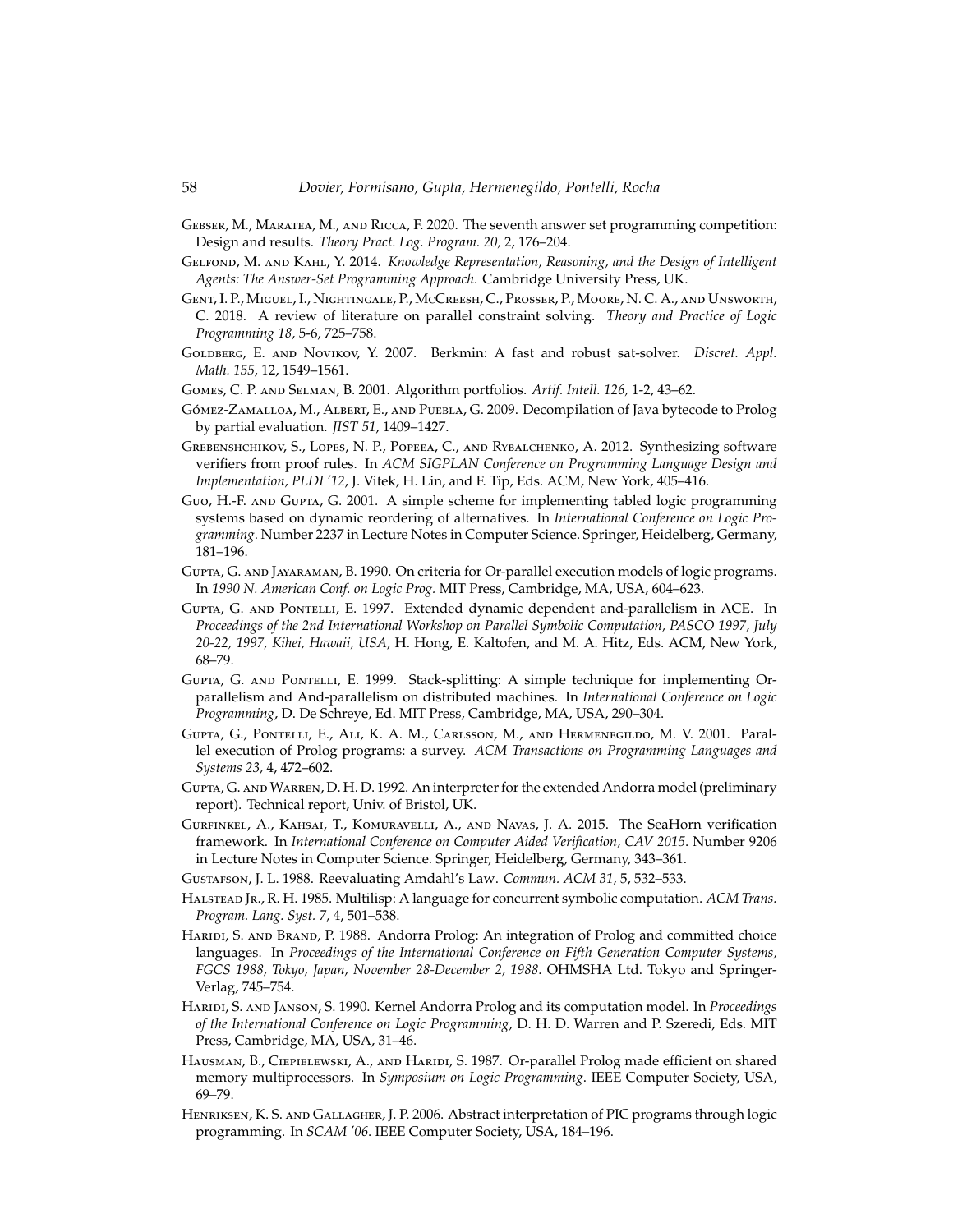- <span id="page-58-3"></span>HERMENEGILDO, M. V. 1986a. An abstract machine based execution model for computer architecture design and efficient implementation of logic programs in parallel. Ph.D. thesis, U. of Texas at Austin.
- <span id="page-58-2"></span>Hermenegildo, M. V. 1986b. An abstract machine for restricted And-parallel execution of logic programs. In *Third International Conference on Logic Programming*. Number 225 in Lecture Notes in Computer Science. Imperial College, Springer-Verlag, Heidelberg, Germany, 25–40.
- <span id="page-58-9"></span>HERMENEGILDO, M. V. 2000. Parallelizing irregular and pointer-based computations automatically: Perspectives from logic and constraint programming. *Parallel Computing 26,* 13–14, 1685–1708.
- <span id="page-58-0"></span>Hermenegildo, M. V., Bueno, F., Carro, M., Lopez-Garcia, P., Mera, E., Morales, J. F., and Puebla, G. 2012. An overview of CIAO and its design philosophy. *Theory and Practice of Logic Programming 12,* 1–2, 219–252.
- <span id="page-58-6"></span>HERMENEGILDO, M. V., BUENO, F., GARCÍA DE LA BANDA, M., AND PUEBLA, G. 1995. The CIAO multi-dialect compiler and system: An experimentation workbench for future (C)LP systems. In *Proceedings of the ILPS'95 Workshop on Visions for the Future of Logic Programming*. Portland, Oregon, USA. Available from <http://www.cliplab.org/>.
- <span id="page-58-1"></span>HERMENEGILDO, M. V., CABEZA, D., AND CARRO, M. 1995. Using attributed variables in the implementation of concurrent and parallel logic programming systems. In *ICLP'95*. MIT Press, Cambridge, MA, USA, 631–645.
- <span id="page-58-4"></span>Hermenegildo, M. V. and Nasr, R. I. 1986. Efficient management of backtracking in Andparallelism. In *Third International Conference on Logic Programming*, E. Y. Shapiro, Ed. Number 225 in Lecture Notes in Computer Science. Springer-Verlag, Heidelberg, Germany, 40–54.
- <span id="page-58-10"></span>Hermenegildo, M. V., Puebla, G., and Bueno, F. 1999. Using global analysis, partial specifications, and an extensible assertion language for program validation and debugging. In *The Logic Programming Paradigm: a 25–Year Perspective*. Springer-Verlag, Heidelberg, Germany, 161–192.
- <span id="page-58-11"></span>Hermenegildo,M. V., Puebla, G., Bueno, F., and Garcia, P. L. 2005. Integrated program debugging, verification, and optimization using abstract interpretation (and the CIAO system preprocessor). *Science of Computer Programming 58,* 1–2, 115–140.
- <span id="page-58-5"></span>Hermenegildo, M. V. and Rossi, F. 1995. Strict and non-strict independent And-parallelism in logic programs: Correctness, efficiency, and compile-time conditions. *Journal of Logic Programming 22,* 1, 1–45.
- <span id="page-58-8"></span>HILL, P. M., BAGNARA, R., AND ZAFFANELLA, E. 2002. Soundness, idempotence and commutativity of set-sharing. *Theory and Practice of Logic Programming 2,* 2, 155–201.
- <span id="page-58-14"></span>Hoos, H. H., Kaminski, R., Lindauer, M., and Schaub, T. 2015. aspeed: solver scheduling via answer set programming. *Theory and Practice of Logic Programming 15,* 1, 117–142.
- <span id="page-58-15"></span>Hoos, H. H., LINDAUER, M., AND SCHAUB, T. 2014. claspfolio 2: Advances in algorithm selection for answer set programming. *Theory and Practice of Logic Programming 14,* 4-5, 569–585.
- <span id="page-58-12"></span>Hu, R. 1997. Efficient tabled evaluation of normal logic programs in a distributed environment. Ph.D. thesis, Department of Computer Science, State University of New York.
- <span id="page-58-17"></span>Huang, Y. and Chen, W. 2015. Parallel query on the in-memory database in a CUDA platform. In *10th International Conference on P2P, Parallel, Grid, Cloud and Internet Computing, 3PGCIC 2015, Krakow, Poland, November 4-6, 2015*, F. Xhafa, L. Barolli, F. Messina, and M. R. Ogiela, Eds. IEEE Computer Society, USA, 236–243.
- <span id="page-58-16"></span>Igne, F., Dovier, A., and Pontelli, E. 2018. MASP-Reduce: A proposal for distributed computation of stable models. In *Technical Communications of the 34th International Conference on Logic Programming*. OASICS 64, Schloss Dagstuhl, 8:1–8:4.
- <span id="page-58-7"></span>JACOBS, D. AND LANGEN, A. 1989. Accurate and efficient approximation of variable aliasing in logic programs. In *1989 North American Conference on Logic Programming*. MIT Press, Cambridge, MA, USA.
- <span id="page-58-13"></span>Janakiram, V., Agrawal, D., and Mehrotra, R. 1988. A Randomized Parallel Backtracking Algorithm. *IEEE Transactions on Computers 37,* 12, 1665–1676.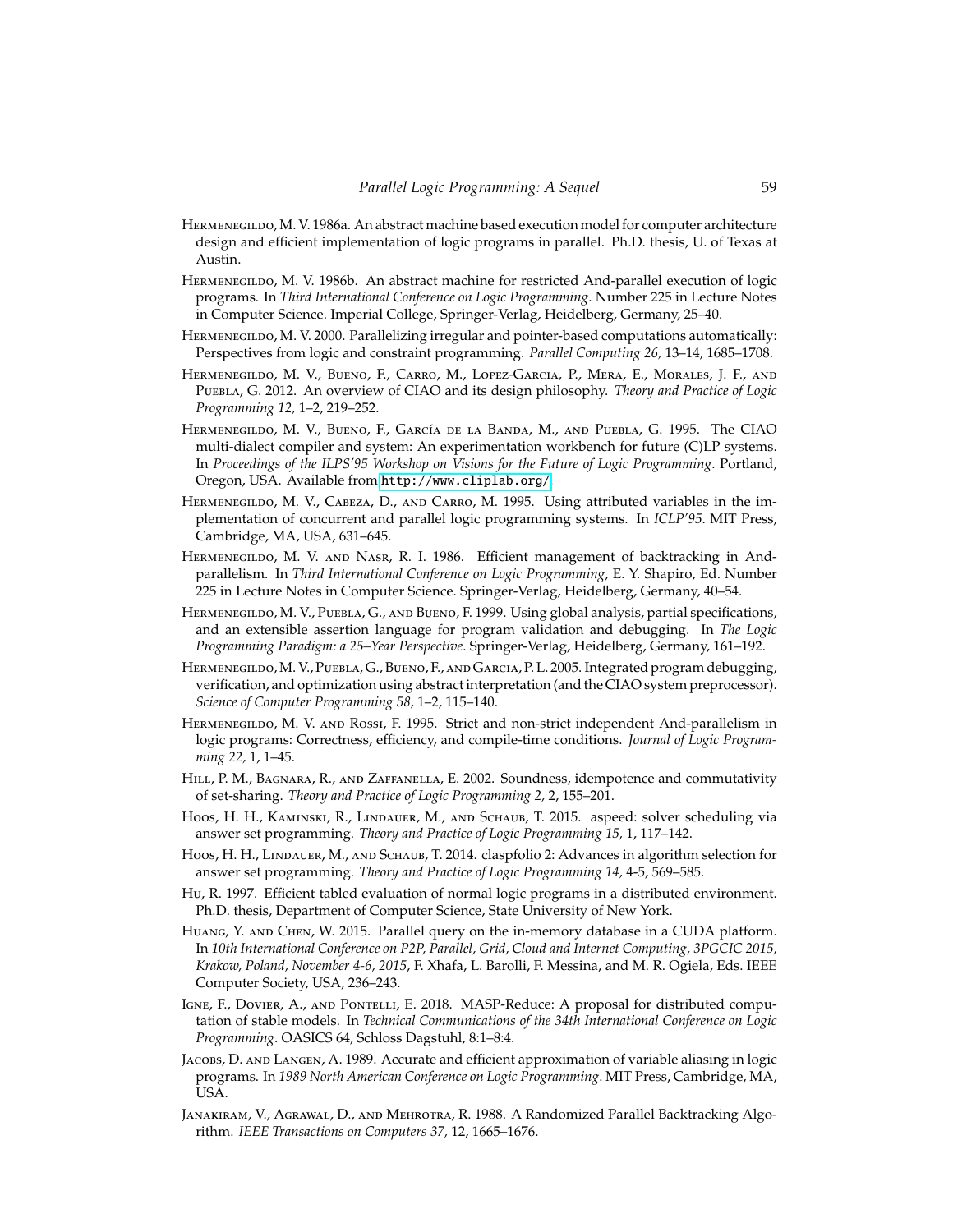- <span id="page-59-9"></span>JORDAN, H., SCHOLZ, B., AND SUBOTIC, P. 2016. Soufflé: On synthesis of program analyzers. In *Computer Aided Verification - 28th International Conference, CAV 2016, Toronto, ON, Canada, July 17-23, 2016, Proceedings, Part II*, S. Chaudhuri and A. Farzan, Eds. Lecture Notes in Computer Science, vol. 9780. Springer, Heidelberg, Germany, 422–430.
- <span id="page-59-15"></span>JORDAN, H., SUBOTIC, P., ZHAO, D., AND SCHOLZ, B. 2019. A specialized B-tree for concurrent Datalog evaluation. In*Proceedings of the 24th ACM SIGPLAN Symposium on Principles and Practice of Parallel Programming, PPoPP 2019, Washington, DC, USA, February 16-20, 2019*, J. K. Hollingsworth and I. Keidar, Eds. ACM, New York, 327–339.
- <span id="page-59-8"></span>KAHSAI, T., RÜMMER, P., SANCHEZ, H., AND SCHÄF, M. 2016. JayHorn: A framework for verifying Java programs. In *Computer Aided Verification - 28th International Conference, CAV 2016*, S. Chaudhuri and A. Farzan, Eds. Lecture Notes in Computer Science, vol. 9779. Springer, Heidelberg, Germany, 352–358.
- <span id="page-59-14"></span>Karau, H., Konwinski, A., Wendell, P., and Zaharia, M. 2015. *Learning Spark*. O'Reilly, USA.
- <span id="page-59-3"></span>Kelly, A., Marriott, K., Søndergaard, H., and Stuckey, P. J. 1998. A practical object-oriented analysis engine for CLP. *Software: Practice and Experience 28,* 2, 188–224.
- <span id="page-59-17"></span>Khronos Group Inc. 2015. *OpenCL: The open standard for parallel programming of heterogeneous systems*. http://[www.khronos.org.](http://www.khronos.org)
- <span id="page-59-6"></span>Klemen, M., Lopez-Garcia, P., Gallagher, J. P., Morales, J. F., and Hermenegildo, M. V. 2020. A general framework for static cost analysis of parallel logic programs. In *Proceedings of the 29th International Symposium on Logic-based Program Synthesis and Transformation (LOPSTR'19)*, M. Gabbrielli, Ed. Lecture Notes in Computer Science, vol. 12042. Springer-Verlag, Heidelberg, Germany, 19–35.
- <span id="page-59-7"></span>Klemen, M., Stulova, N., Lopez-Garcia, P., Morales, J. F., and Hermenegildo, M. V. 2018. Static performance guarantees for programs with run-time checks. In *20th Int'l. ACM SIGPLAN Symposium on Principles and Practice of Declarative Programming (PPDP'18)*. ACM Press, New York.
- <span id="page-59-16"></span>KONCZAK, K., LINKE, T., AND SCHAUB, T. 2006. Graphs and colorings for answer set programming. *Theory and Practice of Logic Programming 6,* 1-2, 61–106.
- <span id="page-59-1"></span>Körner, P., Leuschel, M., Barbosa, J., Santos Costa, V., Dahl, V., Hermenegildo, M., Morales, J., Wielemaker, J., Diaz, D., Abreu, S., and Ciatto, G. 2022. A Multi-Walk Through the Past, Present and Future of Prolog. *Theory and Practice of Logic Programming (to appear)*.
- <span id="page-59-0"></span>Kowalski, R. A. 1979. *Logic for Problem Solving*. Elsevier North-Holland Inc.
- <span id="page-59-4"></span>Lagoon, V. and Stuckey, P. J. 2002. Precise pair-sharing analysis of logic programs. In *Principles and Practice of Declarative Programming*. ACM Press, New York, 99–108.
- <span id="page-59-10"></span>Le, H. AND PONTELLI, E. 2005. An investigation of sharing strategies for answer set solvers and SAT solvers. In *Euro-Par*. Springer Verlag, Heidelberg, Germany, 750–760.
- <span id="page-59-11"></span>Le, H. and Pontelli, E. 2007. Dynamic scheduling in parallel answer set programming solvers. In *Proceedings of the 2007 Spring Simulation Multiconference, SpringSim 2007*. ACM Press, New York, 367–374.
- <span id="page-59-2"></span>Le Charlier, B. and Van Hentenryck, P. 1994. Experimental evaluation of a generic abstract interpretation algorithm for Prolog. *ACM Transactions on Programming Languages and Systems 16,* 1, 35–101.
- <span id="page-59-13"></span>LEUTGEB, L. AND WEINZIERL, A. 2017. Techniques for efficient lazy-grounding ASP solving. In *Declarative Programming and Knowledge Management - Conference on Declarative Programming*. Lecture Notes in Computer Science, vol. 10997. Springer, Heidelberg, Germany, 132–148.
- <span id="page-59-5"></span>Li, X., King, A., and Lu, L. 2006. Lazy set-sharing analysis. In *8th. Int'l. Symp. on Functional and Logic Programming*, P. Wadler and M. Hagiya, Eds. Lecture Notes in Computer Science. Springer-Verlag, Heidelberg, Germany, 177–191.
- <span id="page-59-12"></span>Lin, Z. 1989. Expected performance of the randomized parallel backtracking method. In *Proceedings of the North American Conference on Logic Programming*. The MIT Press, Cambridge, MA, USA, 677–696.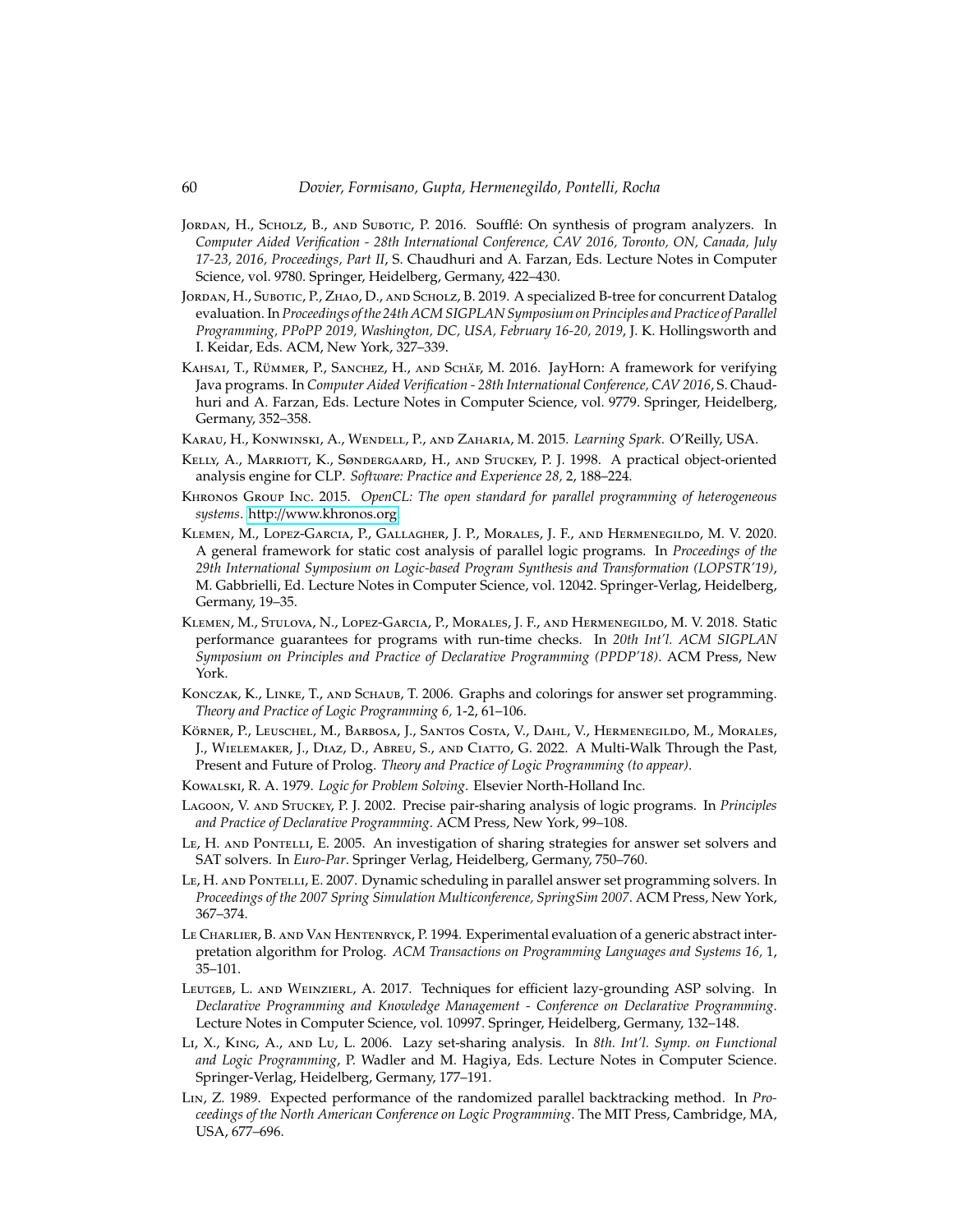- <span id="page-60-12"></span>LINDAUER, M., HOOS, H. H., HUTTER, F., AND SCHAUB, T. 2015. AutoFolio: An automatically configured algorithm selector. *J. Artif. Intell. Res. 53*, 745–778.
- <span id="page-60-10"></span>Liqat, U., Georgiou, K., Kerrison, S., Lopez-Garcia, P., Hermenegildo, M. V., Gallagher, J. P., and Eder, K. 2016. Inferring parametric energy consumption functions at different software levels: ISA vs. LLVM IR. In *Foundational and Practical Aspects of Resource Analysis: 4th International Workshop, FOPARA 2015, London, UK, April 11, 2015. Revised Selected Papers*, M. V. Eekelen and U. D. Lago, Eds. Lecture Notes in Computer Science, vol. 9964. Springer, Heidelberg, Germany, 81–100.
- <span id="page-60-9"></span>Liqat, U., Kerrison, S., Serrano, A., Georgiou, K., Lopez-Garcia, P., Grech, N., Hermenegildo, M. V., and Eder, K. 2014. Energy consumption analysis of programs based on XMOS ISAlevel models. In *Logic-Based Program Synthesis and Transformation, 23rd International Symposium, LOPSTR 2013, Revised Selected Papers*, G. Gupta and R. Pena, Eds. Lecture Notes in Computer ˜ Science, vol. 8901. Springer, Heidelberg, Germany, 72–90.
- <span id="page-60-16"></span>LIU, L., PONTELLI, E., SON, T. C., AND TRUSZCZYŃSKI, M. 2010. Logic programs with abstract constraint atoms: The role of computations. *Artificial Intelligence 174,* 3-4, 295–315.
- <span id="page-60-0"></span>Lloyd, J. W. 1987. *Foundations of Logic Programming*. Springer-Verlag, Heidelberg, Germany.
- <span id="page-60-3"></span>Lopes, R., Santos Costa, V., and Silva, F. M. A. 2003. On the BEAM implementation. In *11th Portuguese Conference on Artificial Intelligence, EPIA 2003*. Springer Verlag, Heidelberg, Germany, 131–135.
- <span id="page-60-4"></span>Lopes, R., Santos Costa, V., and Silva, F. M. A. 2004. Exploiting parallelism in the extended Andorra model. In *Proceedings of the IASTED International Conference on Parallel and Distributed Computing and Networks*. IASTED/ACTA, 483–489.
- <span id="page-60-2"></span>Lopes, R., Santos Costa, V., and Silva, F. M. A. 2012. A design and implementation of the extended Andorra model. *Theory and Practice of Logic Programming 12,* 3, 319–360.
- <span id="page-60-7"></span>Lopez-Garcia, P. 2000. Non-failure analysis and granularity control in parallel execution of logic programs. Ph.D. thesis, Universidad Politécnica de Madrid (UPM), Facultad Informatica UPM, 28660-Boadilla del Monte, Madrid-Spain.
- <span id="page-60-5"></span>LOPEZ-GARCIA, P., BUENO, F., AND HERMENEGILDO, M. V. 2010. Automatic inference of determinacy and mutual exclusion for logic programs using mode and type information. *New Generation Computing 28,* 2, 117–206.
- <span id="page-60-8"></span>Lopez-Garcia, P., Darmawan, L., Klemen, M., Liqat, U., Bueno, F., and Hermenegildo, M. V. 2018. Interval-based resource usage verification by translation into Horn clauses and an application to energy consumption. *Theory and Practice of Logic Programming, Special Issue on Computational Logic for Verification 18,* 2, 167–223. [arXiv:1803.04451.](http://arxiv.org/abs/1803.04451)
- <span id="page-60-6"></span>Lopez-Garcia, P., Hermenegildo, M. V., and Debray, S. K. 1996. A methodology for granularity based control of parallelism in logic programs. *Journal of Symbolic Computation, Special Issue on Parallel Symbolic Computation 21,* 4–6, 715–734.
- <span id="page-60-15"></span>Lumsdaine, A., Gregor, D., Hendrickson, B., and Berry, J. 2007. Challenges in parallel graph processing. *Parallel Processing Letters 17,* 01, 5–20.
- <span id="page-60-1"></span>Lusk, E., Butler, R., Disz, T., Olson, R., Stevens, R., Warren, D. H. D., Calderwood, A., Szeredi, P., Brand, P., Carlsson, M., Ciepielewski, A., Hausman, B., and Haridi, S. 1990. The Aurora Or-parallel Prolog system. *New Generation Computing 7,* 2/3, 243–271.
- <span id="page-60-14"></span>Maiterth, M. 2012. Parallel Datalog on Pregel. M.S. thesis, Ludwig-Maximilians Universitat Munchen.
- <span id="page-60-13"></span>Malewicz, G., Austern, M. H., Bik, A. J. C., Dehnert, J. C., Horn, I., Leiser, N., and Czajkowski, G. 2010. Pregel: a system for large-scale graph processing. In *Proceedings of the ACM SIGMOD International Conference on Management of Data, SIGMOD 2010, Indianapolis, Indiana, USA, June 6-10, 2010*, A. K. Elmagarmid and D. Agrawal, Eds. ACM, New York, 135–146.
- <span id="page-60-11"></span>MALITSKY, Y., SABHARWAL, A., SAMULOWITZ, H., AND SELLMANN, M. 2012. Parallel SAT solver selection and scheduling. In *Principles and Practice of Constraint Programming - 18th International Conference, CP 2012, Qu´ebec City, QC, Canada. Proceedings*,M.Milano, Ed. Lecture Notes in Computer Science, vol. 7514. Springer, Heidelberg, Germany, 512–526.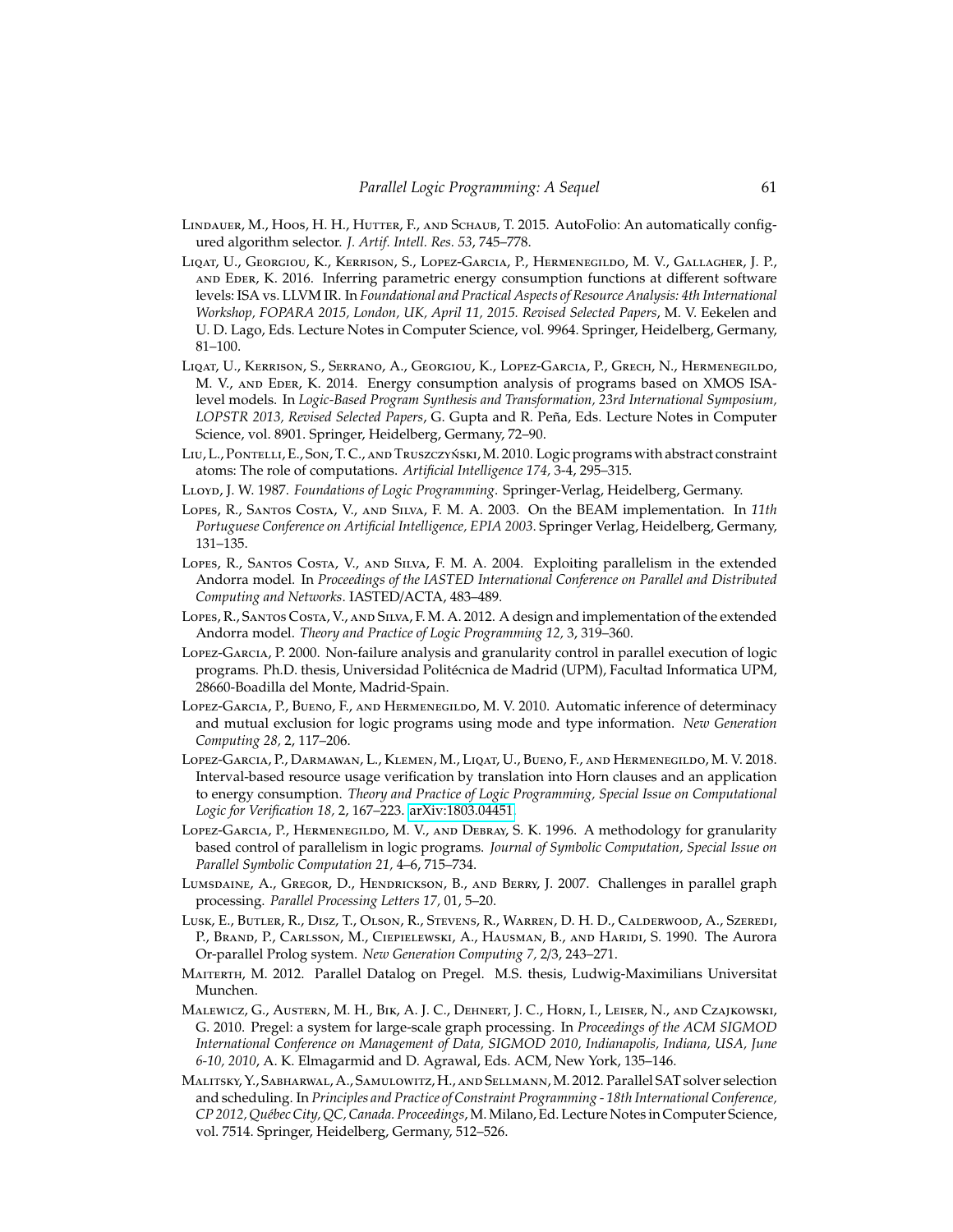- <span id="page-61-14"></span>MARATEA, M., PULINA, L., AND RICCA, F. 2014. A multi-engine approach to answer-set programming. *Theory and Practice of Logic Programming 14,* 6, 841–868.
- <span id="page-61-10"></span>Marques, R. and Swift, T. 2008. Concurrent and local evaluation of normal programs. In *International Conference on Logic Programming*. Number 5366 in Lecture Notes in Computer Science. Springer, Heidelberg, Germany, 206–222.
- <span id="page-61-11"></span>Marques, R., Swift, T., and Cunha, J. C. 2010. A simple and efficient implementation of concurrent local tabling. In *International Symposium on Practical Aspects of Declarative Languages*. Number 5937 in Lecture Notes in Computer Science. Springer, Heidelberg, Germany, 264–278.
- <span id="page-61-0"></span>MARRIOTT, K., GARCÍA DE LA BANDA, M., AND HERMENEGILDO, M. V. 1994. Analyzing logic programs with dynamic scheduling. In *20th. Annual ACM Conf. on Principles of Programming Languages*. ACM, New York, 240–254.
- <span id="page-61-8"></span>Marron, M., Hermenegildo, M. V., Kapur, D., and Stefanovic, D. 2008. Efficient context-sensitive shape analysis with graph-based heap models. In *International Conference on Compiler Construction (CC 2008)*, L. Hendren, Ed. Lecture Notes in Computer Science. Springer, Heidelberg, Germany, 245–259.
- <span id="page-61-5"></span>MARRON, M., KAPUR, D., AND HERMENEGILDO, M. V. 2009. Identification of logically related heap regions. In *ISMM'09: Proceedings of the 8th international symposium on Memory management*. ACM Press, New York, 89–98.
- <span id="page-61-7"></span>Marron, M., Kapur, D., Stefanovic, D., and Hermenegildo, M. V. 2006. A static heap analysis for shape and connectivity. In *Languages and Compilers for Parallel Computing (LCPC'06)*, G. Almasi, ´ C. Cascaval, and P. Wu, Eds. Lecture Notes in Computer Science, vol. 4382. Springer, Heidelberg, Germany, 345–363.
- <span id="page-61-6"></span>Marron, M., Kapur, D., Stefanovic, D., and Hermenegildo, M. V. 2008. Identification of heapcarried data dependence via explicit store heap models. In *21st Int'l. WS on Languages and Compilers for Parallel Computing (LCPC'08)*. Lecture Notes in Computer Science. Springer-Verlag, Heidelberg, Germany, 94–108.
- <span id="page-61-4"></span>Marron, M., Méndez-Lojo, M., Hermenegildo, M. V., Stefanovic, D., and Kapur, D. 2008. Sharing analysis of arrays, collections, and recursive structures. In *ACM WS on Program Analysis for Software Tools and Engineering (PASTE'08)*. ACM, New York, 43–49.
- <span id="page-61-13"></span>MARTINEZ-ANGELES, C. A., DE CASTRO DUTRA, I., SANTOS COSTA, V., AND BUENABAD-CHÁVEZ, J. 2014. A Datalog engine for GPUs. In *Declarative Programming and Knowledge Management - Declarative Programming Days, KDPD 2013, Unifying INAP, WFLP, and WLP, Kiel, Germany, September 11-13, 2013, Revised Selected Papers*, M. Hanus and R. Rocha, Eds. Lecture Notes in Computer Science, vol. 8439. Springer, Heidelberg, Germany, 152–168.
- <span id="page-61-15"></span>Martinez-Angeles, C. A., Wu, H., de Castro Dutra, I., Santos Costa, V., and Buenabad-Chávez, J. 2016. Relational learning with GPUs: Accelerating rule coverage. *Int. J. Parallel Program. 44,* 3, 663–685.
- <span id="page-61-12"></span>Mattern, F. 1989. Global quiescence detection based on credit distribution and recovery. *Information Processing Letters 30,* 4, 195–200.
- <span id="page-61-3"></span>Méndez-Lojo, M. AND HERMENEGILDO, M. V. 2008. Precise set sharing analysis for Java-style programs. In *9th International Conference on Verification, Model Checking and Abstract Interpretation (VMCAI'08)*. Number 4905 in Lecture Notes in Computer Science. Springer-Verlag, Heidelberg, Germany, 172–187.
- <span id="page-61-1"></span>MÉNDEZ-LOJO, M., LHOTÁK, O., AND HERMENEGILDO, M. V. 2008. Efficient set sharing using ZBDDs. In *21st Int'l. Workshop on Languages and Compilers for Parallel Computing (LCPC'08)*. Lecture Notes in Computer Science, vol. 5335. Springer-Verlag, Heidelberg, Germany, 94–108.
- <span id="page-61-9"></span>MÉNDEZ-LOJO, M., NAVAS, J., AND HERMENEGILDO, M. V. 2007. A flexible (C)LP-based approach to the analysis of object-oriented programs. In *LOPSTR*. Lecture Notes in Computer Science, vol. 4915. Springer-Verlag, Heidelberg, Germany, 154–168.
- <span id="page-61-2"></span>Mera, E., Lopez-Garcia, P., Carro, M., and Hermenegildo, M. V. 2008. Towards execution time estimation in abstract machine-based languages. In *10th Int'l. ACM SIGPLAN Symposium on Principles and Practice of Declarative Programming (PPDP'08)*. ACM Press, New York, 174–184.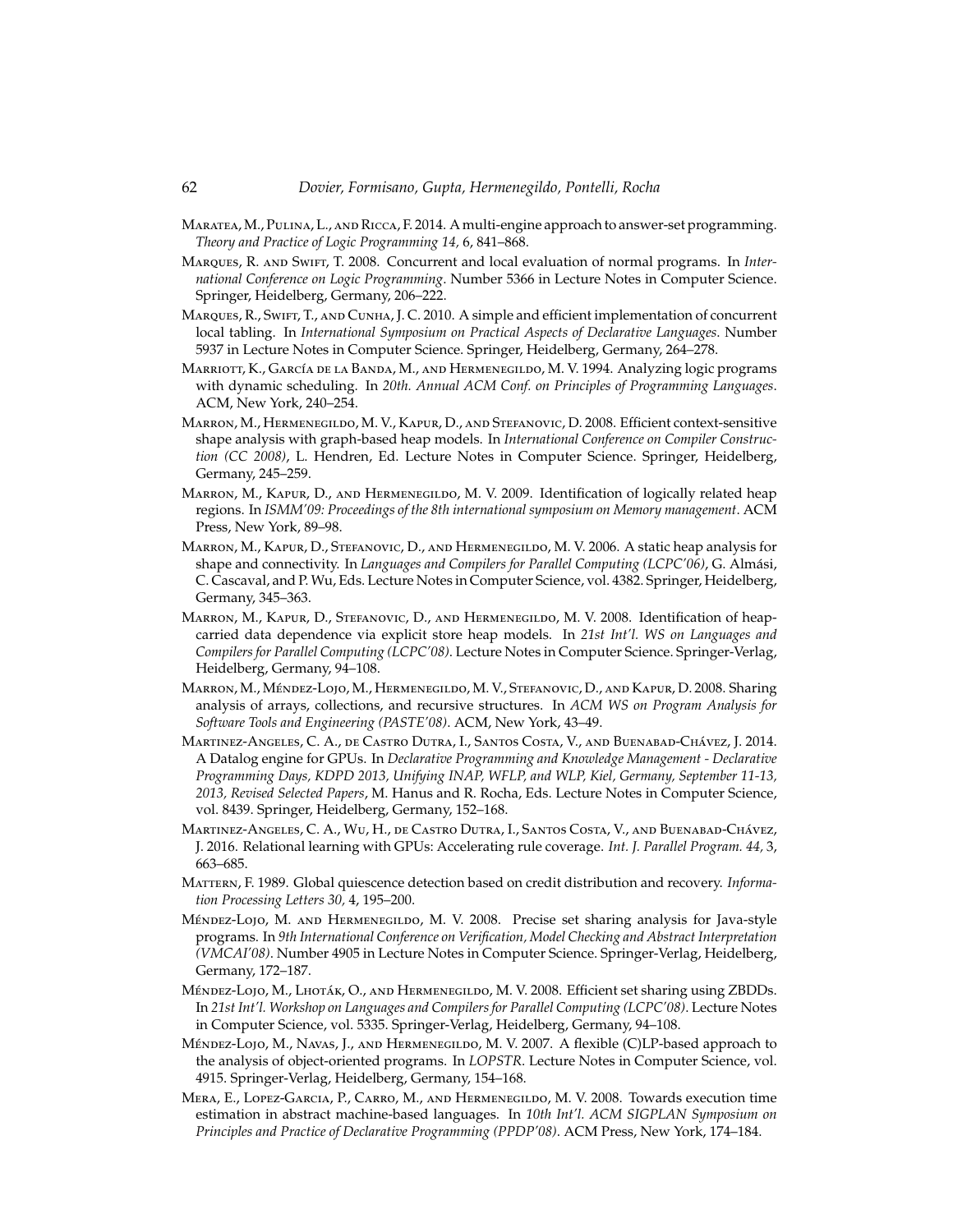- <span id="page-62-11"></span>Moustafa, W. E., Papavasileiou, V., Yocum, K., and Deutsch, A. 2016. Datalography: Scaling Datalog graph analytics on graph processing systems. In *2016 IEEE International Conference on Big Data, BigData 2016, Washington DC, USA, December 5-8, 2016*, J. Joshi, G. Karypis, L. Liu, X. Hu, R. Ak, Y. Xia, W. Xu, A. Sato, S. Rachuri, L. H. Ungar, P. S. Yu, R. Govindaraju, and T. Suzumura, Eds. IEEE Computer Society, USA, 56–65.
- <span id="page-62-1"></span>MUTHUKUMAR, K., BUENO, F., GARCÍA DE LA BANDA, M., AND HERMENEGILDO, M. V. 1999. Automatic compile-time parallelization of logic programs for restricted, goal-level, independent Andparallelism. *Journal of Logic Programming 38,* 2, 165–218.
- <span id="page-62-4"></span>MUTHUKUMAR, K. AND HERMENEGILDO, M. V. 1989. Determination of variable dependence information through abstract interpretation. In *Logic Programming, Proceedings of the North American Conference 1989, Cleveland, Ohio*, E. L. Lusk and R. A. Overbeek, Eds. MIT Press, Cambridge, MA, USA, 166–185.
- <span id="page-62-2"></span>Muthukumar, K. and Hermenegildo, M. V. 1990. Deriving a fixpoint computation algorithm for top-down abstract interpretation of logic programs. Technical Report ACT-DC-153-90, Microelectronics and Computer Technology Corporation (MCC), Austin, TX 78759.
- <span id="page-62-5"></span>MUTHUKUMAR, K. AND HERMENEGILDO, M. V. 1991. Combined determination of sharing and freeness of program variables through abstract interpretation. In *Logic Programming, Proceedings of the Eigth International Conference, Paris, France*, K. Furukawa, Ed. MIT Press, Cambridge, MA, USA, 49–63.
- <span id="page-62-3"></span>Muthukumar, K. and Hermenegildo, M. V. 1992. Compile-time derivation of variable dependency using abstract interpretation. *Journal of Logic Programming 13,* 2/3, 315–347.
- <span id="page-62-12"></span>Nappa, P., Zhao, D., Subotic, P., and Scholz, B. 2019. Fast parallel equivalence relations in a Datalog compiler. In *28th International Conference on Parallel Architectures and Compilation Techniques, PACT 2019, Seattle, WA, USA, September 23-26, 2019*. IEEE, USA, 82–96.
- <span id="page-62-6"></span>Navas, J., Bueno, F., and Hermenegildo, M. V. 2006. Efficient top-down set-sharing analysis using cliques. In *8th International Symposium on Practical Aspects of Declarative Languages (PADL'06)*. Number 2819 in Lecture Notes in Computer Science. Springer-Verlag, Heidelberg, Germany, 183–198.
- <span id="page-62-9"></span>Navas, J., Méndez-Lojo, M., and Hermenegildo, M. V. 2008. Safe upper-bounds inference of energy consumption for Java bytecode applications. In *The Sixth NASA Langley Formal Methods Workshop (LFM 08)*. NASA Langley Research Center, Hampton, Virginia, USA, 29–32. Extended Abstract.
- <span id="page-62-10"></span>Navas, J., Méndez-Lojo, M., and Hermenegildo, M. V. 2009. User-definable resource usage bounds analysis for Java bytecode. *Electronic Notes in Theoretical Computer Science 253,* 5, 65–82.
- <span id="page-62-7"></span>Navas, J., Mera, E., Lopez-Garcia, P., and Hermenegildo, M. V. 2007. User-definable resource bounds analysis for logic programs. In *Proc. of ICLP'07*. Lecture Notes in Computer Science, vol. 4670. Springer, Heidelberg, Germany, 348–363.
- <span id="page-62-15"></span>Nguyen, H. D., Sakama, C., Sato, T., and Inoue, K. 2018. Computing logic programming semantics in linear algebra. In *Multi-disciplinary Trends in Artificial Intelligence - 12th International Conference, MIWAI 2018, Hanoi, Vietnam, November 18-20, 2018, Proceedings*, M. Kaenampornpan, R. Malaka, D. D. Nguyen, and N. Schwind, Eds. Lecture Notes in Computer Science, vol. 11248. Springer, Heidelberg, Germany, 32–48.
- <span id="page-62-13"></span>Niemela, I. and Simons, P. 1997. Smodels - an implementation of the stable model and wellfounded semantics for normal LP. In *Logic Programming and Non-monotonic Reasoning*. Springer Verlag, Heidelberg, Germany, 421–430.
- <span id="page-62-14"></span>NVIDIA Corporation. 2021. *NVIDIA CUDA Zone*. https://developer.nvidia.com/cuda-zone.
- <span id="page-62-8"></span>PERALTA, J. C., GALLAGHER, J. P., AND SAĞLAM, H. 1998. Analysis of imperative programs through analysis of constraint logic programs. In *Static Analysis. 5th International Symposium, SAS'98, Pisa*, G. Levi, Ed. Lecture Notes in Computer Science, vol. 1503. Springer, Heidelberg, Germany, 246–261.
- <span id="page-62-0"></span>Pereira, L. M., Monteiro, L., Cunha, J., and Aparcio, J. N. 1986. Delta Prolog: A distributed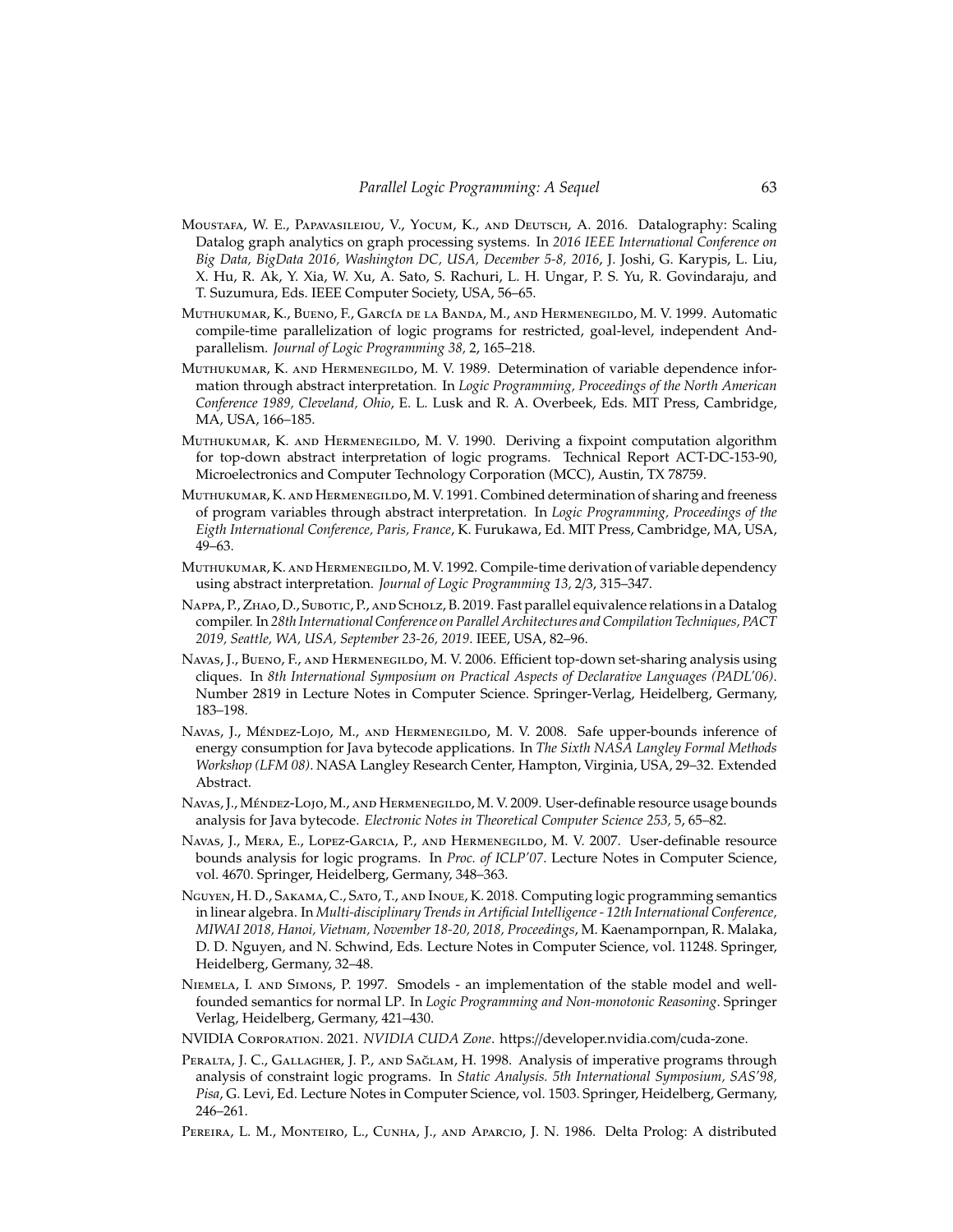backtracking extension with events. In *International Conference on Logic Programming*, E. Shapiro, Ed. Lecture Notes in Computer Science, vol. 225. Springer Verlag, Heidelberg, Germany, 69–83.

- <span id="page-63-1"></span>Pereira, L. M. and Nasr, R. I. 1984. Delta-Prolog: A distributed logic programming language. In *Proceedings of the International Conference on Fifth Generation Computer Systems, FGCS 1984, Tokyo, Japan*. OHMSHA Ltd. Tokyo and North-Holland, 283–291.
- <span id="page-63-17"></span>PERRI, S., RICCA, F., AND SIRIANNI, M. 2013. Parallel instantiation of ASP programs: techniques and experiments. *Theory and Practice of Logic Programming 13,* 2, 253–278.
- <span id="page-63-0"></span>POLLARD, G. H. 1981. Parallel execution of Horn clause programs. Ph.D. thesis, Imperial College, London. Dept. of Computing.
- <span id="page-63-15"></span>Pontelli, E. 2001. Experiments in parallel execution of answer set programs. In *International Parallel and Distributed Processing Symposium*. IEEE Computer Society, USA, 20.
- <span id="page-63-13"></span>PONTELLI, E. AND GUPTA, G. 1995. On the duality between And-parallelism and Or-parallelism. In *Proceedings of EuroPar*, S. Haridi and P. Magnusson, Eds. Springer Verlag, Heidelberg, Germany, 43–54.
- <span id="page-63-2"></span>Pontelli, E. and Gupta, G. 1997. Parallel symbolic computation in ACE. *Annals of Mathematics and Artificial Intelligence 21,* 2-4, 359–395.
- <span id="page-63-10"></span>PONTELLI, E. AND GUPTA, G. 1999. A simulation study of distributed execution of constraint logic programs with stack splitting. Tech. rep., New Mexico State University.
- <span id="page-63-4"></span>PONTELLI, E. AND GUPTA, G. 2001. Backtracking in independent And-parallel implementations of logic programming languages. *Transactions on Parallel and Distributed Systems 12,* 11, 1169–1189.
- <span id="page-63-3"></span>PONTELLI, E., GUPTA, G., AND HERMENEGILDO, M. V. 1995. &ACE: A high-performance parallel Prolog system. In *Proceedings of the International Parallel Processing Symposium*. IEEE Computer Society, USA, 564–571.
- <span id="page-63-12"></span>Pontelli, E., Gupta, G., Pulvirenti, F., and Ferro, A. 1997. Automatic compile-time parallelization of Prolog programs for dependent And-parallelism. In *Proc. of the Fourteenth International Conference on Logic Programming*, L. Naish, Ed. MIT Press, Cambridge, MA, USA, 108–122.
- <span id="page-63-11"></span>Pontelli, E., Gupta, G., Tang, D., Carro, M., and Hermenegildo, M. V. 1996. Improving the efficiency of nondeterministic And–parallel systems. *The Computer Languages Journal 22,* 2/3, 115–142.
- <span id="page-63-16"></span>PONTELLI, E., LE, H., AND SON, T. C. 2010. An investigation in parallel execution of answer set programs on distributed memory platforms. *Computer Languages, Systems and Structures 36,* 2, 158–202.
- <span id="page-63-18"></span>PONTELLI, E., LE, T., NGUYEN, H., AND SON, T. C. 2012. ASP at work: An ASP implementation of PhyloWS. In *Technical Communications of the 28th International Conference on Logic Programming, ICLP 2012, Budapest, Hungary*, A. Dovier and V. Santos Costa, Eds. LIPICS, vol. 17. Schloss Dagstuhl - Leibniz-Zentrum für Informatik, 359-369.
- <span id="page-63-6"></span>PONTELLI, E., RANJAN, D., AND DAL PALÙ, A. 2002. An optimal data structure to handle dynamic environments in non-deterministic computations. *Computer Languages 28,* 2, 181–201.
- <span id="page-63-8"></span>PONTELLI, E., VILLAVERDE, K., GUO, H.-F., AND GUPTA, G. 2006. Stack splitting: A technique for efficient exploitation of search parallelism on share-nothing platforms. *Journal of Parallel and Distributed Computing 66,* 10, 1267–1293.
- <span id="page-63-7"></span>PONTELLI, E., VILLAVERDE, K., GUO, H.-F., AND GUPTA, G. 2007. PALS: Efficient Or-parallel execution of Prolog on Beowulf clusters. *Theory and Practice of Logic Programming 7,* 6, 633–695.
- <span id="page-63-14"></span>PUEBLA, G. AND HERMENEGILDO, M. V. 1999. Abstract multiple specialization and its application to program parallelization. *Journal of Logic Programming 41,* 2&3, 279–316.
- <span id="page-63-5"></span>Ranjan, D., Pontelli, E., and Gupta, G. 1999. On the complexity of Or-parallelism. *New Generation Computing 17,* 3, 285–308.
- <span id="page-63-9"></span>Rocha, R., Silva, F. M. A., and Martins, R. 2003. YapDss: An Or-parallel prolog system for scalable Beowulf clusters. In *11th Portuguese Conference on Artificial Intelligence, EPIA 2003,*. Springer Verlag, Heidelberg, Germany, 136–150.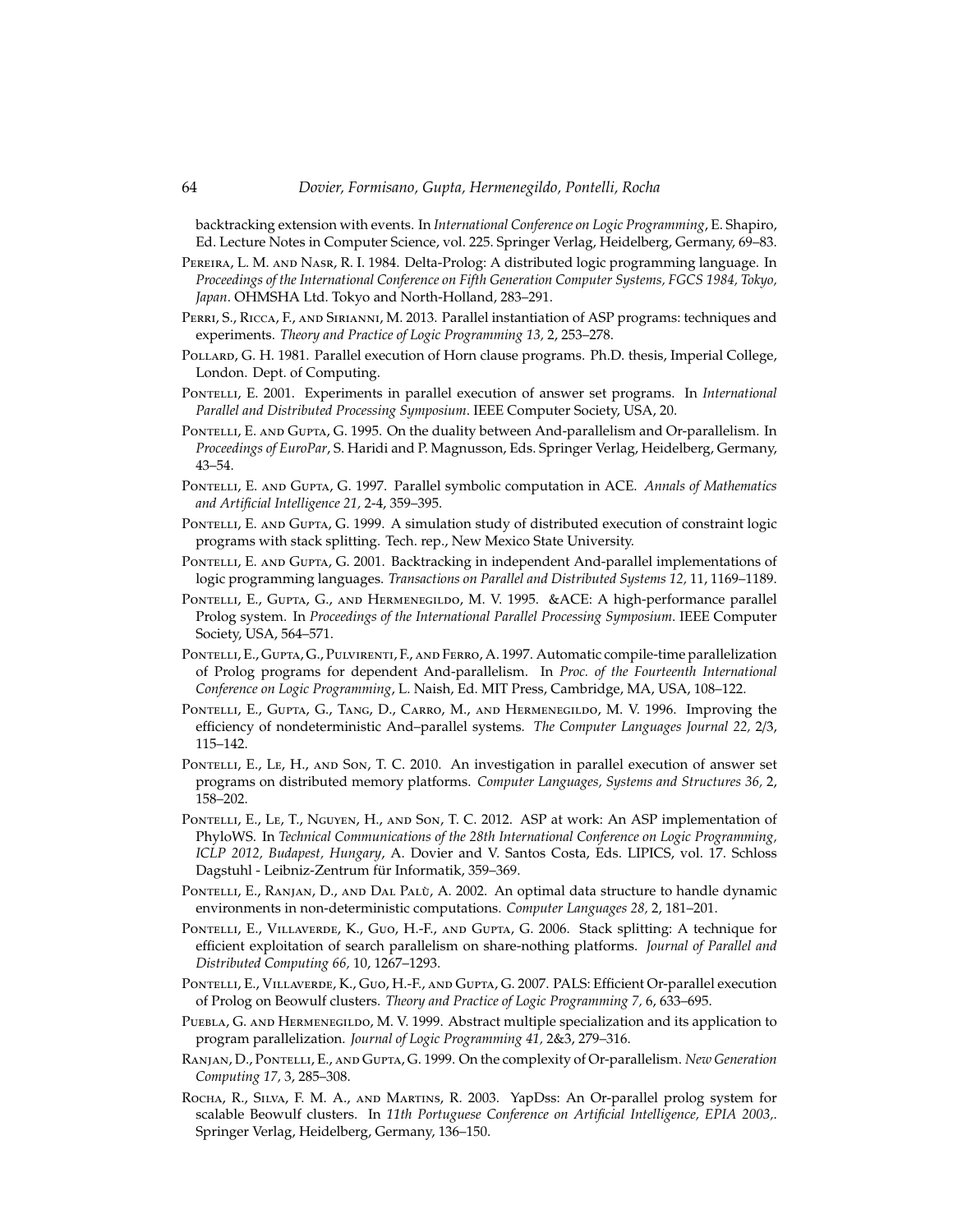- <span id="page-64-11"></span>Rocha, R., Silva, F. M. A., and Santos Costa, V. 1999a. Or-parallelism within tabling. In *International Workshop on Practical Aspects of Declarative Languages*. Number 1551 in Lecture Notes in Computer Science. Springer, Heidelberg, Germany, 137–151.
- <span id="page-64-5"></span>Rocha, R., Silva, F. M. A., and Santos Costa, V. 1999b. YapOr: an Or-parallel prolog system based on environment copying. In *Portuguese Conference on Artificial Intelligence*. Number 1695 in Lecture Notes in Artificial Intelligence. Springer, Heidelberg, Germany, 178–192.
- <span id="page-64-13"></span>Rocha, R., Silva, F. M. A., and Santos Costa, V. 2000. A tabling engine for the Yap Prolog system. In *APPIA-GULP-PRODE Joint Conference on Declarative Programming, La Habana, Cuba, Dec 4–6*. Cuba.
- <span id="page-64-14"></span>ROCHA, R., SILVA, F. M. A., AND SANTOS COSTA, V. 2001. On a tabling engine that can exploit Orparallelism. In *International Conference on Logic Programming*. Number 2237 in Lecture Notes in Computer Science. Springer, Heidelberg, Germany, 43–58.
- <span id="page-64-12"></span>Rocha, R., Silva, F. M. A., and Santos Costa, V. 2005. On applying Or-parallelism and tabling to logic programs. *Theory and Practice of Logic Programming 5,* 1 & 2, 161–205.
- <span id="page-64-17"></span>Rui, R. and Tu, Y. 2017. Fast equi-join algorithms on GPUs: Design and implementation. In *Proceedings of the 29th International Conference on Scientific and Statistical Database Management, Chicago, IL, USA, June 27-29, 2017*. ACM, New York, 17:1–17:12.
- <span id="page-64-18"></span>SAEED, I., YOUNG, J., AND YALAMANCHILI, S. 2015. A portable benchmark suite for highly parallel data intensive query processing. In *Proceedings of the 2nd Workshop on Parallel Programming for Analytics Applications*. ACM, New York, 31–38.
- <span id="page-64-10"></span>Sagonas, K. and Swift, T. 1998. An abstract machine for tabled execution of fixed-order stratified logic programs. *ACM Transactions on Programming Languages and Systems 20,* 3, 586–634.
- <span id="page-64-6"></span>Santos, J. and Rocha, R. 2013. Or-parallel Prolog execution on clusters of multicores. In *2nd Symposium on Languages, Applications and Technologies*, J. P. Leal, R. Rocha, and A. Simoes, Eds. ˜ OpenAccess Series in Informatics (OASIcs), vol. 29. Schloss Dagstuhl–Leibniz-Zentrum fuer Informatik, Dagstuhl, Germany, 9–20.
- <span id="page-64-7"></span>Santos, J. and Rocha, R. 2016. On the implementation of an Or-parallel prolog system for clusters of multicores. *Theory and Practice of Logic Programming 16,* 5-6, 899–915.
- <span id="page-64-4"></span>SANTOS COSTA, V., DE CASTRO DUTRA, I., AND ROCHA, R. 2010. Threads and Or-parallelism unified. *Theory and Practice of Logic Programming 10,* 4-6, 417–432.
- <span id="page-64-0"></span>Santos Costa, V., Rocha, R., and Damas, L. 2012. The YAP Prolog system. *Theory and Practice of Logic Programming 12,* 1-2, 5–34.
- <span id="page-64-2"></span>Santos Costa, V., Warren, D. H. D., and Yang, R. 1991a. Andorra-I: A parallel Prolog system that transparently exploits both And- and Or-parallelism. In *Proceedings of the ACM Symposium on Principles and Practice of Parallel Programming*. ACM Press, New York, 83–93.
- <span id="page-64-1"></span>Santos Costa, V., Warren, D. H. D., and Yang, R. 1991b. The Andorra-I engine: a parallel implementation of the basic Andorra model. In *Proceedings of the International Conference on Logic Programming*, K. Furukawa, Ed. MIT Press, Cambridge, MA, USA, 825–839.
- <span id="page-64-3"></span>Santos Costa, V., Warren, D. H. D., and Yang, R. 1991c. The Andorra-I preprocessor: Supporting full Prolog on the basic Andorra model. In *Proceedings of the International Conference on Logic Programming*, K. Furukawa, Ed. MIT Press, Cambridge, MA, USA, 443–456.
- <span id="page-64-16"></span>Schneidenbach, L., Schnor, B., Gebser, M., Kaminski, R., Kaufmann, B., and Schaub, T. 2009. Experiences running a parallel answer set solver on blue gene. In *16th European PVM*/*MPI Users' Group Meeting*. Springer Verlag, Heidelberg, Germany, 64–72.
- <span id="page-64-9"></span>Secci, S. and Spoto, F. 2005. Pair-sharing analysis of object-oriented programs. In *12th International Symposium Static Analysis Symposium (SAS'05)*. Lecture Notes in Computer Science, vol. 3672. Springer, Heidelberg, Germany, 320–335.
- <span id="page-64-15"></span>Seo, J., Park, J., Shin, J., and Lam, M. S. 2013. Distributed SociaLite: A Datalog-based language for large-scale graph analysis. *Proceedings of the VLDB Endowment 6,* 14, 1906–1917.
- <span id="page-64-8"></span>Serrano, A., Lopez-Garcia, P., and Hermenegildo, M. V. 2014. Resource usage analysis of logic programs via abstract interpretation using sized types. *Theory and Practice of Logic Programming, ICLP'14 Special Issue 14,* 4-5, 739–754.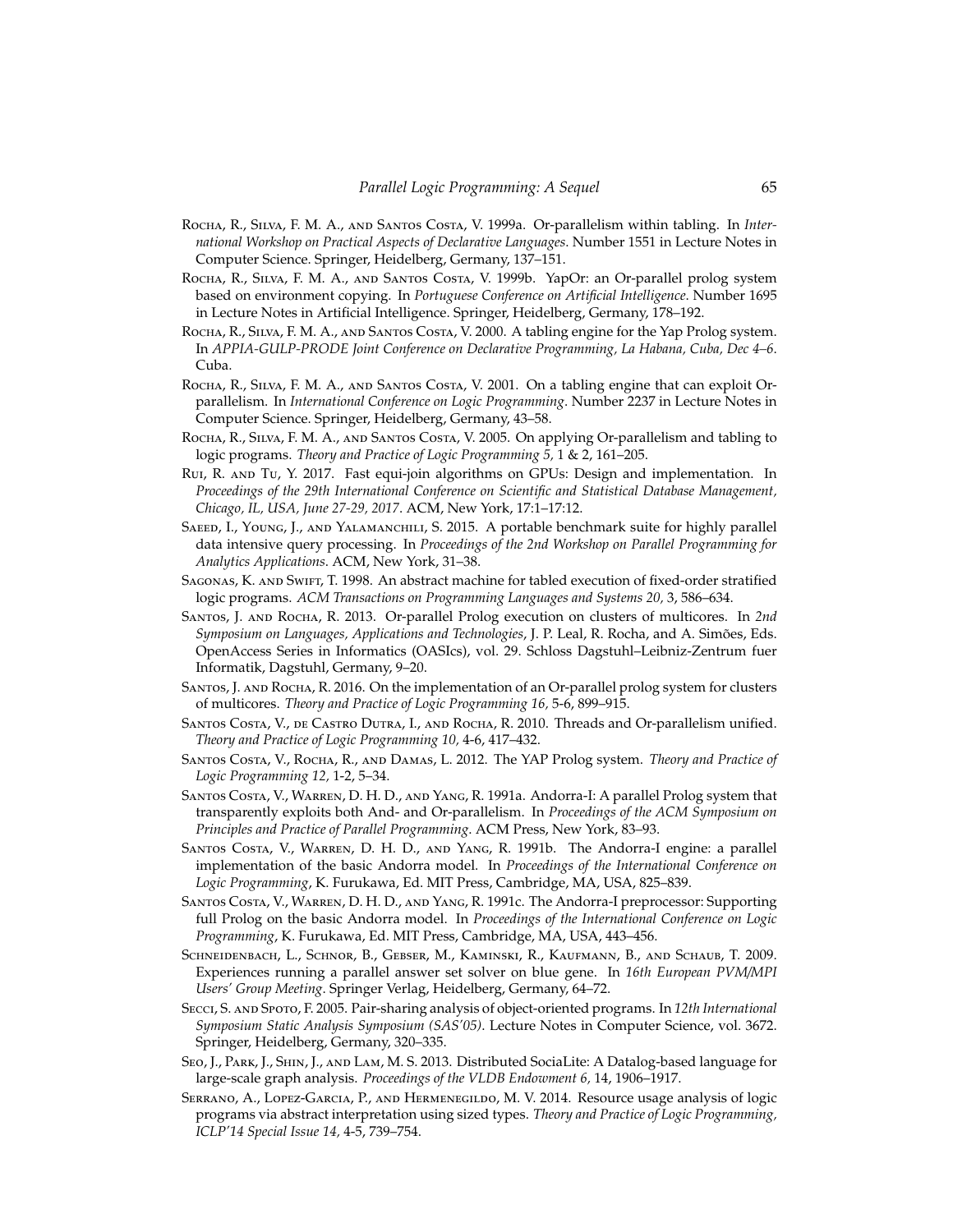- <span id="page-65-1"></span>Shapiro, E. Y. 1987. *Concurrent Prolog: Collected Papers*. MIT Press, Cambridge, MA, USA.
- <span id="page-65-2"></span>Shapiro, E. Y. 1989. The family of concurrent logic programming languages. *ACM Computing Suveys 21,* 3, 413–510.
- <span id="page-65-11"></span>Shehab, E., Algergawy, A., and Sarhan, A. M. 2017. Accelerating relational database operations using both CPU and GPU co-processor. *Comput. Electr. Eng. 57*, 69–80.
- <span id="page-65-3"></span>Shen, K. 1996. Overview of DASWAM: Exploitation of dependent And-parallelism. *Journal of Logic Programming 29,* 1/3, 245–293.
- <span id="page-65-5"></span>Shen, K. and Hermenegildo, M. V. 1996. Flexible scheduling for non-deterministic, And-parallel execution of logic programs. In *Proceedings of EuroPar'96*. Number 1124 in Lecture Notes in Computer Science. Springer-Verlag, Heidelberg, Germany, 635–640.
- <span id="page-65-13"></span>Shkapsky, A. 2016. A declarative language for advanced analytics and its scalable implementation. Ph.D. thesis, University of California, Los Angeles, USA.
- <span id="page-65-12"></span>Shkapsky, A., Yang, M., Interlandi, M., Chiu, H., Condie, T., and Zaniolo, C. 2016. Big data analytics with Datalog queries on Spark. In *Proceedings of the 2016 International Conference on Management of Data, SIGMOD Conference 2016, San Francisco, CA, USA, June 26 - July 01, 2016*, F. Ozcan, G. Koutrika, and S. Madden, Eds. ACM, New York, 1135–1149. ¨
- <span id="page-65-14"></span>SIMONS, P., NIEMELÄ, I., AND SOININEN, T. 2002. Extending and implementing the stable model semantics. *Artif. Intell. 138,* 1-2, 181–234.
- <span id="page-65-4"></span>Singhal, A. and Patt, Y. N. 1989. Unification parallelism: How much can we exploit? In *Proceedings of the North American Conference on Logic Programming*, E. Lusk and R. Overbeek, Eds. MIT Press, Cambridge, MA, USA, 1135–1147.
- <span id="page-65-10"></span>Somogyi, Z. and Sagonas, K. 2006. Tabling in Mercury: Design and implementation. In *International Symposium on Practical Aspects of Declarative Languages*. Number 3819 in Lecture Notes in Computer Science. Springer, Heidelberg, Germany, 150–167.
- <span id="page-65-15"></span>Son, T. C. and Pontelli, E. 2007. Planning for biochemical pathways: A case study of answer set planning in large planning problem instances. In *Proceedings of the First International SEA'07 Workshop, Tempe, Arizona, USA, 14th May 2007*, M. D. Vos and T. Schaub, Eds. CEUR Workshop Proceedings, vol. 281. CEUR-WS.org, Aachen.
- <span id="page-65-6"></span>Søndergaard, H. 1986. An application of abstract interpretation of logic programs: Occur check reduction. In *European Symposium on Programming*. Number 123 in Lecture Notes in Computer Science. Springer-Verlag, Heidelberg, Germany, 327–338.
- <span id="page-65-8"></span>Stulova, N. 2018. Improving run-time checking in dynamic programming languages. Ph.D. thesis, Escuela Técnica Superior de Ingenieros Informáticos, UPM.
- <span id="page-65-7"></span>Stulova, N., Morales, J. F., and Hermenegildo, M. V. 2015. Practical run-time checking via unobtrusive property caching. *Theory and Practice of Logic Programming, 31st Int'l. Conference on Logic Programming (ICLP'15) Special Issue 15,* 04-05, 726–741.
- <span id="page-65-9"></span>Stulova, N., Morales, J. F., and Hermenegildo, M. V. 2018. Some trade-offs in reducing the overhead of assertion run-time checks via static analysis. *Science of Computer Programming 155*, 3–26.
- <span id="page-65-0"></span>Swift, T. and Warren, D. S. 2012. XSB: Extending Prolog with tabled logic programming. *Theory and Practice of Logic Programming 12,* 1 & 2, 157–187.
- <span id="page-65-16"></span>TACHMAZIDIS, I. AND ANTONIOU, G. 2013. Computing the stratified semantics of logic programs over big data through mass parallelization. In *Theory, Practice, and Applications of Rules on the Web - 7th International Symposium, RuleML 2013, L. Morgenstern, P. S. Stefaneas, F. Lévy, A. Z. Wyner, and* A. Paschke, Eds. Lecture Notes in Computer Science, vol. 8035. Springer, Heidelberg, Germany, 188–202.
- <span id="page-65-17"></span>Tachmazidis, I., Antoniou, G., and Faber, W. 2014. Efficient computation of the well-founded semantics over big data. *Theory and Practice of Logic Programming 14,* 4-5, 445–459.
- <span id="page-65-18"></span>Tachmazidis, I., Antoniou, G., Flouris, G., Kotoulas, S., and McCluskey, L. 2012. Large-scale parallel stratified defeasible reasoning. In *European Conference on Artificial Intelligence (ECAI)*. IOS Press.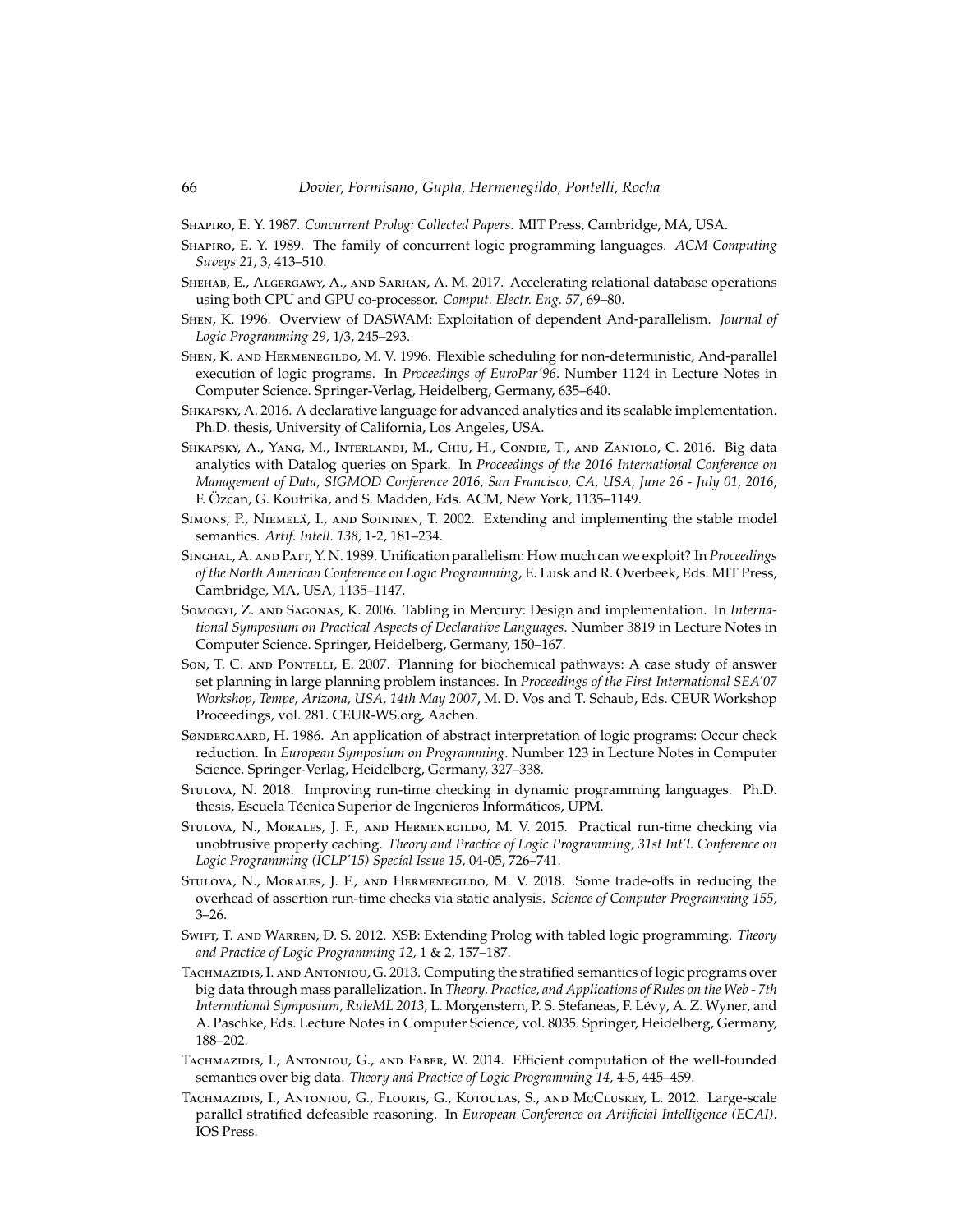- <span id="page-66-15"></span>Tarzariol, A. 2019. Evolution of algorithm portfolio for solving strategies. In *Proceedings of the 34th Italian Conference on Computational Logic, Trieste, Italy, June 19-21, 2019*, A. Casagrande and E. G. Omodeo, Eds. CEUR Workshop Proceedings, vol. 2396. CEUR-WS.org, Aachen, 327–341.
- <span id="page-66-18"></span>TER HORST, H. J. 2005. Completeness, decidability and complexity of entailment for RDF schema and a semantic extension involving the OWL vocabulary. *Journal of Web Semantics 3,* 2-3, 79–115.
- <span id="page-66-2"></span>Tick, E. 1995. The deevolution of concurrent logic programming languages. *Journal of Logic Programming 23,* 2, 89–123.
- <span id="page-66-10"></span>Trias, E., Navas, J., Ackley, E. S., Forrest, S., and Hermenegildo, M. V. 2008. Negative ternary set-sharing. In *International Conference on Logic Programming, ICLP*. Number 5366 in Lecture Notes in Computer Science. Springer-Verlag, Heidelberg, Germany, 301–316.
- <span id="page-66-11"></span>TRIGO DE LA VEGA, T., LOPEZ-GARCÍA, P., AND MUÑOZ-HERNÁNDEZ, S. 2010. Towards fuzzy granularity control in parallel/distributed computing. In *International Conference on Fuzzy Computation (ICFC 2010)*. SciTePress, 43–55.
- <span id="page-66-1"></span>Truszczynski, M. 2018. An introduction to the stable and well-founded semantics of logic programs. In *Declarative Logic Programming: Theory, Systems, and Applications*, M. Kifer and Y. A. Liu, Eds. ACM / Morgan & Claypool, USA, 121–177.
- <span id="page-66-19"></span>Tu, P.H., PONTELLI, E., SON, T.C., AND TO, S.T. 2009. Applications of parallel processing technologies in heuristic search planning: methodologies and experiments. *Concurrency and Computation: Practice and Experience 21,* 15, 1928–1960.
- <span id="page-66-3"></span>UEDA, K. 1986. Guarded Horn clauses. Ph.D. thesis, University of Tokyo.
- <span id="page-66-16"></span>Ullman, J. D. 2010. Cluster Computing and Datalog. In *Datalog 2.0: The Resurgence of Datalog in Academia and Industry*. <http://datalog20.org/>.
- <span id="page-66-17"></span>Urbani, J., Kotoulas, S., Maassen, J., van Harmelen, F., and Bal, H. 2012. WebPIE: A web-scale parallel inference engine using MapReduce. *Journal of Web Semantics 10*, 59–75.
- <span id="page-66-0"></span>VAN GELDER, A., Ross, K. A., AND SCHLIPF, J. S. 1991. The well-founded semantics for general logic programs. *Journal of the ACM 38,* 3, 620–650.
- <span id="page-66-9"></span>Van Roy, P. 1994. 1983-1993: The Wonder Years of Sequential Prolog Implementation. *Journal of Logic Programming 19*/*20*, 385–441.
- <span id="page-66-12"></span>VIDAL, G. 2012. Annotation of logic programs for independent and-parallelism by partial evaluation. *Theory and Practice of Logic Programming 12,* 4-5, 583–600.
- <span id="page-66-8"></span>Vieira, R., Rocha, R., and Silva, F. M. A. 2012. On comparing alternative splitting strategies for Or-parallel Prolog execution on multicores. In *Colloquium on Implementation of Constraint and Logic Programming Systems*. 71–85.
- <span id="page-66-7"></span>Villaverde, K. and Pontelli, E. 2004. An investigation of scheduling in distributed constraint logic programming. In *Proceedings of the ISCA 17th International Conference on Parallel and Distributed Computing Systems*. ISCA, 98–103.
- <span id="page-66-5"></span>Villaverde, K., Pontelli, E., Guo, H.-F., and Gupta, G. 2001a. Incremental stack splitting mechanisms for efficient parallel implementation of search-based systems. In *International Conference on Parallel Processing*. IEEE Computer Society, USA, 287–294.
- <span id="page-66-4"></span>Villaverde, K., Pontelli, E., Guo, H.-F., and Gupta, G. 2001b. PALS: An Or-parallel implementation of Prolog on Bewoulf architectures. In *Procs. International Conference on Logic Programming*. Springer Verlag, Heidelberg, Germany, 27–42.
- <span id="page-66-6"></span>Villaverde, K., Pontelli, E., Guo, H.-F., and Gupta:, G. 2003. A methodology for order-sensitive execution of non-deterministic languages on Beowulf platforms. In *Euro-Par 2003. Parallel Processing, 9th International Euro-Par Conference*. Springer Verlag, Heidelberg, Germany, 694–703.
- <span id="page-66-13"></span>Wang, H., Xiong, F., Li, J., Shi, S., Li, J., and Gao, H. 2018. Data management on new processors: A survey. *Parallel Comput. 72*, 1–13.
- <span id="page-66-14"></span>Wang, J., Balazinska, M., and Halperin, D. 2015. Asynchronous and fault-tolerant recursive Datalog evaluation in shared-nothing engines. *Proceedings of the VLDB Endowment 8,* 12, 1542– 1553.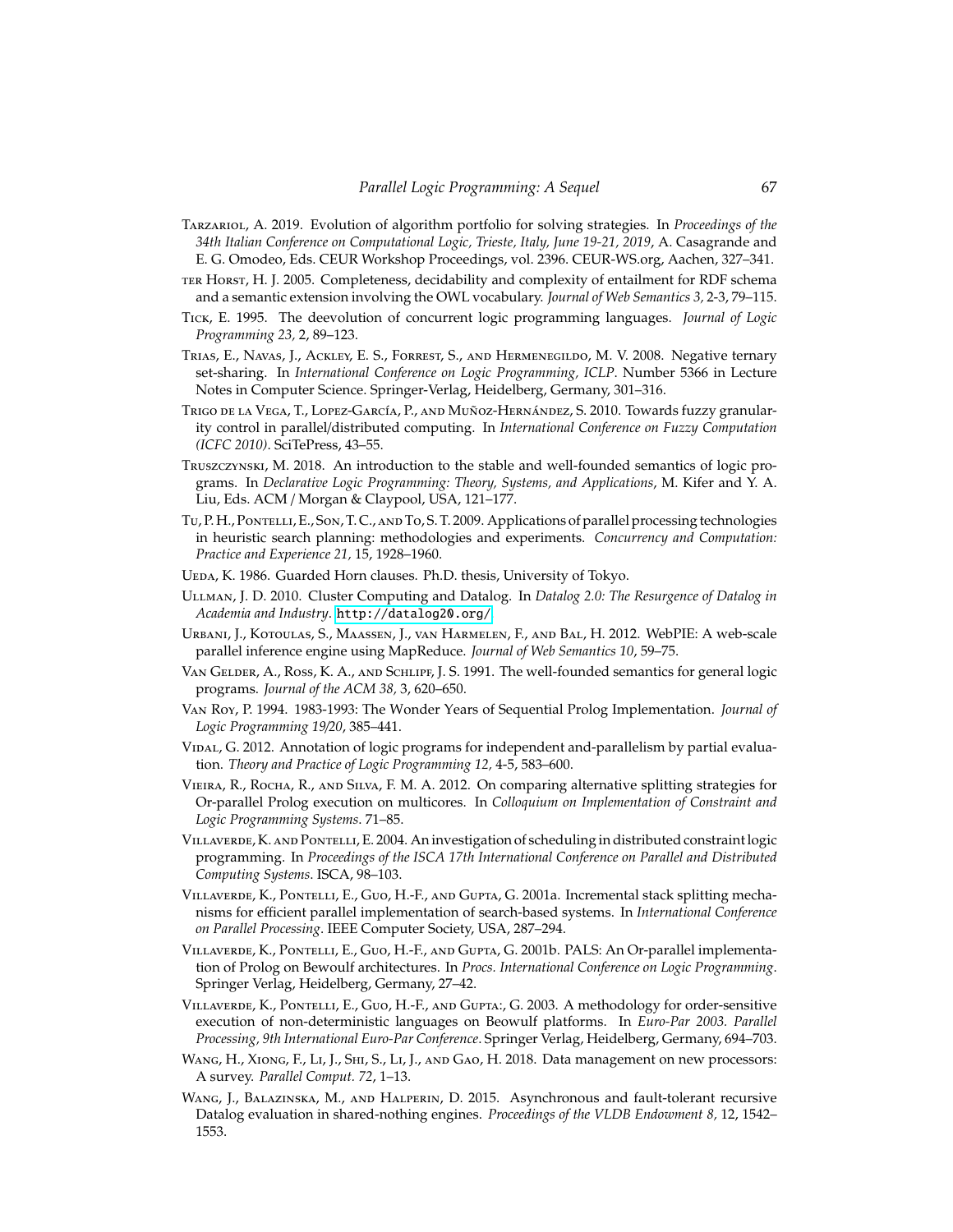- <span id="page-67-3"></span>Warren, D. H. D. 1990. The extended Andorra model with implicit control. In *Parallel Logic Programming Workshop*, Sverker Jansson, Ed. SICS, Box 1263, S-163 13 Spanga, SWEDEN.
- <span id="page-67-2"></span>WARREN, D. S. 1984. Efficient Prolog memory management for flexible control strategies. In *International Symposium on Logic Programming*. IEEE Computer Society, USA, 198–203.
- <span id="page-67-4"></span>WARREN, R., HERMENEGILDO, M. V., AND DEBRAY, S. K. 1988. On the practicality of global flow analysis of logic programs. In *Fifth International Conference and Symposium on Logic Programming*. MIT Press, Cambridge, MA, USA, 684–699.
- <span id="page-67-18"></span>White, T. 2015. *Hadoop - The Definitive Guide: Storage and Analysis at Internet Scale (4. ed., revised & updated)*. O'Reilly, USA.
- <span id="page-67-0"></span>Wielemaker, J., Schrijvers, T., Triska, M., and Lager, T. 2012. SWI-Prolog. *Theory and Practice of Logic Programming 12,* 1-2, 67–96.
- <span id="page-67-11"></span>Wolfson, O. and Silberschatz, A. 1988. Distributed processing of logic programs. In *Proceedings of the SIGMOD International Conference on Management of Data*, H. Boral and P. Larson, Eds. ACM Press, New York, 329–336.
- <span id="page-67-19"></span>Wu, H., Diamos, G. F., Sheard, T., Aref, M., Baxter, S., Garland, M., and Yalamanchili, S. 2014. Red Fox: An execution environment for relational query processing on GPUs. In *12th Annual IEEE*/*ACM International Symposium on Code Generation and Optimization, CGO 2014, Orlando, FL, USA, February 15-19, 2014*, D. R. Kaeli and T. Moseley, Eds. ACM, New York, 44.
- <span id="page-67-17"></span>Xu, L., Hutter, F., Hoos, H. H., and Leyton-Brown, K. 2008. Satzilla: Portfolio-based algorithm selection for SAT. *J. Artif. Intell. Res. 32*, 565–606.
- <span id="page-67-13"></span>YANG, M., SHKAPSKY, A., AND ZANIOLO, C. 2015. Parallel bottom-up evaluation of logic programs: DeALS on shared-memory multicore machines. In *Proceedings of the Technical Communications of the 31st International Conference on Logic Programming (ICLP) 2015, Cork, Ireland*, M. D. Vos, T. Eiter, Y. Lierler, and F. Toni, Eds. CEUR Workshop Proceedings, vol. 1433. CEUR-WS.org, Aachen.
- <span id="page-67-5"></span>Zaffanella, E., Bagnara, R., and Hill, P. M. 1999. Widening sharing. In *Principles and Practice of Declarative Programming*, G. Nadathur, Ed. Lecture Notes in Computer Science, vol. 1702. Springer-Verlag, Heidelberg, Germany, 414–432.
- <span id="page-67-15"></span>Zaniolo, C., Yang, M., Das, A., Shkapsky, A., Condie, T., and Interlandi, M. 2017. Fixpoint semantics and optimization of recursive Datalog programs with aggregates. *Theory and Practice of Logic Programming 17,* 5–6, 1048–1065.
- <span id="page-67-9"></span>Zeuch, S. 2018. Query execution on modern CPUs. Ph.D. thesis, Humboldt University of Berlin, Germany.
- <span id="page-67-1"></span>Zhang, K. 1993. Exploiting Or-parallelism in logic programs: A review. *Future Generation Computing Systems 9,* 3, 259–280.
- <span id="page-67-12"></span>Zhang, W., Wang, K., and Chau, S.-C. 1995. Data partition and parallel evaluation of Datalog programs. *IEEE Transactions on Knowledge and Data Engineering 7*, 163–176.
- <span id="page-67-14"></span>Zhao, D., Subotic, P., and Scholz, B. 2020. Debugging large-scale Datalog: A scalable provenance evaluation strategy. *ACM Trans. Program. Lang. Syst. 42,* 2, 7:1–7:35.
- <span id="page-67-8"></span>Zhou, N., Sato, T., and Shen, Y. 2008. Linear tabling strategies and optimizations. *Theory and Practice of Logic Programming 8,* 1, 81–109.
- <span id="page-67-6"></span>Zhou, N.-F. 2012. The language features and architecture of B-Prolog. *Theory and Practice of Logic Programming 12,* 1 & 2, 189–218.
- <span id="page-67-16"></span>Zhou, N.-F. and Kjellerstrand, H. 2016. The Picat-SAT compiler. In *Practical Aspects of Declarative Languages - 18th International Symposium, PADL 2016, St. Petersburg, FL, USA, January 18-19, 2016. Proceedings*, M. Gavanelli and J. H. Reppy, Eds. Lecture Notes in Computer Science, vol. 9585. Springer, Heidelberg, Germany, 48–62.
- <span id="page-67-7"></span>Zhou, N.-F., Kjellerstrand, H., and Fruhman, J. 2015. *Constraint Solving and Planning with Picat*. Springer, Heidelberg, Germany.
- <span id="page-67-10"></span>Zinn, D., Wu, H., Wang, J., Aref, M., and Yalamanchili, S. 2016. General-purpose join algorithms for large graph triangle listing on heterogeneous systems. In *Proceedings of the 9th Annual*